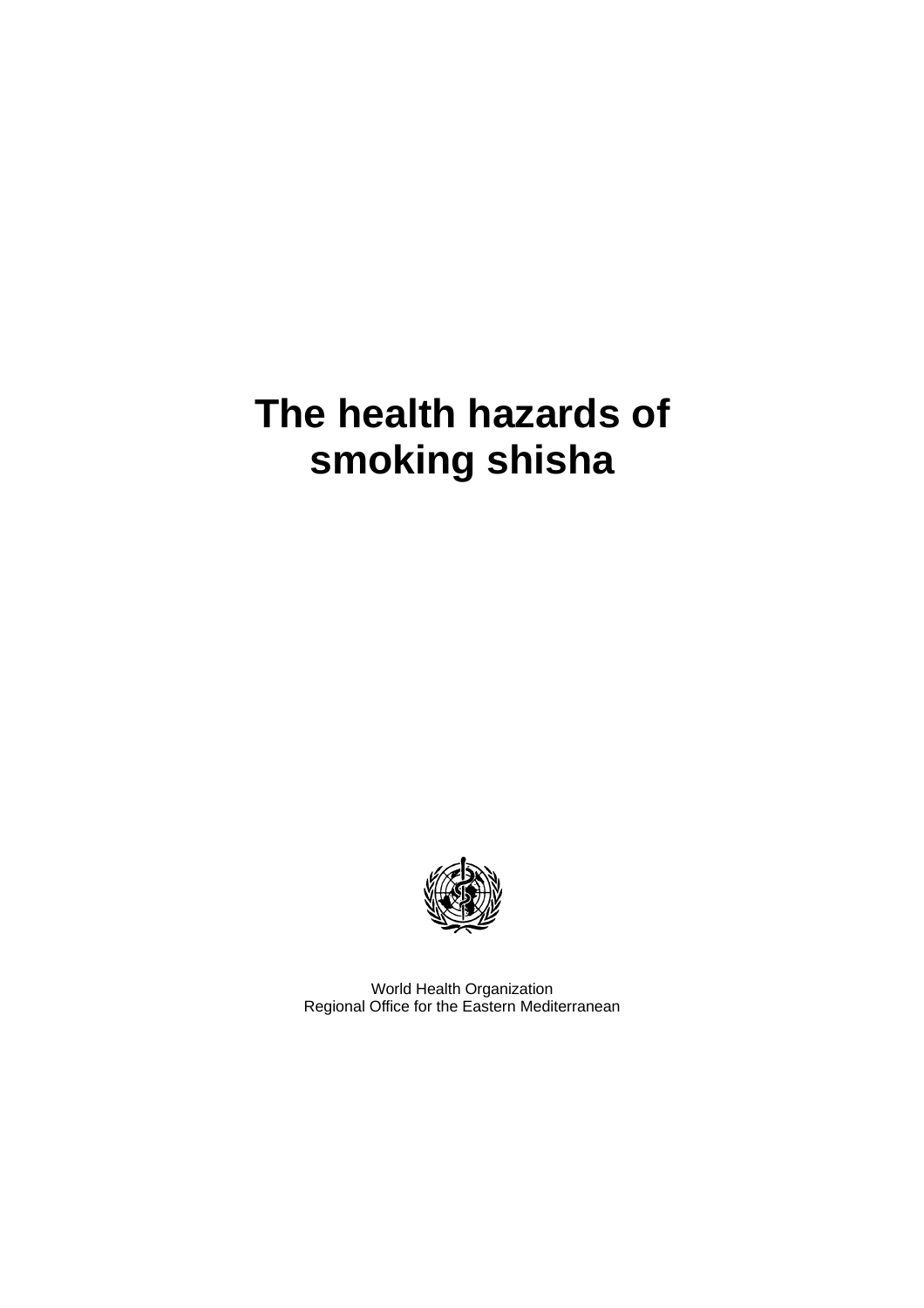# **The health hazards of smoking shisha**



World Health Organization Regional Office for the Eastern Mediterranean Cairo 2006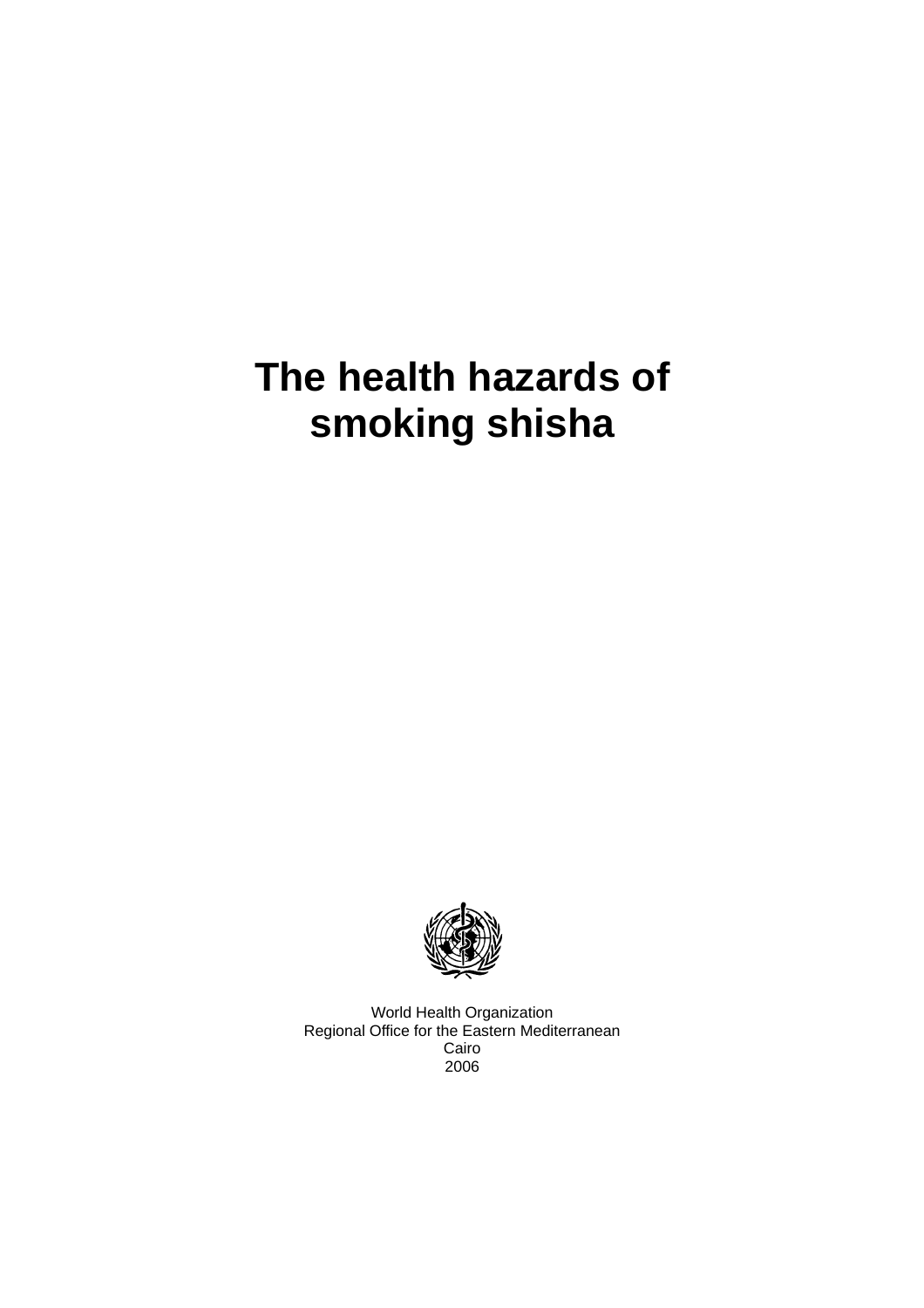© World Health Organization 2006

All rights reserved.

The designations employed and the presentation of the material in this publication do not imply the expression of any opinion whatsoever on the part of the World Health Organization concerning the legal status of any country, territory, city or area or of its authorities, or concerning the delimitation of its frontiers or boundaries. Dotted lines on maps represent approximate border lines for which there may not yet be full agreement.

The mention of specific companies or of certain manufacturers' products does not imply that they are endorsed or recommended by the World Health Organization in preference to others of a similar nature that are not mentioned. Errors and omissions excepted, the names of proprietary products are distinguished by initial capital letters.

The World Health Organization does not warrant that the information contained in this publication is complete and correct and shall not be liable for any damages incurred as a result of its use.

The named authors alone are responsible for the views expressed in this publication.

Publications of the World Health Organization can be obtained from Distribution and Sales, World Health Organization, Regional Office for the Eastern Mediterranean, PO Box 7608, Nasr City, Cairo 11371, Egypt (tel: +202 670 2535, fax: +202 670 2492; email: DSA@emro.who.int). Requests for permission to reproduce WHO EMRO publications, in part or in whole, or to translate them – whether for sale or for noncommercial distribution – should be addressed to the Regional Adviser, Health and Biomedical Information, at the above address (fax:  $+2022765400$ ; email HBI@emro.who.int.)

Document WHO-EM/TFI/026/E/05/06/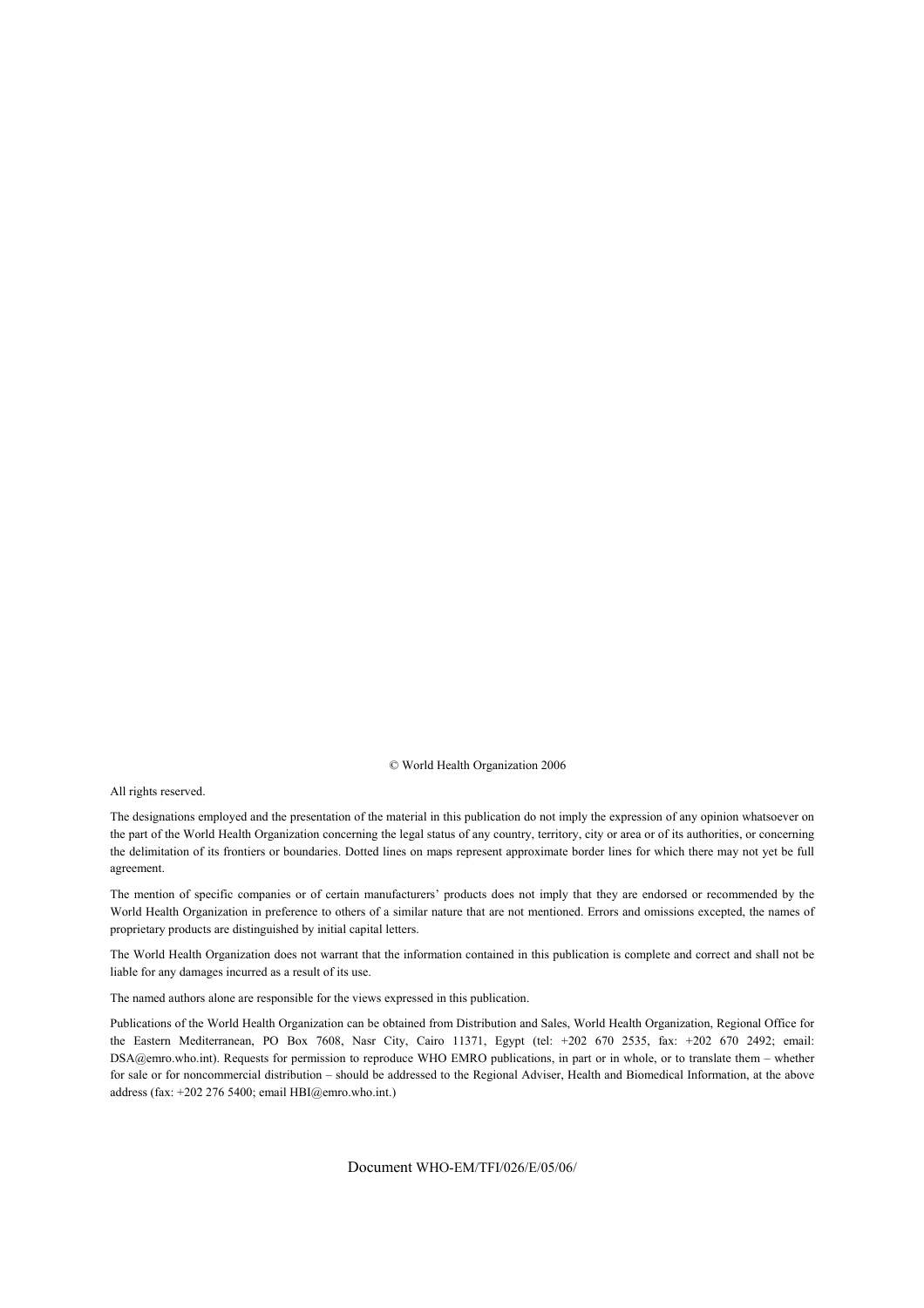| $1_{-}$                                                                                                                                                                                                            |  |
|--------------------------------------------------------------------------------------------------------------------------------------------------------------------------------------------------------------------|--|
| 1.1<br>1.2<br>1.3<br>1.4<br>1.5<br>NATIONAL SURVEY ON WATERPIPE USE AND OTHER RISK FACTORS FOR<br>$2^{\circ}$<br><b>CARDIOVASCULAR</b><br><b>DISEASE</b>                                                           |  |
| 2.1<br>Introduction20<br>2.2<br>2.3<br>2.4<br>2.5<br>2.6<br>NATIONAL SURVEY ON CIGARETTES AND WATERPIPE SMOKING<br>3                                                                                               |  |
| 3.1<br>3.2<br>EPIDEMIOLOGY OF SHISHA SMOKING IN THE RURAL AREAS                                                                                                                                                    |  |
| 4.1<br>4.2<br>4.3<br>44<br>COMPARISON OF CIGARETTE AND WATERPIPE SMOKING AMONG<br>5.                                                                                                                               |  |
| 5.1<br>5.2<br>5.3<br>5.4<br>AND BIOLOGICAL ASPECTS OF WATERPIPE<br><b>BEHAVIOURAL</b><br>6.                                                                                                                        |  |
| 6.1<br>6.2<br>6.3<br>6.4<br>6.5<br>BUCCAL MUCOSA CELLS FOR<br><b>MICRONUCLEUS</b><br><b>TEST</b><br>IN<br><b>THE</b><br>$7_{\scriptscriptstyle{\ddots}}$<br>ASSESSMENT OF THE GENOTOXICITY OF WATERPIPE SMOKING 91 |  |
| 7.1<br>7.2                                                                                                                                                                                                         |  |

# **Contents**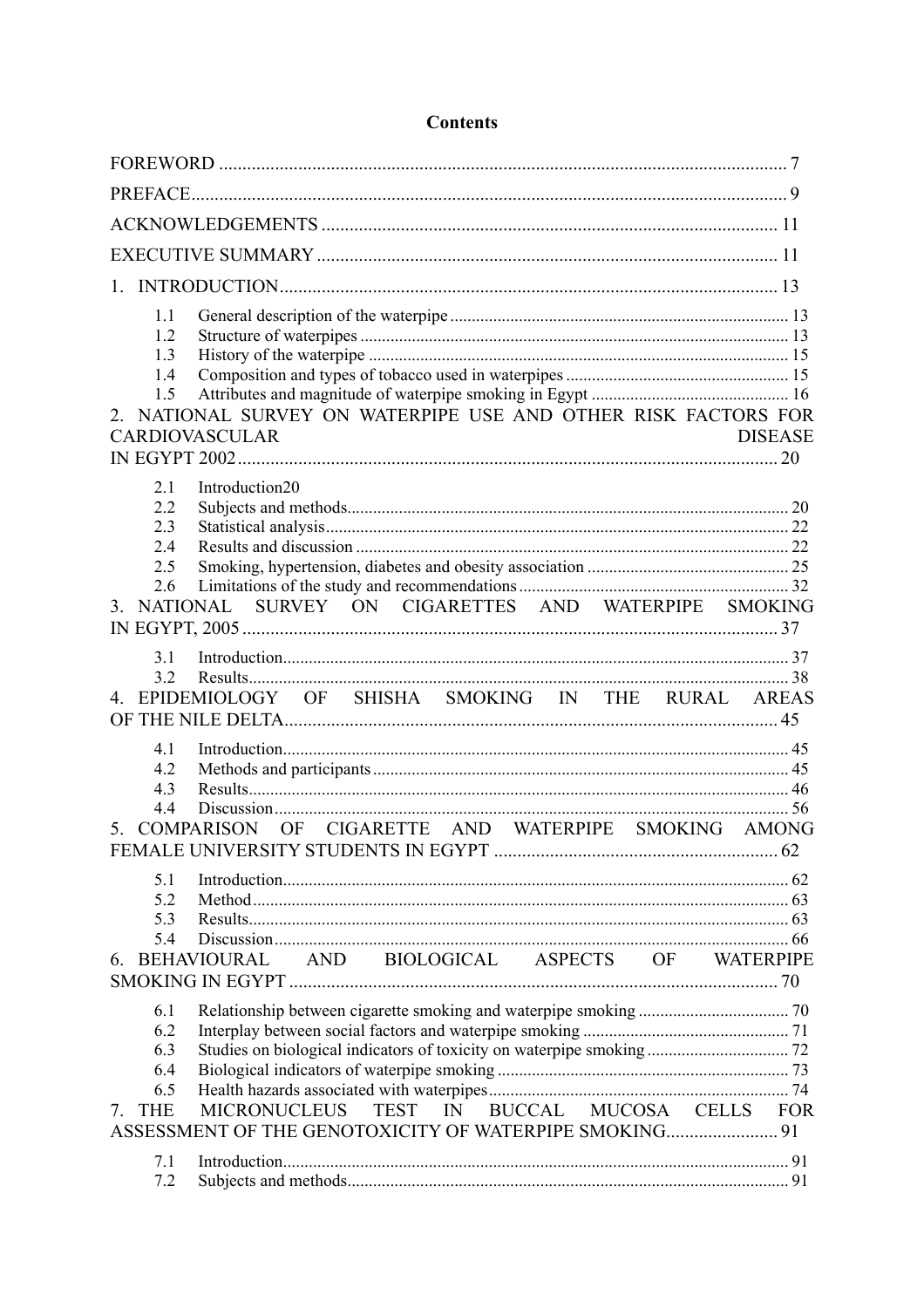| 73 |  |
|----|--|
|    |  |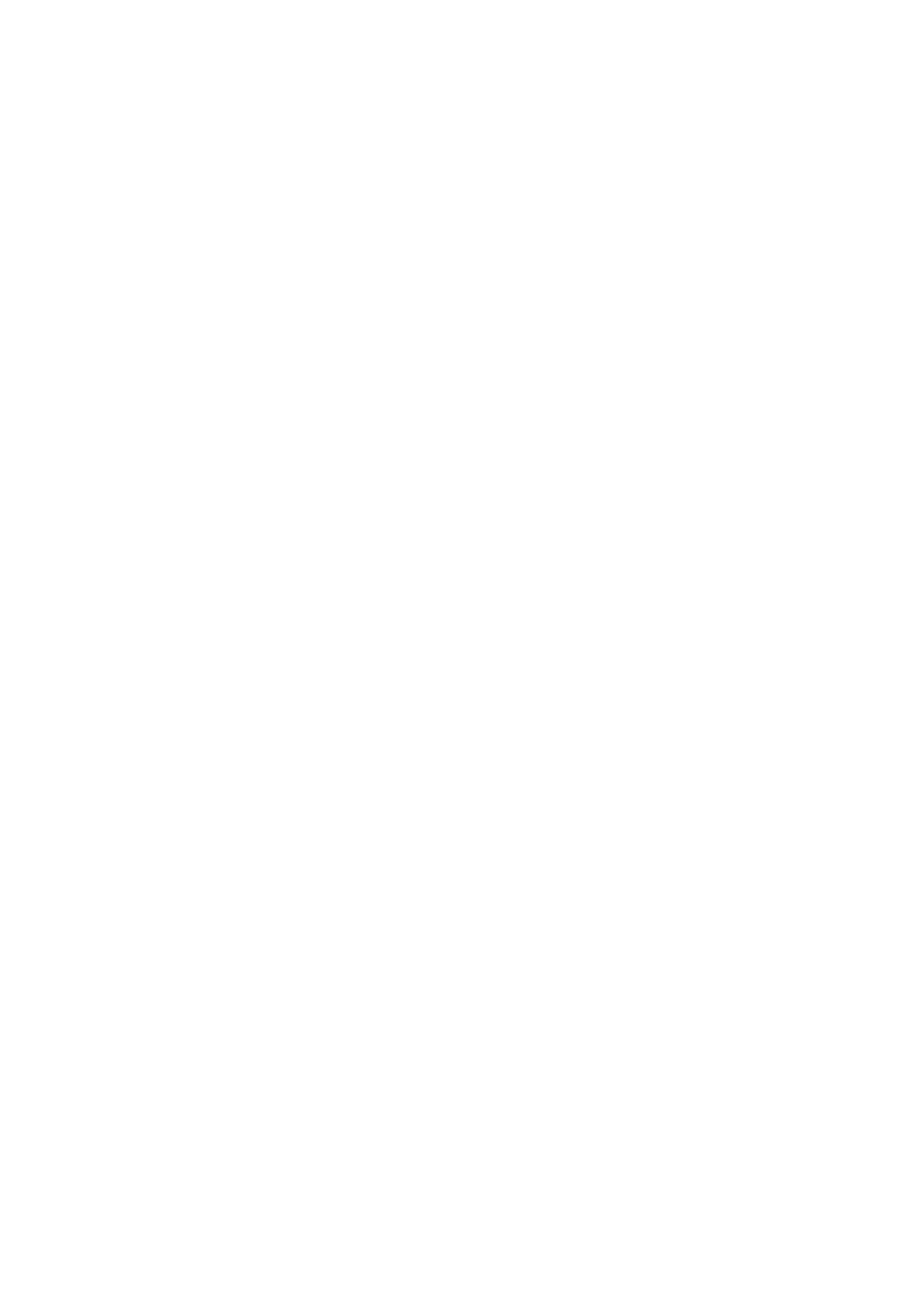#### **Foreword**

For decades shisha use was considered to be less harmful than cigarette use, even worse it was and still is not considered to be a form of smoking tobacco in the eyes of many its users. We are obliged to clear this delusion and misbelief. Through this monograph we are trying to relay the right message and the honest truth across to the Eastern Mediterranean Region (EM Region) which is that shisha use is indeed harmful, it is definitely one of the many and disguised forms of tobacco use and it most certainly is not a safe alternative to cigarette use.

This shisha monograph contains a series of studies that were conducted by the Egyptian Smoking Prevention Research Institute (ESPRI); a center created at the Egyptian ministry of Health and Population, involving more than 10 professors from multidisciplinary fields to carry out needed research for tobacco control and prevention. A Joint Egyptian USA applied research program funded by NIH USA for The Ministry Of Health and Population (MOHP). ESPRI Acts as a steering wheel to perform a wide array of tobacco-related research, prevention, and capacity building activities in Egypt. ESPRI stresses networking with local, regional and international agencies for tobacco control and its most active collaborators include WHO EMRO TFI program, Smoking prevention stakeholders at the Ministry of Health and Population, major universities in Egypt, Non-governmental organizations and Medical Syndicate. These studies were undertaken in Egypt only and the information included in this publication is relevant and applicable to the national reality in Egypt. However we look forward to having this monograph motivate and mobilize other Member States in the Region to compile data on shisha use and make it available to the public.

This monograph contains an array of information on: the description of the shisha; its structure, history, composition and types of tobacco used in shishas; attributes and magnitude of shisha smoking; the results of a national survey on shisha use and other risk factors for cardiovascular disease; epidemiology of shisha smoking; comparison of cigarette and shisha smoking among female university students; behavioural and biological aspects of shisha; and the micronucleus test in buccal mucosa cells for assessment of the genotoxicity of shisha smoking.

We truly hope that the availability of the above information will give guidance to decision makers, health professionals and the public on the importance and urgency to regulate shisha use in an identical way to cigarettes. The rules and regulations stipulated by the World Health Organization's Framework Convention on Tobacco Control (WHO FCTC) apply to all tobacco products and not only cigarettes, it is therefore very important to take this into account especially that 14 Member States from the EM Region are now Parties to the Convention – consequently when Article 10 and 11 call upon countries to regulate tobacco products that will include shisha as well. The regulation of tobacco products includes health warnings, information about the contents and emissions as well as packaging and labelling. It should be noted that these elements and others as indicated in those two Articles of the WHO FCTC are pertinent to shisha use and all other forms of tobacco.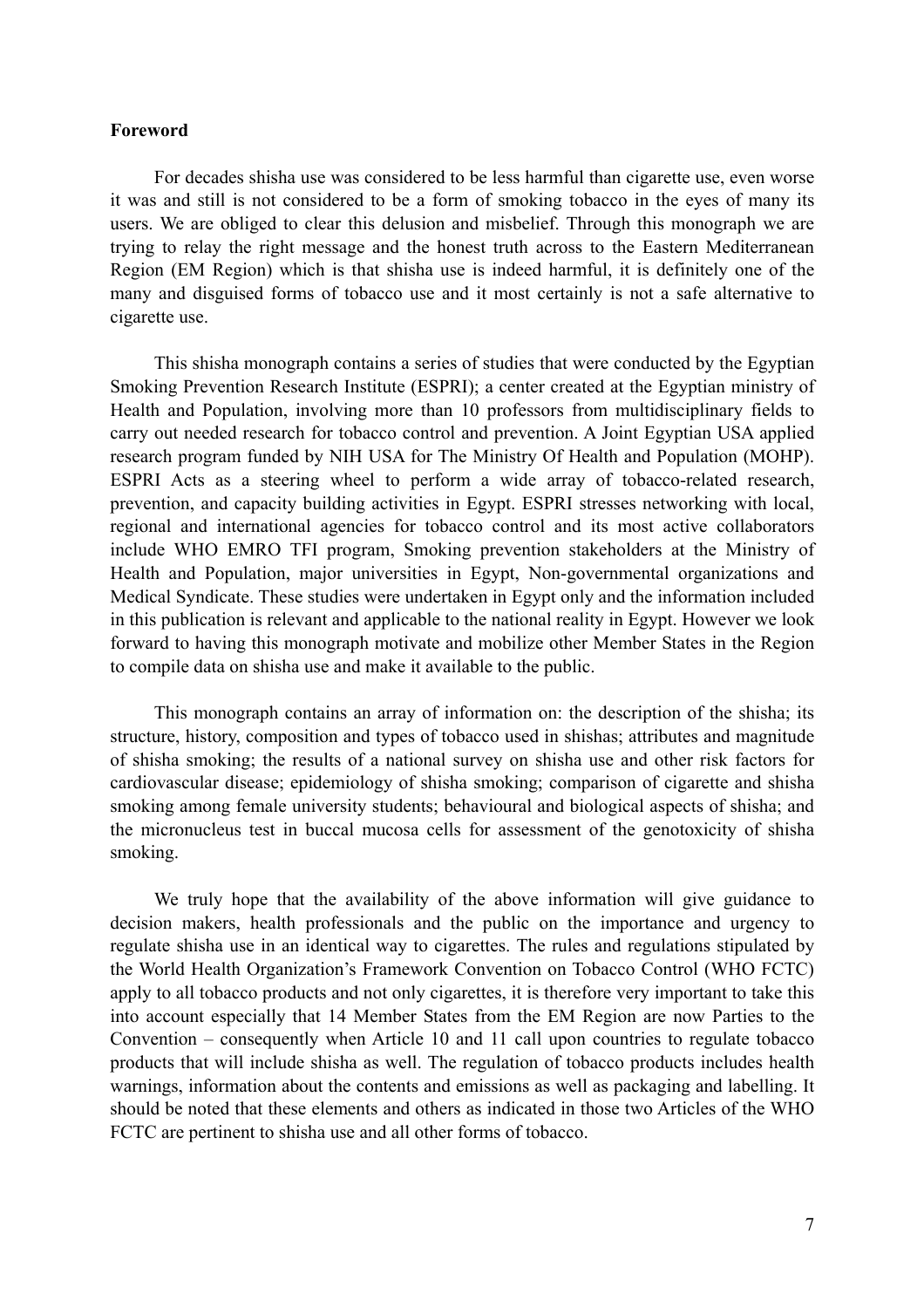We trust that this publication will be the first step in changing the social acceptance of shisha use which is spreading in a worse manner by the day. Shisha was thought to have been less harmful and less addictive than cigarettes, now we know that this is not true; this publication shows us the reality behind this false premise which is that shisha is as harmful and as addictive as cigarettes – a message that we hope will infiltrate through to decision makers, health professionals and the public.

We sincerely like to thank ESPRI for taking the lead in conducting these studies and in joining forces with the WHO's Tobacco Free Initiative in this area. We are sure that this work will be a landmark in shisha control in the EM Region as well as worldwide.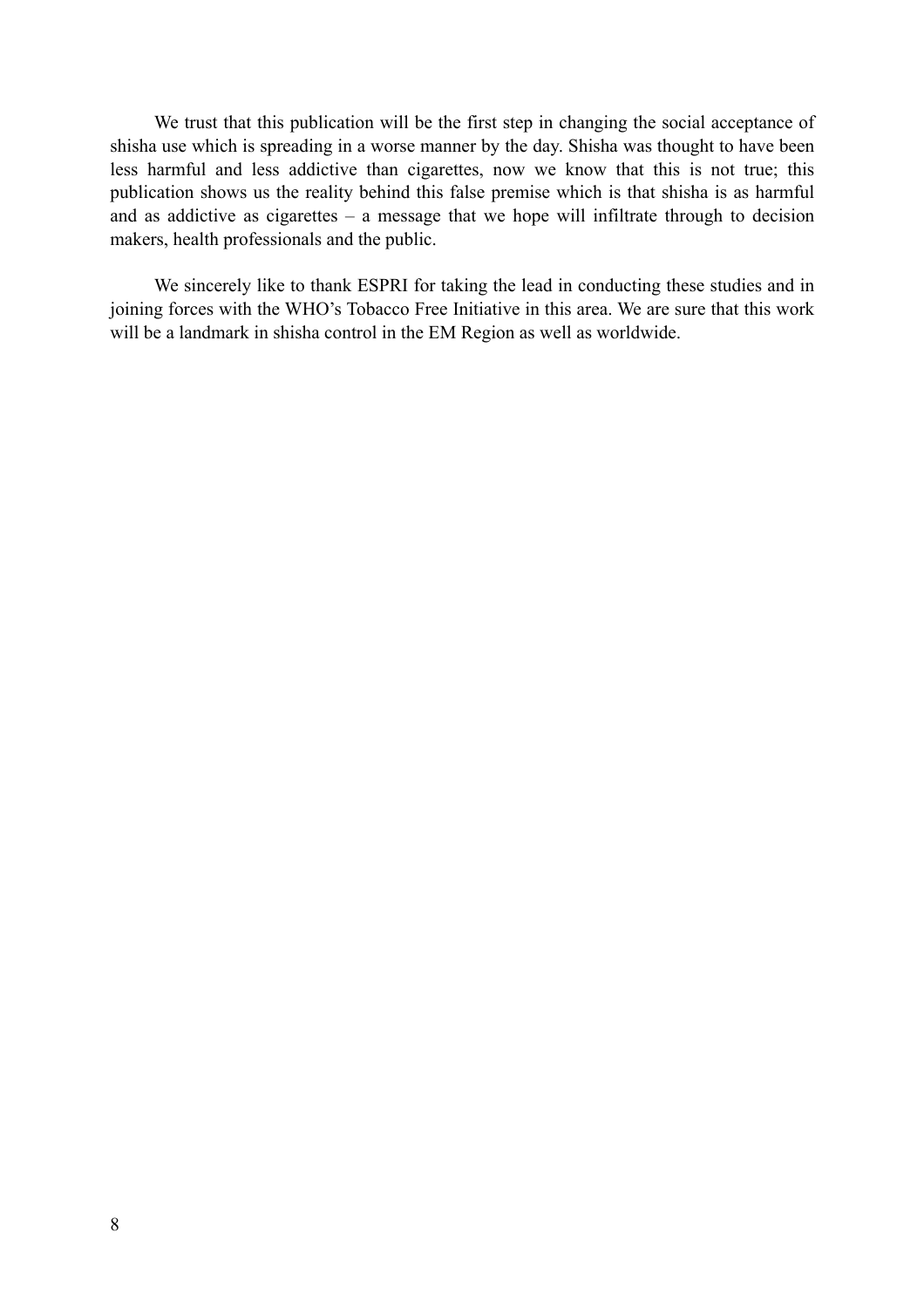#### **Preface**

The use of the waterpipe, or shisha, for smoking tobacco is an old tradition in the Eastern Mediterranean Region that goes back centuries. Since the introduction of cigarettes to the Region, waterpipe smoking tradition has been generally limited to older males, usually of low socioeconomic level, in rural areas and in the older parts of cities.

Since the early 1990s, however, there has been a new surge of its use in cities and among new groups such as females, young people and those from high socioeconomic levels. This has been accompanied by new developments in waterpipe size, components and tobacco content in order to attract more customers to the habit with even, in some places, the introduction of home delivery service.

Little information is available on the characteristics of waterpipe smoking, the differences in the degree of tobacco exposure to consumers and its impact on health. This has prompted the WHO Regional Office for the Eastern Mediterranean to focus on research on these aspects of waterpipe smoking during recent years. WHO commissioned the Egyptian Smoking Prevention Research Institute group to summarize these results in this monograph and review the scientific evidence of health hazards. We also describe the profile of waterpipe smoking, focusing on tobacco addiction, by comparison with cigarette smoking. Since many of the research studies in Egypt could not be found on the internet, in addition to our own research, we comprehensively searched several data sources not available on the internet, such as libraries of major Egyptian academic medical institutions and the local networks of the Egyptian Scientific Research Academy. In presenting our own research, several articles are original and not published elsewhere; for articles published elsewhere we present a synthesis of the issues raised, methods of investigation and summaries of results with appropriate discussion.

The overall aim of this presentation of available information and review of scientific evidence is to show clearly the areas where further investigations are needed, such as environmental tobacco smoke exposure from waterpipes and the relevant dose–response relationships for waterpipe smoke exposure.

To the reader who is unfamiliar with waterpipe smoking, it is a natural tendency to compare this method of tobacco smoking with cigarettes. In general, contrary to cigarette smoking, waterpipe smoking is characterized by less frequent exposure (one to four sessions per day) but with a much more intense exposure per session. A session varies between 15 and 90 minutes with an uptake of amount of tobacco that is equivalent to 2–12 cigarettes per session. Therefore the types and magnitudes of health hazards of waterpipe smoking are likely to be different from those of cigarette smoking, and there is a need to standardize exposure measurements for the proper assessment of health hazards related to this particular kind of tobacco exposure. Compared to the typical cigarette smoker, waterpipe smokers are exposed to larger amounts of nicotine, carbon monoxide and certain other toxins. The temperature of burning tobacco in waterpipes is much lower than that in cigarettes, modifying the constituents of waterpipe smoke, and this in addition to the force needed to pull air through the high resistance of the water pathway permits the smoke to be inhaled very deeply into the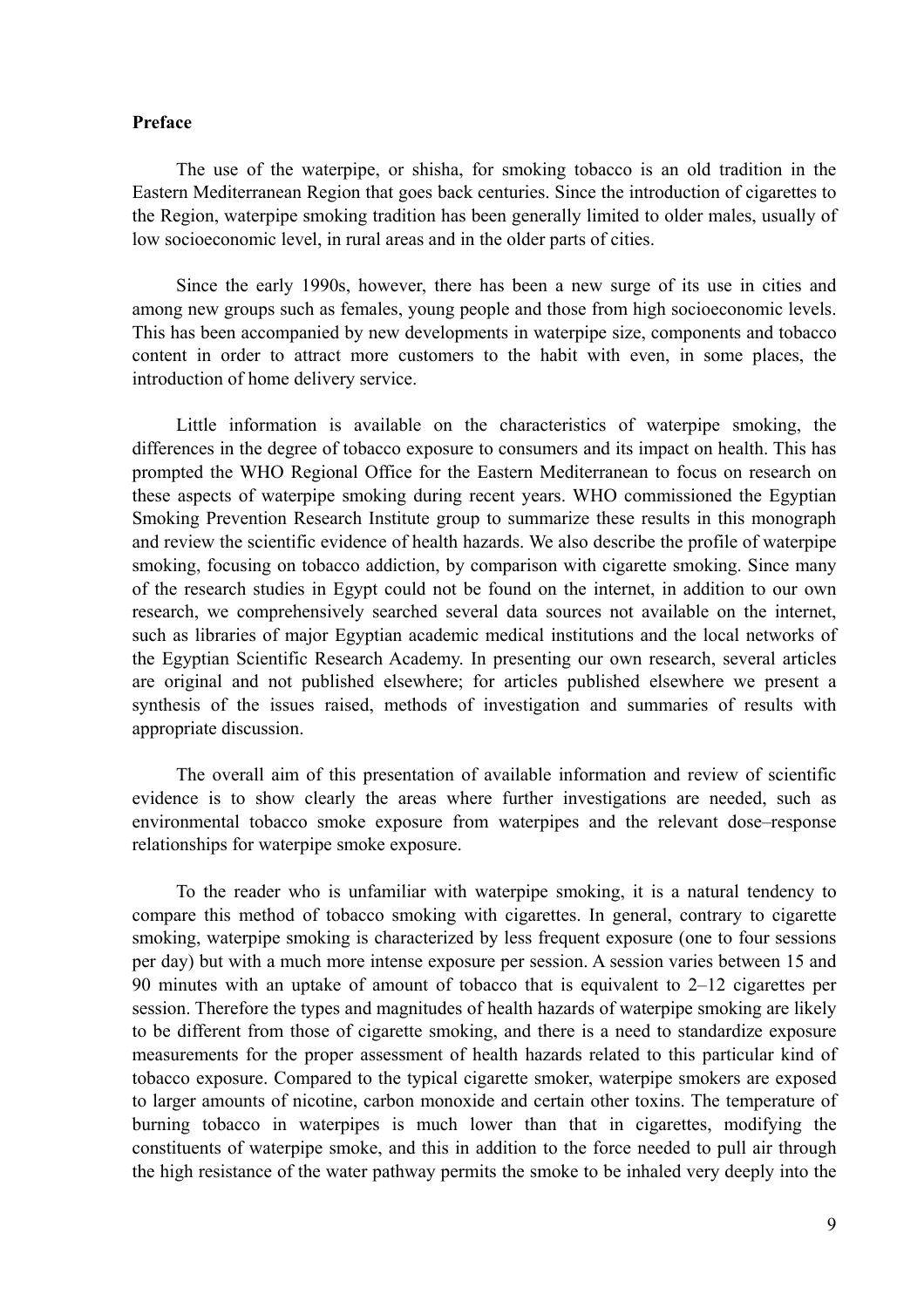lungs. Moreover the location and pattern of cell injury may be different than that commonly experienced by cigarette smokers. This area requires further toxicological and pathological investigation and needs expanded research support. Indeed, the entire field of waterpipe health effects is ripe for new and comprehensive research, including transdisciplinary approaches to the major questions raised in this review.

Tobacco smoking is related to many health hazards, which have been well established in the case of cigarettes. Much complementary research work is needed to estimate the hazard of waterpipe smoking in comparison to cigarette smoking. Our research in Egypt, and the excellent work by other researchers in the Region, shows that many waterpipe users perceive that it is less harmful than smoking cigarettes. Indeed, some users even claim that they are using the method to cut down on cigarette consumption. This false concept of "safe smoking" urgently needs to be corrected through public health education and by better informing health practitioners of the facts about waterpipe tobacco exposure. They and the public should be made aware that the principal carcinogenic and mutagenic components of tobacco smoke are water insoluble, and therefore are not efficiently absorbed into the water chamber of the waterpipe apparatus, as commonly believed. "Hubble-bubble" is in fact one of the fashionable waterpipe synonyms in the industrialized countries, but there is little awareness that these bubbles are the tobacco smoke gases with all the hazardous materials inside. Beyond doubt, there is a need for transdisciplinary research into all aspects of this newly popularized tobacco habit, with special health education programmes tailored to combating this epidemic.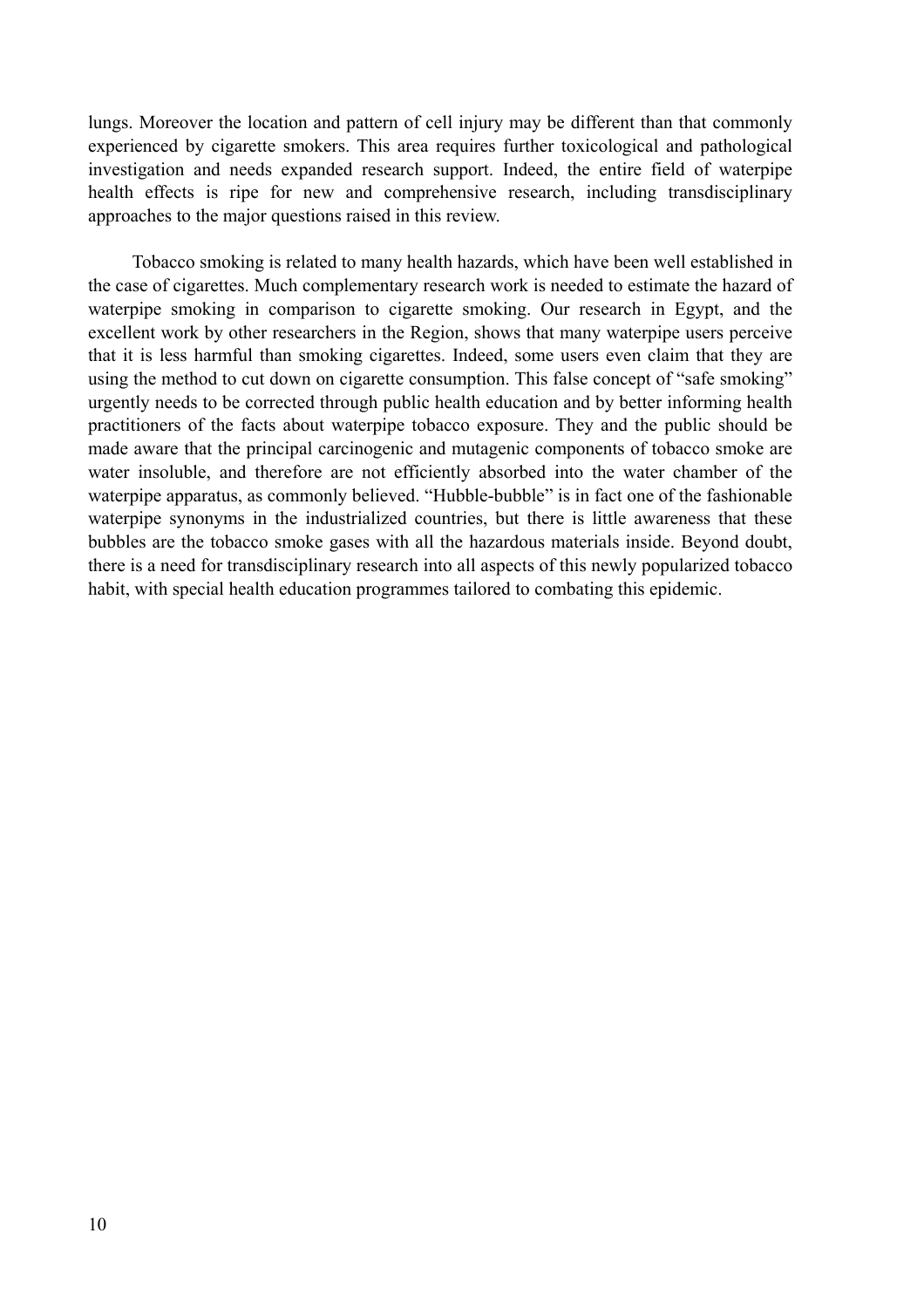# **Acknowledgements**

Senior editors: Mostafa K. Mohamed, Christopher A. Loffredo, Ebenezer Israel

Contributors: Maged El Setouhy, Ghada Radwan, Rehab Abdel Rahman, Omar Kattan, Soheir Ayyad, Mohamed Hassan Hussein, Nargis Labib, Said Ohn.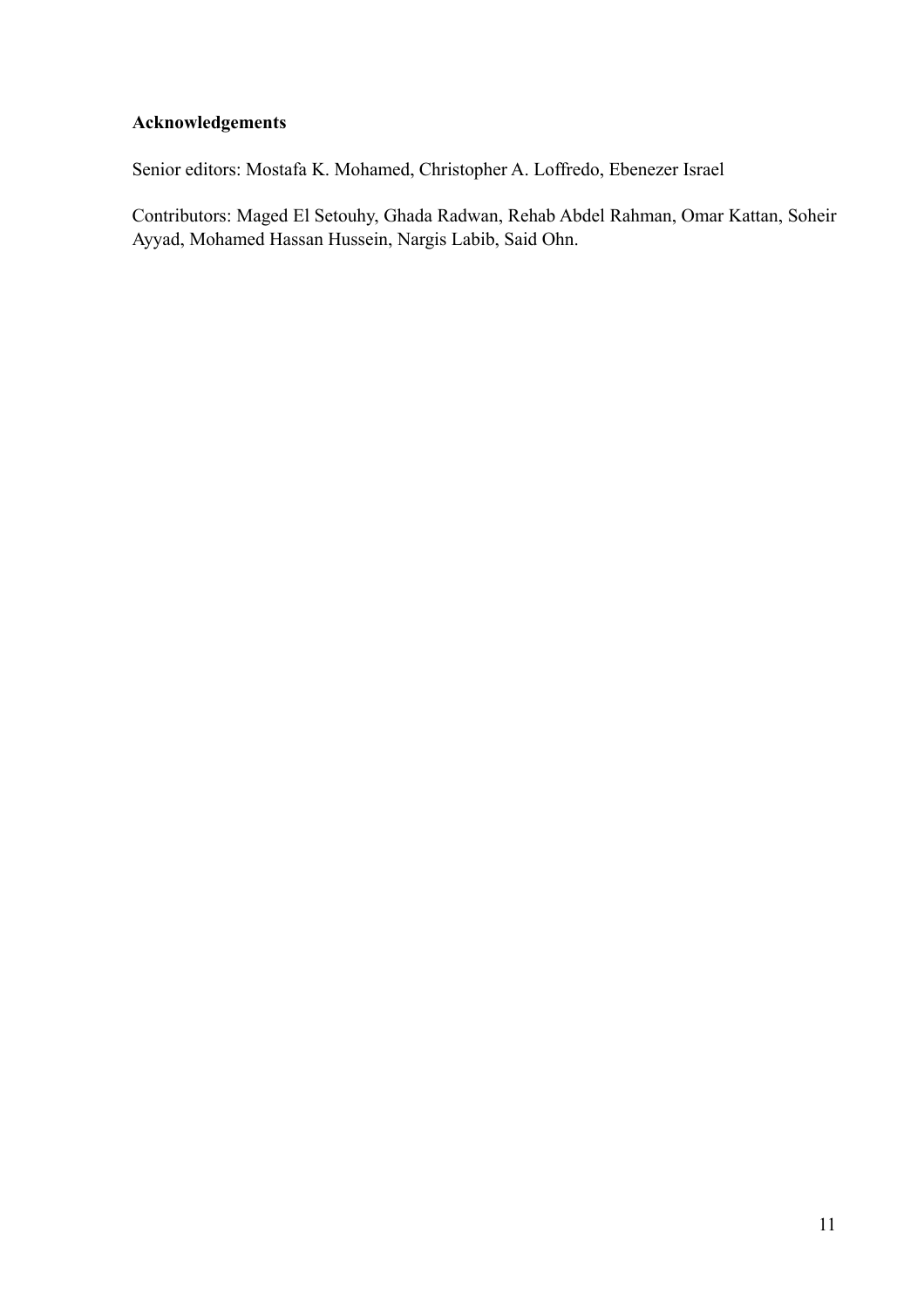#### **Executive Summary**

The use of the waterpipe for smoking tobacco (also known as *gouza, narghile, hubblebubble, hookah*, or *shisha* depending on the local tradition) has been used for centuries in the Eastern Mediterranean Region. Formerly associated almost exclusively with older males, usually of lower socioeconomic level, waterpipe smoking is now spreading to other segments of society in this region, particularly among young men and women, and those from higher socioeconomic levels. Recent surveys from Lebanon, Saudi Arabia, and Egypt, as documented in this monograph, have begun to study the characteristics, knowledge, beliefs, and attitudes of waterpipe users. This literature review reveals that surprisingly little information is actually available on the levels of human exposure to the harmful constituents of the tobacco smoke from these devices, and even less is known of its impact on the public health.

- 1. Many differences are apparent when comparing waterpipe to cigarette smoking. waterpipe smoking is characterized by less frequent but more intense exposure than cigarette smoking, per smoking session. In general, compared to cigarette smoking, waterpipe smoking is characterized by less frequent exposure (one to four sessions per day) but with a much more intense exposure per session which varies between 15 and 90 minutes. The uptake of tobacco nicotine is equivalent to 2–12 cigarettes per portion of tobacco used (Hagar). A regular user of waterpipe, usually smokes several hagars per session and on average smokes 2-3 sessions per day. **This translates into intake of nicotine equivalent to more than one pack of cigarettes per session for most of waterpipe smokers.** However it is known that waterpipe smoking produce more smoke than cigarette smoking and it has been estimated that smoke exposure could be as much as 100-200 cigarettes per session. Therefore **the types and magnitudes of health hazards of waterpipe smoking are likely to be different from those of cigarette smoking**, and there is a need to standardize exposure measurements for the proper assessment of health hazards related to this particular kind of tobacco exposure
- 2. In addition, the temperature of burning tobacco in waterpipes is much lower than that in cigarettes, and the force needed to pull air through the high resistance of the water pathway permits the smoke to be inhaled very deeply into the lungs. Therefore *the sites and patterns of cell injury in the oral and respiratory tracts, are likely to be different from those of cigarette smoking.* This area requires further toxicological and pathological investigation and needs expanded research support. Indeed, the entire field of waterpipe health effects is ripe for new and comprehensive research, including transdisciplinary approaches to the major questions raised in this review.
- 3. The prevalence of overall smoking among adult males in Egypt was estimated from a national survey in 2002 focusing on Hypertension, obesity and diabetes prevalence to be 47% (34% cigarettes, 10% waterpipes, 3% mixed), while smoking prevalence among adult females was less than 1%.
- 4. Remarkably, this survey of 6,950 adults revealed a significantly greater prevalence of abdominal obesity among waterpipe smokers compared to non-smokers. The data further suggest that tobacco-related mortality and smoking prevalence are both increasing in Egypt, with a prominent decline in the younger cohort in the mean age of regular smoking initiation. If such trends continue, Egypt and other nations in the region with similar patterns will experience longer lifetime duration of smoking among these young smokers, and consequently increases in the burden of smoking-related diseases.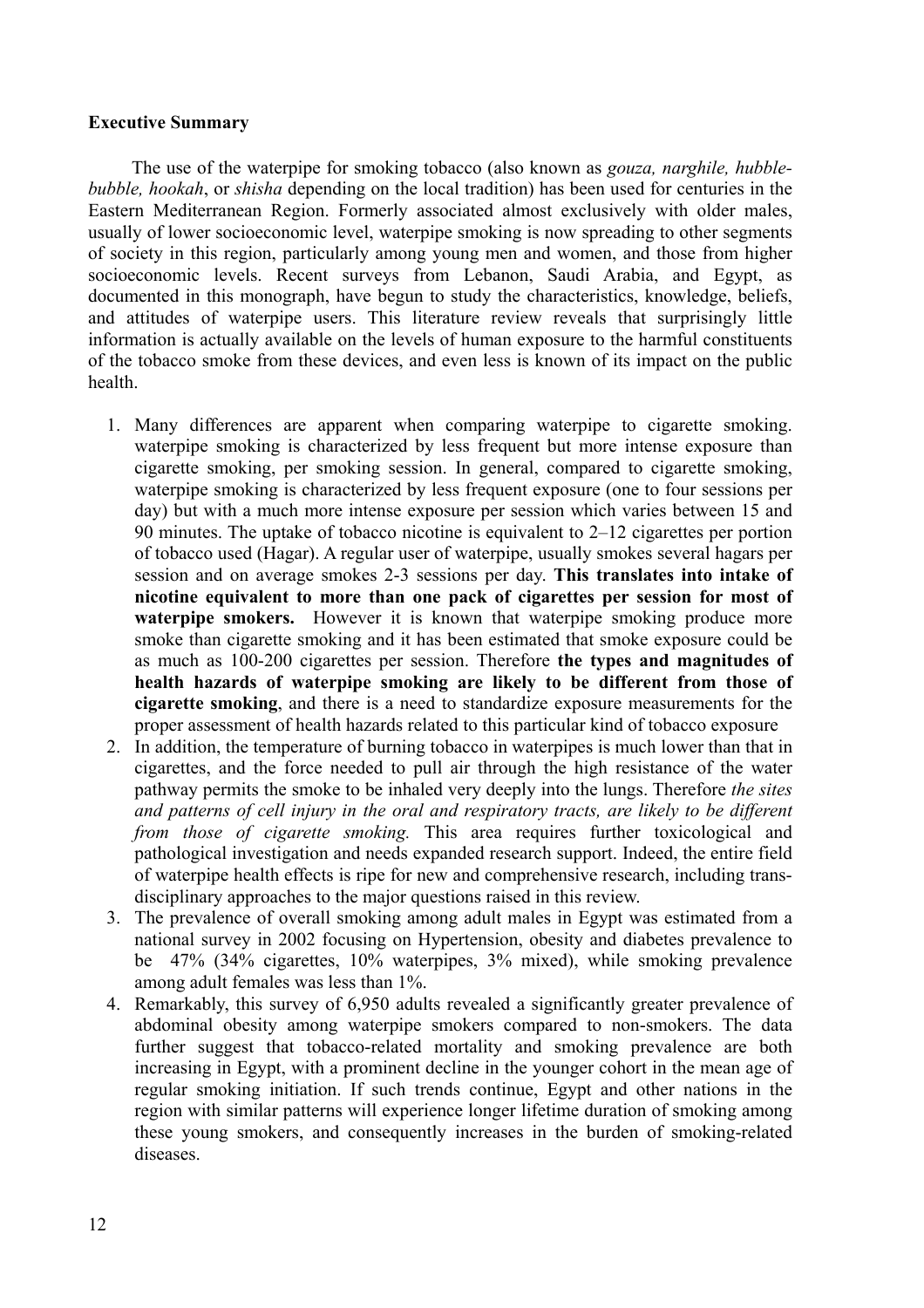- 5. A more recent national survey in Egypt carried out by the Egyptian Smoking Prevention Research Institute (ESPRI) in 2005, in 25 of the 27 total governorates of Egypt revealed that, among males 18 years and older, 13.6 % (95% confidence interval 10.3–17.8%) **in rural areas** reported current use of the waterpipe, compared to 10.5% (95% confidence interval 7.0–15.4%) in **urban areas**. These figures translate to approximately *two million current waterpipe smokers in Egypt at the present time,* confirming anecdotal and popular press reports of the rise in popularity of waterpipe smoking.
- 6. In a detailed survey of waterpipe smoking in the rural areas of the Nile Delta, carried out by ESPRI in 2003-2004 in 9 randomly selected villages (each with 10,000-20,000 residents) revealed that waterpipe smoking was inversely related to the educational level, and that most users believed that it is less hazardous than smoking cigarettes. More than 70% of male waterpipe smokers smoke in the presence of their children and wives at home, which calls attention to the unfortunate fact of indoor environmental tobacco smoke exposure.
- 7. Current smoking behavioural practices among females in Egypt are not well known, due to their reluctance to report their tobacco habits when interviewed at home in the presence of family members. A survey of 196 females university student patrons within cafés in Cairo, carried by the ESPRI team, to obtain a better picture of current smoking behaviour among females where the women felt comfortable discussing smoking, revealed that nearly one third reported smoking cigarettes exclusively, while 38% smoked tobacco using waterpipes exclusively, and 32% used both types of tobacco smoking methods.
- 8. Most of female waterpipe smokers had the perception of the waterpipe as fashionable, and belief that waterpipes are less harmful than cigarettes, and the desire to be with friends in the cafés.
- 9. In regard to research on waterpipe smoking and Health , scanty evidence exist, for example, waterpipe smoking is a source of heavy metal exposure to consumers, and evidence suggests that waterpipes concentrate these metals in the water chamber of the device.
- 10. Biological markers of tobacco harm, such as carbon monoxide, have been scarcely studied in waterpipe users, and many questions remain to be explored in detail.
- 11. Special health concerns that distinguish waterpipe from cigarette smoking include the possibility that waterpipe users are prone to infections due to the habit of sharing waterpipes without changing the mouthpiece.
- 12. Maternal and child health effects from exposure to second-hand waterpipe smoke at home are almost entirely unknown at present.
- 13. No reliable dependency scale for waterpipe tobacco smoking has been developed and validated, which is hindering efforts to understand the psychological and physiological aspects of waterpipe smoking behaviour.
- 14. As an example of biomarker-based research strategies that are needed to evaluate possible genotoxic actions of substances in the waterpipe tobacco smoke ESPRI conducted a study of micronuclei in oral mucosa cells (small DNA structures separated from the main nucleus of cells from the basal epithelial layers of the mouth MN). It was found that the mean micronuclei level was significantly higher (more than twofold) among the waterpipe smokers as compared to never smokers. Validation and standardization of such tests will permit the quantification of waterpipe tobacco-related exposure levels and early biological effects.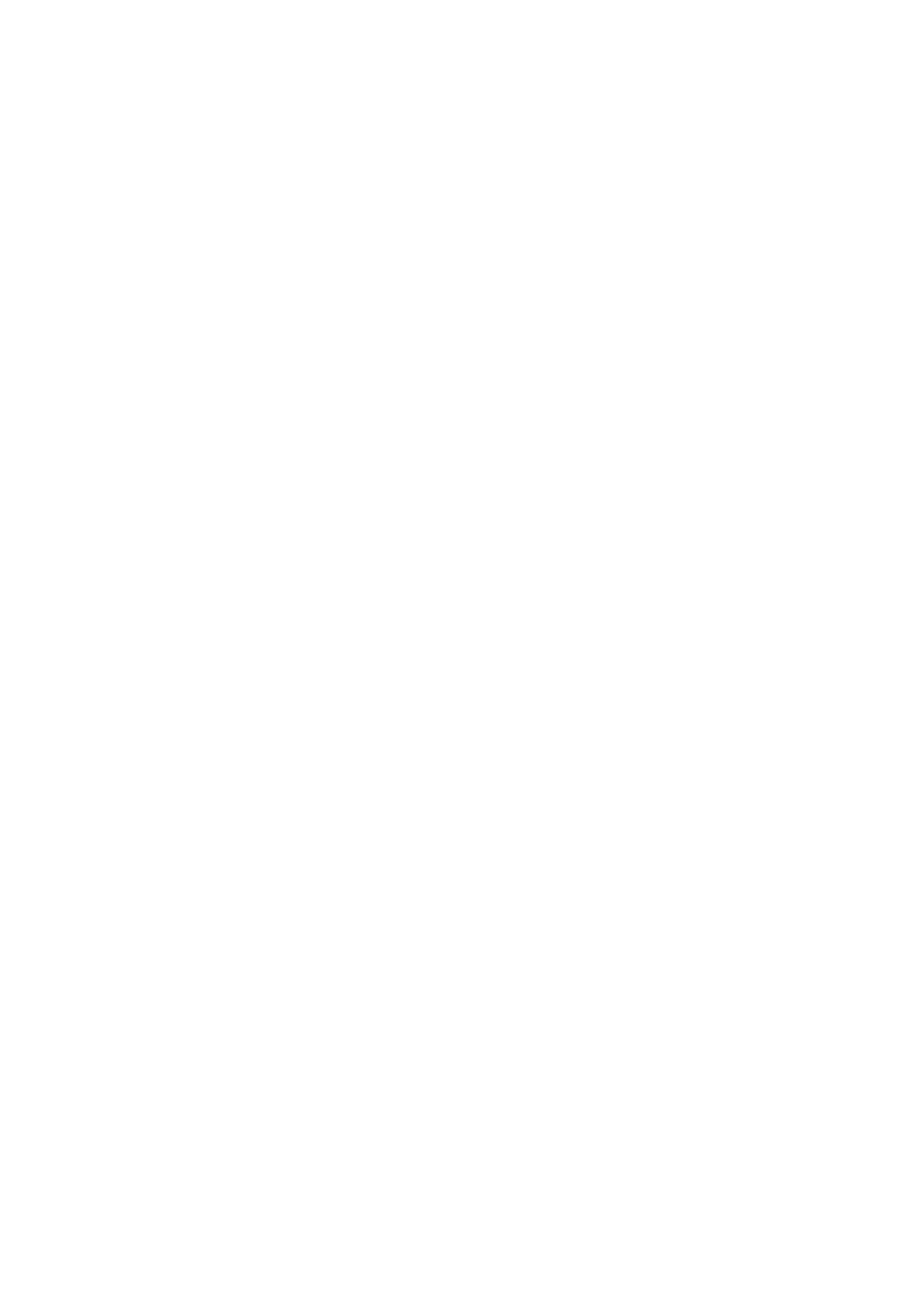#### **1. Introduction**

#### **1.1 General description of the waterpipe**

There are three distinct types of waterpipe. The *gouza* is the oldest form of waterpipe. It has a small water container (about 200–500 ml) that is made of metal; coconut shell was formerly used. The *bouri* has a water container made of brass (about 200–500 ml). The authentic shisha is a larger (about 1000–2000 ml) and more decorated form of waterpipe, usually with a glass water container. However, it is common to see shisha water containers made of ceramics, rock-crystal or metal, including silver.

Note on terminology. Waterpipes come in different shapes in Egypt. The most famous one is the shisha. Other names, such as narghile, hubble-bubble and hookah, are not used in Egypt. They all share the structure of a small container half filled with water, which acts as a filter for the smoke drawn by suction from a funnel-shaped tobacco holder. The tobacco is usually burned by smouldering charcoal placed on top of it. We suggest the term *waterpipe* to cover all these different names for publication purposes, to have a common search name for this type of tobacco smoking

#### **1.2 Structure of waterpipes**

#### **Figure 1.1 Different types of waterpipe**

| 1a                           | Gouza | $1\mathrm{b}$ Bouri | 1c Shisha |
|------------------------------|-------|---------------------|-----------|
| <b>REGISTERED</b><br>ilijii. |       |                     |           |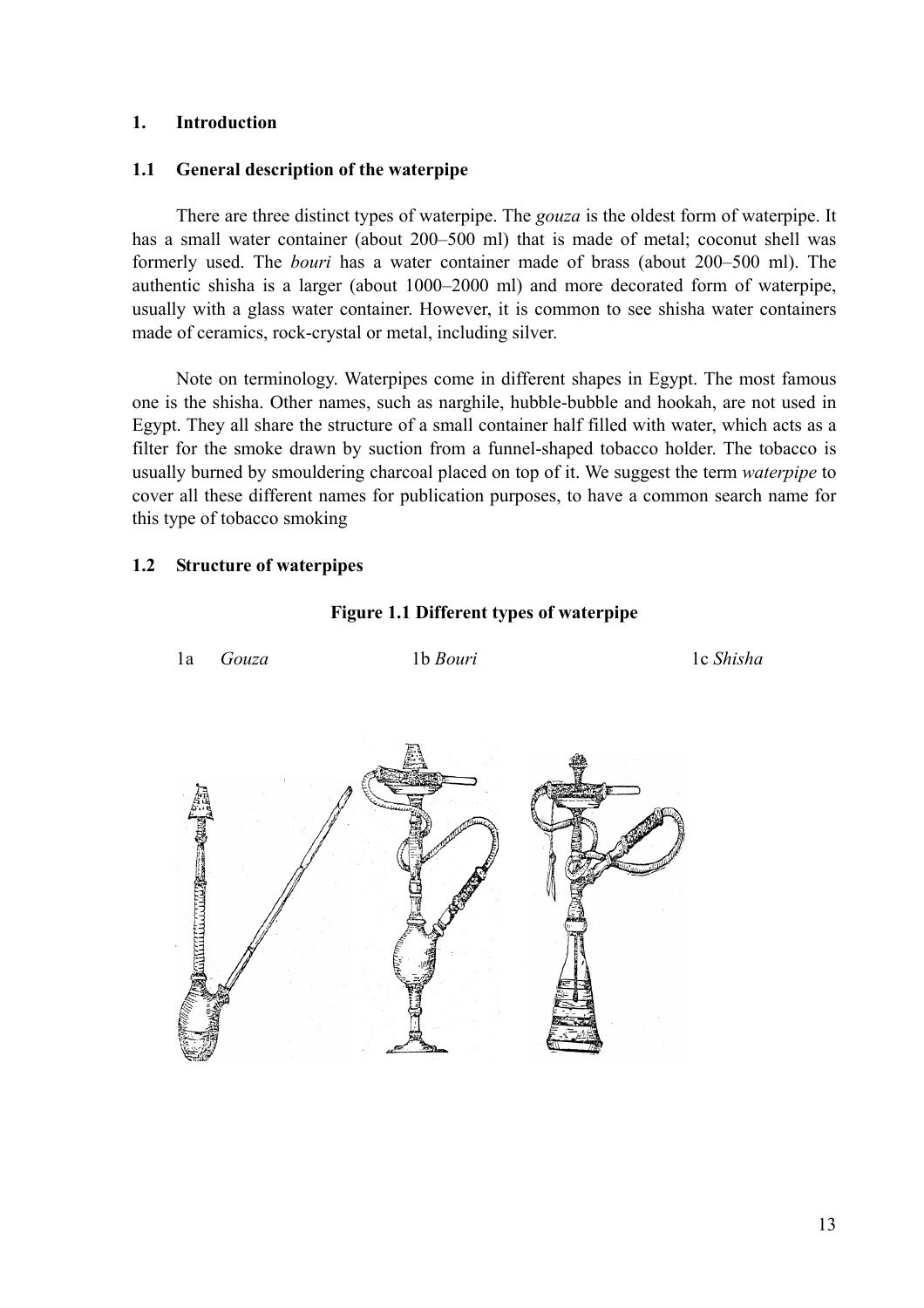*General design components of waterpipes (Figures 1.1 and 1.2)* 

Parts are shown in the order of the smoke's pathway from tobacco to mouthpiece.

- 1. A holder to burn tobacco with charcoal on top, called a korsi. The tobacco load on the korsi is called hagar, which in the 1970s was almost equivalent to one cigarette.1 Sometimes, a cover is used (as in Figure 1.1) to keep the charcoal hot.
- 2. A stem pipe, connecting the korsi to the water container
- 3. Water container, the size of which may vary. Accordingly the degree of filtration depends on its size (the water is analogous to the filter in a cigarette). Sometimes juice or rose water is added to the water in order to add more flavours to the tobacco.
- 4. A pipe or hose, made of rubber in the shisha and bouri and a wooden hollowed stick in the gouza. It is connected to the top of the water container drawing air that comes off the water surface by suction from the mouthpiece.
- 5. A mouthpiece fixed to the hose, changed after each use, are being used in cafés in urban areas to counteract a commonly expressed physician's belief that waterpipe may transmit infections through sharing.
- 6. A pair of tongs may be attached to the side of the korsi to manipulate the charcoal.



**Figure 1.2 Pathway of smoke through waterpipe**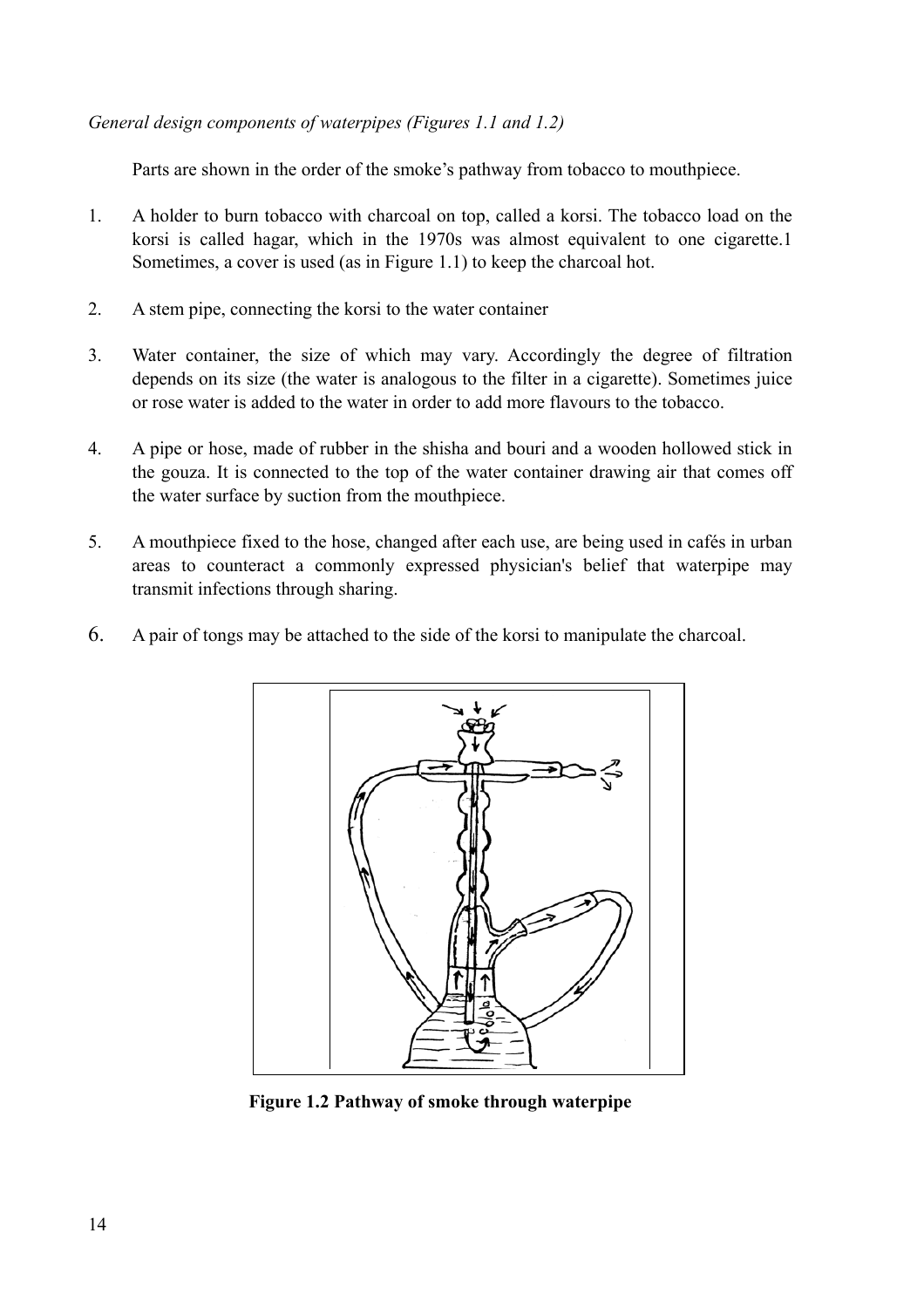#### **1.3 History of the waterpipe**

Waterpipes have been around for a long time, even before tobacco was introduced to the Old World. For more than five centuries in the east, especially India, the term *narjil* was used $\frac{2}{ }$ 

Early in history Indians started to cultivate hemp. They used this to produce cannabis oil from its seeds. Later on, its leaves were discovered to be intoxicant. Thus the word *hashish* was introduced.**<sup>2</sup>** Other plants and spices were mixed with the leaves to produce a paste, and by eating it they became intoxicated. In other forms, this paste was smoked in what was called a *narjil*. Narjil is a kind of coconut that grows in India.**<sup>3</sup>** The inner meat was removed and the shell was pierced, following which a straw was placed inside, resulting in the most primitive waterpipe.**2,3**

The *gouza* reached Egypt through various routes. The Ottomans carried it from Turkey to Egypt,**2,<sup>4</sup>** where its form was somewhat changed. For example, the body was made from a gourd rather than from a coconut shell.**<sup>2</sup>** In 1492, Christopher Columbus' journal described the indigenous peoples' habit of smoking tobacco leaves in the Americas.**<sup>5</sup>** A 16th century writer, Oviedo, wrote that they smoked the leaves through a Y-shaped, small wooden tube, called a *tobago*, two points of which were inserted in the nose, the other end in the burning leaves.**<sup>6</sup>** Others claimed that the Mexicans called the herb tobacco.<sup>7</sup> Tobacco reached Europe through Spain.<sup>8</sup> The French ambassador in Portugal, Jean Nicot, took its seeds from the Spanish to plant it in France. The genus *Nicotiana* and one of the most important derivatives of tobacco, nicotine, are named after him.**<sup>9</sup>** Tobacco smoking spread all over the world around the 17th century. The Turks introduced it into the Middle East and Africa through Egypt.**4,5**

It is not clear which came first to the Region, the waterpipe or tobacco. But it seems that the Ottomans introduced it in the 17th century, after tobacco had already arrived in the Middle East.<sup>2</sup> Great developments in the Turkish glass industry took place between the 16th and 18th centuries,**2,<sup>10</sup>** and glass started to be used in the manufacture of the shisha body. The evolution of the waterpipe was completed at this time. For example, the Ottomans added a clay bowl above the head and added a mouthpiece to the mouth end of the hose.**<sup>2</sup>**This form of waterpipe is used in north Africa, the Mediterranean region and parts of Asia.**<sup>11</sup>**

The name *shisha* evidently came from the use of hashish as a drug added to the tobacco.

#### **1.4 Composition and types of tobacco used in waterpipes**

The most popular type tobacco used in waterpipes is called *ma'assel*. It is a mixture of crude tobacco fermented with molasses (black honey).**12** Different fruit flavours are added to it (apple, strawberry, etc.). This is the most popular form, as was shown in a survey of cafés in Cairo.**13** In the Syrian Arab Republic it was rarely addressed in surveys before the early 1990s, and a Syrian review linked it to a waterpipe epidemic in Syria. *Tombak* is just another form of *ma'assel*.<sup>12</sup> *Jurak* is a different form, which is prepared by a more complicated process. It is moistened, dried and shaped before being used. Another name for it in the Syrian Arab Republic is *ajami*. Waterpipe smokers are less likely to use the latter form whether in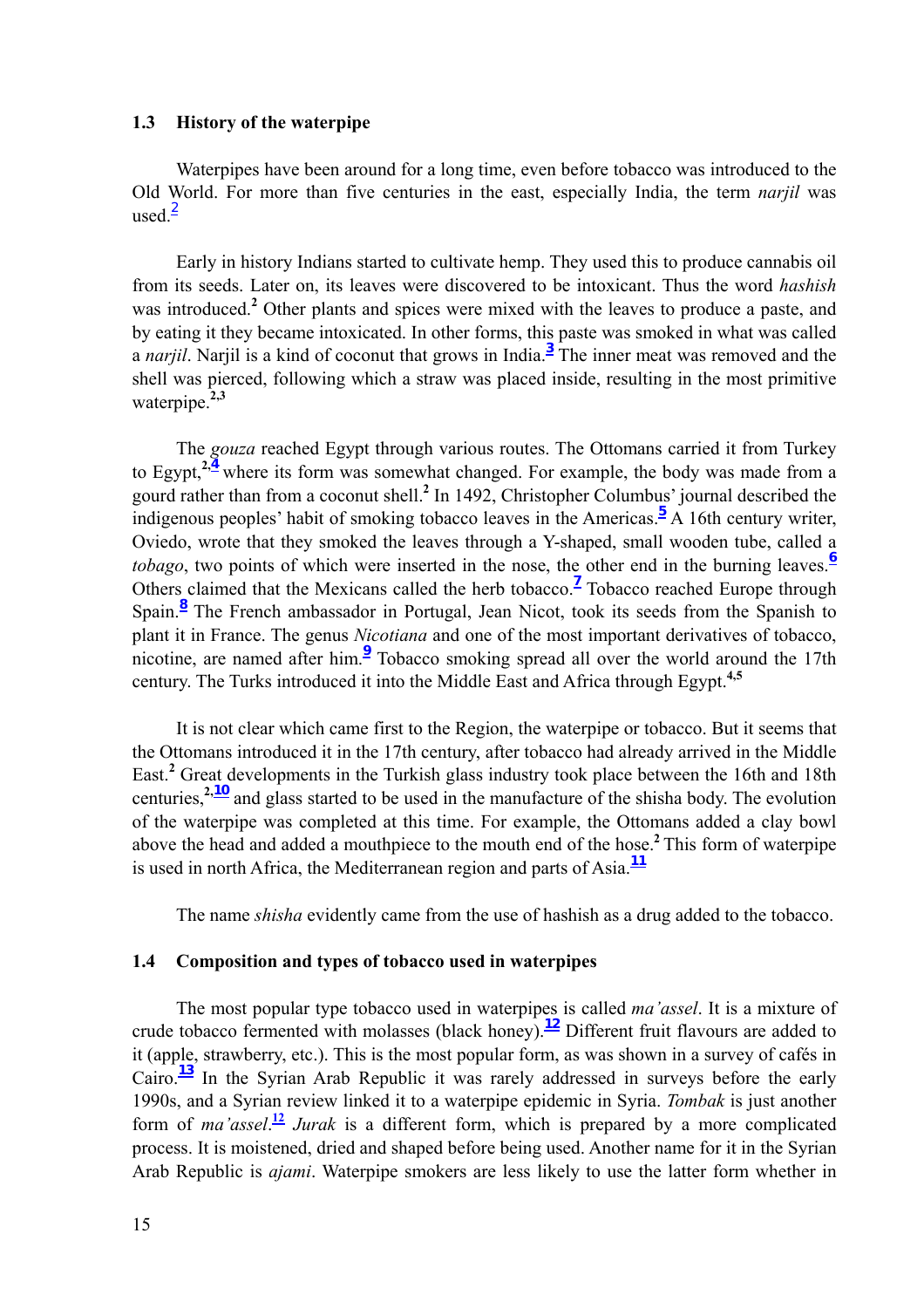Egypt<sup>13</sup> or in the Syrian Arab Republic.<sup>14</sup> In 2004, striking evidence of higher nicotine content in the tobacco used in waterpipe smoking was obtained. An analysis of 13 commercial types of pipe tobacco used in Saudi Arabia was carried out and a wide variation in nicotine content in all brands was noticed with an average of 8.32 mg/g tobacco (range 1.8–41.3 mg/g). The average nicotine content in each waterpipe head  $(20 \text{ g})$  of unflavoured tobacco was said to be 713 mg/head and flavoured tobacco 67 mg/head. The result calculated in this reference seems to be wrong as we obtain the number 166 mg for an average 20 g head using this average of 8.3 mg nicotine/g tobacco, which should be 10 times that of the American cigarette .15 In Saudi Arabia , the head is actually relatively large and is usually shared by several smokers at the same time. The addition of several additives: honey, glycerin and other flavours in the process of preparing the flavoured (*ma'assel*) tobacco helps to lower the nicotine content in each gram of flavoured tobacco. Smoking one head of flavoured (*ma'assel*) tobacco, which contains on average one-third of nicotine presented in 20 cigarettes (204 mg/pack), resulted in a 20% higher plasma nicotine level. $\frac{16}{16}$ 

In general, compared to cigarette smoking, waterpipe smoking is characterized by less frequent exposure (one to four sessions per day) but with a much more intense exposure per session which varies between 15 and 90 minutes. The uptake of tobacco nicotine is equivalent to 2–12 cigarettes per portion of tobacco used (Hagar). A regular user of waterpipe, usually smokes several hagars per session and on average smokes 2-3 sessions per day. **This translates into intake of nicotine equivalent to more than one pack of cigarettes per session for most of waterpipe smokers.** However it is known that waterpipe smoking produce more smoke than cigarette smoking and it has been estimated that smoke exposure could be as much as 100-200 cigarettes per session. Therefore **the types and magnitudes of health hazards of waterpipe smoking are likely to be different from those of cigarette smoking**, and there is a need to standardize exposure measurements for the proper assessment of health hazards related to this particular kind of tobacco exposure

#### **1.5 Attributes and magnitude of waterpipe smoking in Egypt**

There are a small number of studies on waterpipe smoking in Egypt. One study recruited 635 secondary school students (416 males and 219 females with a mean age  $15.5 \pm 1$ ) years), and found that 19% of them had tried a waterpipe.**17** This was much higher than was found in a household survey in a similar community, among a total of 2355 individuals, 1195 males and 1160 females aged 12–17 years). A much lower prevalence of waterpipe smoking was reported: 2% had ever smoked a waterpipe and less than 1% were smoking waterpipes regularly at the time of the survey.**18** The difference in reporting in the school survey and household survey reflects in part the difficulties in obtaining an accurate reporting in the presence of household members even if they are not listening to the interview.**<sup>19</sup>**

An adult survey in the same Lower Egypt villages (10 157 individuals above age 12, 4994 males, and 5163 females with a mean age of  $36 \pm 28$  years), found that 34% of the men were current cigarette smokers, 9% smoked waterpipe and 1% smoked both.<sup>18</sup> Smoking prevalence increased with age for both cigarette and waterpipe smoking. For the cigarette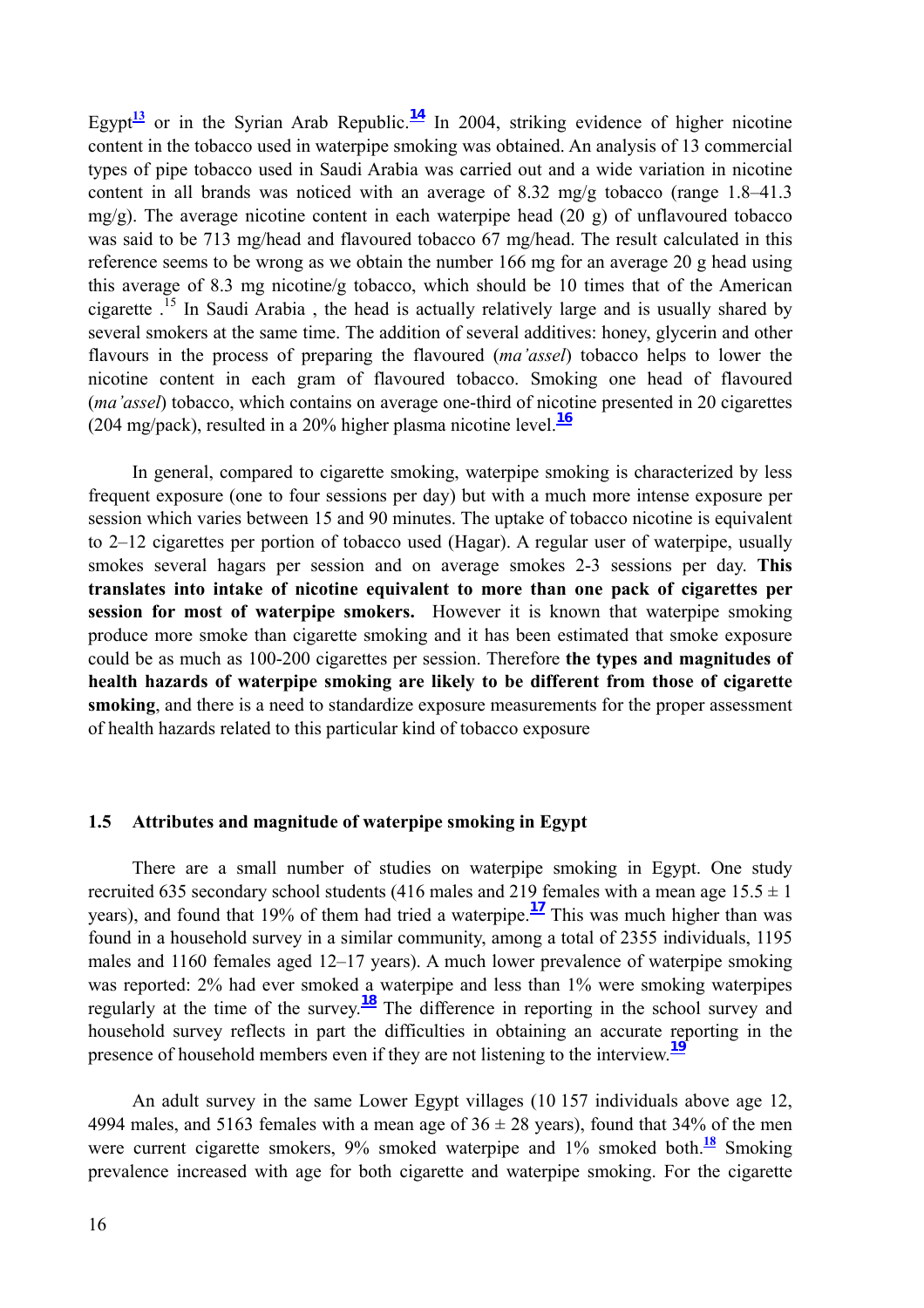smokers it peaked in the 40–50 age group (44%), while for the waterpipe the peak prevalence was detected above the age of 50 years (16%). Among females, only 0.3% reported smoking.

In Assiut, in Upper Egypt, waterpipe smoking prevalence was much higher (46% of adult males), and 17% combined it with cigarette smoking. **20**In Beni-Suwayf (another governorate in Upper Egypt), medical students had the lowest prevalence of smoking generally.**21** In comparison, in Cairo, 9% of 5066 medical students smoked both waterpipe and cigarettes. An increasing prevalence of smoking from the first year through the final year was observed in spite of being aware of smoking hazards.**22** Another much less educated group of 2782 soldiers, from Central Security in Cairo, revealed rates of 5% and 22% for prevalence of waterpipe use and combined cigarette and waterpipe use respectively (total waterpipe 27%).<sup>23</sup> This group especially reflects the role of education rather than residence as soldiers may be recruited from different parts of Egypt.

#### *Acknowledgement*

This work was supported by grant number R01TW05944 from the Fogarty International Center, US National Institutes of Health.

### **References**

1. Salem ES, Abdel Hakim M, Hanafi A. *Gouza* versus cigarette smoking among patients with pulmonary disease. *Egyptian journal of chest diseases and tuberculosis*, 1973, 16(2):9.

2. Gerçek G. Narghiles. *Antika. The Turkish journal of collectable art*, February 1986, 11 [in Turkish].

3. *Turkish daily news*, 3 March 1997.

4. Taha A, Ball K. Smoking in Africa: the coming epidemic. *World smoking & health*, 1982, 7(2):25–30.

5. *The history of tobacco. WHO report*. Available online at: www.who.int/entity/tobacco/en/atlas2.pdf retrieved on 7 February 2005.

6. Oviedo. *Historia de las Indias Occidentales*, Salamanca, 1535. Quoted from *1911 Encyclopedia, Love to know* article on tobacco. Available online at: http://20.1911encyclopedia.org/T/TO/TOBACCO.htm.

7. Benzoni: Travels in the Americas (1542–1556). 1565. Quoted from *1911 Encyclopedia, love to know* article on tobacco. Available online at: http://20.1911encyclopedia.org/T/TO/TOBACCO.htm.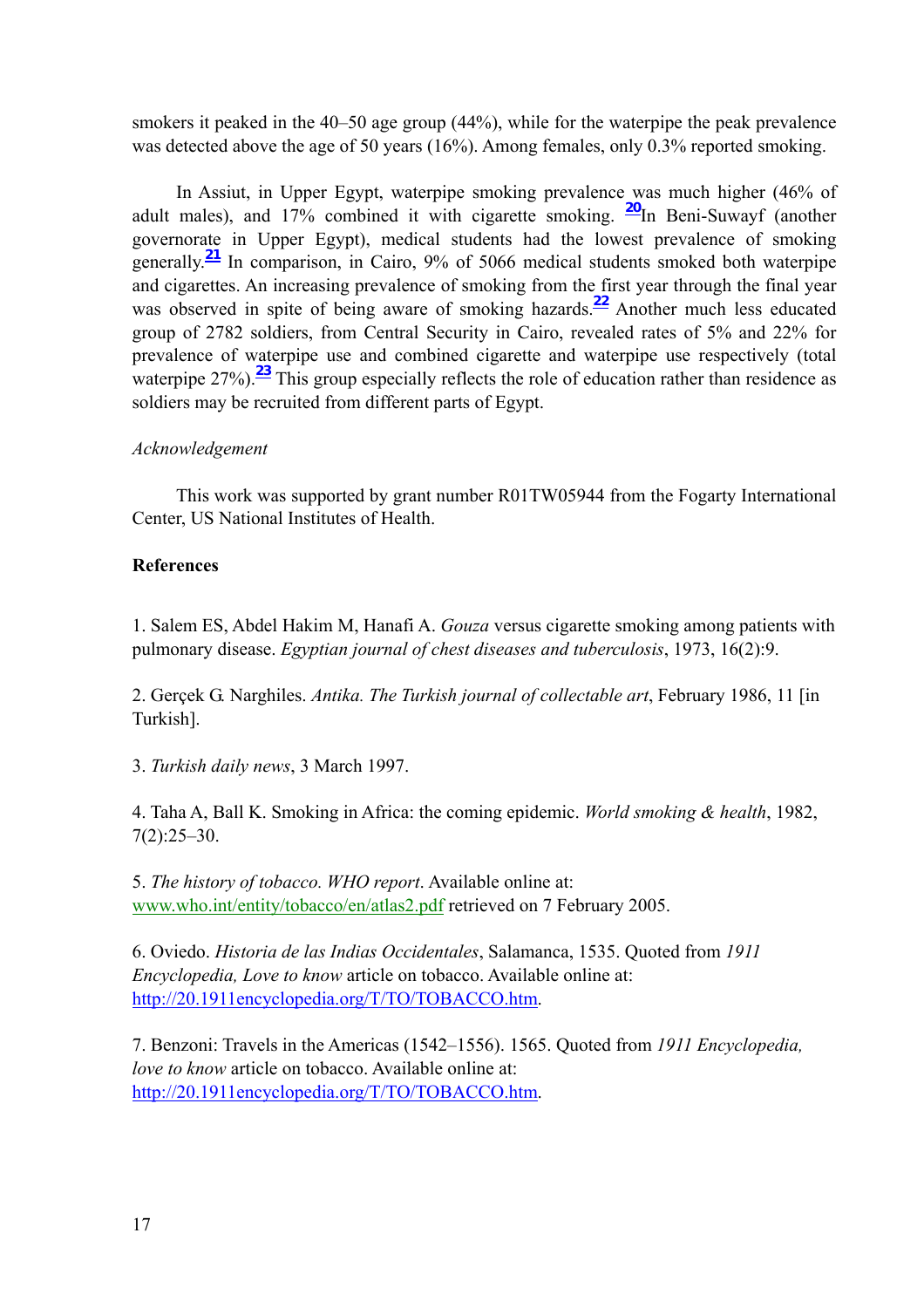8. Routh HB, Bhowmik KR, Parish JL, Parish LC. Historical aspects of tobacco use and smoking. *Clinics in dermatology*, 1998, 16(5):539–44.

9. *1911 Encyclopedia, love to know* article on tobacco. Available online at: http://20.1911encyclopedia.org/T/TO/TOBACCO.htm.

10. Sances A Jr, Carlin, Kumaresan S, Enz B. Biomedical engineering analysis of glass impact injuries. *Critical reviews in biomedical engineering*, 2002, 30(4–6):345–77.

11. *Types of tobacco use. WHO report*:22–3. Available online at http://www.who.int/entity/tobacco/en/atas4.pdf retrieved on 5 February 2005.

12. El-Hakim IE, Uthman MA. Squamous cell carcinoma and keratocanthoma of the lower lip associated with "goza" and "shisha" smoking. *International journal of dermatology*, 1999, 38(2):108–10.

13. Israel E, El-Setouhy S, Gadalla S, Aoun el SA, Mikhail N, Mohamed MK. Water pipe (shisha) smoking in cafés in Egypt. *Journal of the Egyptian Society of Parasitology*, 2005, 33(3 suppl):1073–85.

14. Maziak W, Fouad MF, Hammal F et al. Prevalence and characteristics of narghile smoking among university students in Syria. *International journal of tuberculosis and lung disease*, 2004, 8:882–9.

15. Malson JL, Sims K, Murty R, Pickworth WB. Comparison of the nicotine content of tobacco used in bidis and conventional cigarettes. *Tobacco control*, 10:181–3, 2001.

16. Hadidi KA, Mohammed FI. Nicotine content in tobacco used in hubble-bubble smoking *Saudi medical journal*, 2004, 25(7):912–7.

17. Gadalla S, Aboul Fotouh A, El-Setouhy M, Mikhail N, Fatma Abdel-Aziz F, Mostafa K. Mohamed MK, Kamal A, Ebenezer Israel E: Prevalence of smoking among rural secondary school students in Qalyubiyah Governorate. *Journal of the Egyptian Society of Parasitology*, 2005, 33(3 suppl):1031–50.

18. Epidemiology of waterpipe smoking in Egypt rural. Unpublished data for ESPRI.

19. Gadalla S, Abdel Aziz F, Aboul Fotouh A, El-Setouhy M, Mohamed MK, Israel E. Validity of household youth survey in Egypt. Paper presented at a Society for Research on Nicotine and Tobacco meeting, 2004.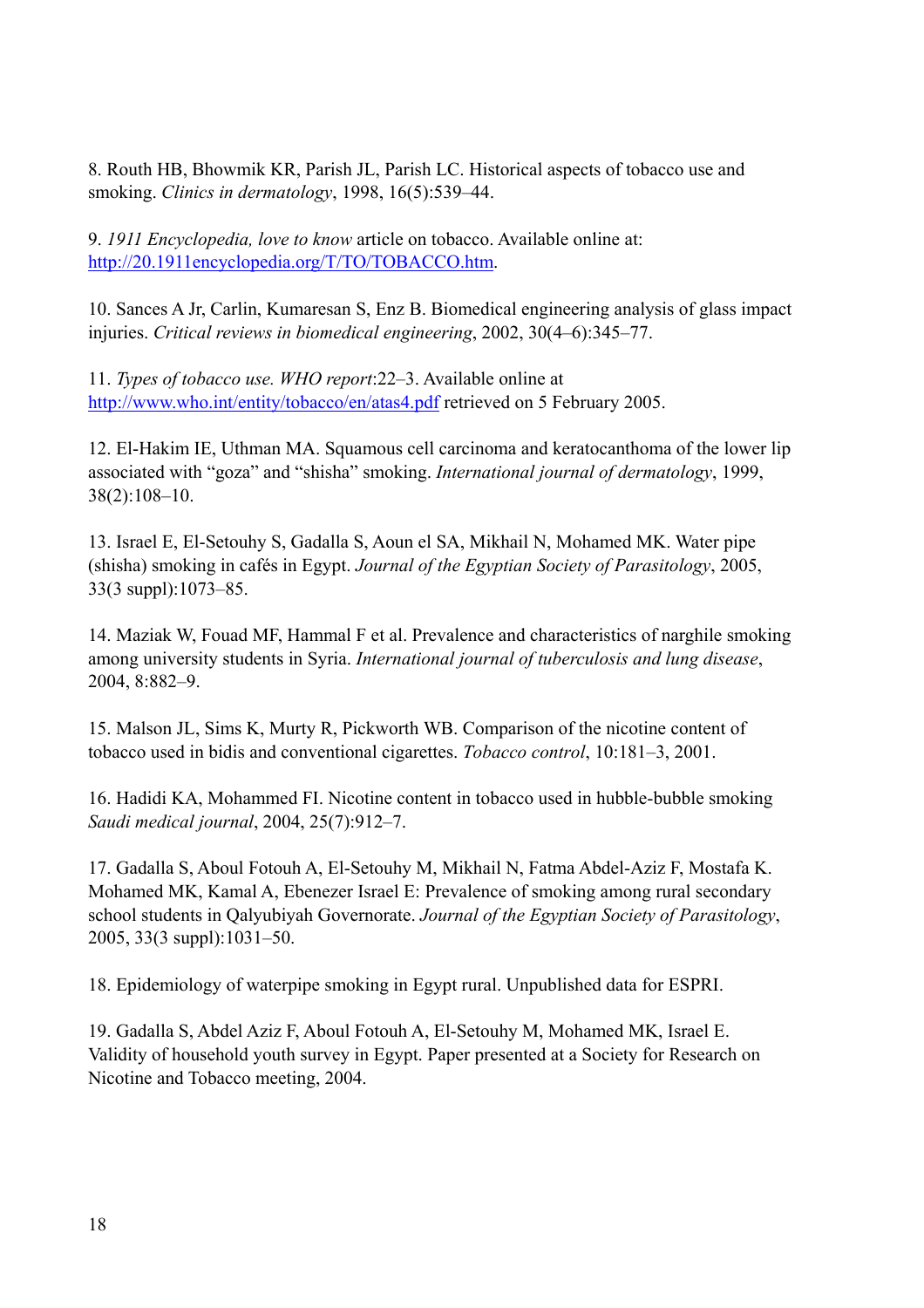20. Farouk A, Zarzour AH. Smoking profile in a village in Assiut Governorate, Egypt. *Assiut medical journal*, 1997, 21(1):201–11.

21. Abdel-Samid AA. Prevalence of smoking in Bani-Suwayf Governorate. MSc thesis. Faculty of Medicine, Cairo University.

22. Mohamed FM, Khatab A, El-Naggar T, Farrag M. Smoking habits in medical students of Ain Shams Faculty of Medicine. MSc thesis. Faculty of Medicine, Ain Shams University, 2001.

23. Hassan S, Madkour M, Hussein. Smoking patterns in Central Security soldiers in Cairo. MSc thesis. Faculty of Medicine, Ain Shams University, 1987.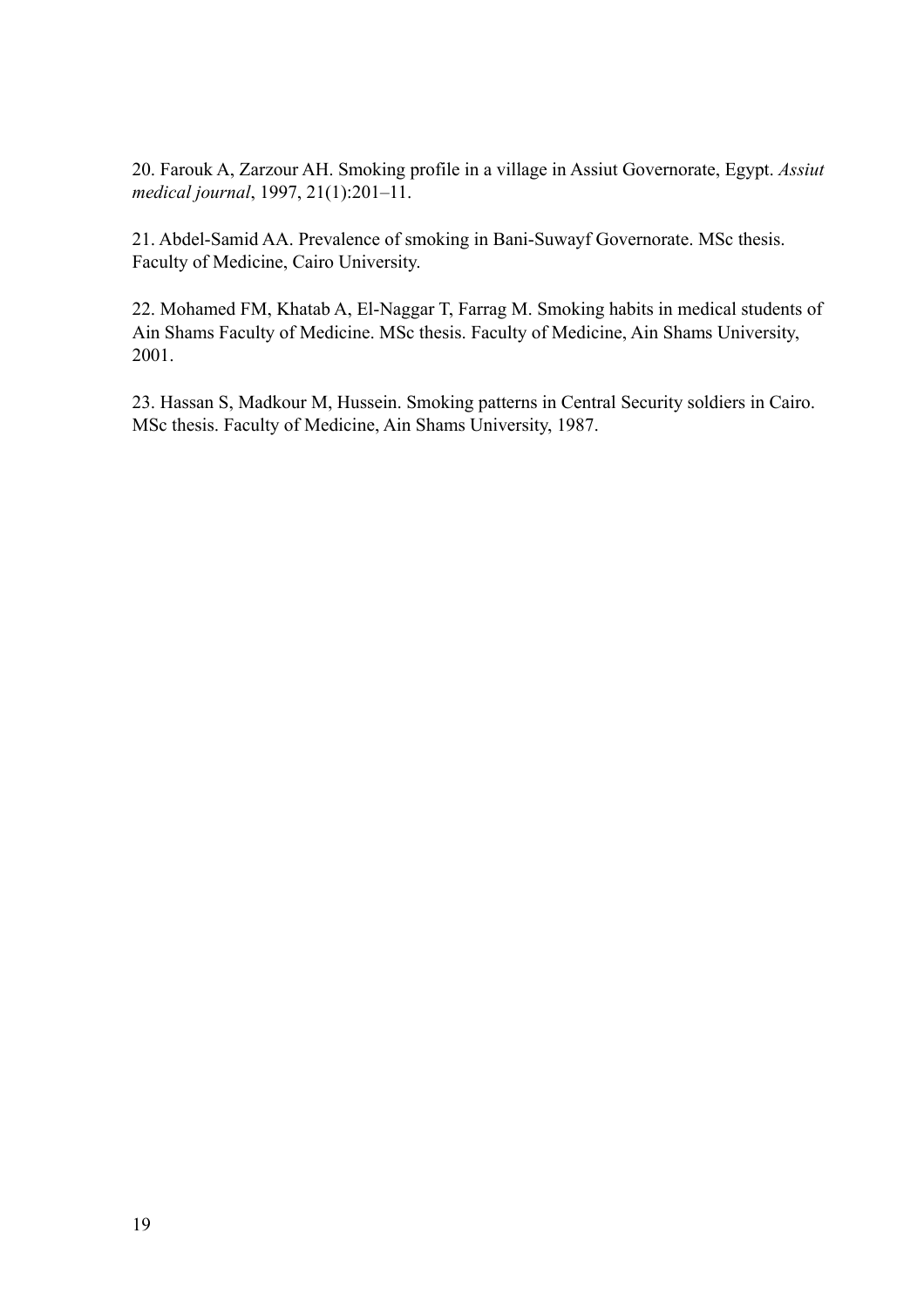# **2. National survey on waterpipe use and other risk factors for cardiovascular disease in Egypt 2002**

#### **2.1 Introduction**

Prevention of disease and risk factors is the ultimate goal for all the efforts in the health sector. Elimination of risk needs a continuous assessment of risk factors in the community along with reduction of its causes. However, most resources are directed towards treating rather preventing diseases.<sup>1</sup> Smoking, high blood pressure, diabetes, underweight, and obesity are among the leading risk factors affecting the burden of disease in developing countries.**<sup>2</sup>** Egypt is one of the developing countries where all of the above risk factors need to be systematically assessed.

Tobacco consumption has been linked to a high death rate worldwide.<sup>2</sup> It is considered to be the second major cause of death in the world. It is currently responsible for the death of one in ten adults worldwide (about 5 million deaths each year). About one in two long-term smokers will die from a tobacco-related disease, many of them before the age of 65.**<sup>3</sup>**

High blood pressure, diabetes mellitus and obesity are three interrelated health disorders which aggravate each other.<sup>4,5,6</sup> Smoking is a completely preventable factor that aggravates the complications of both diabetes mellitus and hypertension.**<sup>7</sup>**,**8,<sup>9</sup>** As occurred with cigarette smoking in the period 1960–1970, waterpipe smoking is now becoming fashionable.<sup>10,11</sup> Some individuals argue that it is a less risky method of smoking, but much research is needed to estimate its risk for specific disease outcomes.

This work aims to outline the Egyptian national profile for hypertension, obesity, high random blood glucose and tobacco use among each age group and sex. Special emphasis was made on including data on waterpipe smoking. Since little is known about the prevalence of obesity and waist–hip ratio norms for Egyptian adults, this survey was designed to provide a national reference data set for these risk factors.

#### **2.2 Subjects and methods**

In 2002, a smoking and morbidity questionnaire accompanied a predesigned hepatitis C virus survey in order to identify the additional health hazards described above. A representative sample of six Egyptian governorates (of a total 27) was targeted, representing governorates in both Upper and Lower Egypt. Of the total population of 70 million, about 20 million citizens inhabit these governorates.<sup>12,13</sup> A cluster sample technique was used to recruit individuals from each governorate. The sample comprised 6950 individuals.

An interview household survey was carried out. The questionnaire contained sections on the following topics:

- sociodemographic data
- smoking pattern, type, duration, and amount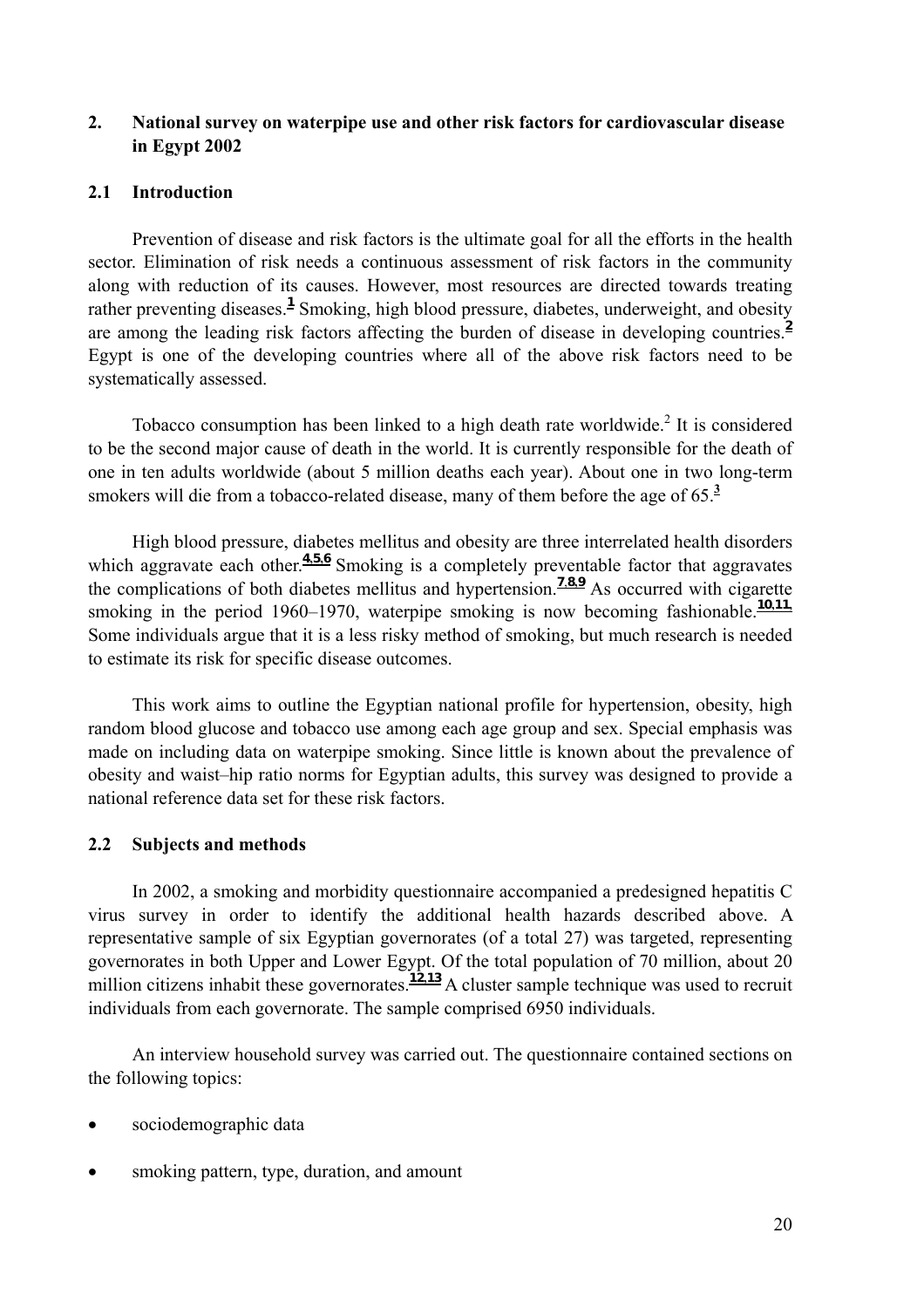- history of hypertension and intake of medication (to treat hypertension)
- abnormal high blood glucose and history of diabetes mellitus type 2.

All adults above 18 years old in the household were interviewed. Blood pressure, random blood glucose and anthropometric measurements were evaluated. The following steps were followed.

Field nurses and physicians were informed and trained on blood pressure measurement and other anthropometric measurements and tested for reliability of their work. Also the steps to be followed in the clinic were stuck on the wall as a reminder. Anthropometric measurements taken were weight, height, waist and hip circumferences (WC and HC). Body weight was measured by a regularly titrated balance. The height was measured by a scale against a wall from the lowest point at the heel to the highest point of the head with the subject standing upright and head not tilted.

Body mass index (BMI) was calculated using the following formula: weight divided by the square of the height  $(kg/m^2)$ . It was further classified in adults into:<sup>13,14</sup>

| Underweight | $< 18.5 \text{ kg/m}^2$     |
|-------------|-----------------------------|
| Average     | 24.9–18.5 kg/m <sup>2</sup> |
| Overweight  | 25–29.9 kg/m <sup>2</sup>   |
| Obese       | $\geq$ 30 kg/m <sup>2</sup> |

The WC was measured with a tape measure comfortably encircling the smallest abdominal area below the rib cage and above the umbilicus. A waist circumference of  $>102$ cm and ≥88 cm among adult males and females, respectively, are considered to be an indicator of risky abdominal obesity.**<sup>15</sup>** The HC was measured with a tape measure placed around the most protruding part of the buttocks.

Waist–hip ratio (WHR) was defined as waist measurement/hip measurement. The cutoff point for abdominal obesity was considered 0.9 and 0.8 for adult males and females, respectively.**<sup>16</sup>,<sup>17</sup>**

Blood pressure was measured twice using a regularly titrated, mercury sphygmomanometer by a physician with the subject in a seated position with the arm supported by a table at heart level. The average of the two readings was used to assess the blood pressure. Hypertension was defined as readings with systolic blood pressure ≥140 mmHg and diastolic blood pressure  $\geq 90$  mmHg.<sup>18</sup>

Fingerprick blood samples were tested for random blood glucose (RBG) using portable field equipment according to manufacturer's instructions (Accu-Check SoftClix, Roche Diagnostics GmbH, D-68298 Mannheim, Germany). Individuals with blood glucose level  $\geq$ 140 mg/dl were classified as having high random blood glucose levels according to the American Diabetic Association guidelines.**<sup>19</sup>**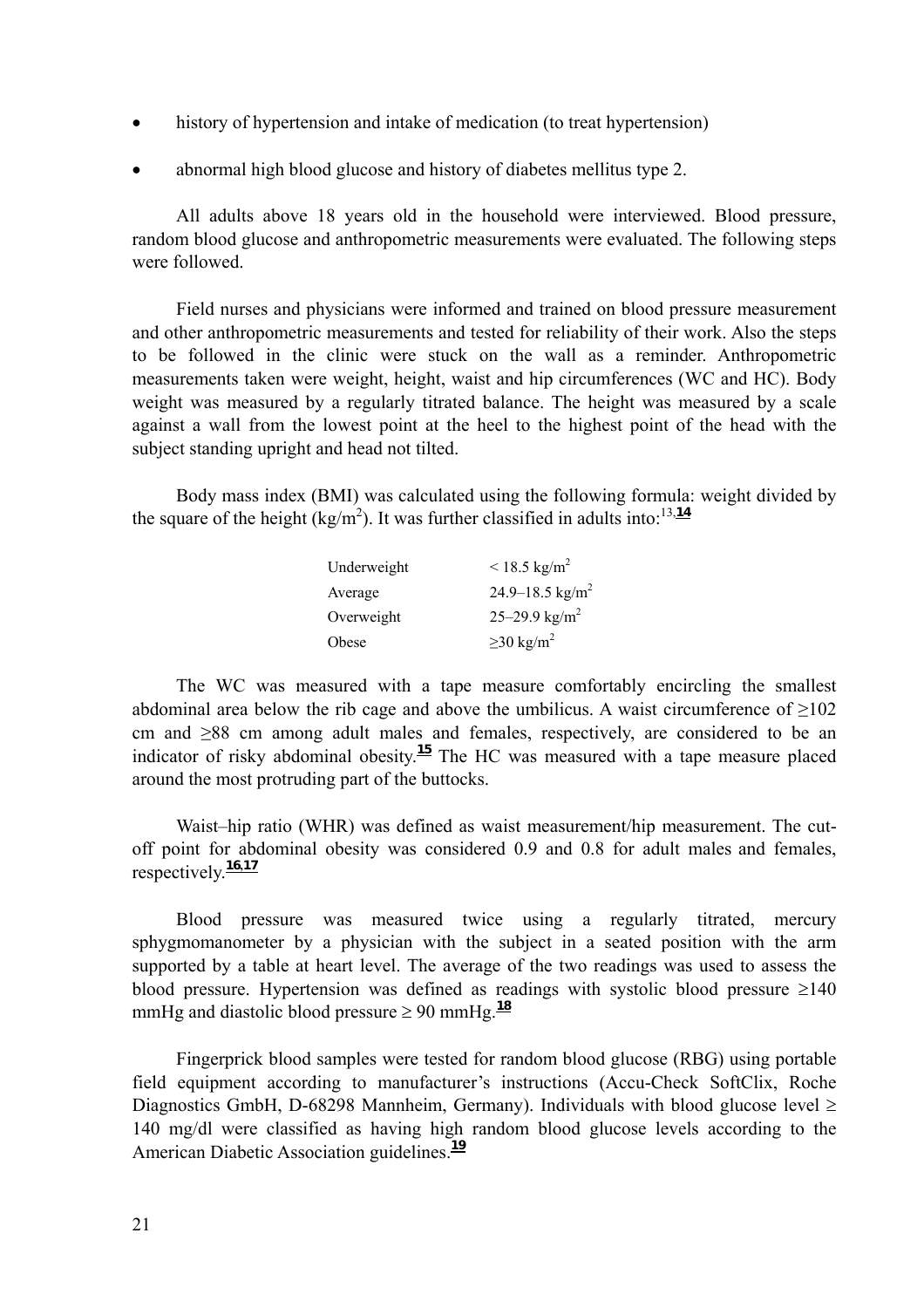#### **2.3 Statistical analysis**

Birth cohorts were calculated by subtracting an individual's age at survey from the survey year (2002). The sample was divided into 10-year intervals but those born before 1930 were put in one group (the most recent cohort, born after 1980 included only those born before 1985). The regular smokers' age of initiation was compared among different birth cohorts.

Generally smokers were older than the nonsmokers, and analysis was stratified by age group to exclude age effect. The relationship of smoking to other health risk factors, high random blood sugar and hypertension was studied among adult males only because of the scarce number of smokers in female population groups. The effect of smoking cigarettes and waterpipe compared with nonsmokers was studied separately using a chi-squared test. The odds ratio was calculated using nonsmokers as the reference group. Those having combined systolic and diastolic hypertension were compared to normotensive individuals among each smoker group (cigarettes and waterpipe) separately and among nonsmokers in order to estimate the risk of being hypertensive. Mixed smokers were excluded from the analysis because of their small numbers and to avoid the confusion in attributing the effects to cigarette or waterpipe smoking.

#### **2.4 Results and discussion**

More than half of 6950 adult participants were female and they were on average younger than males (Table 2.1). The mean age for the sample population was only 38.17, reflecting the fact that Egypt has a young population in contrast to western populations. About half the adult females did not have any school education, being illiterate or barely able to read and write, versus one-quarter of adult males. Adult males were twice as likely as females to be university graduates (19% versus 10%; Table 2.2).

| <b>Sex</b>    | N    | $\frac{6}{9}$ | Mean age+ SDs    | P value   |
|---------------|------|---------------|------------------|-----------|
| Adult males   | 3077 | 44            | $39.5 \pm 14.8$  | P < 0.001 |
| Adult females | 3873 | 56            | $37.2 \pm 14.6$  |           |
| Total         | 6950 | 100           | $38.17 \pm 14.7$ |           |

**Table 2.1 Sex and mean age at survey of participants** 

| Education level $(\% )$ | <b>Males</b> | <b>Females</b> | Total |
|-------------------------|--------------|----------------|-------|
| No school education     | 25           | 48             | 38    |
| School education        | 56           | 43             | 49    |
| University or above     | 19           | 10             | 14    |
| _ _ _ _ _               |              |                |       |

 $P < 0.001$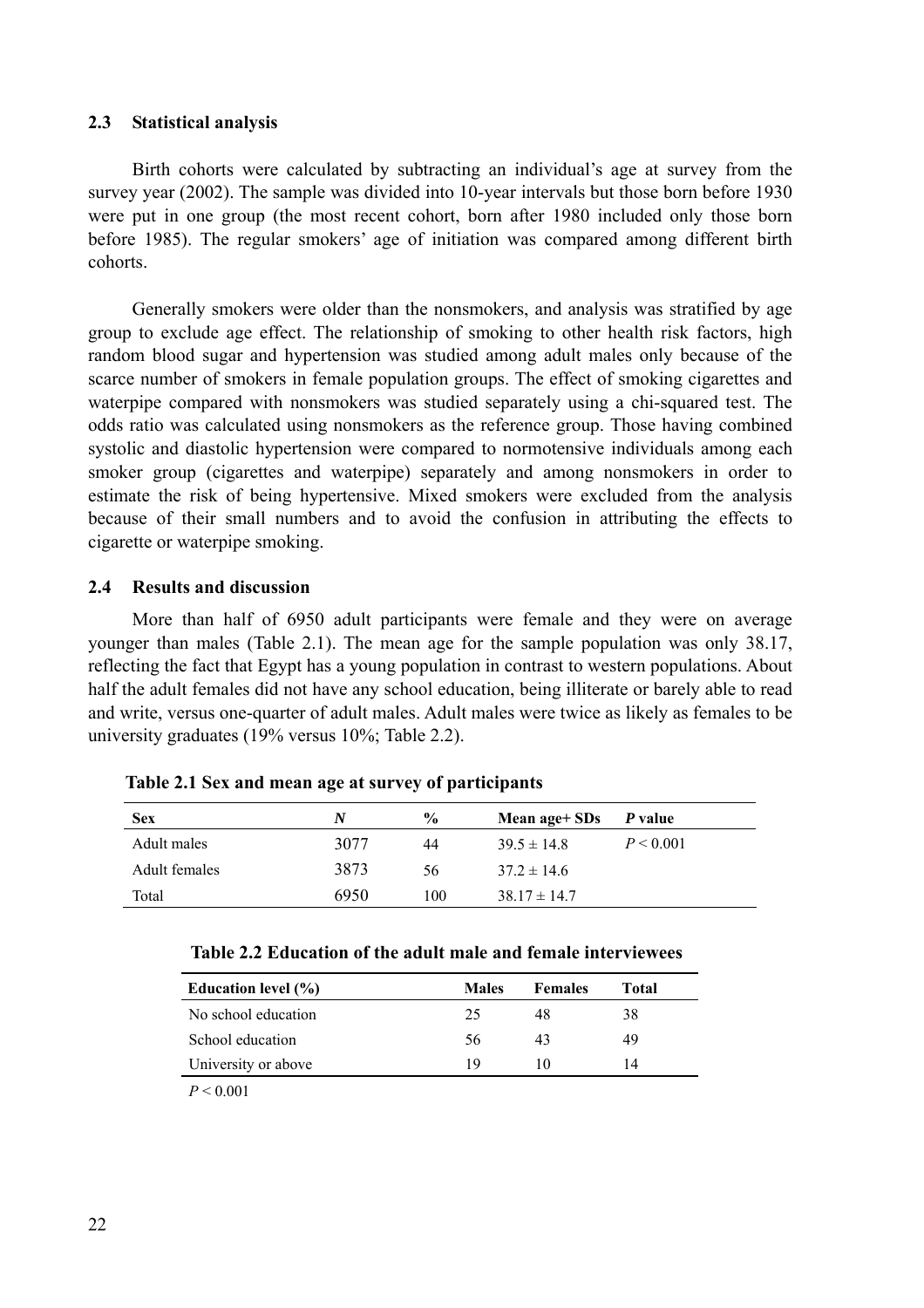| <b>Type of smoker</b>         | Adult male $(\% )$ |
|-------------------------------|--------------------|
| <b>Exclusively cigarettes</b> | 34                 |
| <b>Exclusively waterpipes</b> | 10                 |
| Mixed smokers                 | 3                  |
| Total                         | 47                 |

**Table 2.3 Prevalence of different smoking types among adult males** 

Smoking prevalence among adult females was less than 1% (this estimate is very liable to underreporting in a household survey) and thus all subsequent analysis focused on male smoking.

These figures are similar to those for adult males all over the world but much lower for adult females. In 2000, globally, just over 47% of men and 10% of women smoked, with a global prevalence rate of  $29\%$ <sup>20</sup> In earlier reports these figures were estimated in Egypt for 2001 to be 40% and 18% among adult males and females respectively, with an overall prevalence of  $29\%$ <sup>21</sup>. This current study corrects these estimates for females and confirms that smoking is not a common habit among Egyptian females and young people, which agrees with other published studies.<sup>22,23,24</sup> Similarly, Table 2.3 shows smoking prevalence was 47% of adult males, which is close to the 48% that was reported in Alexandria among 1162 males. $24$  Cigarette smoking predominates other methods of smoking, and mixing waterpipe and cigarette smoking was infrequently observed (3%). Figure 2.1 shows that both waterpipe and cigarette smoking was most prevalent between the ages of 41 and 60 years. Cigarette smoking was lower among those between 18–20 years (16%). Waterpipe smoking represents 24%–30% of all smoking patterns in all age groups.



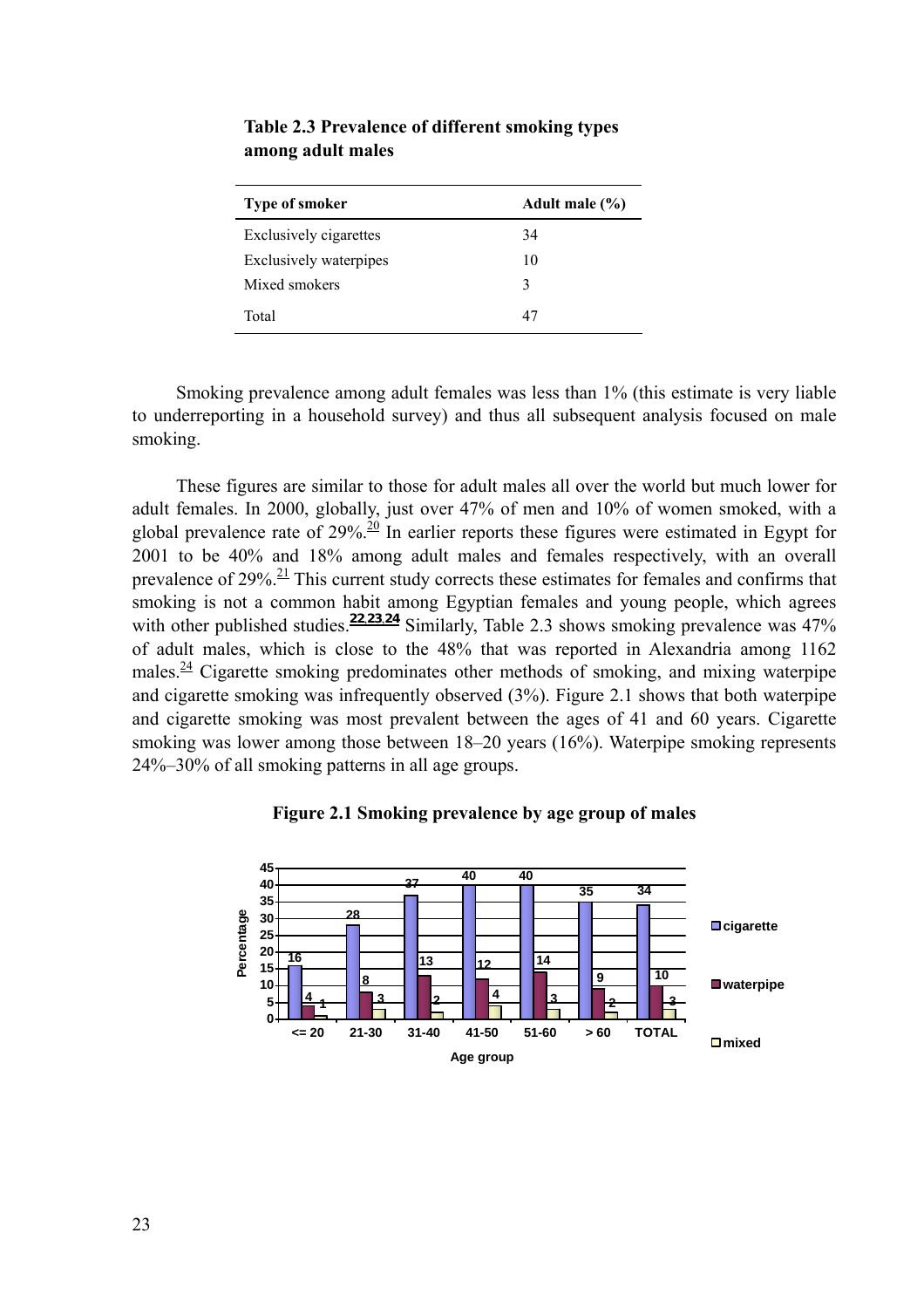Smoking prevalence rises with age till 60 years, when a decline is observed (Figure 2.1). It is noticed that waterpipe smoking doubled in males for the 21–30 year age group compared with younger adults, probably due to employment and having independent housing. The decline in smoking rate after the age of 60 could be attributed to higher quitting rates or attrition of smokers by early deaths due to smoking-related diseases among this age group.

In the developed world, tobacco use has generally followed a four-stage model.**<sup>25</sup>** While not all countries follow this model exactly, <sup>26</sup> it provides a good indication of the likely trends. The model is represented by two line curves: tobacco prevalence over time (100 years, 1900– 2000) among males and females with a projection of tobacco-related mortality rates across the same time interval. The model starts by an increasing tobacco prevalence reaching below 20% and little evidence of tobacco-related mortality (stage 1). Both tobacco-related mortality and smoking prevalence increase in stage 2. Later, smoking prevalence starts to drop gradually while tobacco-related mortality increase in stage 3. The model assumes comprehensive tobacco control initiatives in stages 2 and 3, leading to a reported decline in prevalence.**<sup>27</sup>** The burden of disease attributable to smoking rises clearly in stages 3 and 4 because of the delayed effect of smoking even with the decline of smoking prevalence in the last stage.**<sup>25</sup>**

Egypt's smoking pattern among males is consistent with stage 2 of the model. The smoking prevalence is around 50% (no decline).<sup>23,24</sup> What is prominent is a gradual decline in mean age of regular smoking initiation across different birth cohorts, which is a characteristic of stage 2 epidemic (Figure 2.2). This entails longer lifetime duration of smoking and consequently increases the burden of smoking-related diseases. For those born before 1930 (currently at 70 years and above) smoking waterpipes started earlier than smoking cigarettes.

Figure 2.2 shows that most cigarettes smokers born before 1950 started smoking in the 1970s after the 1967 and 1973 wars. Egypt has the highest cigarette consumption in the Eastern Mediterranean Region. In 1999, Egypt consumed 46,600 million cigarettes, or 24% of the total regional consumption, despite that Egypt only accounted for 21% of the Region's total population. Overall cigarette consumption in Egypt rose from 10 000 to 40 000 million pieces (~30 to above 60 packs per person 15 years and older) between 1970 and 1985 (Figure 2.3).

The age of initiation of waterpipe smoking continues to be higher for those born between 1950 and 1980 with a progressive decline for both waterpipe and cigarettes until the two lines met again for those born in the 1990s. An increase in waterpipe smoking was reported in this period in Egypt<sup> $11$ </sup> and in other Arab countries such as the Syrian Arab Republic.**<sup>28</sup>** Waterpipe smoking prevalence was reported to be 7% in Alexandria in 2000**<sup>24</sup>** and 13% in an unpublished national 2002 study.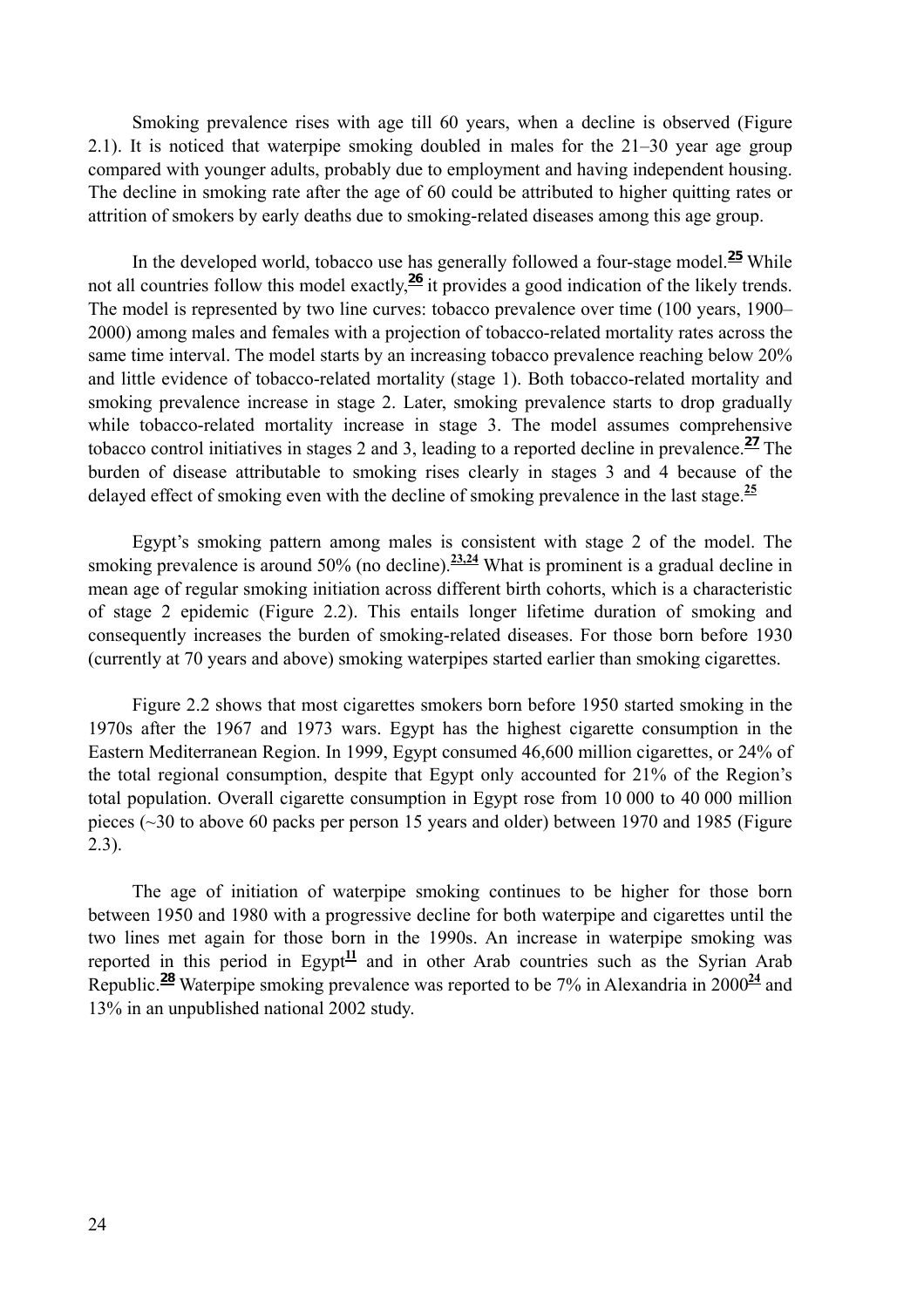

**Figure 2.2 Mean age of regular smoking initiation across different birth cohorts** 

**Figure 2.3 Cigarette consumption in Egypt, 1970–1999** 



 *Sources: USDA and World Bank*

In 1999 the Egyptian Ministry of Health and Population estimated the average daily cigarette consumption for smokers to be 13.7 cigarettes per day.**<sup>29</sup>** A 34% increase in daily cigarette consumption was detected in this study compared to the 1999 data (making about an 11% annual increase, with an average consumption of 19 cigarettes per day). The increase in the dose of tobacco consumption along with an increased number of smokers will be reflected in the future (stage 4 epidemic) by more disease burden according to Lopez et al.**<sup>28</sup>**

#### **2.5 Smoking, hypertension, diabetes and obesity association**

In Table 2.4 and Table 2.5 the association of other major risk factors (hypertension, diabetes and obesity) for many cardiovascular diseases is presented.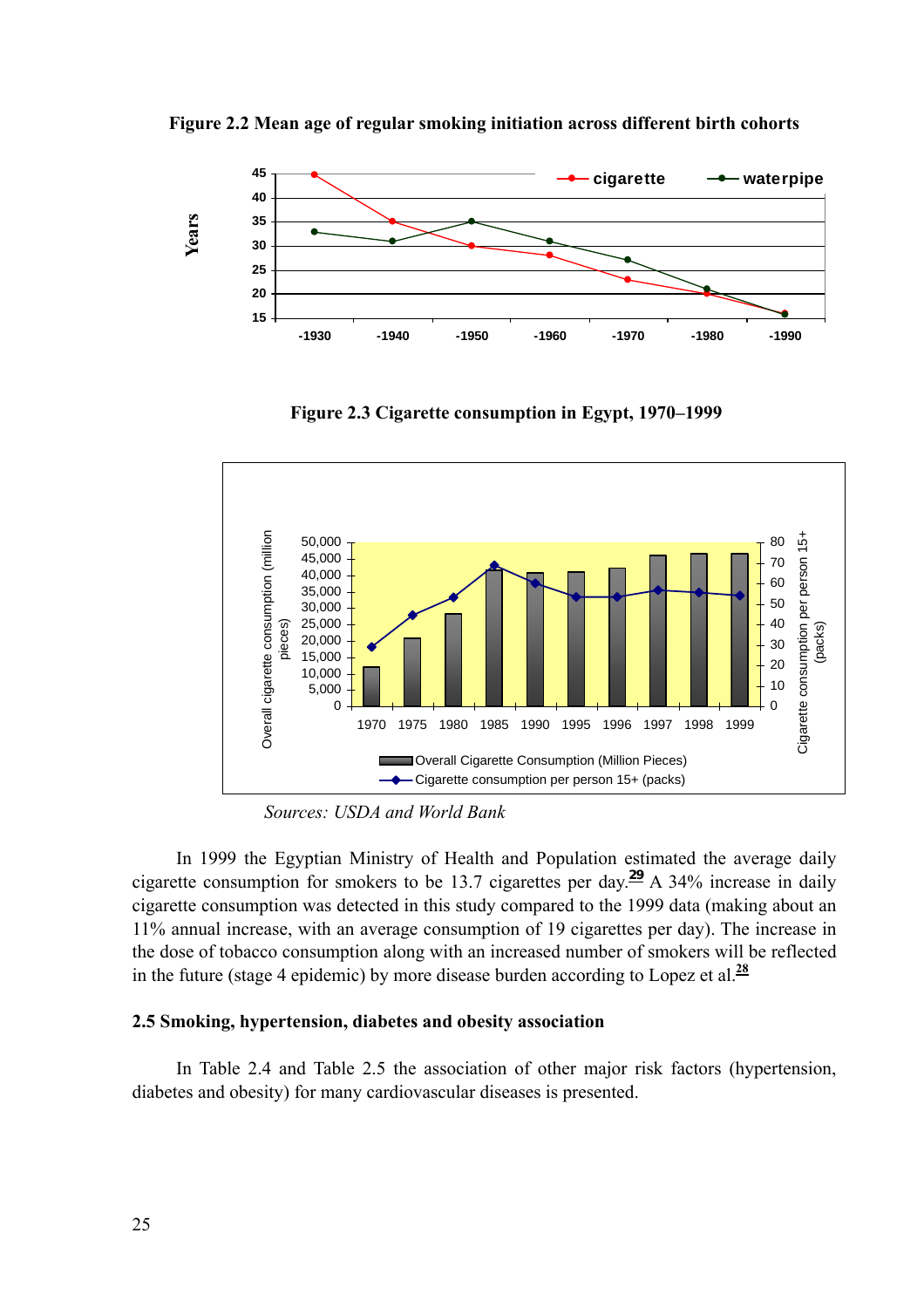| <b>Morbidity variable</b>          |            | Males $(\% )$                          | Females (%)         | Overall $(\% )$ |
|------------------------------------|------------|----------------------------------------|---------------------|-----------------|
|                                    |            | 3077                                   | 3873                | 6950            |
| Diastolic hypertension             |            | 21.8                                   | 21.6                | 21.7            |
| Systolic hypertension *            |            | 13.1                                   | 15                  | 14.2            |
| Systolic or diastolic hypertension |            | 25.2                                   | 24.9                | 25.1            |
| High random blood glucose          |            | $8.9(n=2555)$                          | 10 $(n = 3624)$     | 9.6             |
| Use of any tobacco product **      |            | $47 (n = 3040)$                        | 1.5 $(n = 3831)$    | 21.6            |
| Abdominal obesity **               |            | 50.3 $(n = 2686)$                      | 74.3 $(n = 3402)$   | 63.7            |
| Risky waist measure **             |            | 25.2 $(n = 3018)$<br>58.4 $(n = 3830)$ |                     | 43.8            |
|                                    | Overweight | 33.6 $(n = 2865)$                      | 30.8 $((n = 3524))$ | 32              |
| $BMI**$                            | Obese      | 23 ( $n = 2865$ )                      | 43.3 $(n = 3524)$   | 34.2            |

**Table 2.4 Prevalence of different types of hypertension, tobacco use, high random blood glucose and obesity among adult males and females** 

 $* P < 0.05, ** P < 0.001$ 

Hypertension was reported to be 25.7%, 26.9%, and 26.3% among males, females and overall, respectively, in Egyptians above 25 years old in a previous national survey.**<sup>30</sup>** In comparison the current study shows that in this same age group, the estimates of prevalence of hypertension were slightly higher at 28.7%, 30.4%, and 29.6%, respectively (data not presented). Females had significantly more systolic hypertension (15%) than did males (13%), while both had a high proportion of diastolic hypertension (21.6% and 21.8% respectively). Table 2.4 shows that females were more likely to be obese by BMI (43.3%) and WHR (74.3%) and a risky waist measure 58.4%— abdominal type obesity, which has been associated with cardiovascular disease risk,—in comparison to males (23%, 50.2%, and 25.2% respectively). Tobacco use is still a predominantly male behaviour in Egypt.**<sup>11</sup>** It was observed that only a small fraction of females smoked (1.5%), which is consistent with previously reported research.**<sup>31</sup>**,**32**,**33**,**<sup>34</sup>** It is worth mentioning that only 43.4% and 25.9% of males and females had a normal body weight.

|                                    | All participants |                   |                     |                   |                     |  |
|------------------------------------|------------------|-------------------|---------------------|-------------------|---------------------|--|
| <b>Morbidity variable</b>          | Non-<br>smokers  | Cigarette smokers |                     | Waterpipe smokers |                     |  |
| $\boldsymbol{n} =$                 | 1890             | 924               | 227                 |                   |                     |  |
|                                    | $\frac{0}{0}$    | $\frac{0}{0}$     | OR (95%CI)          | $\frac{0}{0}$     | OR (95%CI)          |  |
| Diastolic hypertension             | 21.1             | 22.7              | $1.1(0.93 - 1.25)$  | 24.7              | $1.2(0.9-1.5)$      |  |
| Systolic hypertension              | 12.8             | 13.3              | $1.04(0.9-1.3)$     | 15.4              | $1.3(0.9-1.8)$      |  |
| Systolic or diastolic hypertension | 24.0             | $27.4*$           | $1.20(1.00-1.43)$   | 26.9              | $1.1(0.89-1.41)$    |  |
| High random blood glucose          | 8.0              | 8.7               | $1.09(0.82 - 1.45)$ | 8.6               | $1.07(0.67-1.72)$   |  |
| Abdominal obesity                  | 49.7             | $56.7*$           | $1.14(1.05-1.23)$   | $62.6**$          | $1.70(1.24 - 2.31)$ |  |
| Risky waist measure                | 9.6              | 11.1              | $1.18(0.90-1.56)$   | 12.8              | $1.39(0.88 - 2.18)$ |  |
| $BMI > 30$ obese                   | 24.2             | $20.6*$           | $0.81(0.66 - 0.99)$ | 25.2              | $1.06(0.76-1.46)$   |  |

**Table 2.5 Hypertension, high random blood glucose and obesity among cigarette users and waterpipe smokers**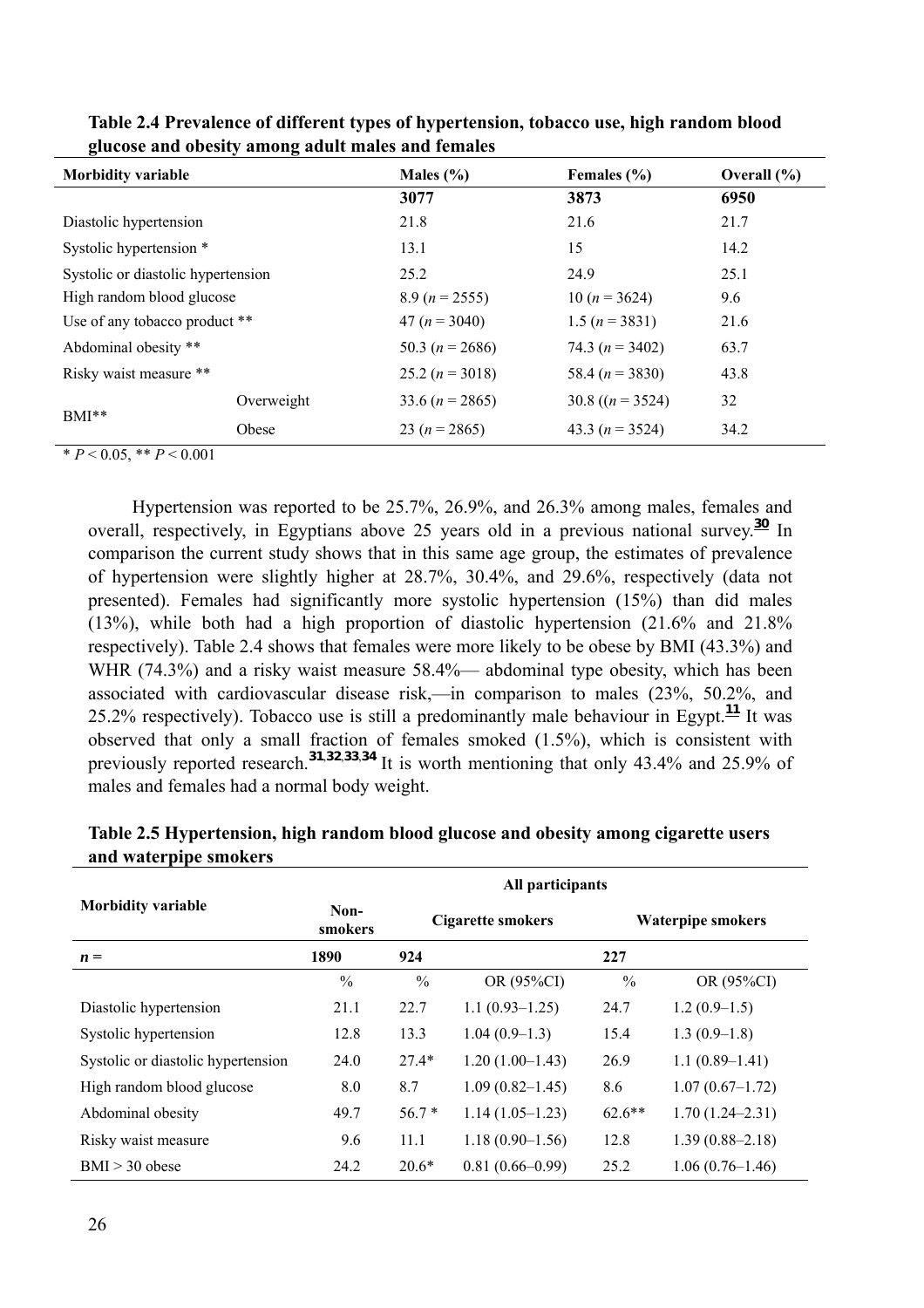#### \* *P* < 0.05, \*\* *P* < 0.01

There was an observed significant increase in the proportion of those having systolic high blood pressure and abdominal obesity among cigarettes smokers than among non smokers. A significantly greater prevalence of abdominal obesity was observed among waterpipe smokers compared to nonsmokers. In general, Egyptian males seem to have a high proportion of risky abdominal obesity ( $> 50\%$ ) and risky waist measures ( $> 9\%$ ) as well as obesity  $(> 24\%)$ .

|                                    | All participants |                          |                     |                          |                     |
|------------------------------------|------------------|--------------------------|---------------------|--------------------------|---------------------|
| <b>Morbidity variable</b>          | Non-<br>smokers  | <b>Cigarette smokers</b> |                     | <b>Waterpipe smokers</b> |                     |
| $\mathbf{n} =$                     | 1048             | 424                      |                     | <b>110</b>               |                     |
|                                    | $\frac{0}{0}$    | $\frac{0}{0}$            | OR (95%CI)          | $\frac{0}{0}$            | OR (95%CI)          |
| Diastolic hypertension             | 12.0             | 13.0                     | $1.09(0.78 - 1.53)$ | 16.4                     | $1.43(0.84 - 2.45)$ |
| Systolic hypertension              | 5.2              | 5.9                      | $1.15(0.71-1.88)$   | 8.2                      | $1.64(0.79-3.42)$   |
| Systolic or diastolic hypertension | 13.5             | 15.3                     | $1.16(0.84 - 1.59)$ | 18.2                     | $1.42(0.85 - 2.37)$ |
| High random blood glucose          | 1.6              | 3.2                      | $1.98(0.91 - 4.32)$ | 2.9                      | $1.79(0.52 - 6.12)$ |
| Abdominal obesity                  | 35               | 38                       | $1.16(0.90-1.50)$   | $54**$                   | $1.57(1.27-1.93)$   |
| Risky waist measure                | 5.8              | 4.6                      | $0.78(0.46 - 1.34)$ | 10.5                     | $1.81(0.95-3.43)$   |
| $BMI > 30$ obese                   | 16.4             | $15.5*$                  | $0.75(0.57-0.98)$   | $21.2*$                  | $1.47(1.03 - 2.73)$ |

# **Table 2.6 Hypertension, high random blood glucose and obesity among different smokers aged < 40 years**

 $* P < 0.05, ** P < 0.01$ 

### **Table 2.7 Hypertension, high random blood glucose and obesity among different smokers aged 40–59 years**

| <b>Morbidity variables</b> |                    |                          | All participants    |                          |                     |
|----------------------------|--------------------|--------------------------|---------------------|--------------------------|---------------------|
|                            | <b>Non-smokers</b> | <b>Cigarette smokers</b> |                     | <b>Waterpipe smokers</b> |                     |
| $\boldsymbol{n} =$         | 645                | 410                      | 94                  |                          |                     |
|                            | $\frac{0}{0}$      | $\frac{0}{0}$            | OR (95% CI)         | $\frac{0}{0}$            | OR (95% CI)         |
| Diastolic hypertension     | 27.4               | 26.6                     | $1.0(0.7-1.3)$      | 27.7                     | $1.0(0.6-1.4)$      |
| Systolic hypertension      | 17.8               | 15.1                     | $0.8(0.6-1.2)$      | 21.3                     | $1.0(0.6-1.6)$      |
| Systolic or diastolic      | 31.6               | 32.7                     | $1.1(0.8-1.5)$      | 29.8                     | $0.58(0.34 - 0.99)$ |
| High random blood glucose  | 14.4               | 11.0                     | $0.77(0.53 - 1.10)$ | 12.6                     | $0.88(0.49-1.58)$   |
| Abdominal obesity          | 67.7               | 70.0                     | $1.03(0.94 - 1.13)$ | 70.5                     | $1.04(0.89-1.22)$   |
| Risky waist measure        | 12.6               | 16.6                     | $1.32(0.95 - 1.82)$ | 16.0                     | $1.26(0.73 - 2.18)$ |
| $BMI > 30$ obese           | 35.7               | 25.7                     | $0.98(0.81-1.19)$   | 30.3                     | $0.85(0.61-1.19)$   |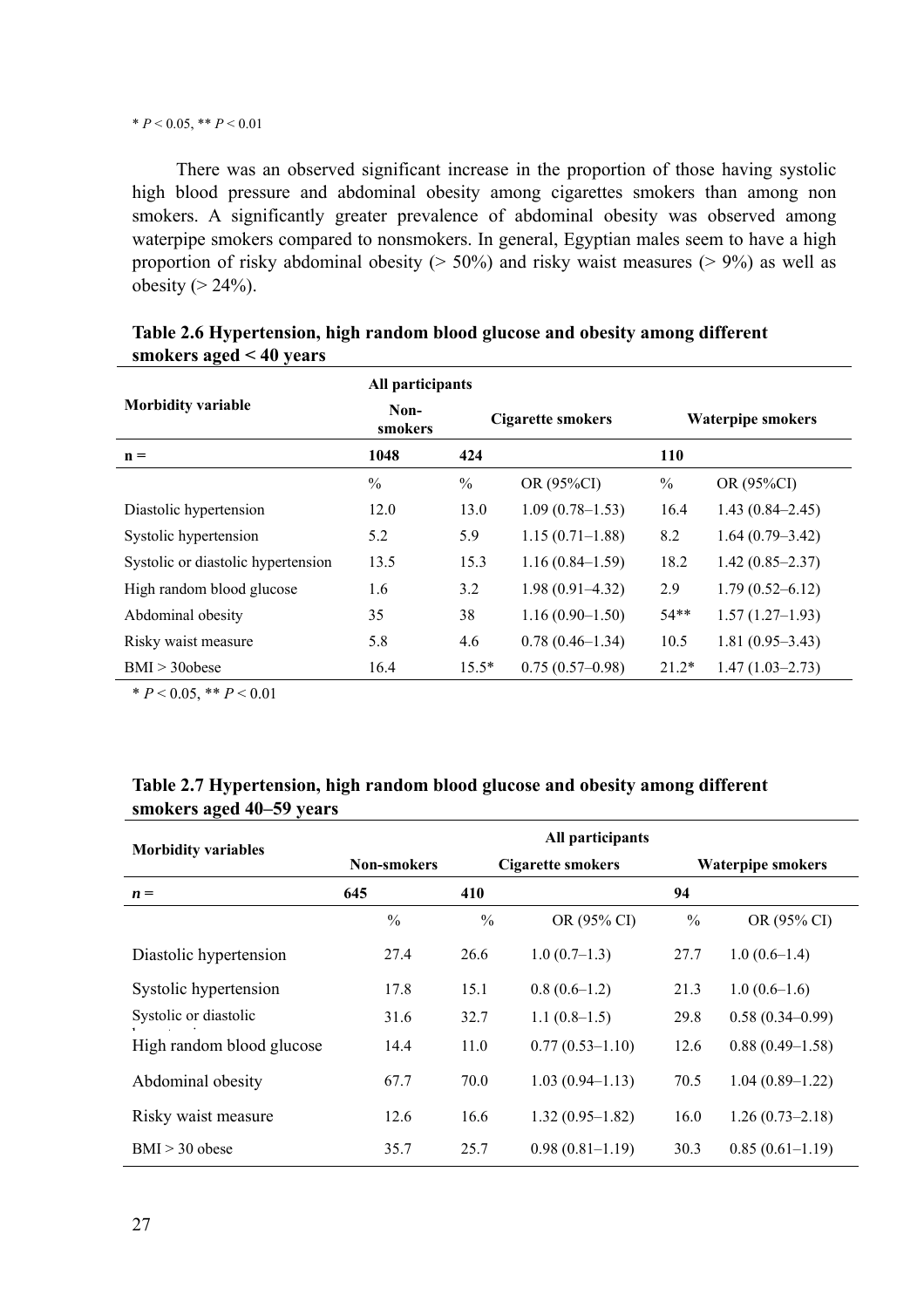| <b>Morbidity variable</b>             | All participants |                   |                     |               |                     |  |  |
|---------------------------------------|------------------|-------------------|---------------------|---------------|---------------------|--|--|
|                                       | Non-smokers      | Cigarette smokers |                     |               | Water-pipe smokers  |  |  |
| $\boldsymbol{n} =$                    | 163              | 108               |                     | 29            |                     |  |  |
|                                       | $\frac{0}{0}$    | $\%$              | OR (95% CI)         | $\frac{0}{0}$ | OR (95% CI)         |  |  |
| Diastolic hypertension                | 48.2             | 51.1              | $1.06(0.83 - 1.36)$ | 52.2          | $1.08(0.71-1.64)$   |  |  |
| Systolic hypertension                 | 36.5             | 40.0              | $1.09(0.80 - 1.50)$ | 26.1          | $0.71(0.35-1.45)$   |  |  |
| Systolic or diastolic<br>hypertension | 54.4             | 60.0              | $1.10(0.89 - 1.37)$ | 56.5          | $1.04(0.71-1.52)$   |  |  |
| High random blood<br>glucose          | 21.7             | 24.3              | $1.12(0.67-1.87)$   | 21.1          | $0.97(0.39 - 2.44)$ |  |  |
| Abdominal obesity                     | 70.9             | $82.3*$           | $1.16(1.01-1.34)$   | 72.2          | $1.02(0.75-1.38)$   |  |  |
| Risky waist measure                   | 20.0             | 18.4              | $0.92(0.53 - 1.61)$ | 10.5          | $0.53(0.14-2.02)$   |  |  |
| $BMI > 30$ obese                      | 28.7             | 21.4              | $0.75(0.47-1.20)$   | 23.8          | $0.83(0.37-1.85)$   |  |  |

**Table 2.8 Hypertension, high random blood glucose and obesity among different**  smokers aged  $\geq 60$  years

Taking the nonsmokers as the reference group, the odds of developing hypertension were calculated for different smoker age groups. Below the age of 40 years, waterpipe smokers had non-significant higher odds of developing systolic**,** diastolic and overall hypertension than nonsmokers or cigarette smokers, while they had significantly more abdominal obesity and overall obesity than the other groups (Table 2.6). In the age groups 40– 59 years and > 60 years (Tables 2.7 and 2.8), both smoker groups had similar prevalences of different hypertension types compared with nonsmokers.

In Tables 2.6 through 2.8, association of smoking and prevalence of hypertension was observed among the younger age group although statistically it was not significant; this association was accompanied by lower odds ratios in older age groups. This denotes that the effect of other factors that are associated with increased blood pressure is much more powerful than smoking. It was clear that waterpipe smokers were generally more obese (below 40 years), especially in the abdominal type of obesity. Abdominal obesity has been linked to diabetes and hypertension.<sup>35,36</sup> Thus waterpipe smokers may be at higher risk in having high random blood glucose and hypertension, increasing disease burden.**<sup>37</sup>** This was observed in the group less than 40 years old where the odds ratio of high random blood sugar was 1.98 (95% CI 0.91–4.32) among cigarette smokers and 1.79 (95% CI 0.52–6.12) among waterpipe smokers. Although smokers tended to be less obese in older age groups (Tables 2.7 and 2.8), they maintained the higher prevalence of abdominal obesity pattern.

Several points are important in examining these results.

Lifestyle is considered an important factor in smoking waterpipes.**<sup>11</sup>** Obesity is a natural outcome of a relaxing and steady life, which fits the lifestyle of waterpipe smokers in most cases. It is well known that most waterpipe smoking occurs in cafés with friends in a relatively non-stressful environment. Reversal of these criteria in older age may indicate that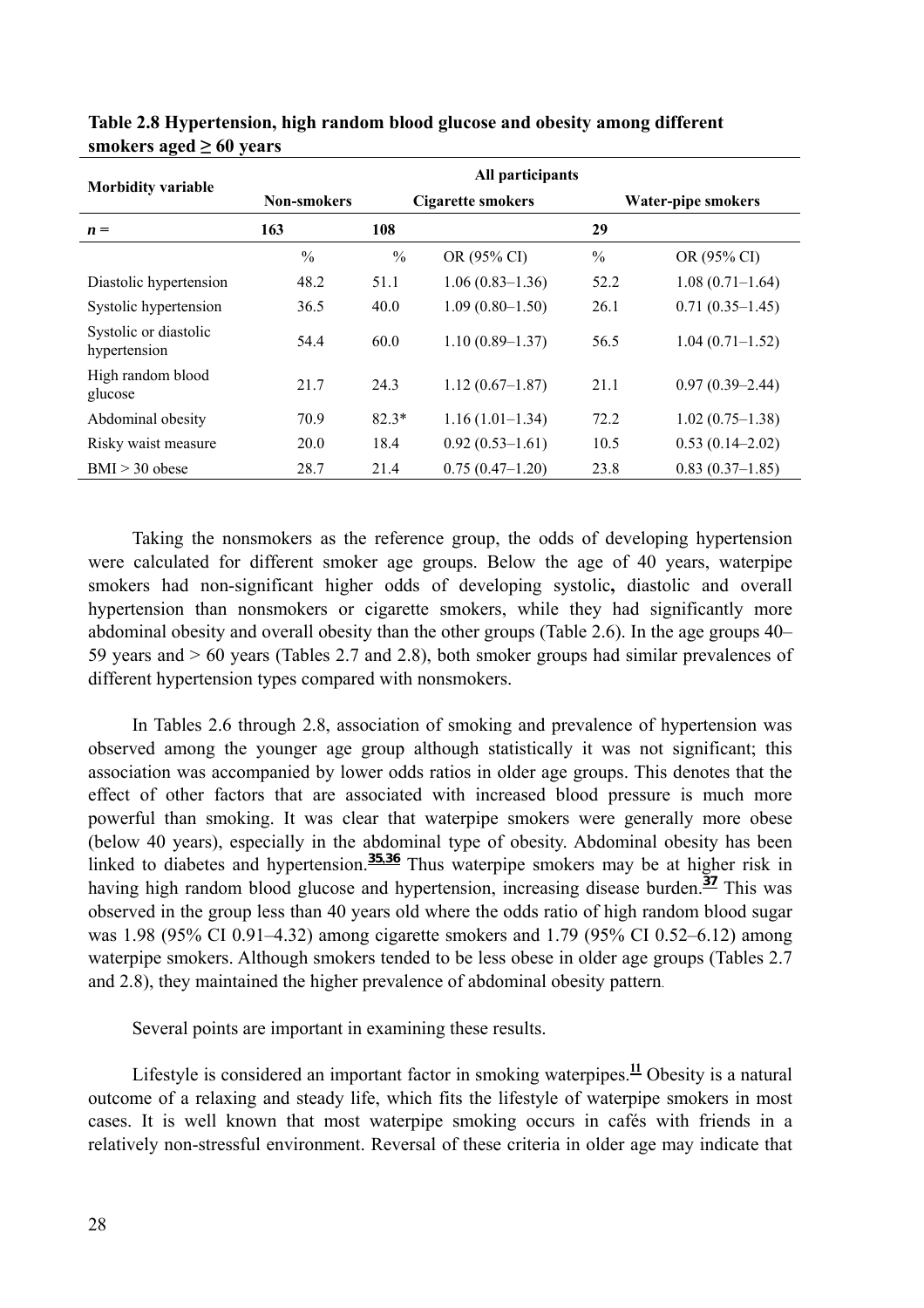the obese are no longer smokers, as their disease has progressed more rapidly than the nonsmokers, forcing them to stop smoking.

In data that are not presented, we stratified the development of hypertension by abdominal obesity. Among individuals with no abdominal obesity above 60, waterpipe smokers were significantly more prone to develop hypertension (75% waterpipe smokers versus 18% nonsmokers,  $P < 0.05$ ). Also, among those above 60 years old with abdominal obesity, there was double the rate of having either systolic or diastolic hypertension (37% versus 19%) than nonsmokers. If we considered having one of systolic or diastolic hypertension as an indicator of disease progression; individuals with isolated measure elevation will develop later hypertension.

Elevated blood pressure above average in response to stressful conditions could be considered a step towards a persistent elevation. When we tested the effect of smoking on blood pressure reported from the first reading, a significant elevation of blood pressure was noticed among smokers compared to nonsmokers below the age of 40 years (5% among nonsmokers versus 8% and 11% among cigarette and waterpipe smokers respectively.**<sup>38</sup>**

In unpresented data, the lack of positive correlation of the current smoking dose and blood pressure measures may indicate a change in smoking pattern over time; hypertensive individuals are cutting back the number of pipes smoked. This is an established step in the progression to quit smoking.**<sup>39</sup>**

Smoking duration was significantly positively correlated with systolic blood pressure among waterpipe smokers ( $r = 0.2$ ,  $P < 0.05$ ; non-presented data). Among cigarette smokers smoking duration was significantly positively correlated with systolic  $(r = 0.27, P \le 0.001)$ and diastolic blood pressure  $(r = 0.21, P \le 0.001)$  along with the random blood glucose levels  $(r = 0.15, P \le 0.001)$ ,. Many believe cigarette smoking suppresses body weight.<sup>40,41</sup> It was observed that cigarette smokers were less likely to be obese in comparison to waterpipe smokers. This may be due to a sedentary life associated with non-portable waterpipe smoking compared to cigarettes.

This study revealed a superadded risk factor for waterpipe smokers, which is obesity. Thus, they may be at a greater risk for other morbidities. Egypt, according to the tobacco epidemic curve,**<sup>25</sup>** has started to suffer smoking consequences at a community level. In the early 1990s, smoking-related mortality was estimated to be 704 deaths/100 000 among males and 287 deaths/100 000 among females, both above the age of 35.**<sup>42</sup>** Also, some differences are expected in developing countries, where life expectancy is low and premature mortality and chronic morbidity are high; smoking is likely to have wider health effects earlier than has been the case in developed countries.**<sup>43</sup>** Health education programmes should explain the risk augmentation for obese individuals who smoke: waterpipe smoking is no safer than cigarette smoking.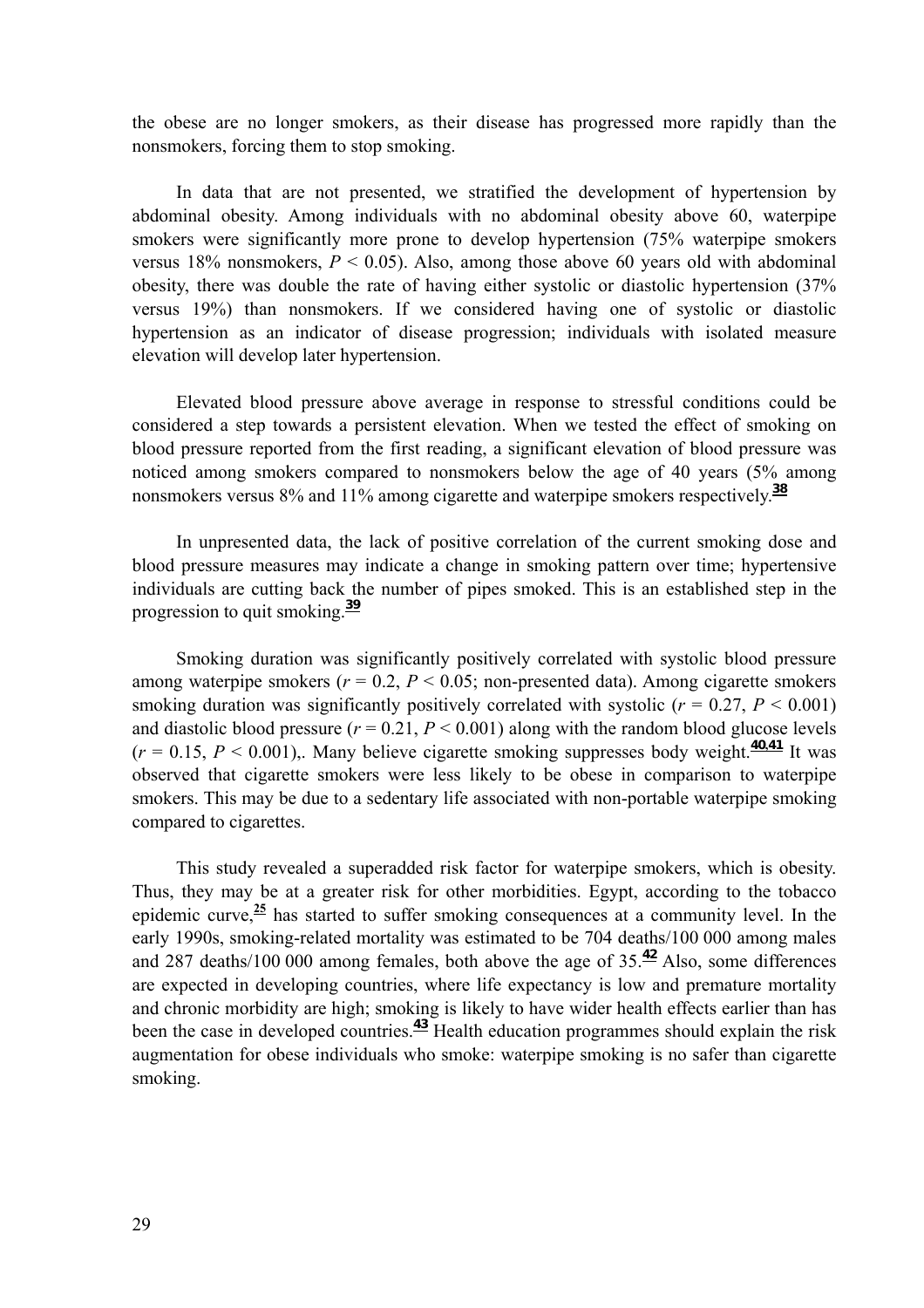| Proportion of hypertensive who were: |           | $< 40$ years | $40 - 59$ years | $\geq 60$ years | Overall |
|--------------------------------------|-----------|--------------|-----------------|-----------------|---------|
| Male                                 | P < 0.001 | $n = 234$    | $n = 385$       | $n = 181$       |         |
| newly diagnosed                      |           | $91.5\%$     | 81 3%           | 75%             | 83%     |
| Female                               | P < 0.001 | $n = 263$    | $n = 497$       | $n = 243$       |         |
| newly diagnosed                      |           | 88.6%        | 74.6%           | 71 2%           | 78      |

**Table 2.9 Proportion of hypertensives who were newly diagnosed** 

**Table 2.10. Proportion of previously diagnosed hypertensives who were uncontrolled:** 

| Proportion of previously diagnosed hypertensive who <40 years<br>were: |          | $40 - 59$ vears | $\geq 60$ vears | overall |
|------------------------------------------------------------------------|----------|-----------------|-----------------|---------|
| Male                                                                   | $n = 20$ | $n = 72$        | $n = 45$        |         |
| uncontrolled                                                           | 15%      | 59%             | 38%             | 60%     |
| Female                                                                 | $n = 30$ | $n = 126$       | $n = 70$        |         |
| uncontrolled                                                           | 70%      | 86.5%           | 84.3%           | 66%     |
|                                                                        |          |                 |                 |         |

As was also documented in the Egyptian National Hypertension Project,**<sup>44</sup>** it is striking that those individuals who were aware of their hypertensive status constituted a minority of the detected cases and their hypertension was mostly uncontrolled (Tables 2.9 and 2.10). The newly diagnosed cases were much more often under the age of 40 years than other age groups (92% among females and 89% among males; Table 2.9). Thus at least 70% of the individuals in a given age group were not aware of being hypertensive.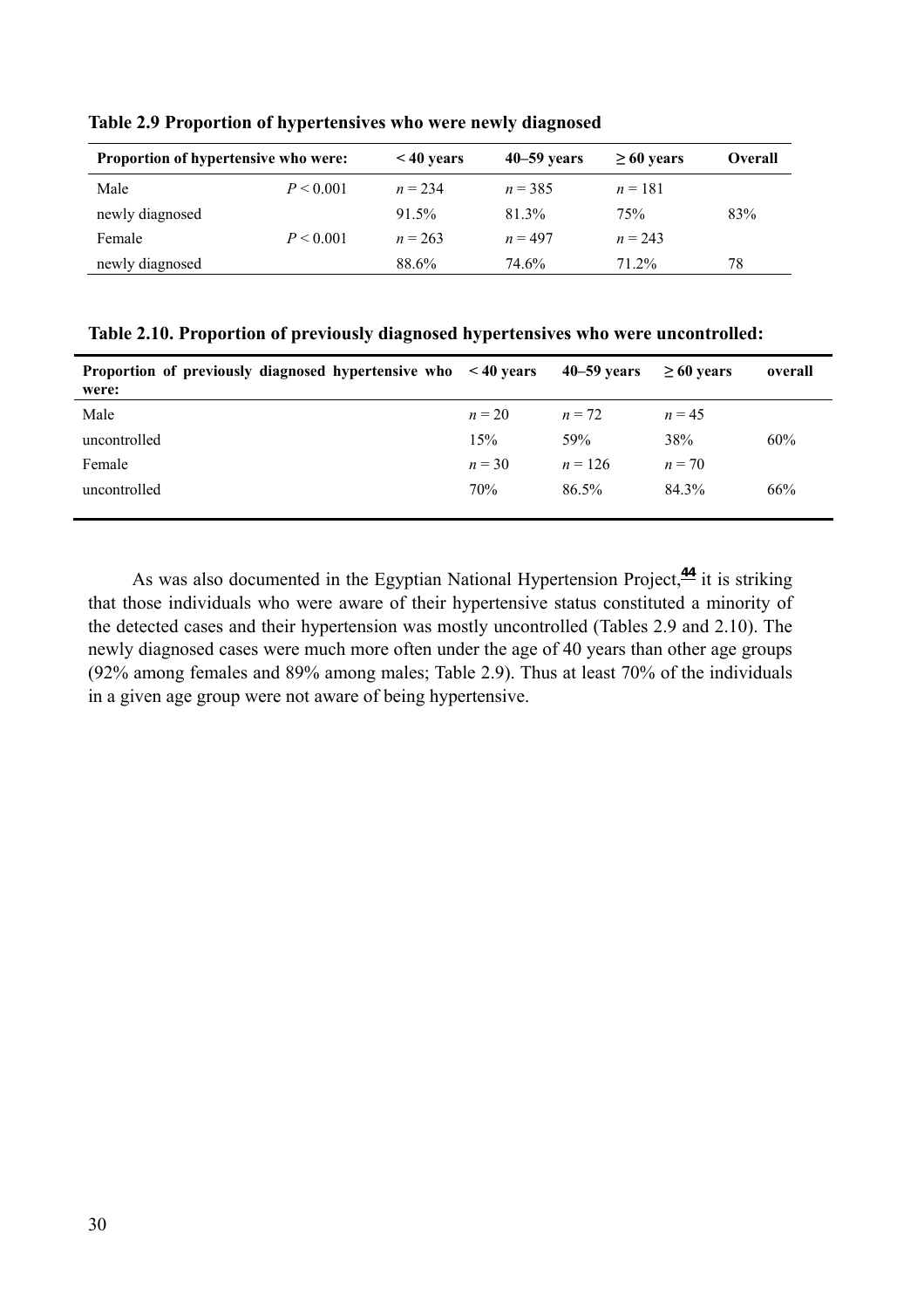



HRBG = high random blood glucose RWHR= risky waist–hip ratio



 $*$ *\*P* < 0.001

Obesity (by BMI and WHR) and high random blood glucose were more prevalent among hypertensive individuals than the normotensives (Figure 2.4). Hypertensive males had  $OR = 3.5$  (95% CI 2.4–5.1) and 3.1 (95% CI 2.3–4.1) for high random blood glucose (HRBG) and risky waist–hip ratio (RWHR) respectively. This was more apparent among females than males. They had OR = 5.9 (95% CI 4.5–7.8) and 3.3 (95% CI 2.4–4.6) for HRBG and RWHR respectively. The prevalence of obesity among hypertensive participants (Figure 2.4) was higher than the figures recorded by Egyptian National Hypertension Project that started in 1991. That project reported a 33% and 47% of obesity prevalence among adult males and females respectively.**<sup>45</sup>** This change may reflect an increase in obesity in the general population with change in dietary habits and rapid modernization.

Hypertension occupies the second place on the risk factors for overall health list in developing countires.**<sup>2</sup>** Isolated diastolic hypertension is more dangerous than the isolated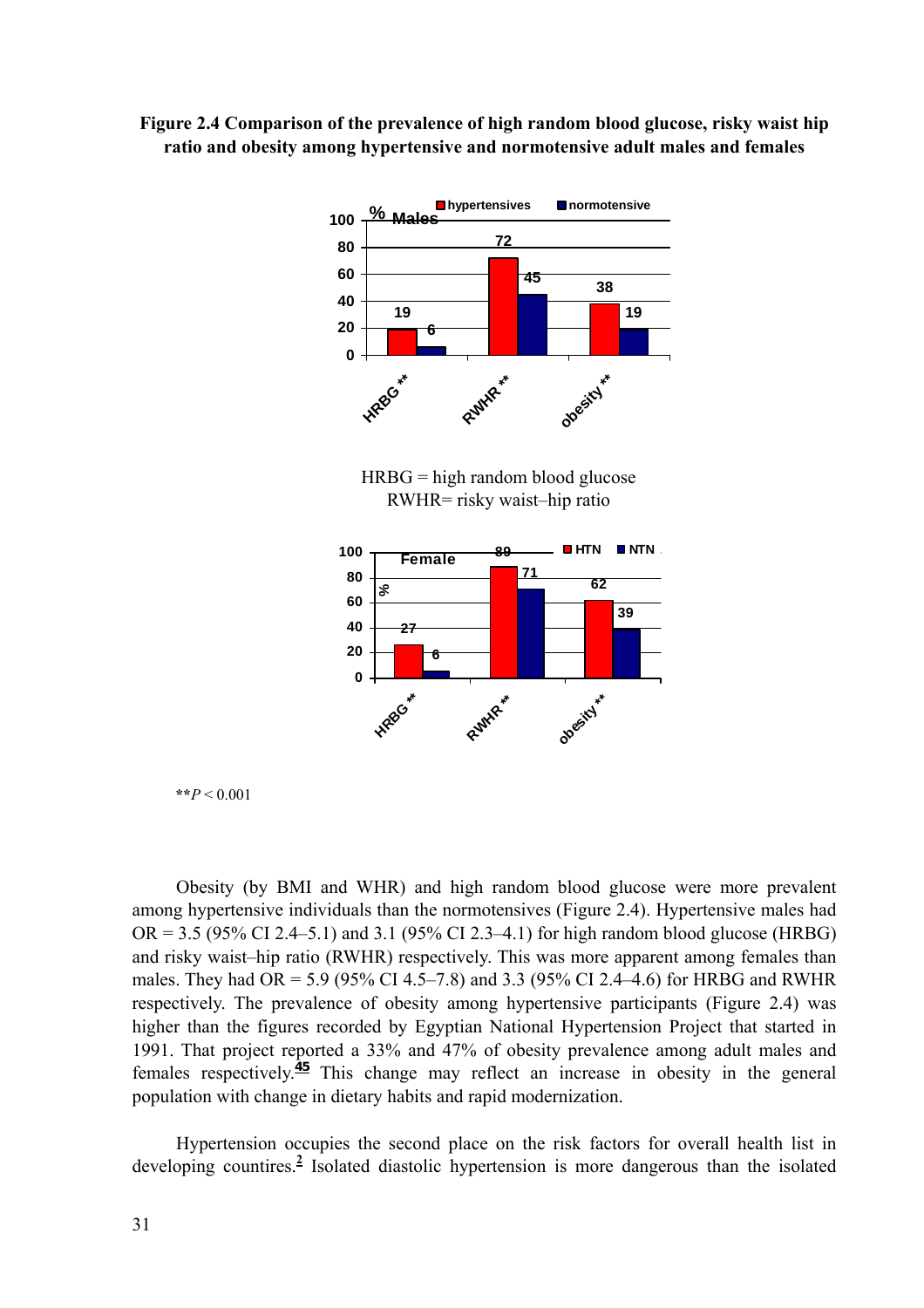systolic hypertension. Diastolic period is the time of maximum coronary perfusion, where blood flows to the heart tissues. Both systolic and diastolic hypertension increased with age, with diastolic hypertension more prevalent among each group, which carries a greater risk for cardiovascular complications. The effect of hormonal protection among females was demonstrated by the reversing sex trend after menopause (females had higher rates after 40 years and lower ones before this age.**46,47**

# **2.6 Limitations of the study and recommendations**

This study on tobacco habits accompanied another survey with a different health focus. Relatively few questions were asked about smoking, and therefore it is not possible to look in depth at important issues such as addiction, motivating factors, beliefs, or quitting behaviour. This survey investigated only current smoking status; former smoking patterns were not identified.. Also, the cross-sectional design is useful for focusing on associations of interest that can be further studied in the future.

Among the contributions of this survey to existing knowledge of tobacco use in Egypt are the associations described above that suggest numerous differences between cigarette users and waterpipe users. It seems clear that, in addition to striking age- and sex-related patterns of behaviour and morbidity, the two types of tobacco user may differ strongly according to various markers of obesity which may be reflected in the pattern of cardiovascular disease associations with each type of tobacco use.

# **References**

1. Hope T. Rationing and life-saving treatments: should identifiable patients have higher priority? *Journal of medical ethics*, 2001, 3:179–85.

2. World Health Organization. *World health report 2002.* Available online at http://www.who.int/whr/2002/en/index.html

3. Esson KM, Leeder SR. *The Millenium Development Goals and tobacco control: an opportunity for global partnership*. Geneva, World Health Organization, 2005. Available online at http://www.who.int/tobacco/research/economics/publications/mdg\_book/en/index.html

4 Global strategy on diet, physical activity and health. WHO report on obesity and overweight. Avaible online at http://www.who.int/dietphysicalactivity/publications/facts/obesity/en/

5. Lara A, Rosas M, Pastelin G, Aguilar C, Attie F, Velazquez Monroy O. [Hypercholesterolemia and hypertension in Mexico: urban conjunctive consolidation with obesity, diabetes and smoking.] *Archivos de cardiología de México*, 2004, 74(3):231–45 [in Spanish].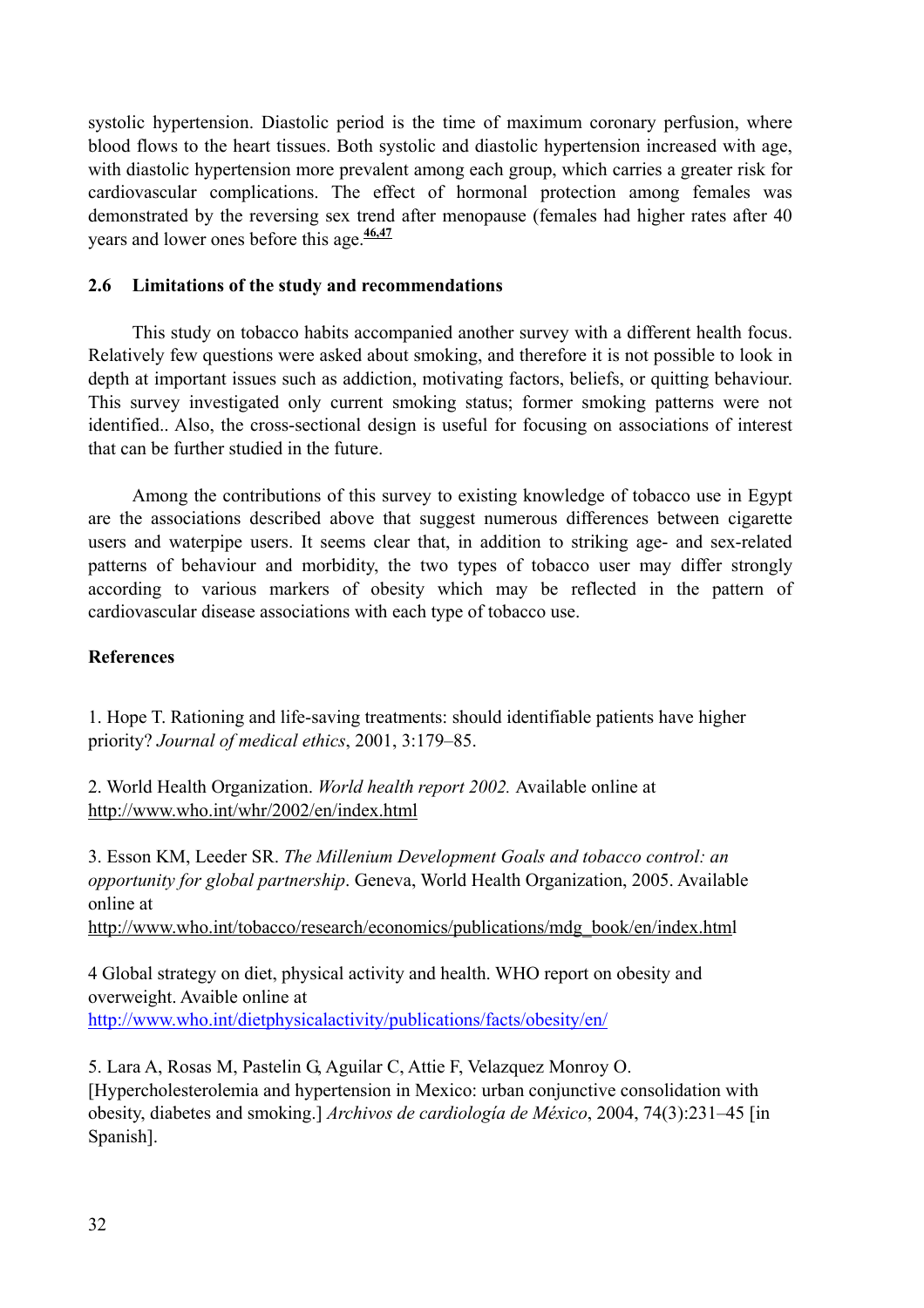6. Panus C, Raducanu CL, Mota M. The quantification of cardiovascular risk factors in subjects with/without diabetes mellitus. *Romanian journal of internal medicine*, 2004, 42(2):3555–70.

7. CDC. Indicators for chronic disease surveillance. Centers for Disease Control and Prevention; Council of State and Territorial Epidemiologists; Association of State and Territorial Chronic Disease Program Directors. *MMWR recommendations and reports*, 2004, 53(RR–11):1–6.

8. Petrovski G, Dimitrovski C, Sadikario S, Bogoev M, Milenkovic T. [Hypertension and Diabetes Mellitis.] *Prilozi*, 2004, 25(1–2):17–26 [in Macedonian].

9. Türe M, Kurt İ, Yavuz E, Kürüm T. [Comparison of multiple predictive models for hypertension (neural networks, logistic regression and flexible discriminate analyses).]. *Anadolu kardiyoloji dergisi*, 2005, 5(1):24–8 [in Turkish].

10. Salem ES, Abdel Hakim M, Hanafi A. *Gouza* versus cigarette smoking among patients with pulmonary disease. *Egyptian journal of chest diseases and tuberculosis*, 1973, 16(2):9.

11. Waterpipe review.

12. Brinkhoff T. The principal cities and agglomerations of countries in Africa. http://www.citypopulation.de/Africa.html

13. McGee DL. Body mass index and mortality: a meta-analysis based on person-level data from twenty-six observational studies. *Annals of epidemiology*, 2005, 15(2):87–97.

14. Kane CJ, Bassett WW, Sadetsky N, Silvia S, Wallace K, Pasta DJ, Cooperberg MR, Chan JM, Carroll PR. Obesity and prostate cancer clinical risk factors at presentation: data from CaPSYRE. *Journal of urology*, 2005, 173(3):732–6.

15. Gupta R, Sarna M, Thanvi J, Rastogi P, Kaul V, Gupta VP. High prevalence of multiple cornory risk factors in Punjabi Bhatia community: Jaipur Heart Watch–3. *Indian heart journal*, 2004, 56(6):646–52.

16. Lundgren H, Bengtsson C, Blohme G et al. Adiposity and adipose tissue distribution in relation to incidence of diabetes in females: results from a prospective population study in Gothenburg, Sweden. *International journal of obesity*, 1989, 13:413–23.

17. Welborn TA, Dhaliwal SS, Bennett SA. Waist–hip ratio is the dominant risk factor predicting cardiovascular death in Australia. *Medical journal of Australia*, 2003, 179(11/12):580–5.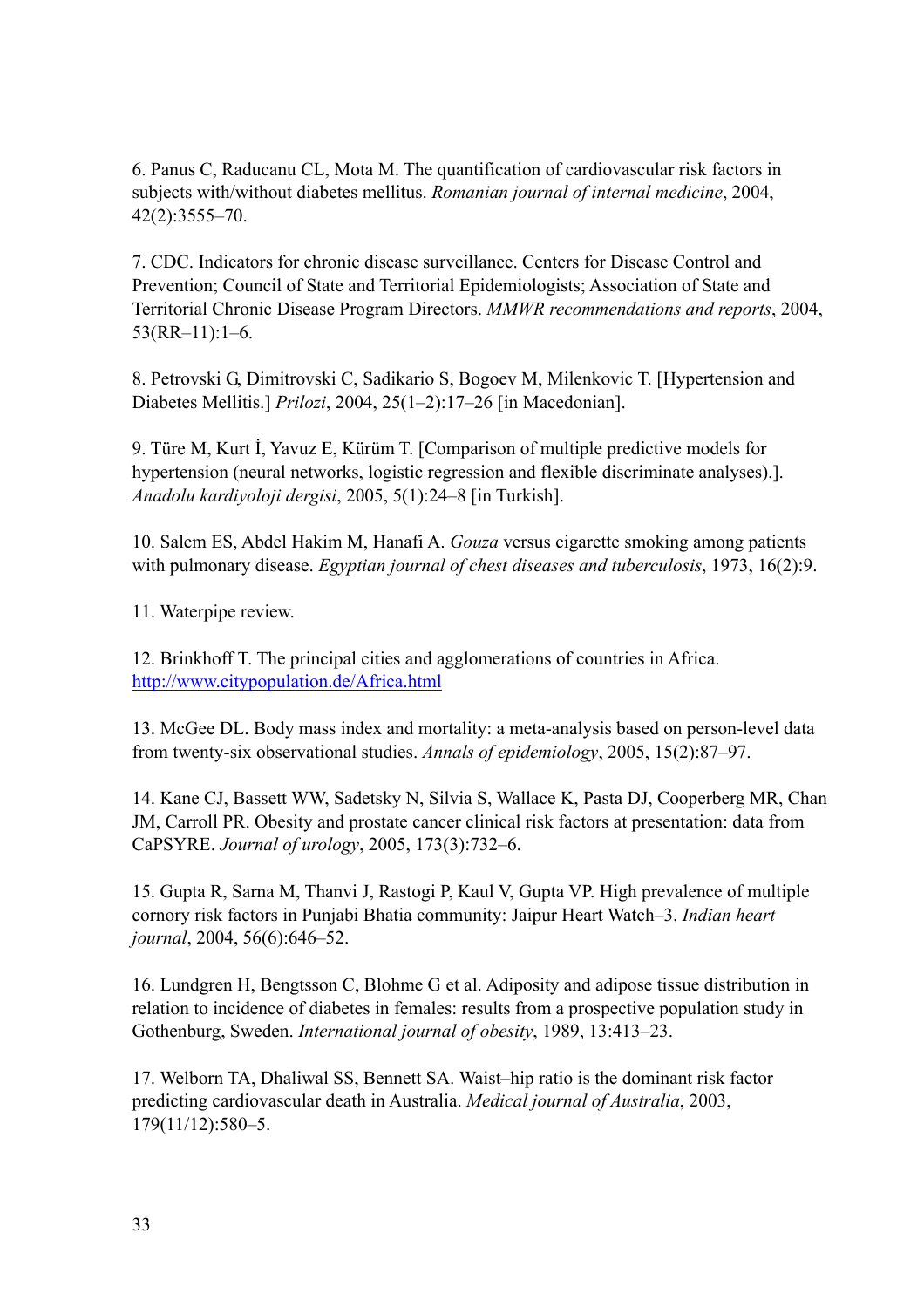18. Gus I, Harzheim E, Zaslavsky C, Medina C, Gus M. Prevalence, awareness, and control of systemic arterial hypertension in the state of Rio Grande do Sul. *Arquivos brasileiros de cardiologia*, 2004, 83(5):429–33; 424–8. Epub 2004 Nov 11.

19. American Diabetes Association. Office guide to diagnosis and classification of diabetes mellitus and other categories of glucose intolerance. *Diabetes care*, 1993, 16(suppl 2):4–6.

20. Guindon GE, Boisclair D. *Past, current and future trends in tobacco use*. Health. Nutrition and Population (HNP) Discussion Paper. Economics of Tobacco Control Paper No. 5. Washington DC, World Bank, 2003. Available online at http://siteresources.worldbank.org/HEALTHNUTRITIONANDPOPULATION/Resources/281 627-1095698140167/Guindon-PastCurrent-whole.pdf

21 *The world cigarette market: the 2001 survey*. Suffolk, UK, ERC Statistics International, 2001.

22. Abdel Rahman R, El-Setouhy M, Mohamed M, Israel E. Who is trying to quit smoking? Paper presented at the Society for Research on Nicotine and Tobacco's annual meeting, March 2005.

23. Gomma RA. Report of health interview survey. Health profile of Egypt: results of the first cycle. Cairo, Ministry of Health and Population, 1982 (Publication no. 16).

24. Youssef RM, Abou-Khatwa SA, Fouad HM. Prevalence of smoking and age of initiation in Alexandria, Egypt. *Eastern Mediterranean health journal*, 2002, 8(4–5):626–37.

25. Lopez AD, Collishaw NE, Piha T. A descriptive model of the cigarette epidemic in developed countries. *Tobacco control*, 1994, 3:242–247.

26. Thun MJ, da Costa e Silva VL. Introduction and overview of global tobacco surveillance. *Tobacco control country profiles*. Geneva, World Health Organization, 2003. Available at http://www.who.int/entity/tobacco/global\_data/country\_profiles/Introduction.pdf

27. Cunningham R. Penetrating eastern Europe. *Smoke and mirrors: the Canadian tobacco wars.* The International Research Development Center, 1996. Available at http://web.idrc.ca/en/ev–9356–20–DO\_TOPIC.html, accessed 7 December 2004.

28. Rastam S, Ward KD, Eissenberg T, Maziak W. Estimating the beginning of the waterpipe epidemic in Syria. *BMC public health*, 2004, 4:32.

29. Ministry of Health and Population report. Unpublished data.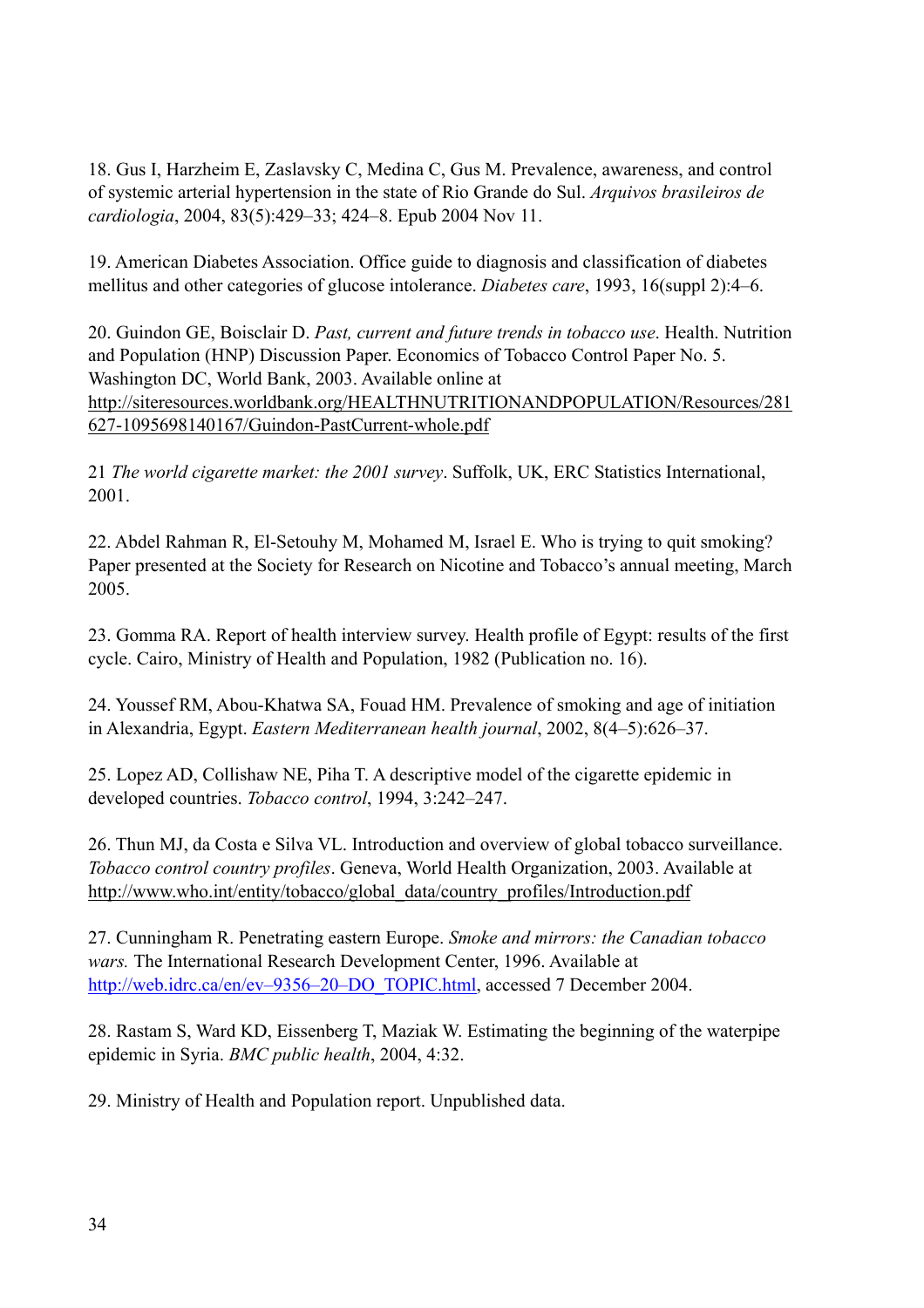30. Ibrahim MM, Rizk H, Appel LJ, El Aroussy W, Helmy S, Sharaf Y, Ashour Z, Kandil H, Roccella E, Whelton PK. Hypertension prevalence, awareness, treatment, and control in Egypt. *Hypertension*, 1995, 26:886–90.

31. Gadalla S, Aboul Fotouh A, El-Setouhy M, Mikhail N, AbdEl-Aziz F, Mohamed MK, Kamal A, Israel E. Prevalence of smoking among rural secondary school students in Qalyubiyah Governorate. *Journal of the Egyptian Society of Parasitology*, 2003, 33(3 suppl):1031–50.

32. Farouk A; Zarzour AH. Smoking profile in a village in Assiut Governorate, Egypt. *Assiut medical journal*, 1997, 21(1):201–11.

33. Abdel-Samid AA. Prevalence of smoking in Bani-Suwayf Governorate. MSc thesis. Faculty of Medicine, Cairo University.

34. Mohamed FM, Khatab A, El-Naggar T, Farrag M. Smoking habits in medical students of Ain Shams Faculty of Medicine. MSc thesis. Faculty of Medicine, Ain Shams University, 2001.

35. Sanchez-Castillo CP, Velásquez-Monroy O, Lara-Esqueda A, Berber A, Sepulveda J, Tapia-Conyer R, James WP. Diabetes and hypertension increase in a society with abdominal obesity: results of the Mexican national survey 2000. *Public health nutrition*, 2005, 8(1):53– 60.

36. Mardarowicz G, Łopatyński J, Nicer T. Metabolic syndrome. *Annales Universitatis Mariae Curie-Skłodowska. Sectio D: Medicina*, 2003, 58(1):426–31.

37. Ezzati M, Lopez AD. Regional, disease specific patterns of smoking-attributable mortality in 2000. *Tobacco control*, 2004, 13(4):388–95.

38. Mohamed MK, Abdel Rahman R, Aoun EA, Elsaied N, Raha M, Mohamed M, Israel E, El-Din MA. Smoking, high blood pressure, and diabetes in a national survey in Egypt 2002. Paper presented at a Society for Research on Nicotine and Tobacco meeting, March 2005.

39. Keller CS, McGowan N. Examination of the process of change, decisional balance, selfefficacy for smoking and the stages of change in Mexican American women. *Southern online journal of nursing research*, 2001, 2(4). Available at www.snrs.org/publications/SOJNR\_articles/iss04vol02.pdf

40. French SA, Jeffery RW. Weight concerns and smoking: A literature review. *Annals of behavioral medicine*, 1995, 17, 234–44.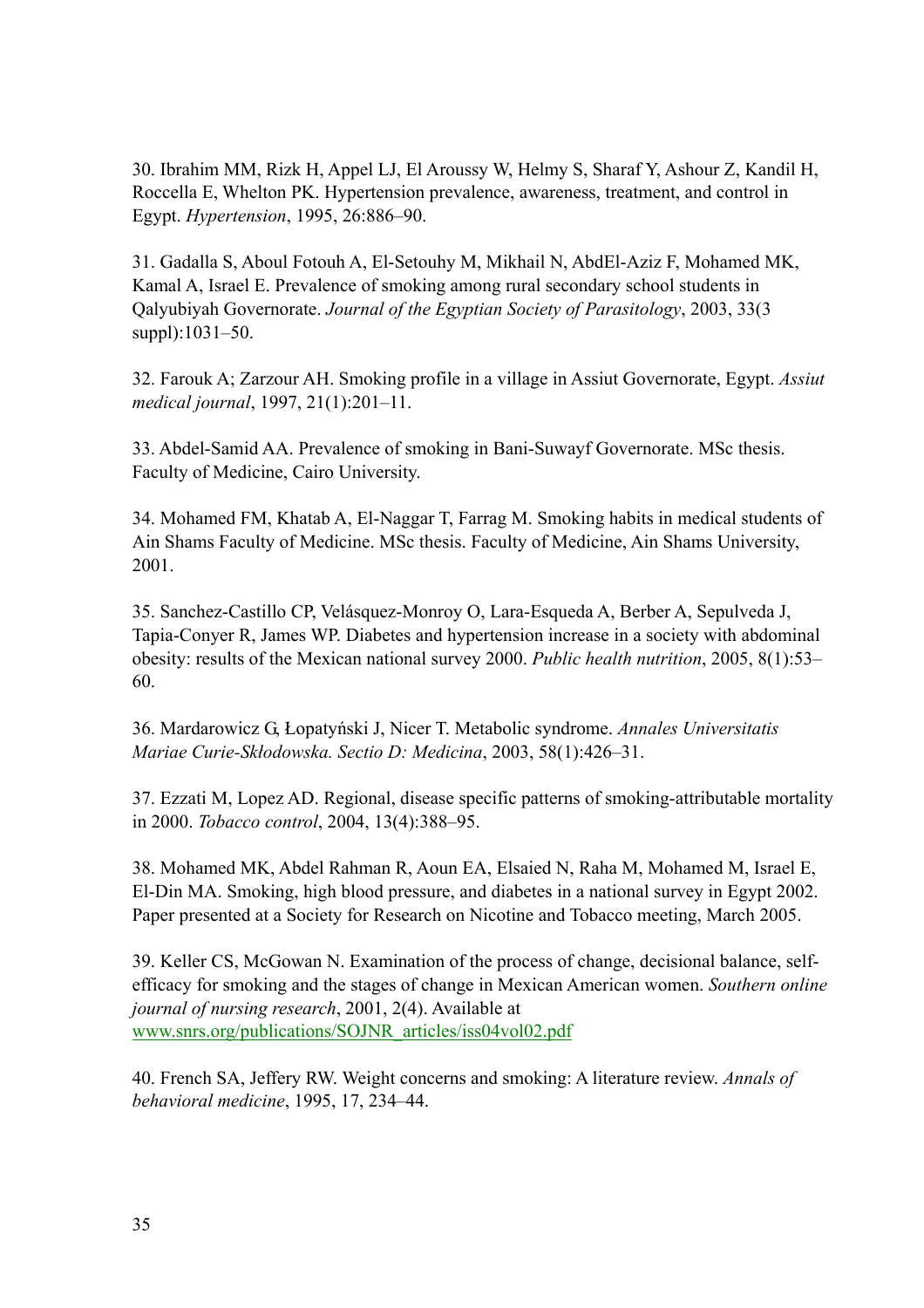41. Klesges RC, Meyers AW, Klesges LM, and La Vasque ME. Smoking, body weight, and their effects on smoking behavior: a comprehensive review of the literature. *Psychological bulletin*, 1989, 106:204–30.

42. *World health statistics annual, 1996*. Geneva, World Health Organization 1998.

43. Gajalakshmi V, Peto R, Kanaka TS, Jha P. Smoking and mortality from tuberculosis and other diseases in India: retrospective study of 43 000 adult male deaths and 35 000 controls. *Lancet*, 2003, 362:507–15.

44. Ibrahim MM. Future of research in hypertension in developing countries. *Eastern Mediterranean health journal*, 1996, 2(2):202–5.

45. Ibrahim MM, Appel LJ, Rizk HH, Helmy S, Mosley J, Ashour Z, El-Aroussy W, Roccella E, Whelton P. Cardiovascular risk factors in normotensive and hypertensive Egyptians. *Journal of hypertension*, 2001, 19(11):1933–40.

46. Topçuoğlu A, Uzun H, Aydın S, Kahraman N, Vehid S, Zeybek G, Topçuoğlu D. The effect of hormone replacement therapy on oxidized low density lipoprotein levels and paraoxonase activity in postmenopausal women. *Tohoku journal of experimental medicine*, 2005, 205(1):79–86.

47. Lazar RM, Connaire K, Marshall RS, Pile-Spellman J, Hacein-Bey L, Solomon RA, Sisti MB, Young WL, Mohr JP. Developmental deficits in adult patients with arteriovenous malformations. *Archives of neurology*, 1999, 56:103–6.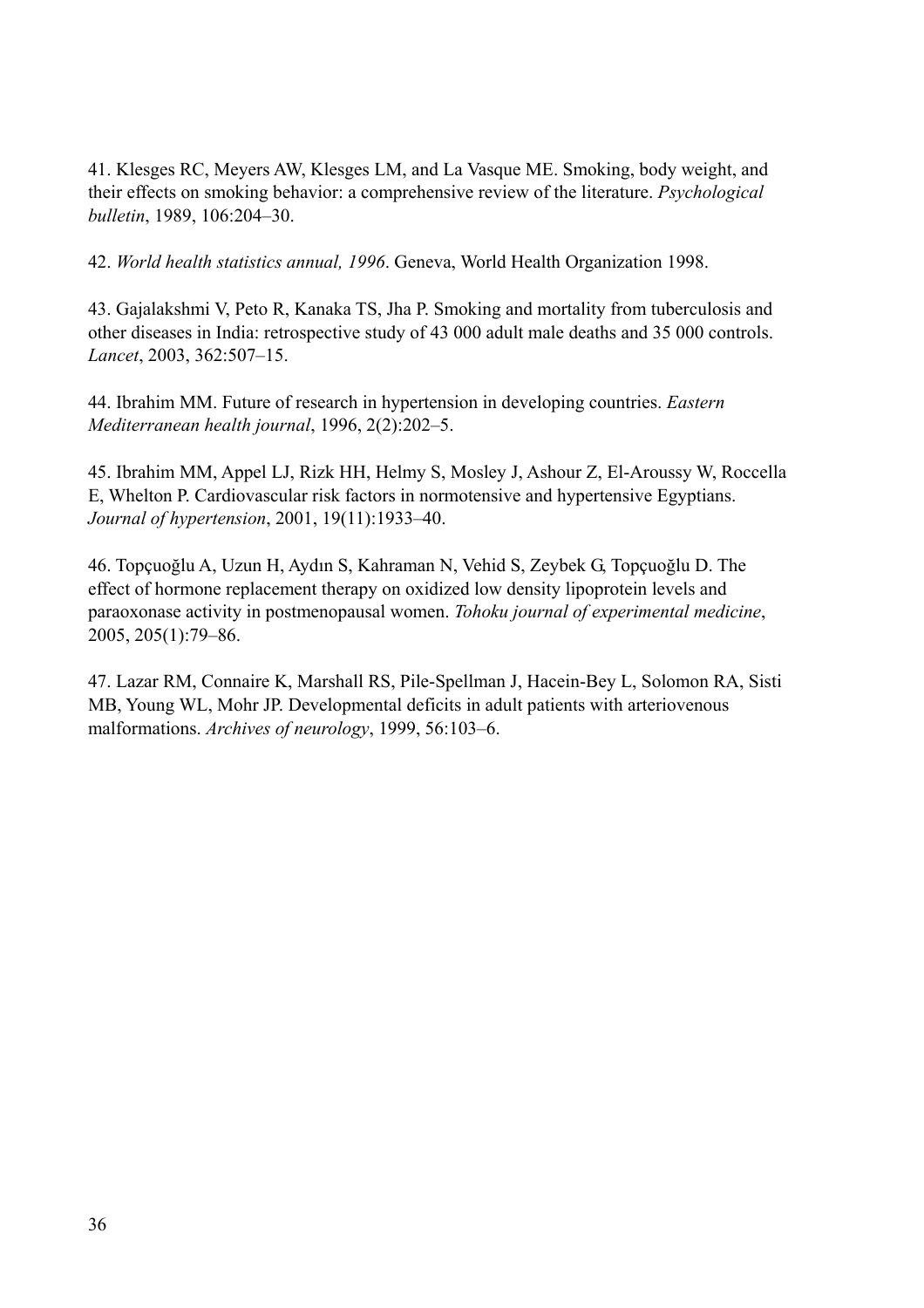### **3. National survey on cigarettes and waterpipe smoking in Egypt, 2005**

### **3.1 Introduction**

A multistage, random sampling method was used to recruit household persons from the general population of Egypt for a survey designed to generate estimates of tobacco use prevalence. Stage one was to obtain a random stratified cluster sample of the administrative districts of Egypt. The sampling frame was the list of administrative districts of Egypt  $(n =$ 323). These districts were stratified into six geographic and urban/rural strata as shown in the following table. Districts for each stratum were listed in an Excel spreadsheet in the same order as in the CAPMAS (Central Agency for Public Mobilization and Statistics). A one-fifth (20%) proportional stratified random sample of all districts was obtained using random number generation in Excel software. The 65 sampled districts were in 25 governorates of Egypt (out of 27 total governorates).

| Geographic stratum | <b>Districts</b>   | <b>Sampled districts</b> |
|--------------------|--------------------|--------------------------|
| Frontier areas     | 36 qism and markaz | 7                        |
| Metropolitan areas | 70 qism            | 14                       |
| Rural Lower Egypt  | 85 markaz          | 17                       |
| Urban Lower Egypt  | 38 gism            | 8                        |
| Rural Upper Egypt  | 68 markaz          | 14                       |
| Urban Upper Egypt  | 26 <i>gism</i>     | 5                        |
| Total              | 323                | 65                       |

*Qism* is the Arabic for an urban district.

*Markaz* is the Arabic for a mainly rural district.

Stage two obtained a clustered random sample of local villages (for the sampled rural districts) and local areas within cities (for the sampled urban districts). The sampling frame for rural districts (*markaz*) was the list of villages from the same CAPMAS reference, and we randomly selected two villages to represent each district. The sampling frame for urban districts (*qism*) was the list of police jurisdictions (*shiakha*), and we randomly selected two such jurisdictions for each urban district. This process resulted in the random selection of 122 total sites. The previous two stages were done in the office. The following stages were designed in the office and implemented in the field.

Stage three obtained a cluster random sample of neighbourhoods within the 122 field sites. For this stage, the cluster is defined as a street. Two streets were to be selected from two different areas, one central area and another in a peripheral area. The central area was identified by a certain landmark in the village or city site (such as a bus or train terminus, Ministry of Health and Population health unit, school, mosque or church). Streets in this central area were numbered, and instructions were given to field staff to start numbering at the right hand side and go anticlockwise. For the purpose of random selection of the street, random number tables were prepared using Excel software. The peripheral area was selected as far as possible from the central area, and the same procedure of street sampling was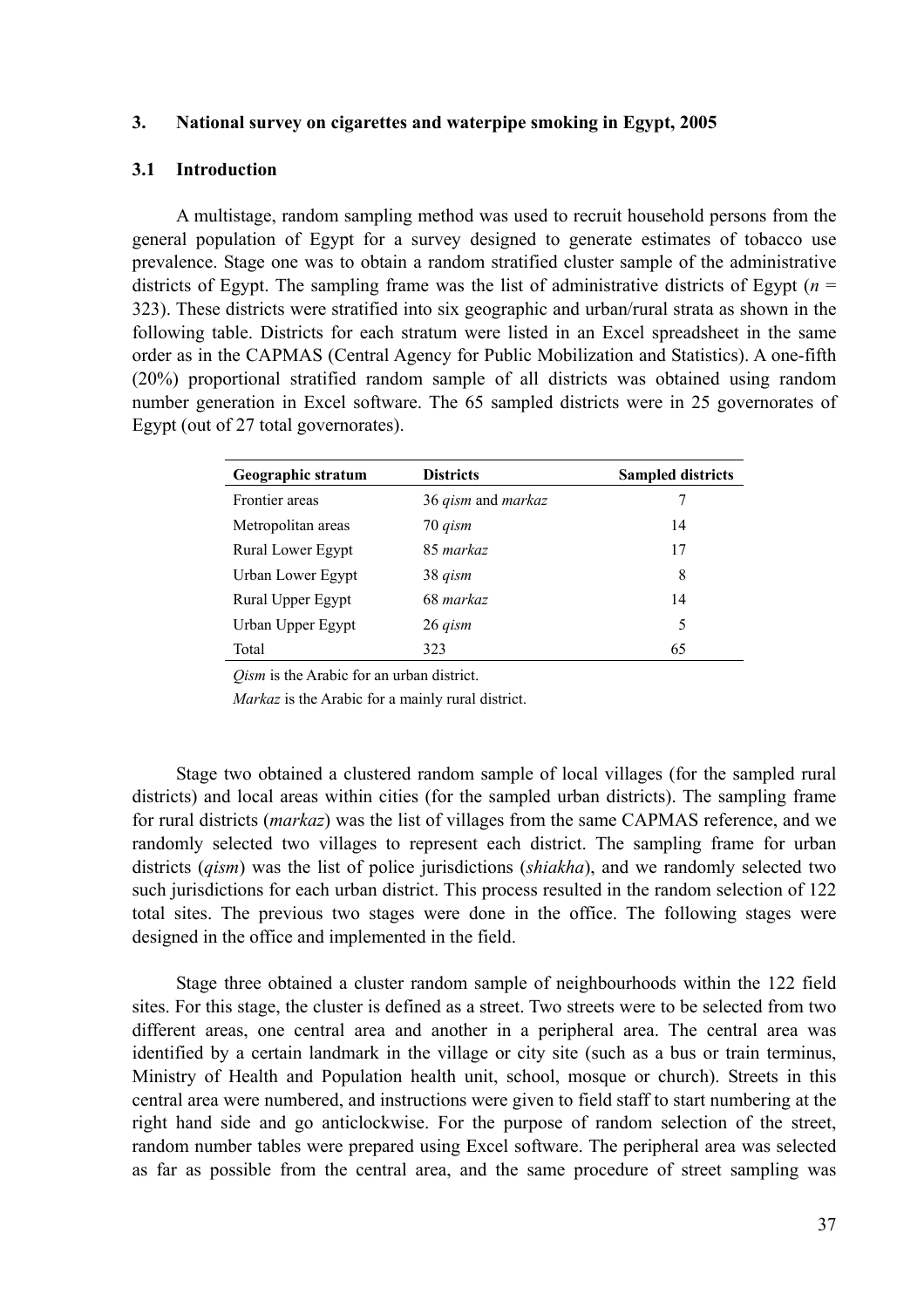followed. This random selection was done by the field supervisor; the random number that was used was then crossed out in the random number tables, not to be used again.

Stage four obtained a clustered random sample of buildings within the selected streets. The number of buildings in the sampled street were either counted or estimated (in the case of long streets). For the systematic sampling procedure, the sampling fraction was calculated to allow for seven to eight buildings to be sampled in each street. The first building was selected from the same random table. This random selection was done by the field supervisor, and the random number used was crossed in the random table, not to be used again.

In stage five, a clustered random sample of households was obtained. We selected one household from each building: these were almost always flats in the case of urban streets. Using random number tables, the flats were numbered starting at the first floor going up, starting on the right hand side. In village streets, the families in single-family houses were numbered as the families were identified by the interviewer. This random selection was done by the interviewers, and the random number used was crossed out in the list, not to be used again.

Stage six was a random sample of individuals, stratified by age and sex. The family members in each randomly selected household were listed by code or relation in the household (e.g., father, daughter) into four categories (strata) as follows: a) males, 18 years of age and older; b) females, 18 years of age and older; c) males, between 12 and 17 years of age; d) females, between 12 and 17 years of age. We selected one person from each category whenever available, depending on random number tables. This random selection was done by the interviewers, who crossed out the used random number in the list, not to be used again. They then interviewed the randomly selected individuals about the smoking habits using a standard questionnaire. A salivary cotinine test strip was used to validate the self-reported smoking habits.

#### **3.2 Results**

The sample response rate was very good for the overall group; however for males, both adults (18 years and above) and adolescents, the response rate was less than females, because most of them were unavailable for two interview visits. Also, a large proportion was working for more than two months outside the place of interview (either abroad or in another governorate). Table 3.1 shows the age, sex and urban/rural status of the surveyed individuals.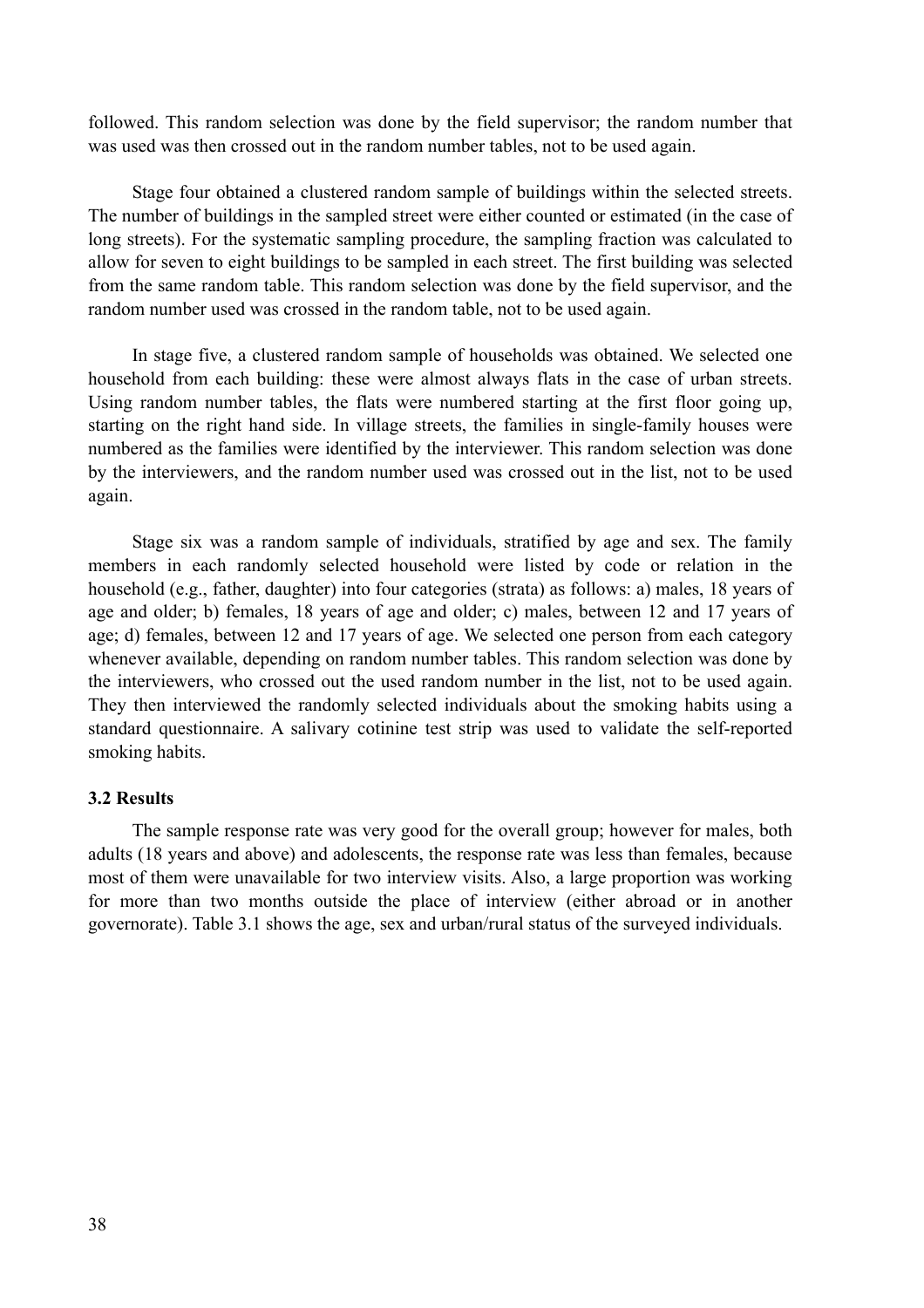|                           |               | Rural                       | Urban         |                             |  |
|---------------------------|---------------|-----------------------------|---------------|-----------------------------|--|
| Age and sex               | <b>Sample</b> | <b>Estimated population</b> | <b>Sample</b> | <b>Estimated population</b> |  |
| Male 18 years and older   | 751           | 8 678 336                   | 750           | 8 742 049                   |  |
| Female 18 years and older | 970           | 9 0 74 143                  | 897           | 9 737 041                   |  |
| Male 12-17 years          | 255           | 2 158 328                   | 214           | 1 435 342                   |  |
| Female 12-17 years        | 273           | 2 731 193                   | 180           | 1 586 576                   |  |
| Total                     | 2249          | 22 642 002                  | 2041          | 21 501 009                  |  |

# **Table 3.1 Age, sex, and residence distribution of sample subjects and estimated represented population**

### *Group 1: current shisha smokers*

The next series of tables describes persons who stated they had tried shisha and were current shisha smokers at the time of interview (any day during the four weeks prior to interview day). Tables 3.2 present some basic findings of this group. The prevalence of shisha use among males was somewhat higher in the rural areas compared to urban areas, although the confidence intervals of the two estimates overlap (Table 3.2c).

# **Rural Urban**  Age and sex **Number**  $\%$  **Number**  $\%$ Male 18 years and older 115 15.3 82 10.9 Female 18 years and older 1 0.1 2 0.2 Male 12- 17 years 8 3.1 4 1.9 Female 12-17 years 0 0.0 0.0 0 0.0 Total 124 5.5 88 4.3

# **Table 3.2a Prevalence of shisha smoking among distributed by age, sex and residence**

# **Table 3.2b Estimated population of current shisha smokers in Egypt**

| Age and sex               | Rural         | Urban   |
|---------------------------|---------------|---------|
| Male 18 years and older   | 1 1 8 3 2 6 6 | 916 056 |
| Female 18 years and older | 3773          | 8247    |
| Male 12-17 years          | 80498         | 40 873  |
| Female 12-17 years        | $NA*$         | $NA*$   |
| Total                     | 1 267 537     | 965 177 |

\*Data on female shisha smoking cannot be estimated due to lack of participation of high socioeconomic families in the national survey.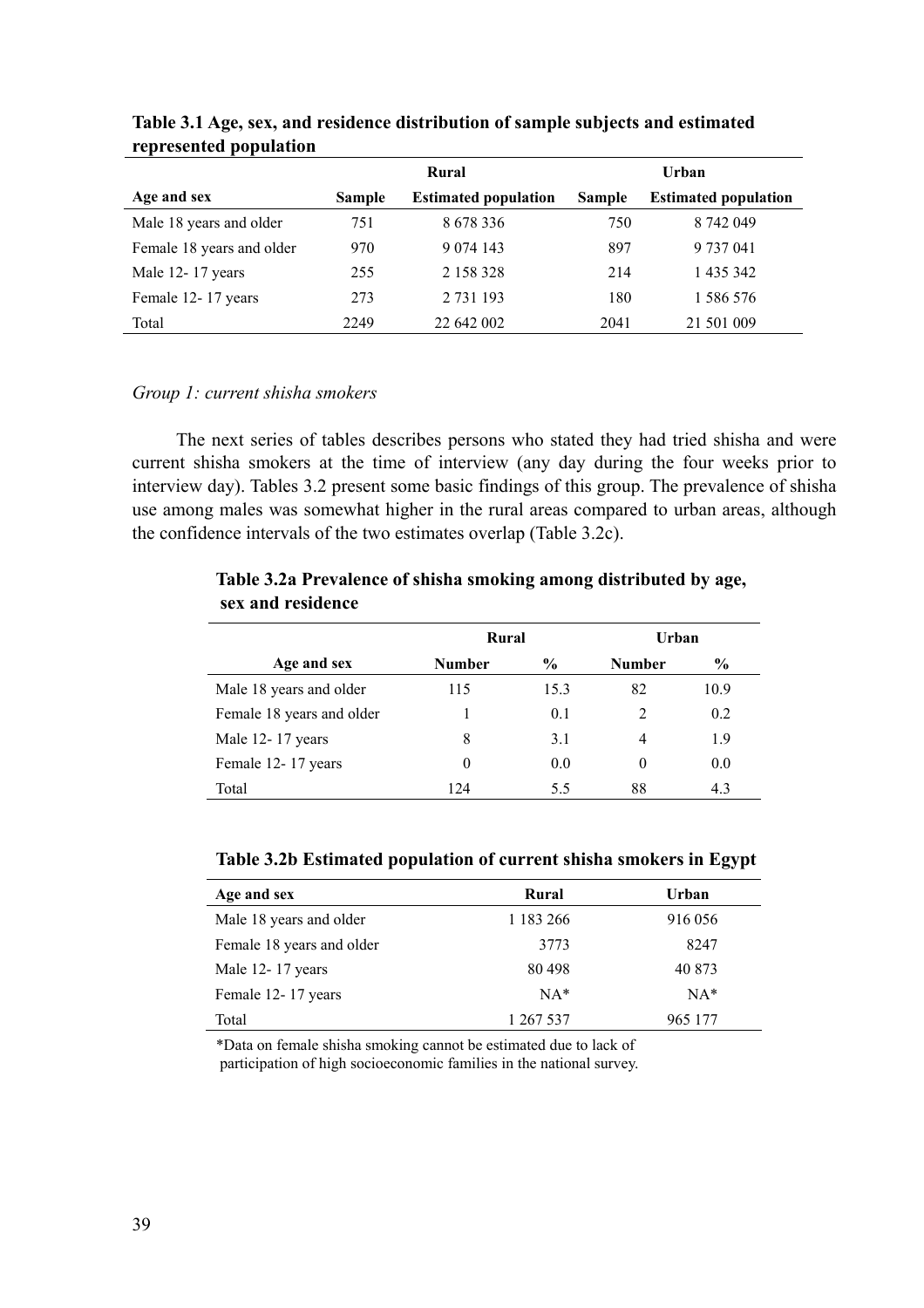|                           | Rural         |                 | Urban         |                |
|---------------------------|---------------|-----------------|---------------|----------------|
| Age and sex               | $\frac{6}{6}$ | CI              | $\frac{0}{0}$ | CI             |
| Male 18 years and older   | 13.6          | $(10.3 - 17.8)$ | 10.5          | $(7.0 - 15.4)$ |
| Female 18 years and older | 0.0           | $0.0 - 0.3$     | 0.1           | $(0.0 - 0.4)$  |
| Male 12-17 years          | 3.7           | $(1.5-9.0)$     | 2.8           | $(0.9 - 8.6)$  |
| Female 12-17 years        | $NA*$         |                 | $NA*$         |                |
| Total                     | 5.6           | $(4.3 - 7.3)$   | 4.5           | $(3.0 - 6.6)$  |

**Table 3.2c Projected population prevalence (%) of current shisha smokers with 95% confidence interval of the estimate.** 

\*Data on female shisha smoking cannot be estimated due to lack of participation of high socioeconomic families in the national survey.

The following data apply only to the sampled individuals (not to be projected to the national level). Among the 212 current smokers of shisha the following parameters (Table 3.3) give an idea about the number of *korsi* or *hagar* (see Section 1 for terminology) they smoke on the day of shisha use. No statistically significant differences in these parameters were found between rural and urban users (using Mann–Whitney U and Wilcoxon tests).

The exposure level of waterpipe tobacco smoking in terms of average number of *hagar* per day is only  $2.8 + 2.7$  (range  $1 - 20$ /day)

| n                  | Current | 212 |
|--------------------|---------|-----|
| Mean               |         | 2.8 |
| Median             |         | 2   |
| Mode               |         | 1   |
| Standard deviation |         | 2.7 |
| Minimum            |         | 1   |
| Maximum            |         | 20  |
| Percentiles        | 25      | 1   |
|                    | 50      | 2   |
|                    | 75      |     |

**Table 3.3 Number of** *korsi* **or** *hagar* **smoked on day of shisha use** 

Table 3.4 shows the average age at the time that shisha was first tried, stratified by age group and sex. The younger age group currently started waterpipe smoking 10 years earlier that older smokers. Table 3.5 shows smoking prevalence according to highest educational level attained, and Table 3.6 shows prevalence by age and location.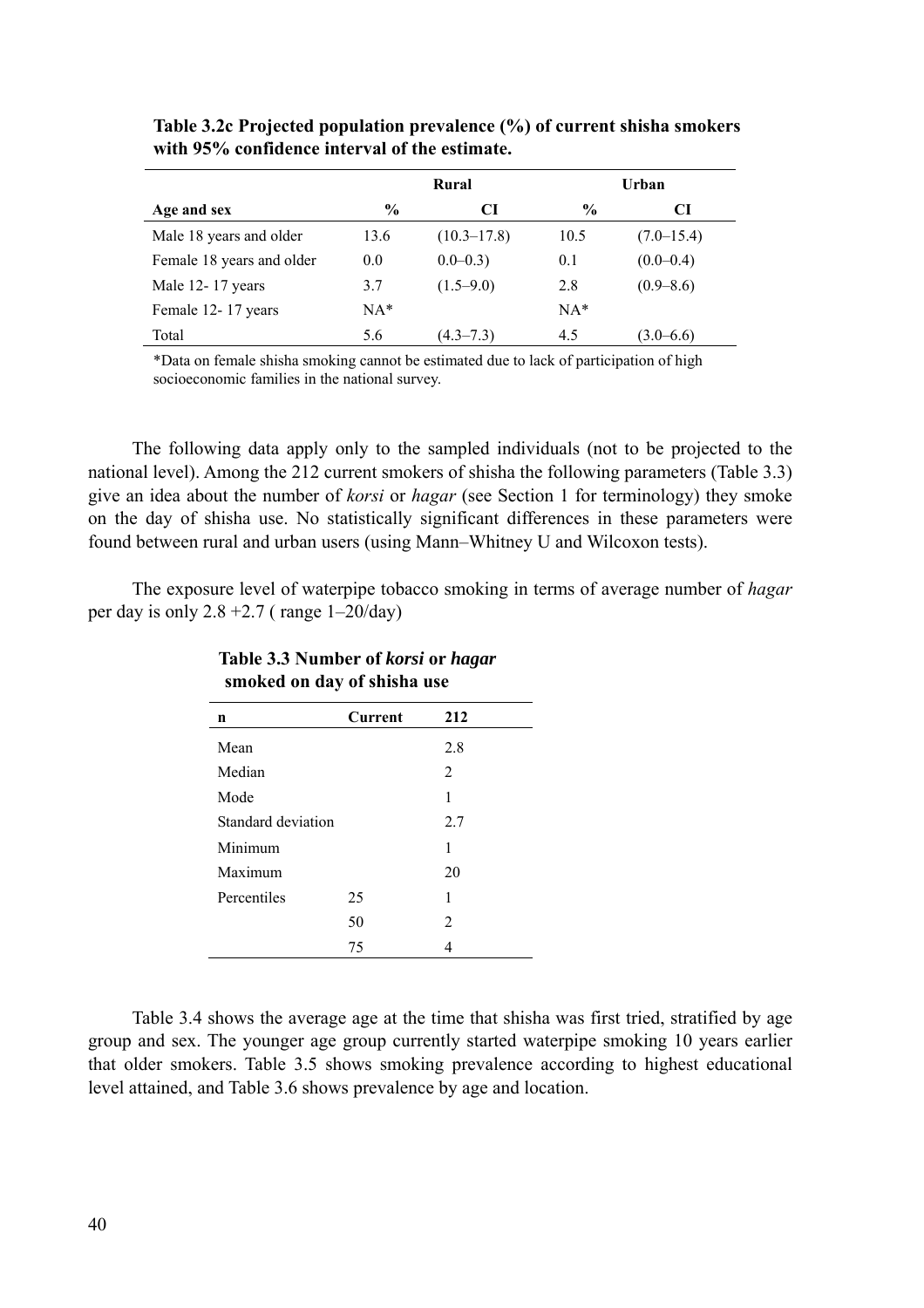| Age and sex               | Number | Mean | <b>Standard</b><br>deviation |
|---------------------------|--------|------|------------------------------|
| Male 18 years and older   | 499    | 24.8 | 9.6                          |
| Female 18 years and older | 22     | 23.6 | 13.5                         |
| Male 12-17 years          | 17     | 14.4 | 2.7                          |
| Female 12-17 years        | 2      | 13.0 | 1.4                          |
| Total                     | 540    | 24.4 | 9.8                          |

**Table 3.4 Age at first shisha smoking** 

It is very well shown that there is a 10- year earlier shift for first trial of waterpipe smoking among those 12-17 years, which will add 10 years to the lifelong duration of tobacco use and could be reflected in related increase in smoking associated morbidity

**Highest education level attained Never used shisha Not current user Smoker Total Prevalence (%)**  Not reading or writing 165 36 40 241 16.6 Read and write 155 57 47 259 18.1 Primary school 67 34 17 118 14.4 Preparatory 60 22 20 102 19.6 Azhar preparatory\* 2 2 0 4 0.0 Secondary 43 11 5 59 8.5 Azhar secondary\*  $6 \qquad 5 \qquad 1 \qquad 12 \qquad 8.3$ Technical secondary 245 69 39 353 11.0 Institute 56 19 11 86 12.8 University 176 47 15 238 6.3 Higher degrees 19 7 2 28 7.1 Total 994 309 197 1500 13.1

**Table 3.5 Smoking prevalence according to educational level (highest attained)** 

\* Azhar teaching system is exactly the same as general education system with added religious courses.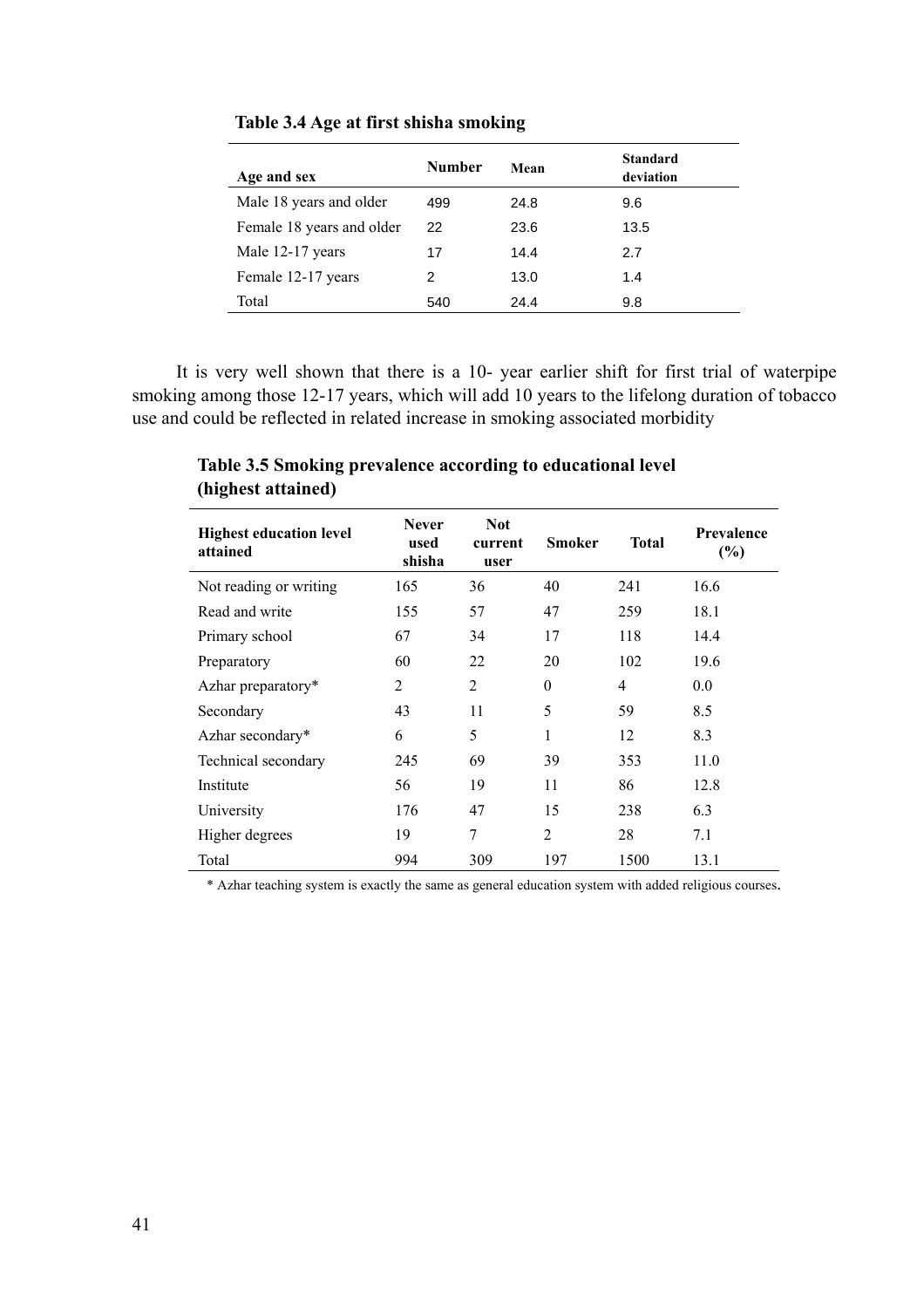| IXUI AI      |                                   |                |                            |                |                                           |                                               |
|--------------|-----------------------------------|----------------|----------------------------|----------------|-------------------------------------------|-----------------------------------------------|
| Age<br>group | <b>Never</b><br>used<br>waterpipe | Experimental*  | Waterpipe<br><b>Smoker</b> | <b>Total</b>   | <b>Never</b><br>used<br>waterpipe $(\% )$ | Prevalence<br>of<br>current smoking<br>$(\%)$ |
| $18 - 19$    | 71                                | 9              | $8\,$                      | 88             | 80.7                                      | 9.1                                           |
| $20 -$       | 6.57                              | 11             | 14                         | 82             | 69.5                                      | 17.1                                          |
| $25 -$       | 46                                | 14             | 11                         | 71             | 64.8                                      | 15.5                                          |
| $30 -$       | 62                                | 17             | $8\,$                      | 87             | 71.3                                      | 9.2                                           |
| $35 -$       | 70                                | 17             | 16                         | 103            | 68.0                                      | 15.5                                          |
| $40 -$       | 51                                | 8              | 15                         | 74             | 68.9                                      | 20.3                                          |
| $45 -$       | 46                                | 9              | 6                          | 61             | 75.4                                      | 9.8                                           |
| $50 -$       | 30                                | 10             | 14                         | 54             | 55.6                                      | 25.9                                          |
| $55 -$       | 22                                | 12             | 10                         | 44             | 50.0                                      | 22.7                                          |
| $60 -$       | 22                                | 10             | $\tau$                     | 39             | 56.4                                      | 17.9                                          |
| $65 -$       | 13                                | $\overline{3}$ | $\overline{4}$             | 20             | 65.0                                      | 20.0                                          |
| $70 -$       | $7\overline{ }$                   | $\overline{4}$ | 1                          | 12             | 58.3                                      | 8.3                                           |
| $75 -$       | 10                                | 1              | 1                          | 12             | 83.3                                      | 8.3                                           |
| $80+$        | $\overline{3}$                    | $\mathbf{1}$   | $\boldsymbol{0}$           | $\overline{4}$ | 75.0                                      | 0.0                                           |
| Total        | 510                               | 126            | 115                        | 751            | 67.9                                      | 15.3                                          |

### **Table 3.6 Adult males prevalence of shisha smoking by age Rural**

\* Experimental subject who smoked at least once but did not continue to be a regular smoker.

| Age<br>group | <b>Never</b><br>used<br>waterpipe | Experimental* Smoker |                  | <b>Total</b> | <b>Never</b><br>used<br>waterpipe $(\% )$ | Prevalence<br>of<br>current smoking<br>$(\%)$ |
|--------------|-----------------------------------|----------------------|------------------|--------------|-------------------------------------------|-----------------------------------------------|
| $18 - 19$    | 53                                | 12                   | 7                | 72           | 73.6                                      | 9.7                                           |
| $20 -$       | 60                                | 19                   | 9                | 88           | 68.2                                      | 10.2                                          |
| $25 -$       | 49                                | 18                   | 12               | 79           | 62.0                                      | 15.2                                          |
| $30 -$       | 48                                | 12                   | 10               | 70           | 68.6                                      | 14.3                                          |
| $35 -$       | 61                                | 25                   | $\boldsymbol{7}$ | 93           | 65.6                                      | 7.5                                           |
| $40 -$       | 43                                | 31                   | 11               | 85           | 50.6                                      | 12.9                                          |
| $45 -$       | 45                                | 19                   | 9                | 73           | 61.6                                      | 12.3                                          |
| $50 -$       | 31                                | 17                   | 7                | 55           | 56.4                                      | 12.7                                          |
| $55 -$       | 38                                | 11                   | $\overline{4}$   | 53           | 71.7                                      | 7.5                                           |
| $60 -$       | 25                                | 9                    | $\overline{2}$   | 36           | 69.4                                      | 5.6                                           |
| $65 -$       | 8                                 | 5                    | 3                | 16           | 50.0                                      | 18.8                                          |
| $70 -$       | 12                                | $\overline{4}$       | $\mathbf{1}$     | 17           | 70.6                                      | 5.9                                           |
| $75 -$       | $8\,$                             | $\boldsymbol{0}$     | $\boldsymbol{0}$ | $\,$ 8 $\,$  | 100.0                                     | 0.0                                           |
| $80 +$       | $\overline{4}$                    | $\mathbf{1}$         | $\boldsymbol{0}$ | 5            | 80.0                                      | 0.0                                           |
| Total        | 485                               | 183                  | 82               | 750          | 64.7                                      | 10.9                                          |

# **Urban**

\* Experimental subject who smoked at least once but did not continue to be a regular smoker.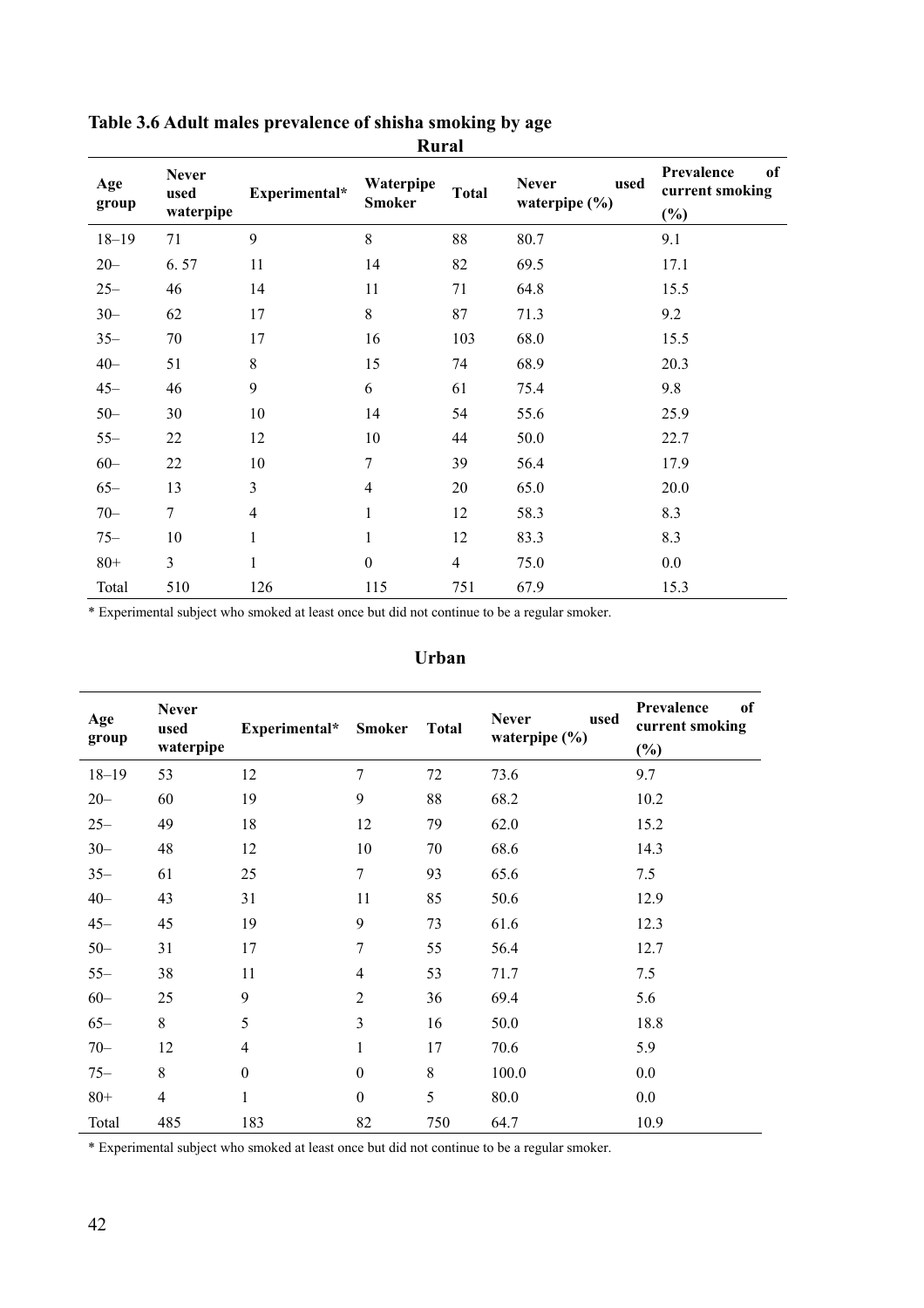### *Group 2: non-current waterpipe smokers*

Members of a second group of waterpipe users in this national survey (group 2) stated that they had smoked waterpipe, but did not smoke waterpipe for a single day during the four weeks prior to interview day. Tables 3.7 summarize our findings and estimates of total noncurrent waterpipe smokers.

|                           | Rural         |               | Urban         |      |
|---------------------------|---------------|---------------|---------------|------|
| Age and sex               | <b>Number</b> | $\frac{6}{9}$ | <b>Number</b> | $\%$ |
| Male 18 years and older   | 126           | 16.8          | 183           | 24.4 |
| Female 18 years and older | 9             | 0.9           | 10            | 1.1  |
| Male 12-17 years          | 4             | 1.6           |               | 0.5  |
| Female 12-17 years        | 2             | 0.7           | $\theta$      | 0.0  |
| Total                     | 141           | 6.3           | 194           | 9.5  |

# **Table 3.7a Percentage of non-current waterpipe smokers in the sample distributed by age, sex and residence**

### **Table 3.7b Estimated population of non-current waterpipe smokers**

| Age and sex               | Rural     | Urban     |
|---------------------------|-----------|-----------|
| Male 18 years and older   | 1 578 275 | 1 394 250 |
| Female 18 years and older | 94 599    | 74 874    |
| Male 12-17 years          | 46462     | 2839      |
| Female 12-17 years        | 7765      | $\theta$  |
| Total                     | 1 727 102 | 1471964   |

# **Table 3.7c Projected population percent of non-current shisha smokers with 95% confidence interval of the estimate.**

|                           | Rural         |                 |               | Urban           |
|---------------------------|---------------|-----------------|---------------|-----------------|
| Age and sex               | $\frac{0}{0}$ | CI              | $\frac{0}{0}$ | CI              |
| Male 18 years and older   | 18.2          | $(12.6 - 25.6)$ | 15.9          | $(12.2 - 20.6)$ |
| Female 18 years and older | 1.0           | $(0.5-2.4)$     | 0.8           | $(0.3 - 2.2)$   |
| Male 12-17 years          | 2.2           | $(0.6 - 7.1)$   | 0.2           | $(0.0-1.4)$     |
| Female 12-17 years        | 0.3           | $(0.1-1.1)$     | 0.0           |                 |
| Total                     | 7.6           | $(5.3 - 10.9)$  | 6.8           | $(5.3 - 8.8)$   |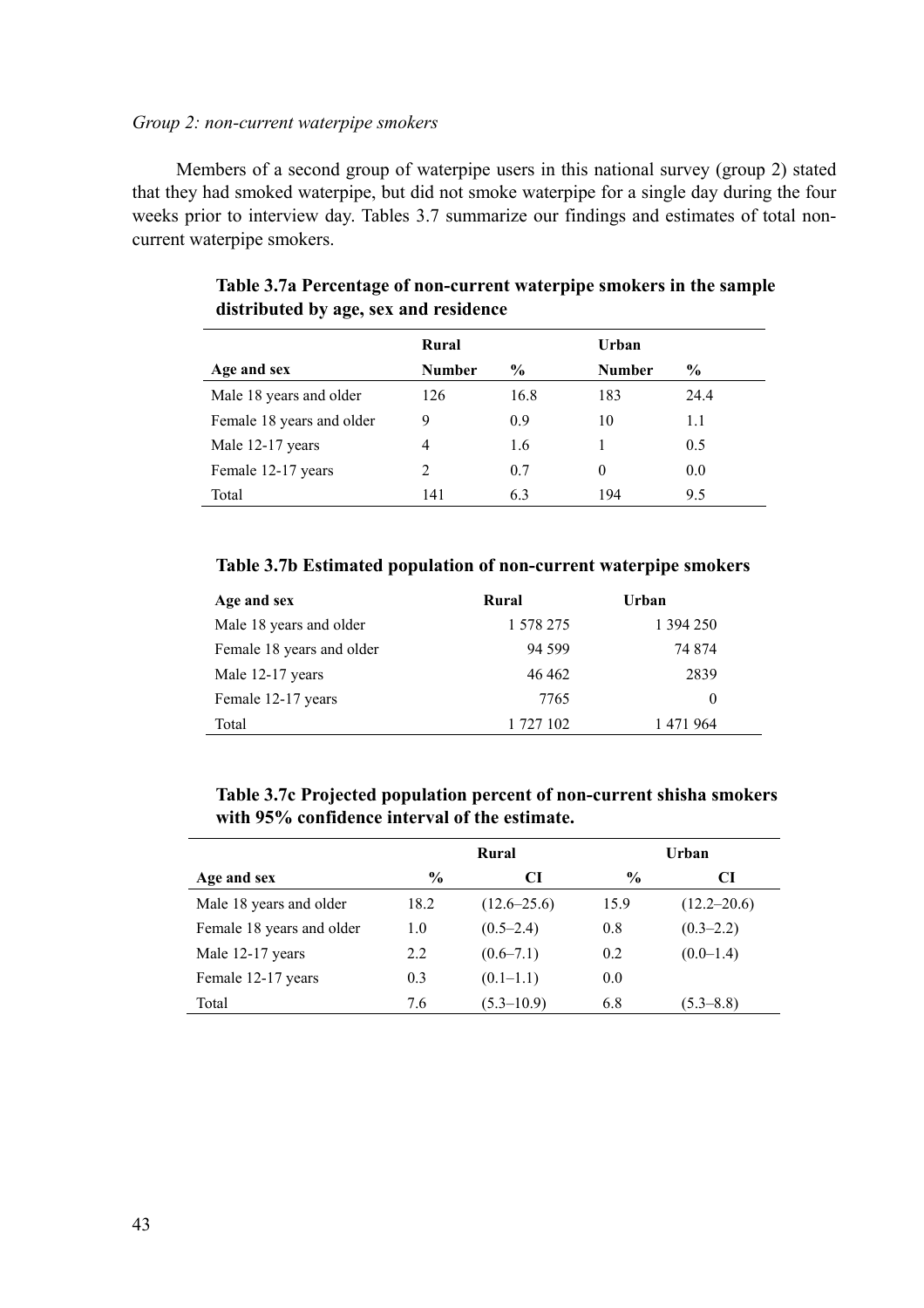# *Limitations of this study*

Interpretation of these findings presented should consider the preliminary nature of these results. The final results are not yet available. The country representation of the sample will be examined and some adjustments to the national prevalence figures for tobacco use will be available with the final results.

# *Acknowledegment*

This work was supported by grant number R01TW05944 from the Fogarty International Center, US National Institutes of Health.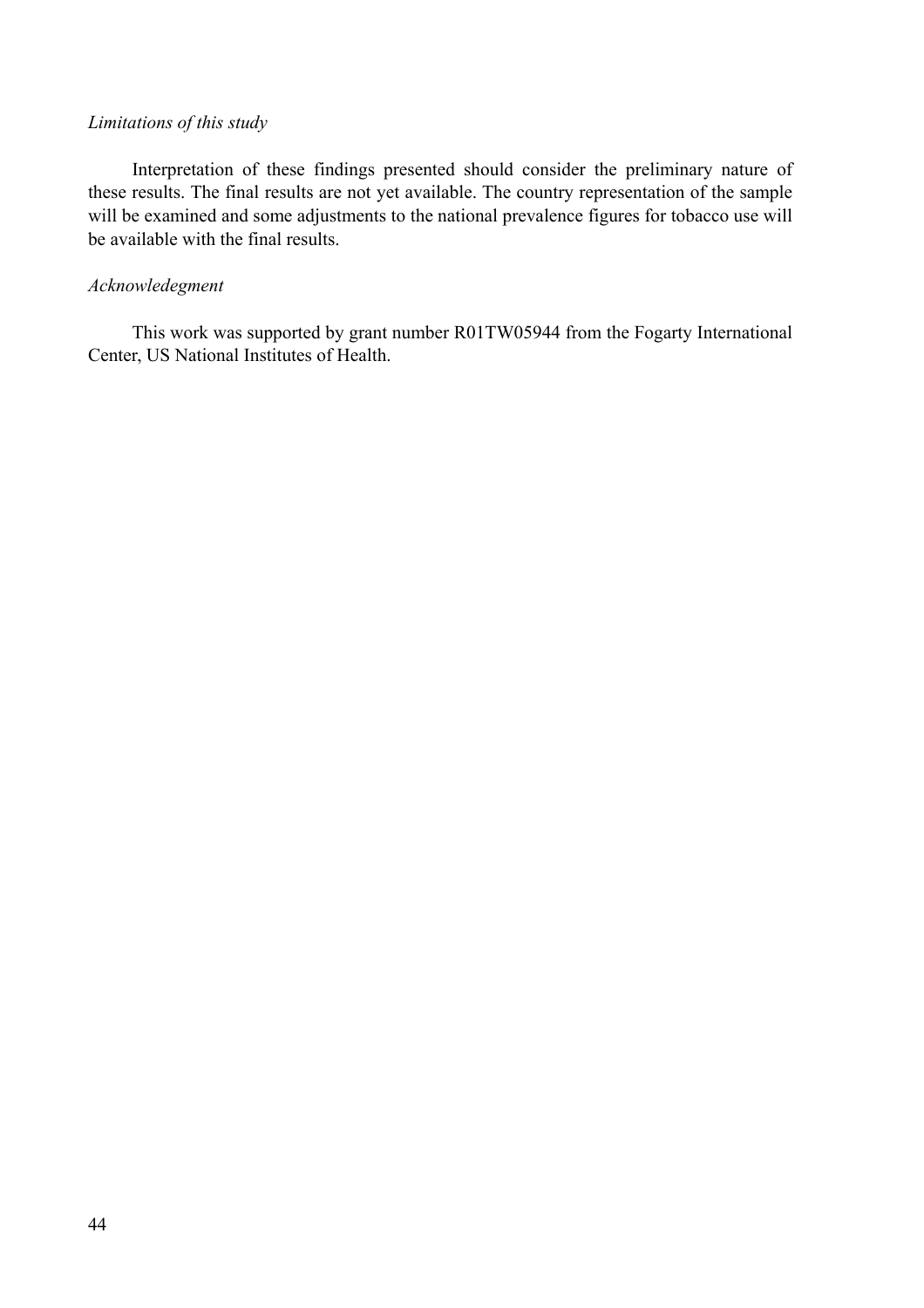#### **4. Epidemiology of shisha smoking in the rural areas of the Nile Delta**

#### **4.1 Introduction**

Globally, 4.9 million deaths each year are attributed to tobacco use, and this annual toll may increase to 10 million within the next 20 to 30 years. Of these deaths, 70% are likely to occur in developing countries.**<sup>1</sup>**

The waterpipe is an old smoking method that is attracting new customers. In the countries of the Eastern Mediterranean Region, waterpipe smoking is spreading. In Egypt, early in the 1970s, a chest professor conducted some studies on this phenomenon $\frac{2,3,4}{2}$  and predicted an increase in this smoking method in Egypt.**<sup>5</sup>**

Syrians reported the upward increase in its consumption from the early 1990s.<sup>6</sup> In Asia, where—traditionally—the waterpipe was born, an increase in its popularity has also been reported.**<sup>7</sup>** Waterpipe smoking is also increasing in Egypt with a progressively wider distribution of cafés attracting new customers, yet the epidemiology of waterpipe smoking has never been studied precisely in Egypt. Public health authorities lack basic information on which to base interventions, regulations, laws, and other forms of tobacco control policies for waterpipes.

The aim of this study is to study the prevalence of waterpipe smoking (shisha, as named in Egypt) among rural Egyptians and to define the determinants of shisha smoking in these areas.

### **4.2 Methods and participants**

#### *Selection of villages*

Qalyubiyah governorate is the closest rural governorate to Cairo and very similar to all rural areas in lower Egypt and thus was selected to be surveyed. All villages in the Qalyubiyah governorate in the Nile Delta were identified. Nine villages were selected randomly.

### *Selection of households*

Representative household systematic random samples were selected from each village after mapping. The smaller villages (1500 to 2000 households) were slightly oversampled (i.e., 1:6 or 250 to 300 households), while the sample was 1:8 or 325 to 375 households from the larger villages (2500 to 3000 households).

### *Selection of subjects within the households*

All household members 12 years of age and older were invited to participate. Informed consent was initially obtained from the head of the household and then from all studied participants individually.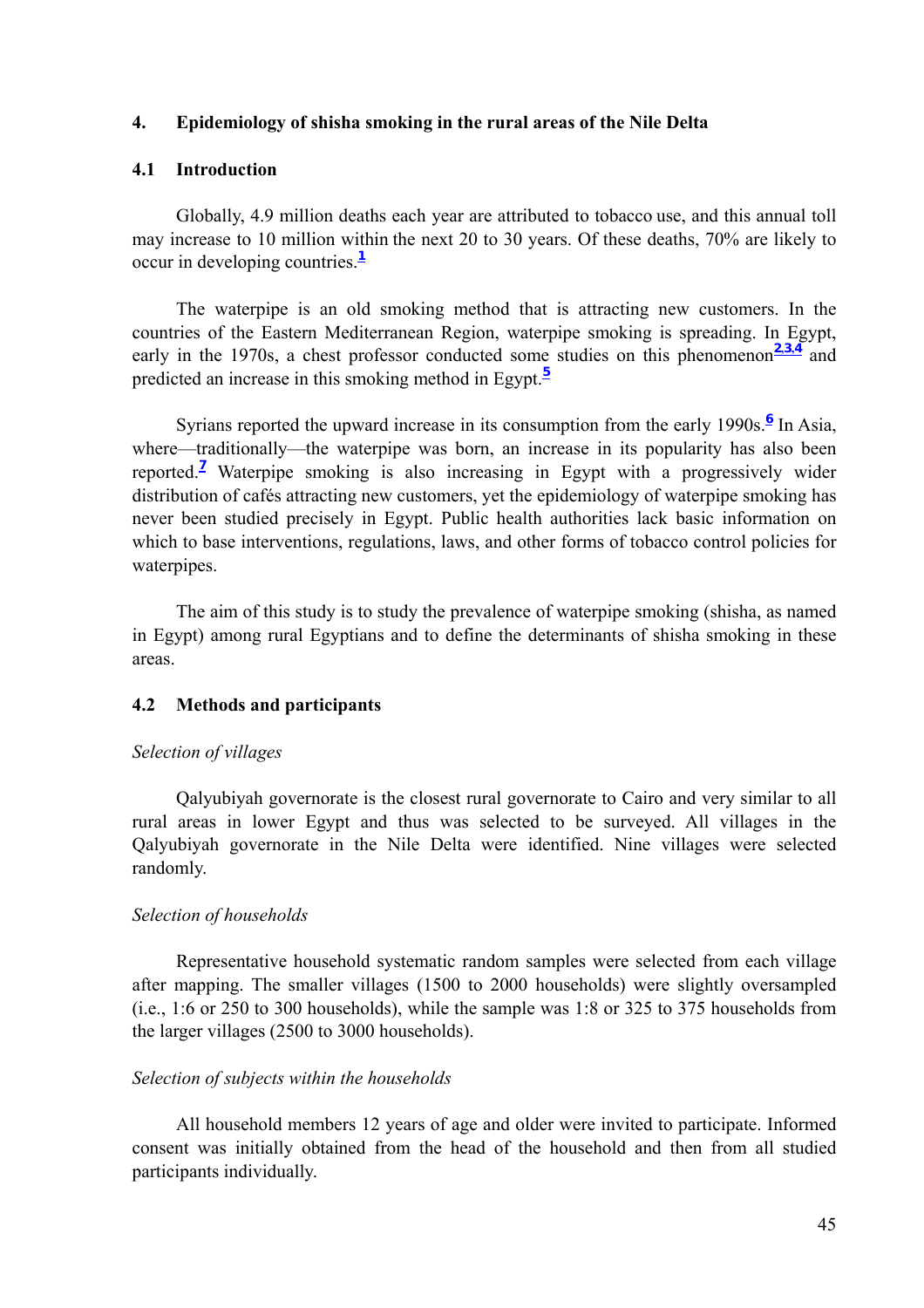# *Data collection procedure*

The survey was carried out between 2003 and 2004 using interview-administered questionnaires. Two standardized interview questionnaires were administered by trained social workers. One of these questionnaire was designed for adults (18 years and above), while the other was designed mainly for children (12–17 years). These questionnaires were designed to assess:

- household characteristics and socioeconomic characteristics
- demographics including age, sex, level of education, occupation
- knowledge and attitudes related to smoking.

• smoking behaviour: type of smoking (cigarette or waterpipe), initiation of smoking, current pattern of smoking, number of cigarettes/*hagar* smoked per day, duration of smoking, place of smoking, quitting (previous attempts, intention and ability to quit), as well as smoking addiction (the Fagerström addiction scale for cigarette smokers was used)

- knowledge, attitudes and behaviour towards exposure to second-hand smoke
- tobacco-related morbidity.

The Arabic version of the questionnaires were back-translated into English in order to ensure their validity. Role-playing was used to ensure the reliability of each question. Piloting was used to test and modify the questionnaires before administration.

# **4.3 Results**

The average response rate was 86% in the nine villages. Adults (18 years and above) totalled 10 161 participants, of whom 49% were male and 51% were female. A total of 2358 subjects, aged between 12 and 17 years, finally participated with 51% male and 49% female.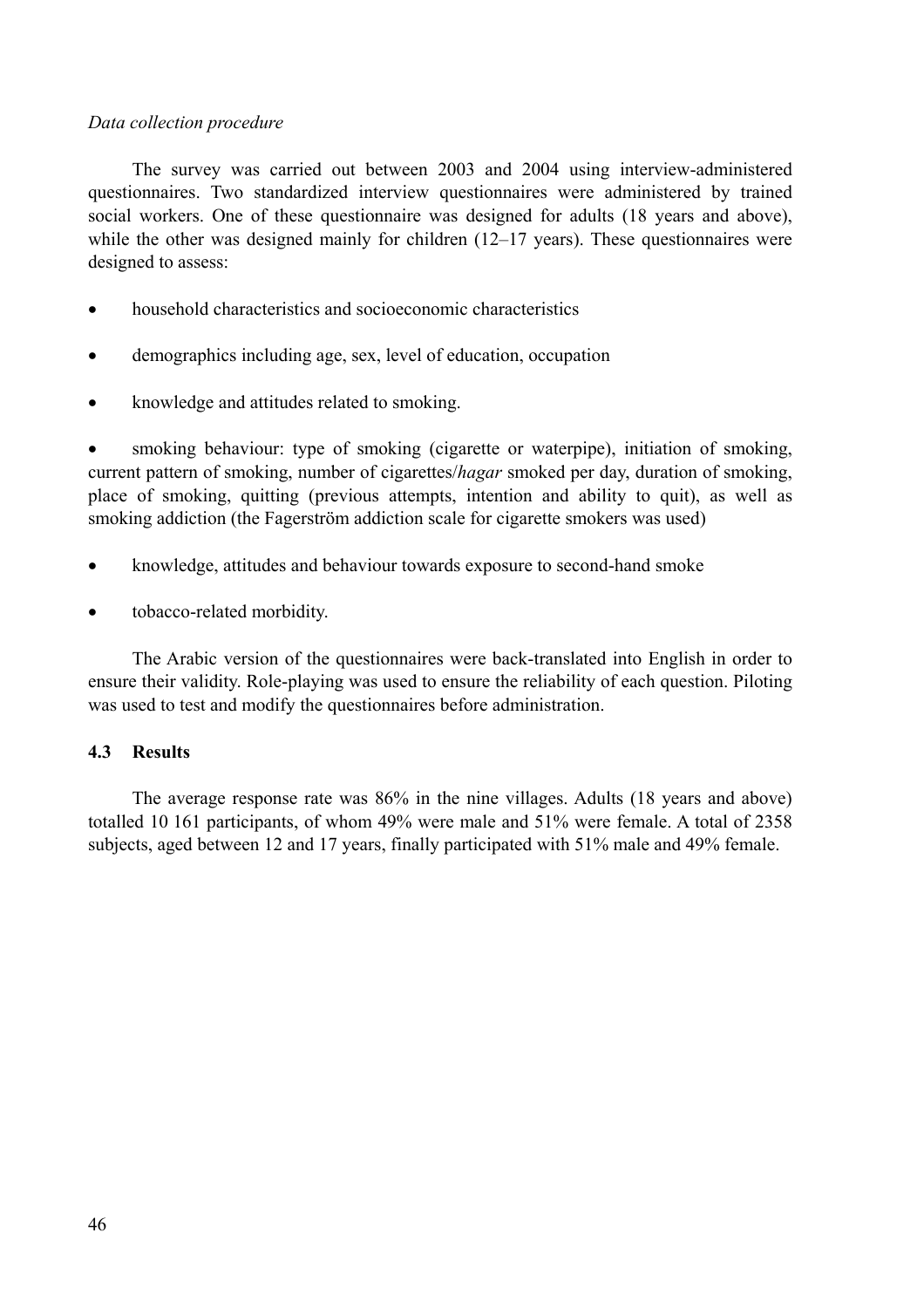

*Waterpipe smoking patterns among rural Egyptians* 

A total of 10 161 individuals were surveyed; cigarette smoking and waterpipe smoking were reported by 16% and 4% of the participants respectively and only 1% reported smoking both (Figure 4.1). Among females, only 0.3% reported smoking, so further analysis was focused on males.

Among 4994 males interviewed, 34% were current cigarette smokers, 9% smoked waterpipe and 1% smoked both types of tobacco (Figure 4.2).



Smoking prevalence increased with age for cigarette and waterpipe smoking. For the cigarette smokers it peaked in the 40–50 age group while for the waterpipe the peak prevalence was detected above the age of 50 years (Figure 4.3).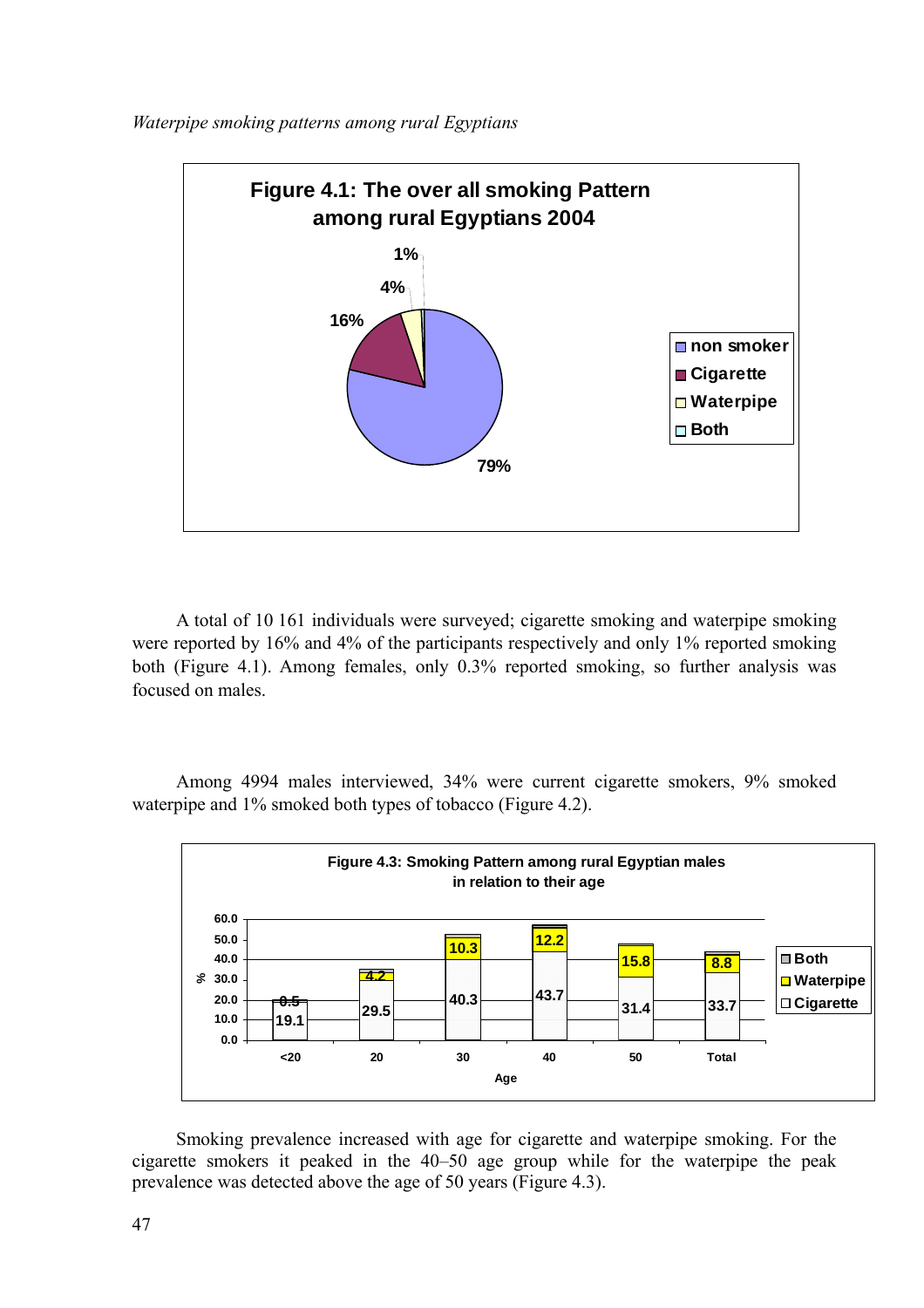

**Figure 4.4 Average age of smoking initiation of rural Egyptian men in relation to their birth cohort** 

A steady decrease in the mean age of smoking initiation in successive birth cohorts were observed among cigarette and waterpipe smokers (Figure 4.4).

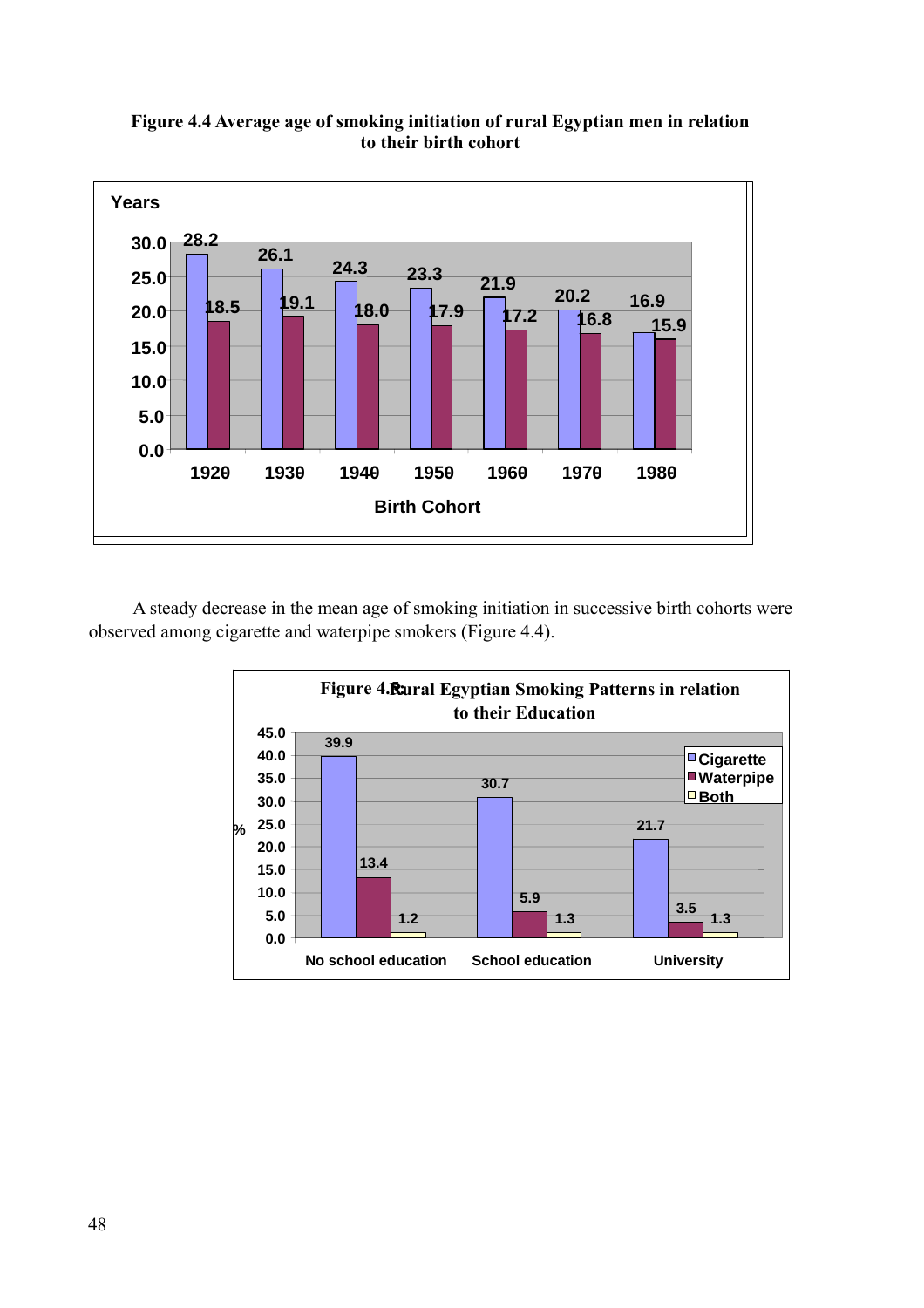Waterpipe smoking and cigarette smoking were significantly higher among less educated rural Egyptian men (Figure 4.5). The prevalence of waterpipe smoking was higher among the divorced and widowed, while cigarette smoking was more prevalent among the never married (Figure 4.6).



*Waterpipe smoking practice in rural Egypt* 



Most of the rural males who smoked waterpipe owned their own waterpipe at their homes (Figure 4.7). A minority of exclusive waterpipe smokers as well as mixed smokers smoked in cafés (15% and 32%, respectively).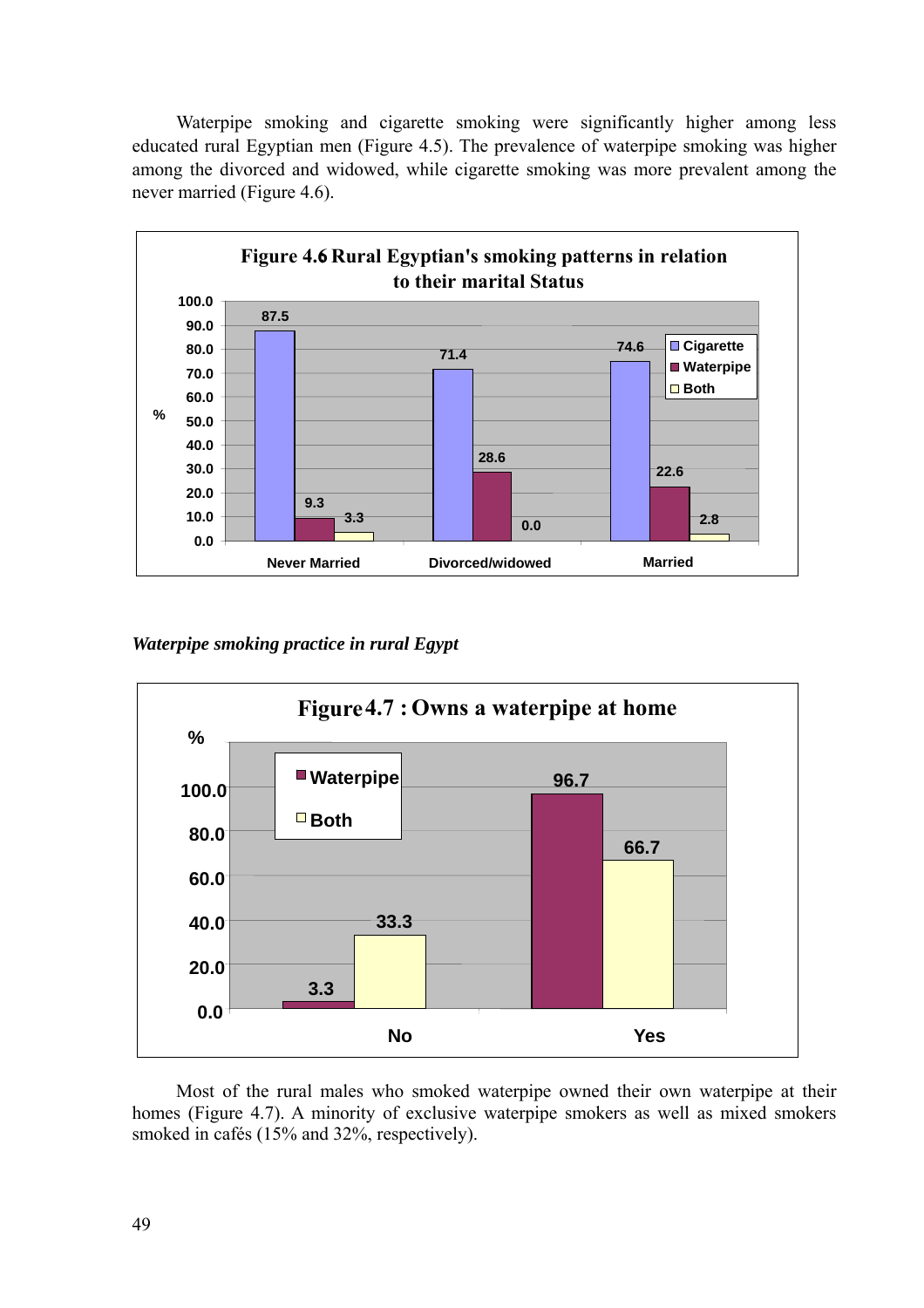A gradual increase in the expenditure on waterpipe smoking in successive birth cohorts was clear (Figure 4.8), being highest in the youngest birth cohorts (28.7 Egyptian pounds/month).



A minority of waterpipe smokers avoided smoking around their wives and children (by smoking in another room or outside the house; Figures 4.9 and 4.10).

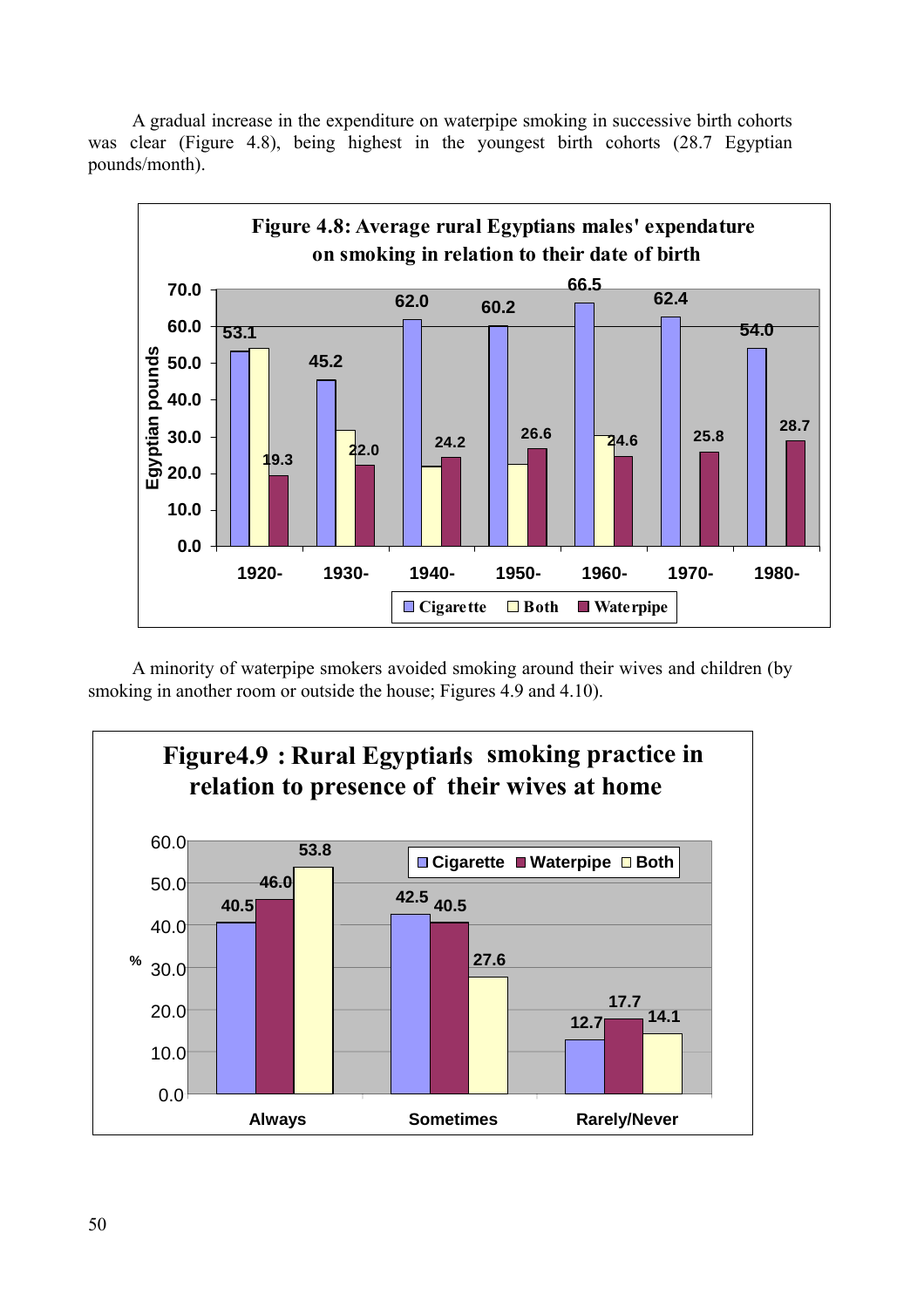



Many waterpipe smokers (57%) have a misconception that it is less harmful than cigarette smoking. Even those who do not think this way reported that waterpipe smoking decreases the amount of cigarette consumption (Figure 4.11). Most of the participants showed respect for nonsmoking areas (Figure 4.12).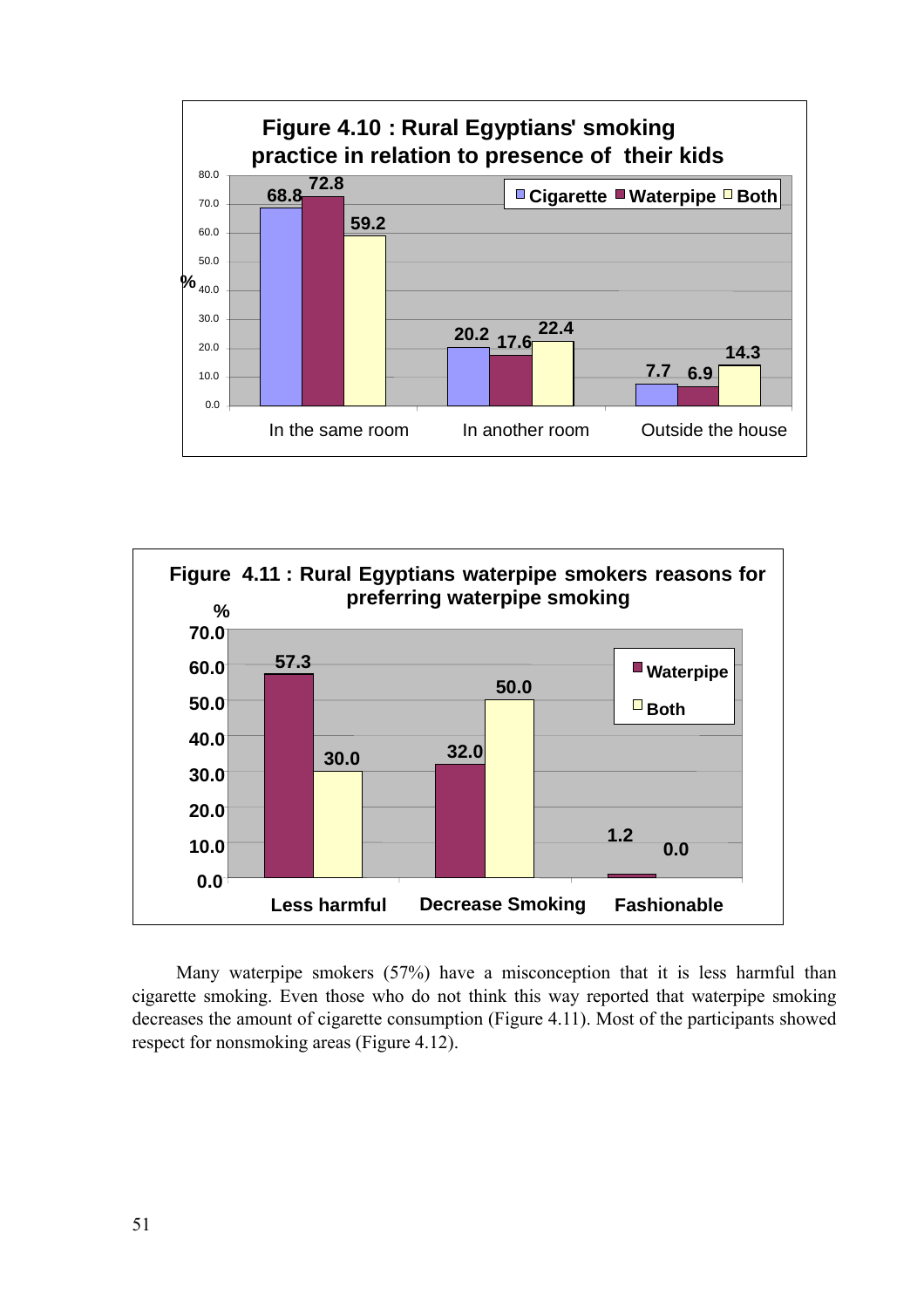

The changes in individual smoking patterns reported among rural Egyptian smokers were mostly minimal (Figure 4.13).



*Quitting waterpipe smoking among rural Egyptians* 

Most of the smokers interviewed were willing to quit (Figure 4.14). Many of them stated that they could quit whenever they wanted (Figure 4.15). However, only a few had tried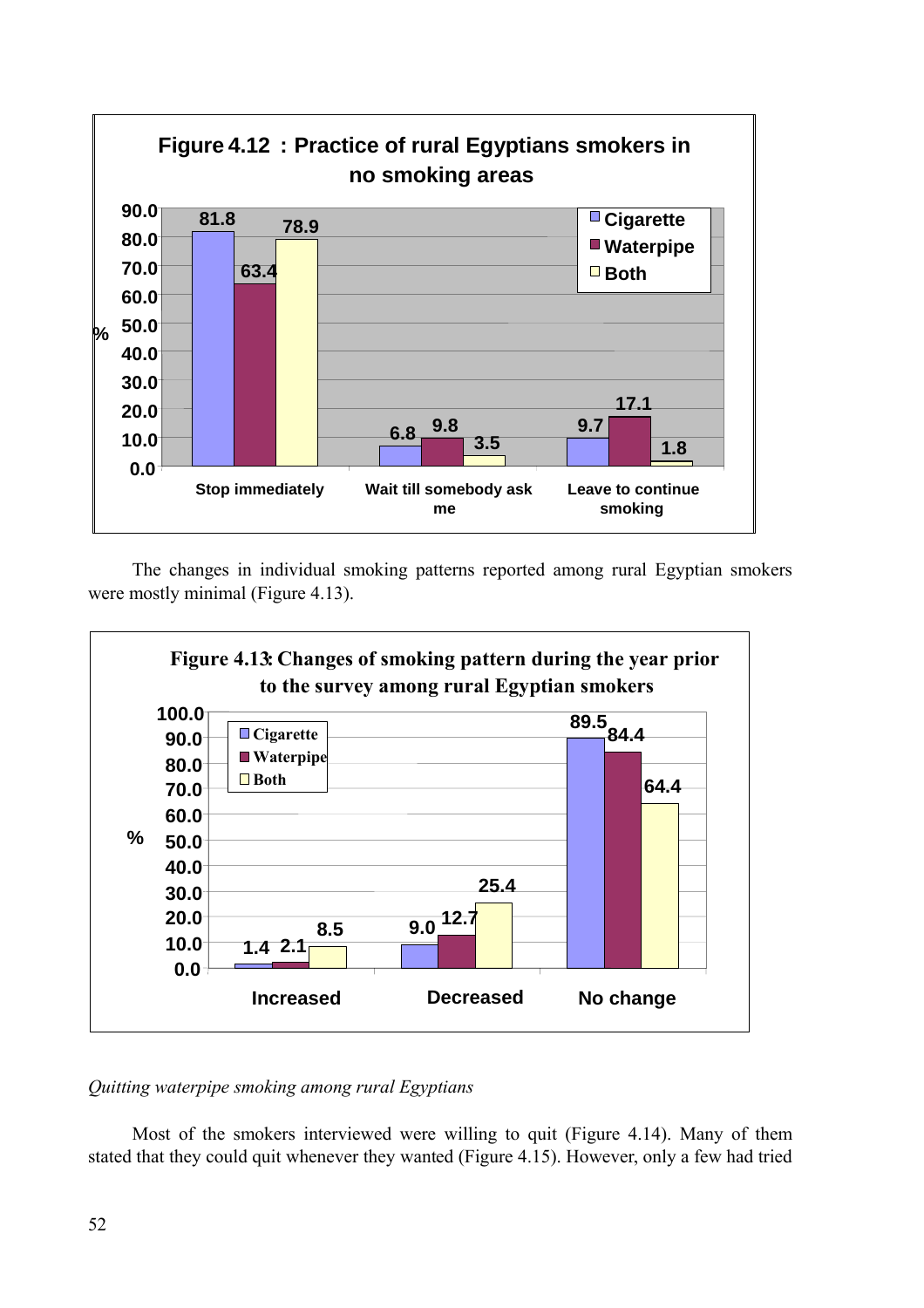to quit during the year before the study (Figure 4.16). The most common reason for quitting smoking was to improve health.



Most of the smokers interviewed who had attempted to quit reported that they had received help. It was mainly provided by a family member (Table 4.1)

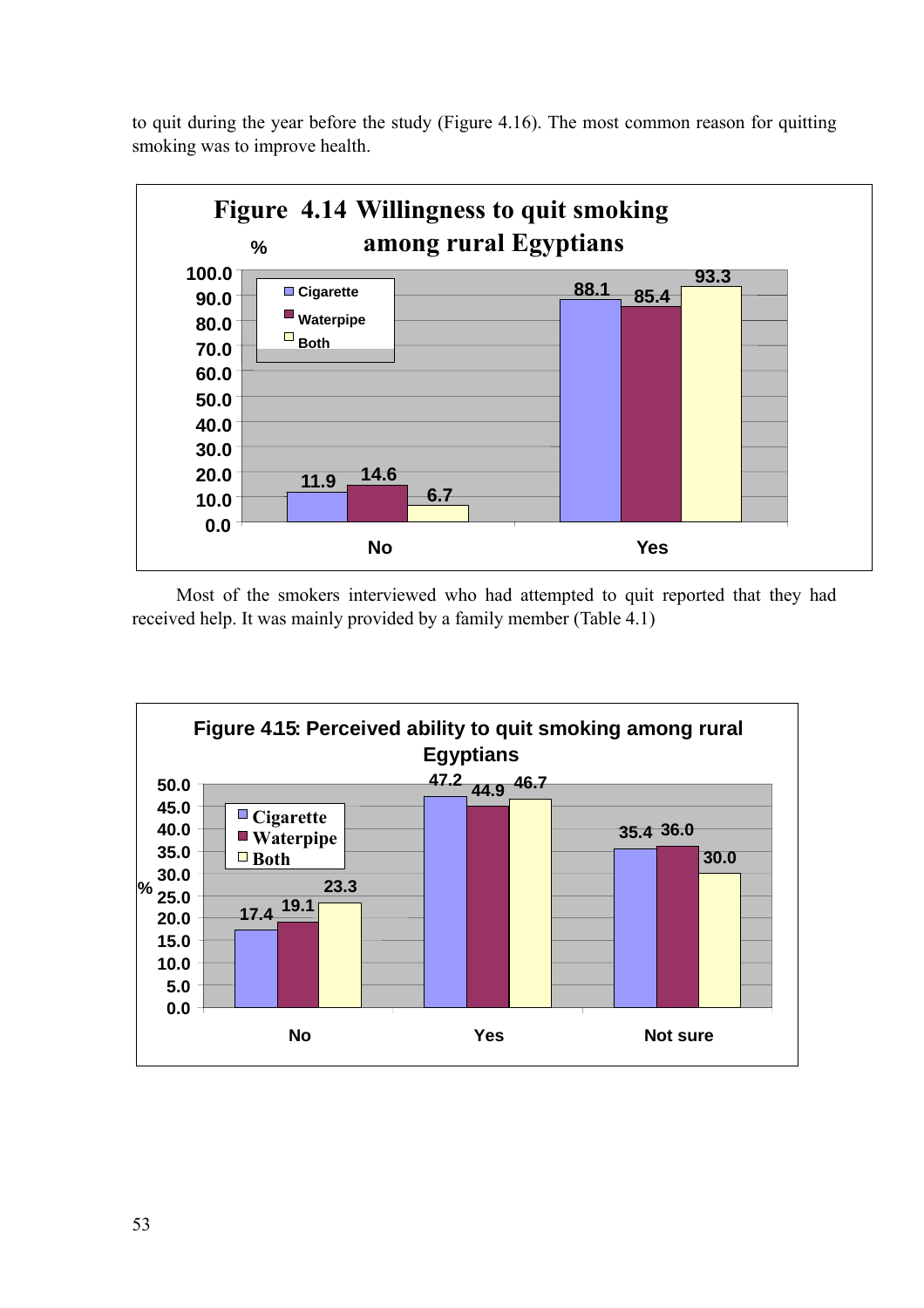

| Table 4.1 Proportion of smokers who received help to quit smoking and the source of |  |
|-------------------------------------------------------------------------------------|--|
| help among different types of smokers (%)                                           |  |

| Receiving help to quit         | Cigarette | Waterpipe | <b>Both</b> | <b>Total</b> |
|--------------------------------|-----------|-----------|-------------|--------------|
| N <sub>0</sub>                 | 27.8      | 40.0      | 21.7        | 30.1         |
| Yes                            | 72.2      | 60.0      | 78.3        | 69.9         |
| From whom this help was given: |           |           |             |              |
| Health care professional       | 16.7      | 20.2      | 25.0        | 17.4         |
| Friend                         | 9.0       | 4.2       | 0.0         | 8.1          |
| Family member                  | 71.3      | 74.4      | 62.5        | 71.7         |
| Imam or priest                 | 2.4       | 1.2       | 12.5        | 2.3          |
| Others                         | 0.6       | 0.0       | 0.0         | 0.5          |

**Table 4.2 Planning to quit smoking (during the year next to the survey) among rural Egyptians (%)** 

| Planning to quit next year | Cigarette | Waterpipe | Both     | Total |
|----------------------------|-----------|-----------|----------|-------|
| No                         | $16.2\%$  | $16.5\%$  | $20.0\%$ | 16.3% |
| Yes                        | 31.7%     | 28.0%     | 28.3%    | 30.8% |
| Not sure                   | 52.1%     | 55.5%     | 51 7%    | 52.8% |

Nearly one-third of all smokers were planning to quit smoking in the year after the survey (Table 4.2).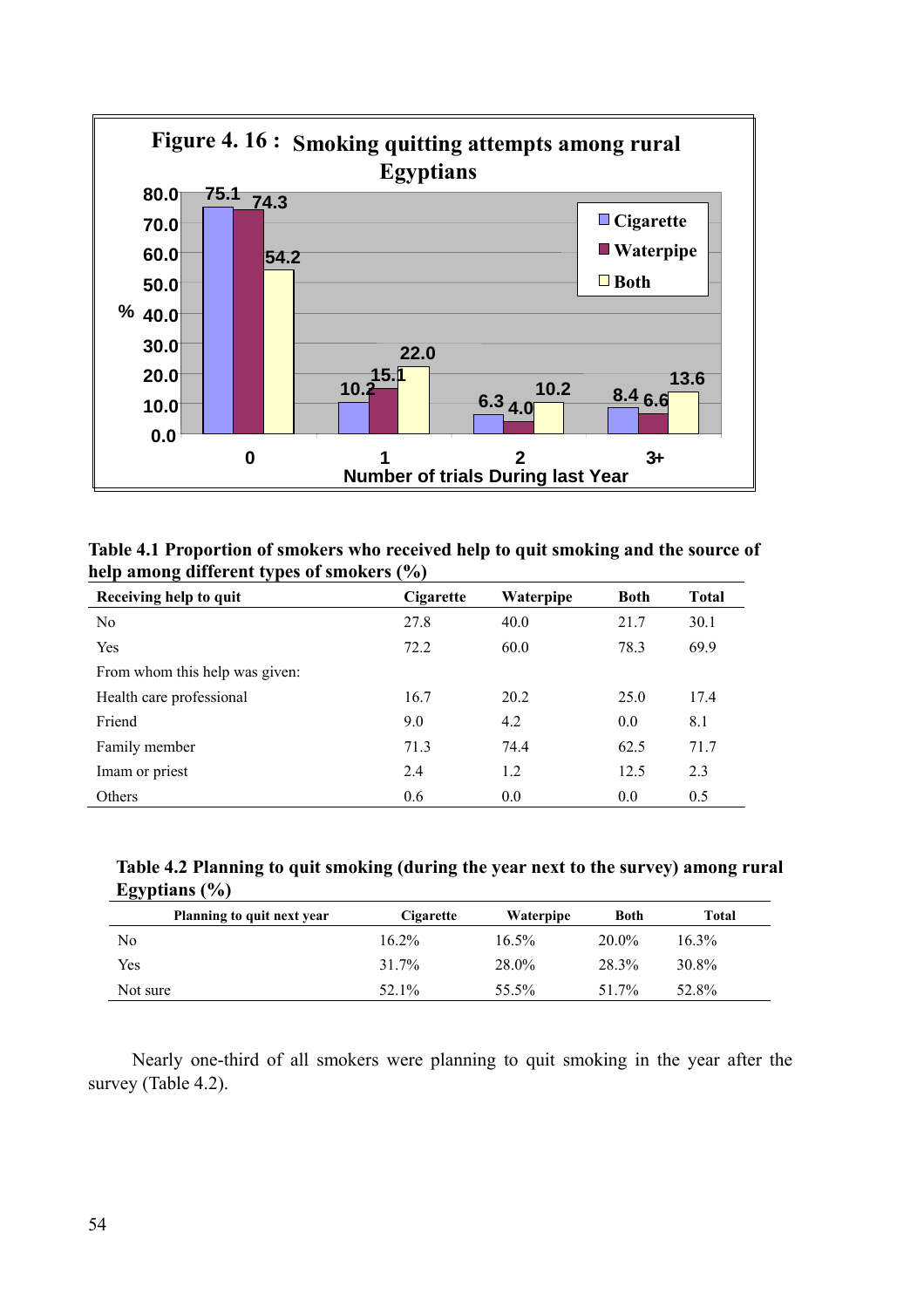| $\cdot$ $\cdot$ $\cdot$ $\cdot$ $\cdot$ $\cdot$ $\cdot$<br>No of times of exposure to anti-<br>smoking messages | Cigarette | <b>Waterpipe</b> | <b>Both</b> | Total |
|-----------------------------------------------------------------------------------------------------------------|-----------|------------------|-------------|-------|
| Never                                                                                                           | 12.6      | 10.4             | 30.0        | 12.7  |
| Once                                                                                                            | 16.0      | 10.6             | 10.0        | 14.7  |
| $2 - 5$                                                                                                         | 44.4      | 43.5             | 28.3        | 43.7  |
| 6+                                                                                                              | 27.0      | 35.5             | 31.7        | 28.9  |

**Table 4.3 Exposure of rural Egyptians to anti-smoking messages during the six months prior to the survey (%)** 

Most of the Egyptian villagers had been exposed to antismoking messages (Table 4.3). They knew about the fatwa: 80.5%, 78.8% and 65% of waterpipe smokers, cigarettes smokers and mixed smokers respectively. This fatwa was a religious ruling by the highest clerical authorities in Egypt, stating that smoking is sinful and should not be practiced by Moslems. Most of the respondents personally believed that smoking is a sin: 90%, 89% and 73% of waterpipe, cigarettes smokers and mixed smokers respectively.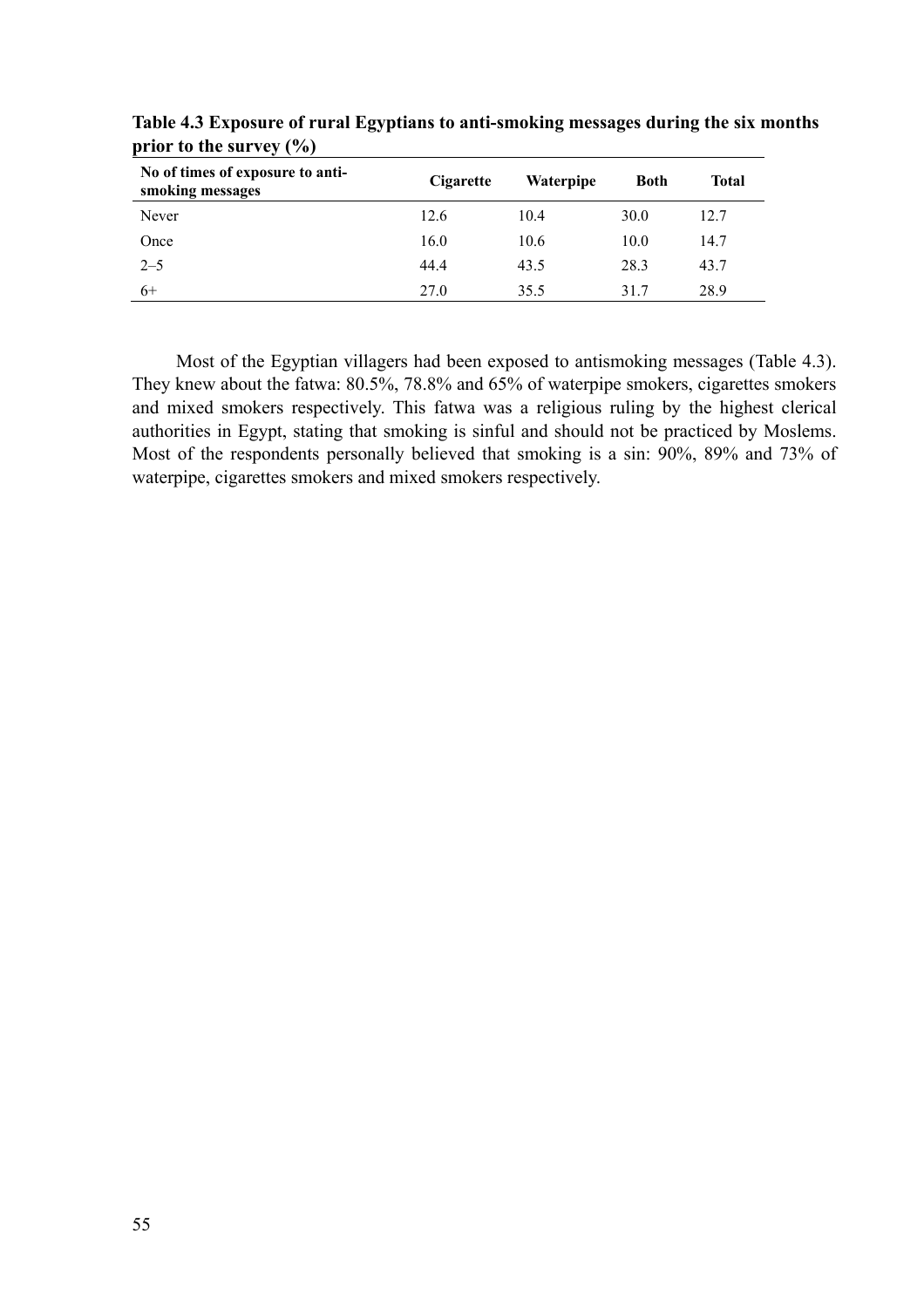| Opinion on raising taxes on cigarettes | Cigarette | <b>Waterpipe</b> | Both | Total |
|----------------------------------------|-----------|------------------|------|-------|
| Yes                                    | 1.5       | 2.1              |      | 1.7   |
| No, it is already high                 | 23.4      | 11.5             | 3.3  | 20.4  |
| No, it is not the way to stop them     | 73.9      | 82.1             | 95.0 | 76.2  |
| Not sure                               |           | 4.0              | 0.0  |       |

**Table 4.4 Opinion of rural Egyptians on raising taxes on cigarettes to prevent children smoking (%)** 

Interviewed smokers thought that raising taxes on cigarettes would not help in keeping children away from smoking (Table 4.4).

# **4.4 Discussion**

Shisha smoking is becoming increasingly popular in Egypt and other Arab countries.**<sup>8</sup>,<sup>9</sup>** This study was carried out in rural Egypt in nine villages in one of the Nile Delta governorates. The prevalence of cigarette smoking was found to be higher than waterpipe smoking in rural Egypt as in other areas of Egypt.  $\frac{10,11,12,13,14}{10,11,12,13,14}$  However, most of the previous research focused on cigarette smoking, indicating the real gap of knowledge about the epidemiology of waterpipe smoking.**2,15,<sup>16</sup> <sup>17</sup>, <sup>18</sup>**

In the current study and in previous studies,  $\frac{9,19,20}{2}$  waterpipe smokers reported that they smoke waterpipe only. We found that the prevalence of those smoking waterpipe only was 9%, while the number of those who smoked both waterpipe and cigarettes was much less  $(1\%)$ .

In Egypt, few studies have been conducted to determine the prevalence of waterpipe smoking among different groups, or compared urban and rural populations. One study<sup>21</sup> compared smoking patterns between medical students and physicians. They found higher rates of smoking among physicians (18.2 % compared with 24.3%). When asked about other types of tobacco use, medical students had reported more waterpipe smoking than physicians (35.3% compared with 15.1%, *P* < 0.001). This would show the increased popularity of waterpipe smoking among the younger generation. On the other hand, another study<sup>22</sup> showed that only 1% of 41 Egyptian final-year medical students were waterpipe smokers, although most of them (83%) were cigarette smokers.

Considering geographic patterns among tobacco smokers, Salem and colleagues**<sup>23</sup>** found that the more rural an area is, the more waterpipe use there will be. They found that from urban to semi-rural to rural the cigarette to waterpipe prevalence was 87%:11%, 73%:26%, 64%:31%, respectively, among teachers in Giza governorate. The authors attributed these differences to local culture. A systematic random survey that was carried out in a rural village in Upper Egypt showed a different finding. Waterpipe smoking prevalence was nearly double the rate of cigarette smoking:  $9.4\%$  and  $4.9\%$  respectively.<sup>24</sup> Upper Egypt is different culturally and socioeconomically from Lower Egypt. The Upper Egyptian village where that study was carried out is one of the poorest villages. Most of the inhabitants (78.1%) were classified by the authors as having very low socioeconomic status. These results agree to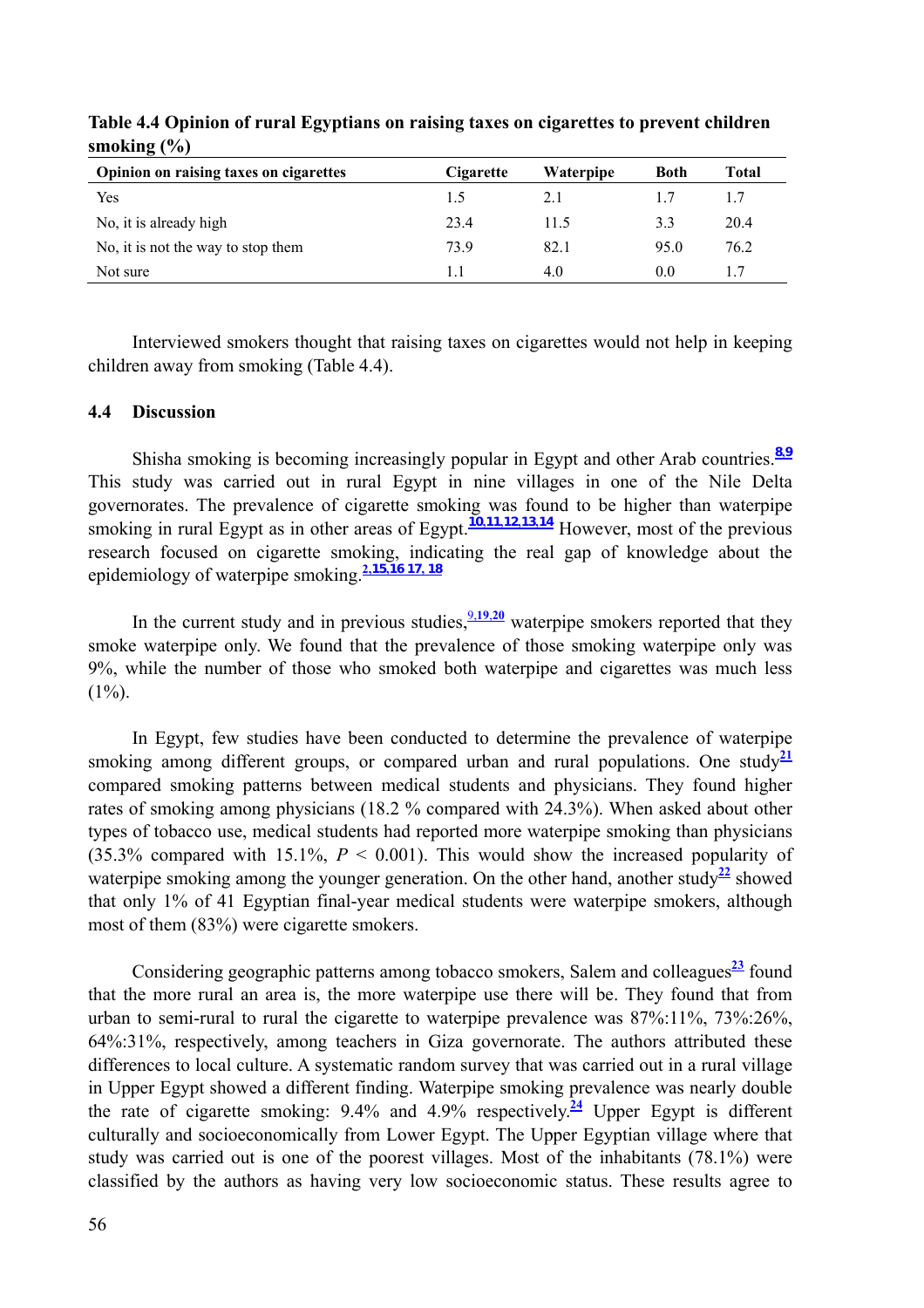some extent with ours as it is obvious that our villagers' expenditure on smoking showed that waterpipe smokers are spending nearly half what the cigarette smokers do on smoking, The average number of tobacco *hagar* for the waterpipe smokers in Egypt is 2 *hagar*/day compared to an average of 20 cigarettes per day for cigarette smokers. While the cost for a *hagar* of tobacco is between 0.5 and 2 Egyptian pounds (a total cost of 1–4 Egyptian pounds per day; US\$1  $\approx$  5 Egyptian pounds) while the range cost of 20 cigarettes is between 3 and 6 Egyptian pounds (Figure 4.8). Our study also showed that smoking in general (waterpipe and cigarette smoking) in rural Egypt is more prevalent among the less educated people (Figure 4.5). Those populations spend less money as they are usually poorer than the better educated. Most of them have their own waterpipes in their houses. These results are supported by another publication of Salem and his colleagues $\frac{25}{3}$  using a small sample (156 persons), which found that farmers and labourers (who are usually less educated) were more likely to smoke waterpipes.

Reviewing the age cohort of waterpipe smoking initiation (Figure 4.4) showed that the age of initiation of cigarette smoking dropped less than three years (from 18.5 to 15.9 years) in 60 years where at the same time the age of initiation of waterpipe smoking dropped 11 years. This would explain the result of a 2001 study carried out among university students that showed an increase in the prevalence of waterpipe smoking among this age category<sup>21</sup>.

Other Arab countries also showed an increasing prevalence of waterpipe smoking much more than that observed in Egypt. In the Syrian Arab Republic, about half of university students report having ever used a waterpipe, and about a quarter of males currently smoke it.**<sup>8</sup>** In Lebanon, 30.6% of male students and 23.4% of female students at Beirut universities reported current, weekly waterpipe use in 2001.**<sup>9</sup>** Data from a national survey in Kuwait show that 57% of men and 69% of women had used waterpipes at least once  $\frac{26}{1}$ .

In a Syrian study, $6$  the time of initiation of waterpipe use and cigarette smoking was compared across several birth cohorts in Aleppo. They found that cigarette initiation displays an age-related pattern with peak initiation of participants occurring during their twenties; most waterpipe initiation and for all birth cohorts began in the 1990s. Other studies done in Lebanon have also demonstrated increasing prevalence of waterpipe use with time. $\frac{27.28}{ }$ Waterpipe smoking has been observed among Egyptian schoolchildren; the desire to imitate adults would partly explain this phenomenon.**<sup>29</sup>**

Attitudes and beliefs about tobacco use may shape behaviour.**<sup>30</sup>** The belief that the waterpipe is less risky could be a major contributing factor to its increasing popularity. In the current work waterpipe smokers were found to prefer waterpipes mainly because they thought them safer (Figure 4.11). This would also explain why the majority of waterpipe smokers smoke in the same room in the presence of their wives (Figure 4.9) or children (Figure 4.10). Perceived health effects may be of particular interest, as the experience in developed countries has been that tobacco products that are identified as "less risky" dominate the market.**<sup>31</sup>** The same kind of perception has been observed among Syrians.<sup>6,8</sup>

This would also explain the false feelings that waterpipe smokers are willing to quit smoking (Figure 4.14) and their feelings that they are able to do (Figure 4.15) while few of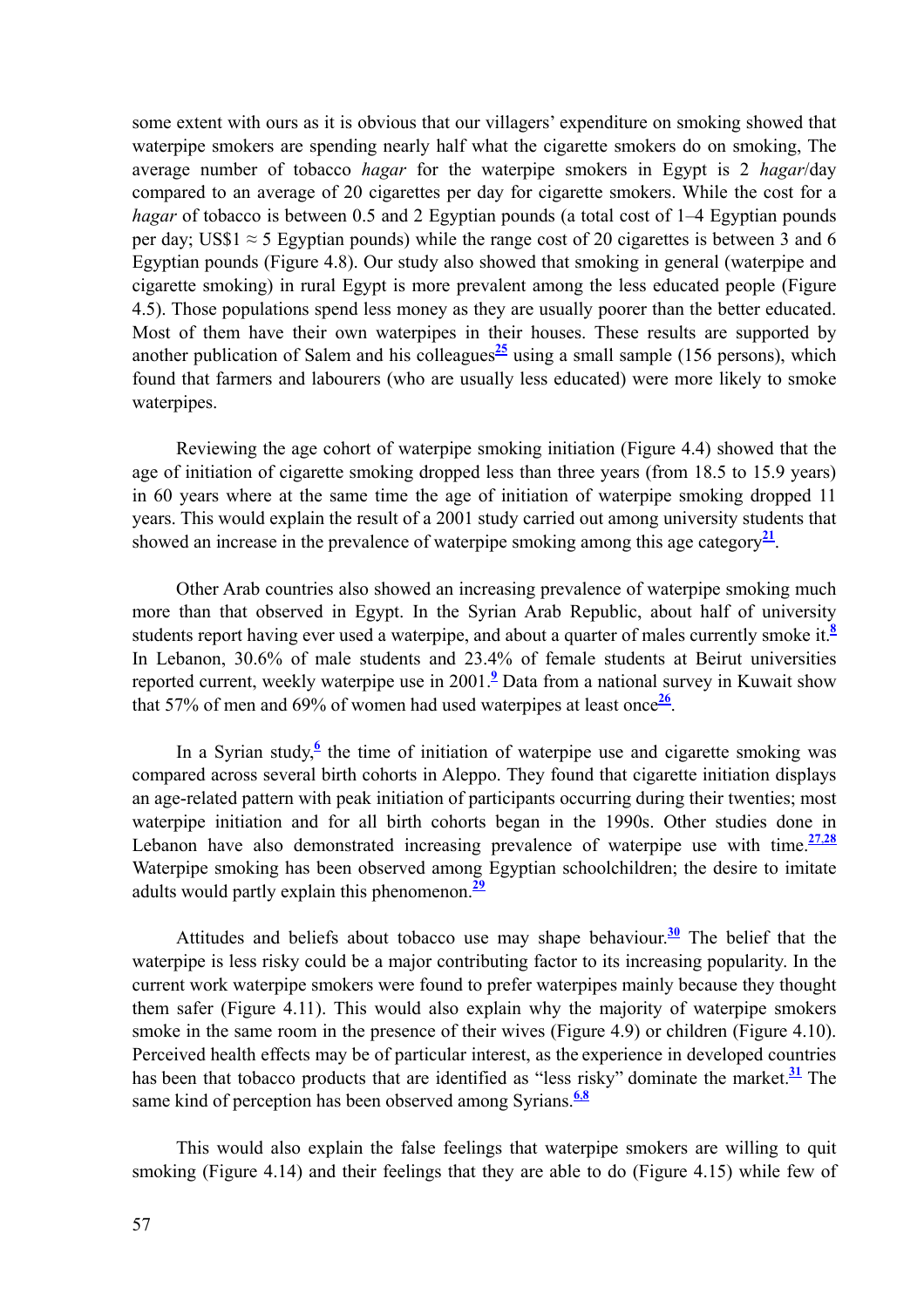them really try to quit (Figure 4.16). Asfar and her colleagues (2005) assessed the beliefs and attitudes related to waterpipe smoking that were likely to contribute to the increase in its popularity among young Syrians.**<sup>32</sup>** One of the results that was, contrary to our finding, that more students (49.7%) believed waterpipes to be more harmful to health than cigarettes, compared with 30% who believed the opposite. This result is even contrary to those described by the same group a year before.

In the present study the prevalence of waterpipe smoking among ex-cigarette smokers (19%) was higher than among current smokers (6.7%). These results could again be explained by the fact that many cigarette smokers have a false belief that waterpipe smoking is a way to quit cigarette smoking**<sup>33</sup>** and that waterpipe smoking is safer than cigarette smoking, as described before.**<sup>34</sup>,<sup>35</sup>**

We concluded that waterpipe smoking is a growing epidemic. Any intervention programme to prevent this new threat must disabuse the public of the notion that waterpipes are less risky than cigarettes. However, it should be noted that the variability in quantification and lack of standardization of the definitions used for waterpipe smoking are still the main obstacles in waterpipe surveys. These obstacles make the comparison of the prevalence rates across the different studies difficult and inaccurate.

#### *Acknowledgement*

This work was supported by grant number R01TW05944 from the Fogarty International Center, US National Institutes of Health.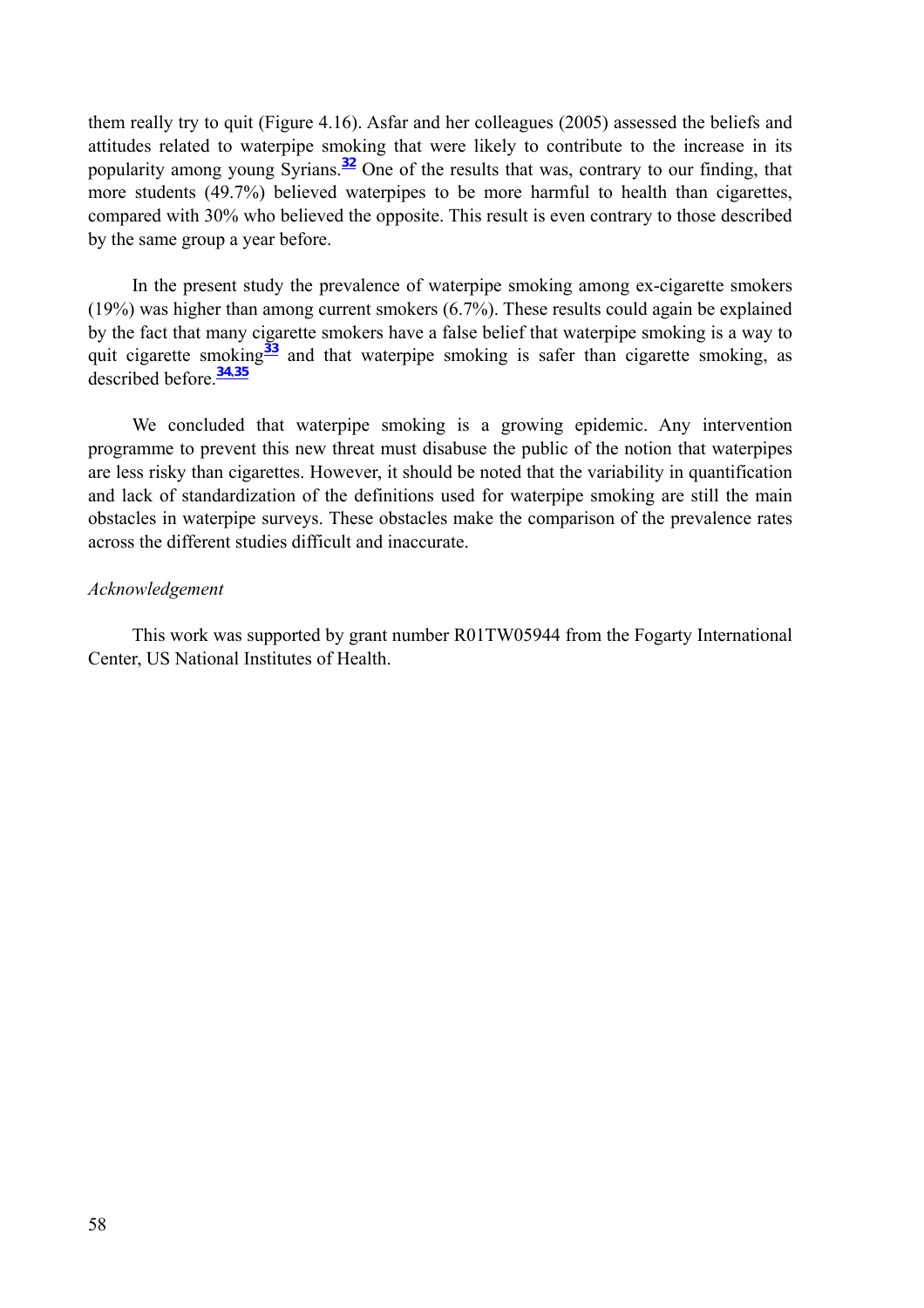# **References**

1. Global Youth Tobacco Survey Collaborating Group. Differences in worldwide tobacco use by gender: findings from the global youth tobacco survey. *Journal of school health*, 2003, 73:207–15.

2. Salem ES, Shallouf MA, Meserga SM, Nosir MI. Estimation of carboxyhemoglobin levels in some Egyptian cigarette and "gouza" smokers. *Tanta medical journal*, 1977, 1–17.

3. Salem ES et al. Spirometric and alpha-1 antitrypsin studies in *gouza* and cigarette smokers. *Medical journal of Cairo University*, 1987, 55(3):493–506.

4. Salem ES, El-Shimy WS, Badr El-Din NM, Sobhy KE, Abdela AM, Abdel Wahab M. A study of the effect of smoking on some biochemical parameters bronchoalveolar lavage with especial reference to *gouza* smoking. *Egyptian journal of chest diseases and tuberculosis*, 1990, 37(2).

5. Salem ES, Abdel Hakim M, Hanafi A. *Gouza* versus cigarette smoking among patients with pulmonary disease. *Egyptian journal of chest diseases and tuberculosis*, 1973, 16(2):9.

6. Rastam S, Ward KD, Eissenberg T, Maziak W: Estimating the beginning of the waterpipe epidemic. *BMC public health*, 2004, 4(1):32.

7. Probhat J, Chloupka F. *Tobacco control in developing countries*. Oxford, Oxford University Press, 2000.

8. Maziak W, Fouad FM, Asfar T, Hammal F, Bachir EM, Rastam S, Essenberg T, Ward KD. Prevalence and characteristics of narghile smoking among university students in Syria. *International journal of tuberculosis and lung disease*, 2004, 8(7):882–9.

9. Tamim H, Terro A, Kassem H, Ghazi A, Abou Khamis T, Hay MM, Musharrafieh U*.*  Tobacco use by university students, Lebanon, 2001. *Addiction*, 2003, 98(7):933–9.

10. Youssef RM, Abou-Khatwa SA, HM Fouad HM. Prevalence of smoking and age of initiation in Alexandria, Egypt. *Eastern Mediterranean health journal*, 2002, 8(4–5):62637.

11. Farouk A; Zarzour AH. Smoking profile in a village in Assiut Governorate, Egypt. *Assiut medical journal*, 1997, 21(1):201–11.

12. Abdel-Samid AA. Prevalence of smoking in Bani-Suwayf Governorate. MSc thesis. Faculty of Medicine, Cairo University.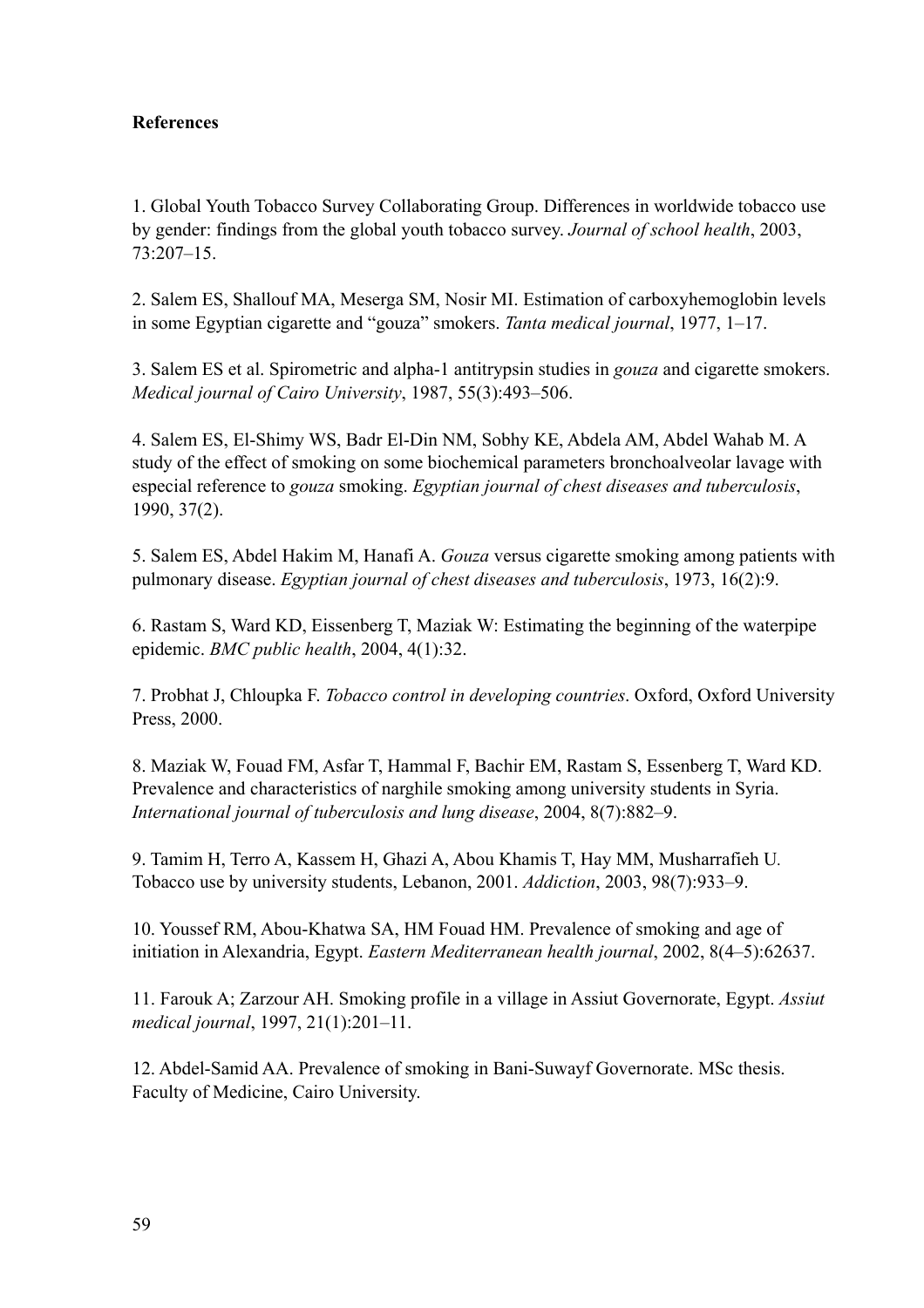13. Mohamed FM, Khatab A, El-Naggar T, Farrag M. Smoking habits in medical students of Ain Shams Faculty of Medicine. MSc thesis. Faculty of Medicine, Ain Shams University, 2001.

14. Hassan S, Madkour M, Hussein. Smoking patterns in Central Security soldiers in Cairo. MSc thesis. Faculty of Medicine, Ain Shams University, 1987.

15. Doll R, Gray R, Hafner B, Peto R. Mortality in relation to smoking: 22 years' observation on female British doctors. *British medical journal*, 1980, 280:967–71.

16. Doll R, Darby S, Whitley E. Trends in mortality from smoking-related diseases. In: Charlton J, Murphy M, eds. *The health of adult Britain 1841–1994*, vol. 1. London, Stationery Office, 1997:128–55.

17. Peto R, Chen ZM, Boreham J. Tobacco—the growing epidemic. *Nature medicine*, 1999,  $5:15-7.$ 

18. Peto R, Lopez AD. The future worldwide health effects of current smoking patterns. In: Koop CE, Pearson CE, eds. *Global health in the 21st century*. New York, Jossey-Bass, 2000.

19. Nuwayhid IA, Yamout B, Azar G, Kambris MA. Narghile (hubble-bubble) smoking, low birth weight, and other pregnancy outcomes. *American journal of epidemiology*, 1998, 148(4):375–83.

20. Chaaya M, Awwad J, Campbell OM, Sibai A, Kaddour A. Demographic and psychosocial profile of smoking among pregnant women in Lebanon: public health implications. *Maternal and child health journal*, 2003, 7(3):179–86.

21. Ragab MH, Albukhair MS. Smoking patterns among medical students and physicians in Ain Shams University. *Egyptian journal of chest diseases and tuberculosis*, 2003, 50(4).

22. Abdel El Maksoud A, Saleh E, Salama B, El-Hadidy M, Farid M, Al-Atrouny M. Smoking habit among final year medical students at Mansoura University Faculty of Medicine. *Egyptian journal of chest diseases and tuberculosis*, 2003, 52(1).

23. Salem ES, Salem AE, Sobhy F. Tracing of pulmonary tuberculosis cases among *gouza* smokers using mycobacterial phage typing. *Medical journal of Cairo University*, 2002, 70(1):91–9.

24. Fadel AK, Hamam MH, Abdel Aziz SS, Hammad HE, Slem ME, Osman AH, Abul El-Fadle AE. Evaluation of smoking habits and occurrence of chest disease in rural Assiut governorate. *Egyptian journal of chest diseases and tuberculosis*, 1993, 41(2 suppl).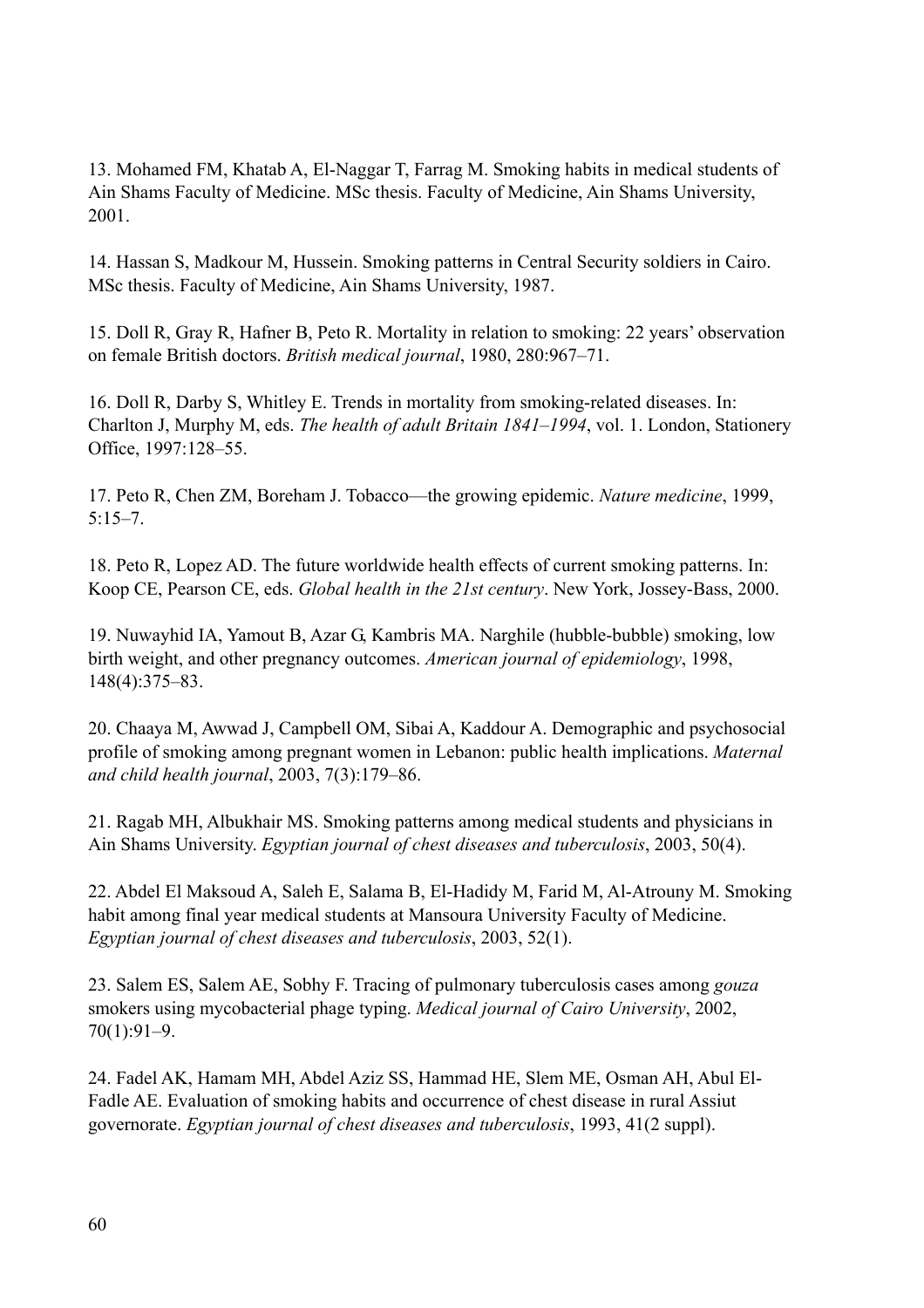25. Salem ES. Current anti-tobacco activities in Egypt. *Egyptian journal of chest diseases and tuberculosis*, 1997, 46(1).

26. Al-Ghaitani J. *Al-Arabi*, 1980, 258:96–9.

27. Chaaya M, El Roueiheb Z, Chemaitelly H et al. Argileh smoking among university students: a new tobacco epidemic. *Nicotine & tobacco research*, 2004, 6:457–63.

28. Shediac-Rizkallah M, Afifi-Soweid R, Farhat TM et al. Adolescent health–related behaviors in postwar Lebanon: findings among students at the American University of Beirut. *International quarterly of community health education*, 2001, 20:115–31.

29. Gadalla S, Aboul Fotouh A, El-Setouhy M, Mikhail N, Fatma Abdel-Aziz F, Mostafa K. Mohamed MK, Kamal A, Israel E. Prevalence of smoking among rural secondary school students in Qalyubiyah Governorate. *Journal of the Egyptian Society of Parasitology*, 2005, 33(3 suppl):1031–50.

30. Steptoe A, Wardle J, Cui W et al*.* An international comparison of tobacco smoking, beliefs and risk awareness in university students from 23 countries. *Addiction*, 2002, 97:1561–71.

31. Webster-Stratton C, Reid J, Hammond M. Preventing conduct problems, promoting social competence: a parent and teacher training partnership in Head Start. *Journal of clinical child psychology*, 30:282–302, 2001.

32. Asfar T, Ward KD, Eissenberg T, Maziak W. Comparison of patterns of use, beliefs, and attitudes related to waterpipe between beginning and established smokers. *BMC public health*, 2005, 5:19.

33. Abdel Rahman R, El-Setouhy M, Mohamed M, Israel E. Who is trying to quit smoking? Submitted to Society for Research on Nicotine and Tobacco, March 2005. (unpublished work for ESPRI).

34. Israel E, Loffredo C, El-Setouhy M, Mohamed MK. Egyptian Smoking Prevention Research Institute (ESPRI). *Journal of the Egyptian Society of Parasitology*, 2003, 33(3 suppl):1009–17.

35. Maziak W, Ward KD, Afifi Soweid RA, Eissenberg T: Tobacco smoking using a waterpipe: a re-emerging strain in a global epidemic. *Tobacco control*, 2004, 13:327–33.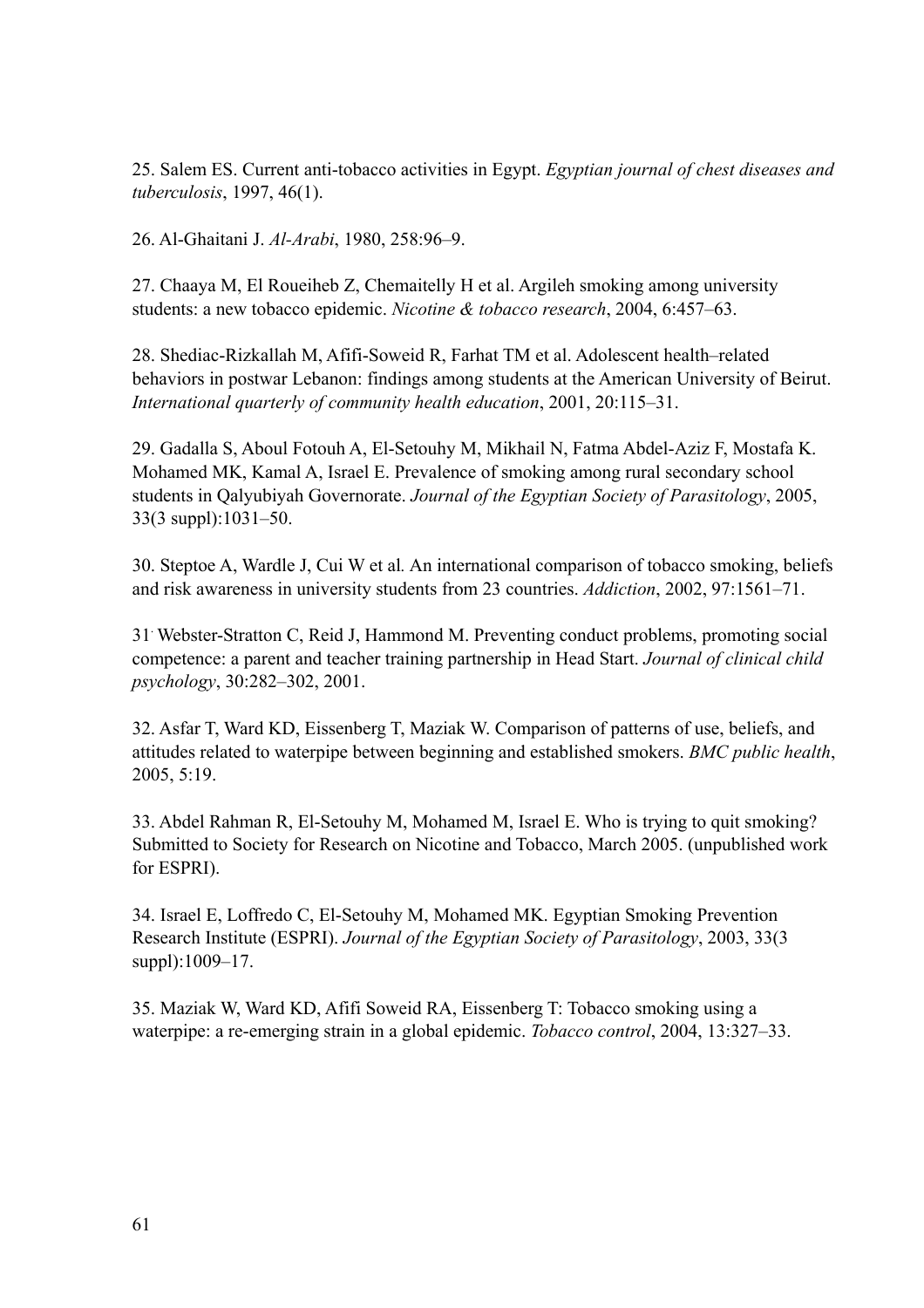# **5. Comparison of cigarette and waterpipe smoking among female university students in Egypt**

#### **5.1 Introduction**

The recent increase in the use of waterpipes for tobacco smoking (synonyms: shisha, *gouza*, *nargileh*, hookah) in the Eastern Mediterranean Region, particularly Egypt, Lebanon and the Syrian Arab Republic, represents both a modern renaissance of an old public health threat and the emergence of a new tobacco epidemic [1]. Recently, waterpipe smoking has been adopted more widely by various age groups of all social classes and has become more socially accepted for females than smoking cigarettes. It is believed to promote social and family gathering [2].

During the late 1960s and early 1970s, worldwide sales and advertising of cigarettes were increasingly targeted at women and resulted in a sharp increase of smoking initiation among girls aged 12–17. In addition, teenage girls are vulnerable to pressures to adopt smoking in order to avoid weight gain, and they may also seek to identify themselves as independent and glamorous [3]. However, in many Muslim societies it is considered improper and shameful for women to smoke cigarettes, especially in public. Therefore, the prevalence of the habit remained low until very recently. Now, with the increasing affluence and independence of women in these societies, loosening of former societal restrictions on women's public behaviour, the increased presence of women in the job market, the expanded marketing of tobacco products and the emergence of waterpipe cafés as trendy places for young people to spend time, young women in the Eastern Mediterranean Region and elsewhere are adopting waterpipe smoking as a socially acceptable form of tobacco use.

Despite the published studies citing oral cavity cancer, heart disease, tuberculosis and respiratory diseases as results of waterpipe smoking [4,5], female university students appear to have poor knowledge of these health problems [6], and there are few such published studies on their knowledge and awareness of waterpipe-associated health risks. Additionally, an ambivalent picture may be presented by professors who smoke in public, which could encourage smoking or experimenting with different tobacco products [1]. While many universities, especially medical schools, teach about tobacco-related health problems, it is not clear that students in other disciplines receive adequate education about tobacco. In addition, as demonstrated in one study, they may already have formed an addiction to tobacco prior to entering the university [7].

Current smoking behavioural practices among female university students in Egypt is not well known. In addition, past surveys are likely to have underestimated its prevalence among women, given social norms that would be expected to inhibit truthfulness about their current and past behaviour. Current data on women's attitudes, beliefs, and practices toward tobacco products need to be gathered and disseminated so that comprehensive tobacco control policies can be applied to the entire population, not just males. Therefore, a better picture of current smoking behaviour among female university students, and their knowledge, attitudes and beliefs about tobacco, might be obtained by surveys conducted within establishments such as cafés, where they feel more comfortable discussing smoking. With this goal in mind, we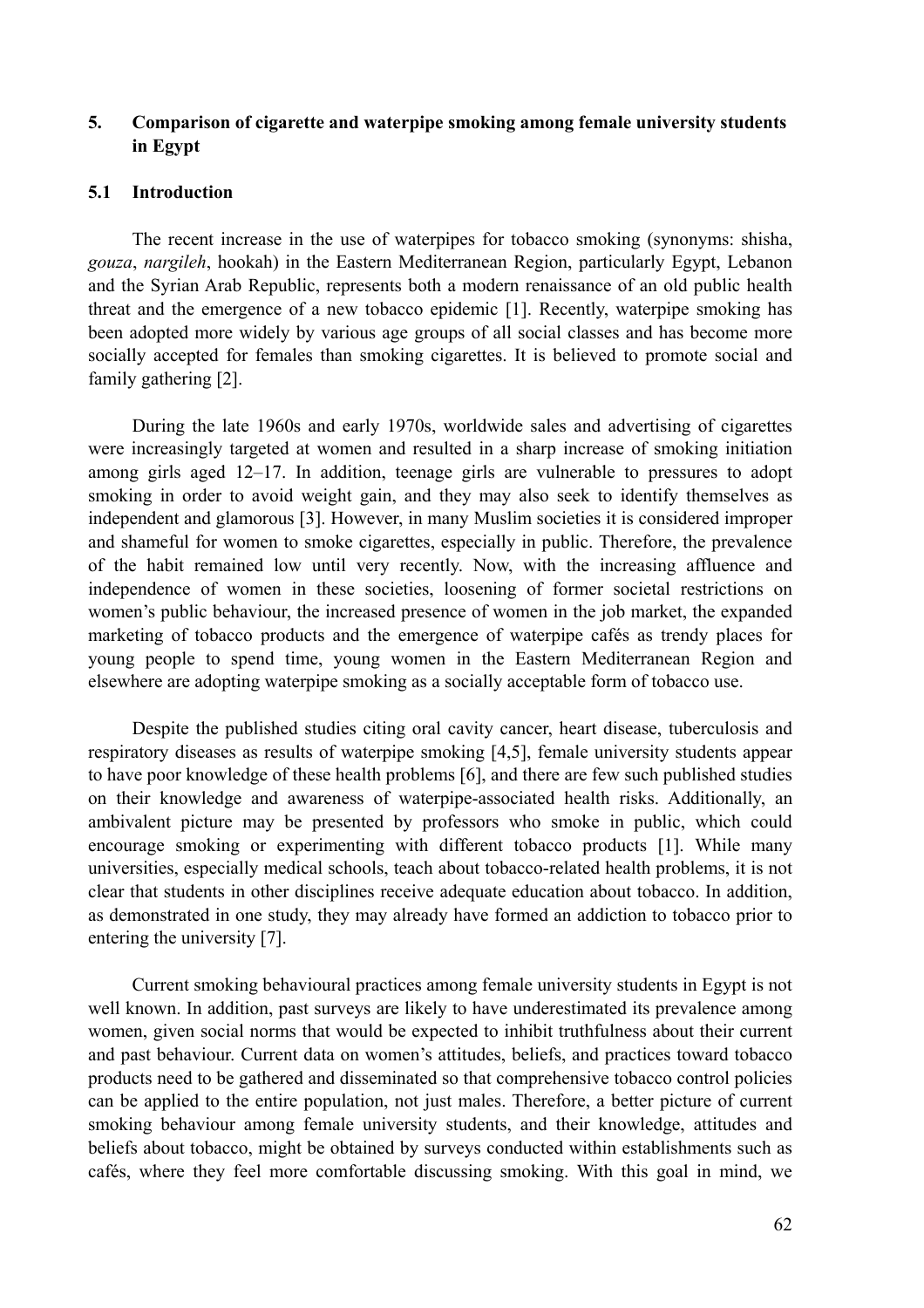conducted a study of female university students patronizing cafés outside two universities in Cairo.

### **5.2 Method**

An anonymous, self-administered questionnaire was distributed during 2004 in nine waterpipe cafés serving coffee, tea, cold drinks, snacks and waterpipes. These establishments were located in the vicinity of two universities, Cairo University and Sixth of October University, a public and a private institution, respectively. The owners of these cafés were approached for permission to talk to their female patrons about smoking and health, and all of them agreed. A total of 100 female medical students attending Cairo University and 96 female undergraduate science students from Sixth of October University participated in the study. All of the students approached agreed to participate in the study (100% participation rate).

The questionnaire included 62 questions that inquired about demographic factors and about attitudes, knowledge and practice of waterpipe and cigarette smoking. All of the questions were close-ended. Frequency of smoking, age at initiation, reasons for smoking, and quitting attempts were assessed. The questionnaire presented eight tobacco-health related statements, where participants indicated whether they believed the statement to be true or false. We then created a knowledge score for the health hazards of smoking, corresponding to the number of correctly answered questions. This score was summarized into three categories: 0–2, represented poor; 3–5, average; and 6 and above, good knowledge of the health hazards of smoking.

The questionnaires were double-entered into a Microsoft Office Access database. The data was analysed using SPSS (version 11) in order to obtain the median, mean and standard deviation for continuous variables. Exploratory analysis used *t*-tests in order to assess group differences in these variables. Categorical variables were summarized by contingency tables, and exploratory analysis for group differences used chi-squared tests. Adjusted odds ratios, 95% confidence intervals and *P* values were obtained from logistic regression models.

#### **5.3 Results**

#### *Study population*

The mean age of the medical students was 21 (standard deviation [*SD*] 0.28) and for the science students the mean age was 20 (*SD* 0.43). The distribution of knowledge scores were not significantly different between the two groups of students: 13% of Sixth of October University students had scores in the good range, compared to 14% of the Cairo University students, while 32% and 42%, respectively, had scores in the poor range.

A total of 53 students (27%) reported smoking cigarettes exclusively, while 74 (37.8%) smoked tobacco using waterpipes exclusively, and 69 (35.2%) used both types of tobacco smoking method. Thus waterpipe smoking among this group is more popular than cigarettes (73% compared with 62%). However this does represent only those student patrons of cafés in Cairo.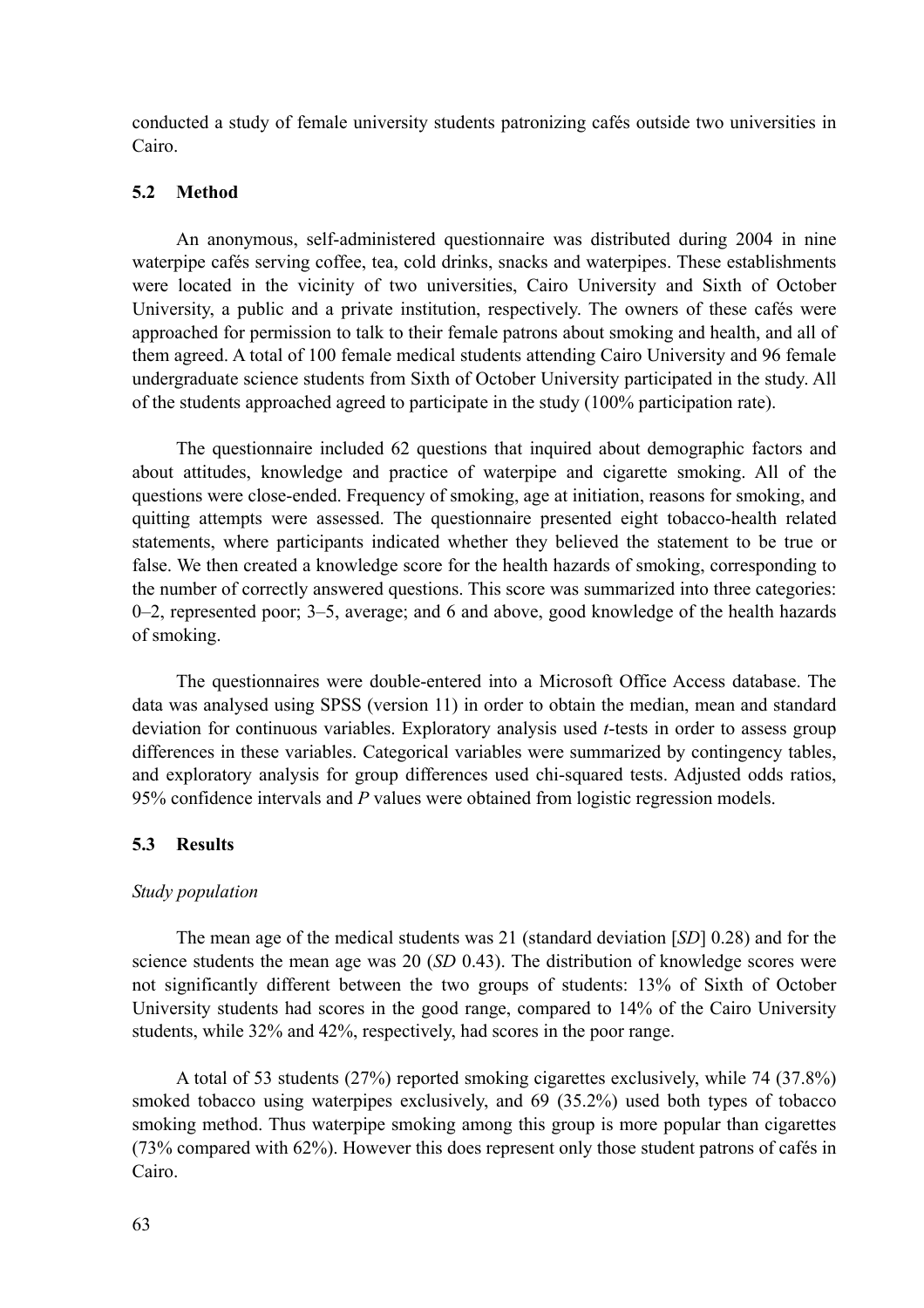Of those smoker students who were living at their parents' home, 48% reported absence of father from home and 20% did not have their mothers at home.

There were no significant differences in the distribution of type of smoking between the two groups of students. Approximately half of the students reported that their fathers did not supervise their time at home. The majority did not participate in sports, and >97% reported that some or all of their friends were current smokers. There were no significant differences between the public and the private university students for any of these variables. Therefore the two groups were combined for subsequent analysis.

# *Smoking habits*

Among exclusive cigarette smokers, the mean age was  $21.1$  (SD = 2.7) compared to 20.2 (SD = 1.7) for exclusive waterpipe smokers and 20.9 (SD = 2.3) for smokers who used both types of tobacco products ( $P > 0.50$ ). There were no significant differences in the mean age at initiation of smoking, which was 17 among the cigarette smokers, 18 among the waterpipe smokers and 17 among the users of combined products.

Waterpipe smokers reported smoking 2–7 times per week, and they visited the café 1 to 12 times per week. Each visit lasted approximately 1–2 hours. Cigarette smokers reported smoking daily, with 1 to 6 visits per week to the café, lasting approximately 1 hour each visit.

Waterpipe smoking characteristics: 16% of 143 university women who used waterpipes had a waterpipe at home, and 18% showed an increase in the amount smoked since the previous year. Most of the subjects were encouraged to start smoking waterpipes by a female friend (61%). while 36 had an introduction by a male friend.



**Figure 5.1 Reasons for smoking waterpipes**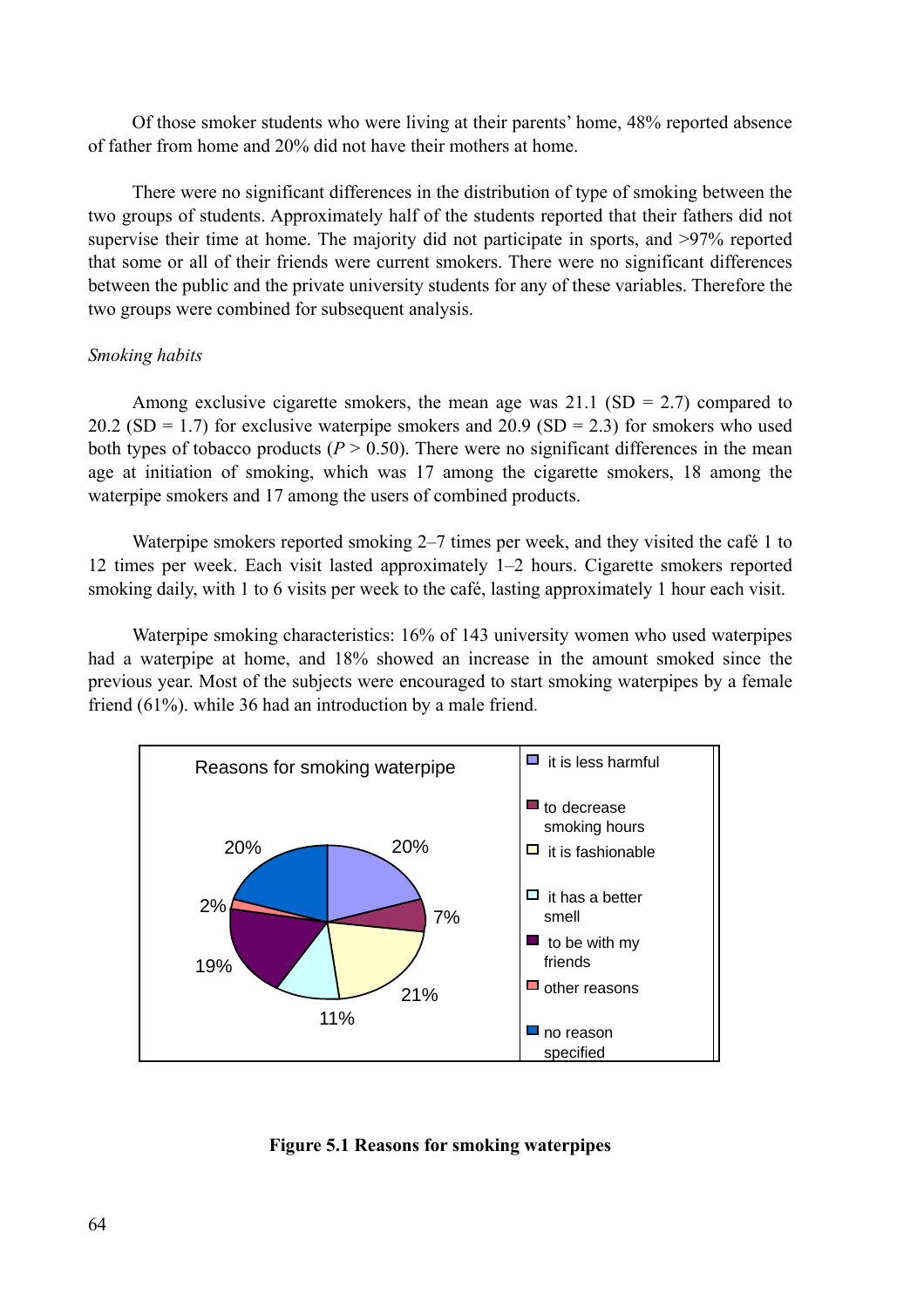

**Figure 5.2 Reasons for smoking** 

Only 16% smoked at home with family members and another 34% in a private room away from family. Family members did not know of the female student's smoking in 76% of the responders; 34 % of female students reported having health problems due to smoking

Among the reasons given for smoking waterpipes instead of cigarettes, the most common responses were the perception of the waterpipe as fashionable (21%), the belief that waterpipes are less harmful than cigarettes (20%), and the desire to be with friends in the cafés (19%; Figure 5.1).

#### *Attitudes and beliefs of smokers*

Pleasure, curiosity and following the example of their friends were the most common reasons reported for why these female university students smoked tobacco (Figure 5.2). Other reasons included a desire to look attractive and mature, and to feel free to make their own lifestyle decisions. Over half of the subjects reported smoking primarily away from home, and 23% reported admitting to smoking to family members. One-third of them reported smokingrelated health problems.

#### *Quitting attempts*

While 53% reported that they wish to stop and 61% think they can stop anytime, only 30% reported having such attempts in the past. However only 1/3 had a quitting attempt more than one month and only 5% stopped for more than 6 months.

Among these 58 women who had tried unsuccessfully to quit, the major motivating factors were health concerns (71%), the expense of smoking (40%), and religious beliefs (31%). Only one-quarter had received advice from a physician.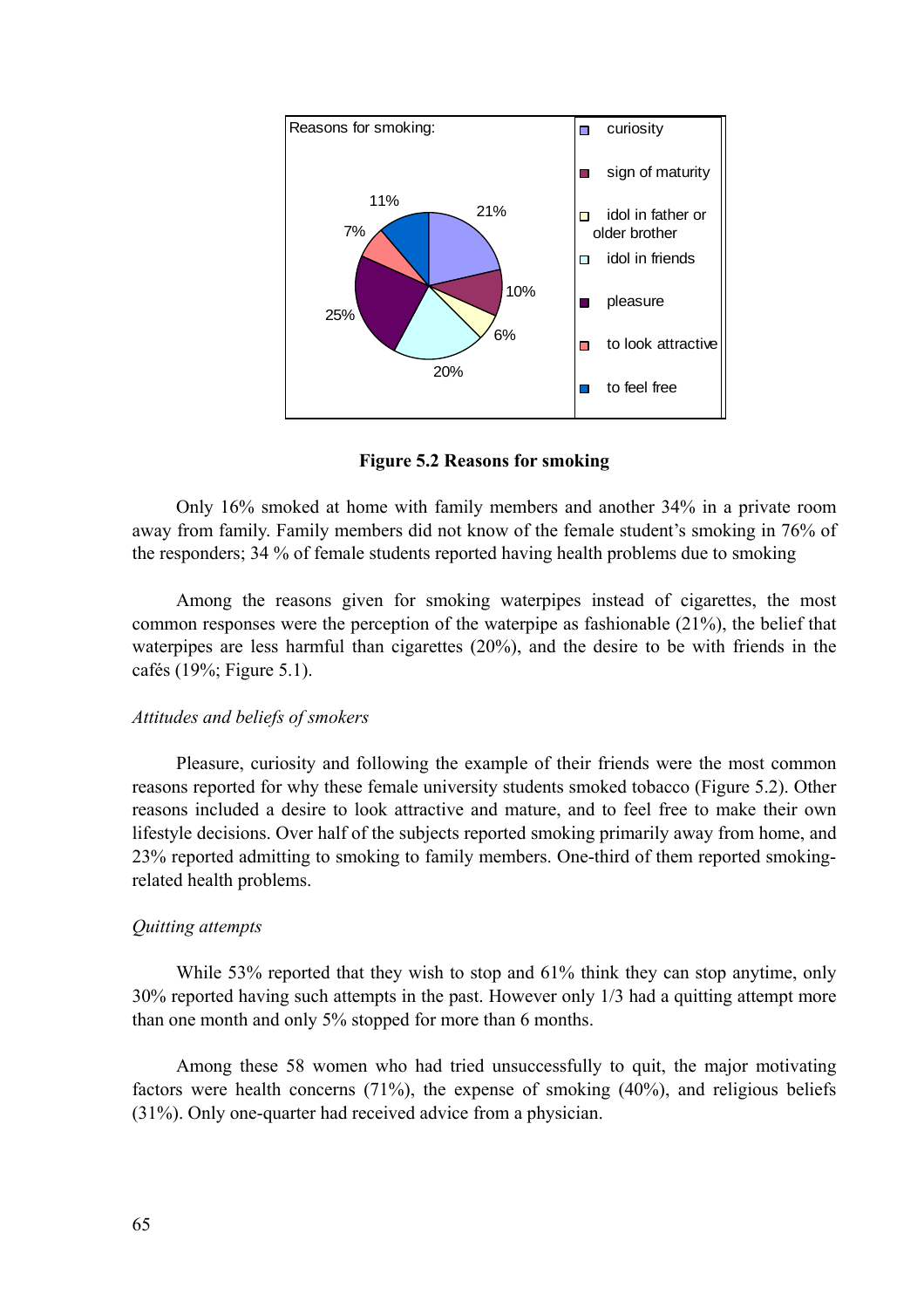### **5.4 Discussion**

The present study is one of the few from the Eastern Mediterranean Region that focuses on female university students and their tobacco smoking habits. Especially noteworthy in this study population is the popularity of using waterpipes to smoke tobacco. In conservative societies, the family value system exerts an important influence on the behaviour and attitudes of young women [8]. Studies related to family structure often conclude that intact two-parent families are protective against smoking initiation. In this study, as in previous surveys in the region, the parents' presence at home, time of returning home and high socioeconomic level were associated with smoking initiation among young women [9]. Moreover, the current social and economic liberation of young females, the influence of Western culture, and the notion of smoking to denote social status and prestige have been documented as important factors for initiation and maintenance of tobacco use [10].

In our study, most of the university students had friends who were smokers and who introduced them to smoking. Numerous studies have shown that the single most direct influence on smoking among young people is how many of their five best friends smoke [11]. In addition, interviews with adolescents who have begun smoking showed that a large majority (80%) of initial cigarette experimentation episodes occur in the presence of other adolescents who are smoking [12]. In fact, smoking is usually a shared activity with important socialization functions for young females [13]. Although it is difficult to determine if female adolescents model their behaviour after friends or select peers with similar behaviour, studies have reported that same-sex friends are influential in the smoking behaviour of female adolescents [10]. The association between parent and daughter smoking has also been found to be significant in some studies [14].

The median age of initiation in our survey for cigarette smokers was 17 years, and for waterpipe smokers 18 years. These results coincide with the recent cross-sectional study done among female students at the American University of Beirut, where the mean age of initiation for waterpipe was 18 (17–25) years [15,1]. Our results also demonstrated an apparent female preference for waterpipe over cigarette smoking. Social and cultural acceptances were among the reasons reported for this preference. Waterpipe smoking in Egypt is less expensive than cigarettes, which may be a particularly important factor for a student population. The most important motivation for waterpipe smoking in our study, statistically, was the belief about its effects: the vast majority of the students in our study believed that waterpipe smoking is less harmful than cigarette smoking. This was also reported by the Lebanese students in Chaaya's study [1] and Saudi Arabian students in several other studies [16,17]. Limited knowledge about the chemical composition of waterpipe smoke may partly explain the misconception of its harmlessness when compared to cigarette smoking [2]. Nicotine level intake in a standard waterpipe session is similar to that of a single cigarette, yet the tar intake is 20 times greater than that of a low-tar cigarette. Compared with cigarette smoke, waterpipe smoke contains higher levels of arsenic, chromium and lead [18]. Moreover, the evidence indicates that, compared with cigarette smoking, waterpipe smoking causes higher levels of carboxyhaemoglobin in blood [6].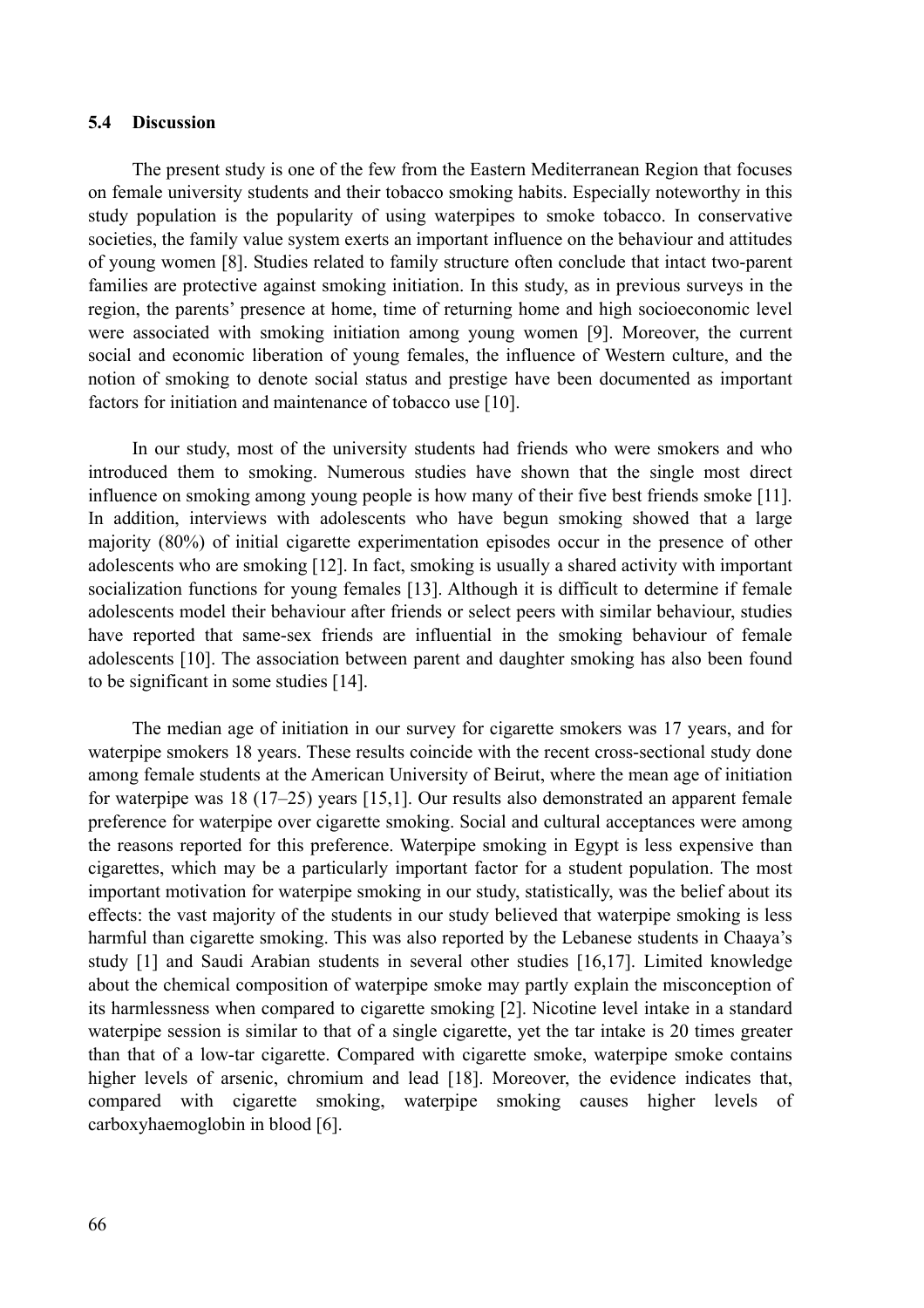The act of smoking has been linked to self-esteem improvement. Subjects report smoking makes them appear mature, cool, sociable and sexually attractive [19]. Charlton and Blair (1989) found that the relationship between the attraction of smoking and the initiation of smoking to be significant only for young females [20]. Although most female teenagers believe that long-term smoking is a health hazard, their own smoking is believed to be unrelated to the chronic smoking habits of adults [3]. Even teenagers who are aware of the risk of tobacco use may have a limited capacity to use the information wisely [21]. This may explain why quitting is so difficult among young smokers, with high rates of failure and recidivism, as shown in our study.

Our study revealed that these university students, even those in medical school, had only an average knowledge of tobacco related health hazards. A surprisingly low percentage of this population was aware that smoking is a major cause of coronary artery disease, lung cancer, and diabetes. In their study at the American University of Beirut [1], reported that the majority of students were knowledgeable about the adverse health effects of smoking, yet they lacked information about its mechanism of action. These discrepancies reflect the general failure of university systems in this region to effectively teach about tobacco's harms. In order for medical students to become effective agents for reducing smoking, the medical curriculum should stress awareness of tobacco-related diseases.

It remains a challenge to investigate the effects of waterpipe smoking on health. It is known that waterpipe smoke contains more tar than cigarettes, and that the manner of smoking differs, yet there still remains much to understand. Global tobacco control communities need to be sensitized to this new epidemic and conduct interventions that are more aggressive than standard public health awareness campaigns. Successful interventions for young men and women should address the misconception that waterpipes are harmless and glamorous and focus efforts to reduce its popularity, particularly among young persons. Concurrently, healthy and positive activities such as sports, volunteering and hobbies should be encouraged to help them change their behaviour.

### *Acknowledgement*

This work was supported by grant number R01TW05944 from the Fogarty International Center, US National Institutes of Health.

# References

- 1. Chaaya M, El Roueiheb Z, Chemaitelly H, Azar G, Nasr J, Al Sahab B (2004). Argileh smoking among university students: a new tobacco epidemic. Nicotine & tobacco research, 6:457–63.
- 2. Kandela P (1997). Signs of trouble for hubble-bubble. Lancet, 349:1460.
- 3. US Department of Health and Human Services (1997). Teenage smoking: Immediate and long term patterns. Publication No. 643. Washington DC.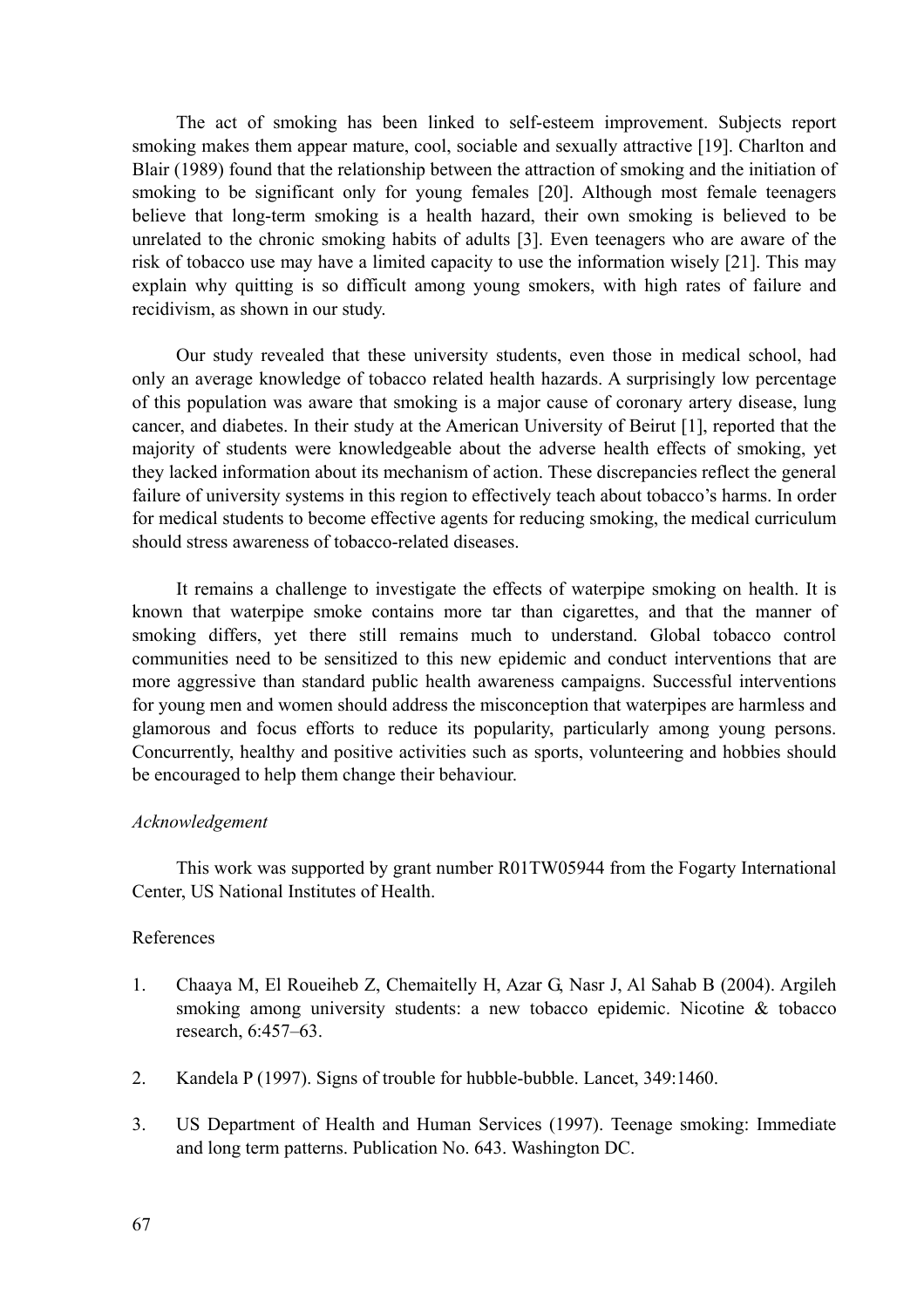- 4. El Hakim IE, Uthman MA (1999). Squamous cell carcinoma and keratocanthoma of the lower lip associated with "goza" and "shisha" smoking. International journal of dermatology, 38:108–10.
- 5. Kiter G, Uçan ES, Ceylan E, Kılınç O (2000). Waterpipe smoking and pulmonary functions. Respiratory medicine, 94:891–4.
- 6. Zahran F, Yousef AA, Baig MH (1982). A study of carboxyhaemoglobin levels of cigarette and sheesha smokers in Saudi Arabia. American journal of public health, 72:722–4.
- 7. Richmond R (1999). Teaching medical students about tobacco. Thorax, 54:70–8.
- 8. Jenkins CN, Dai PX, Ngoc DH, Kinh HV, Hoang TT, Bales S, Stewart S, McPhee SJ (1997). Tobacco use in Vietnam. Prevalence, predictors, and the role of the transnational tobacco corporations. Journal of the American Medical Association, 277(21): 1726–31.
- 9. Dusenbury L, Kerner JF, Baker E, Botvin G, James-Ortiz S, Zauber A (1992). Predictors of smoking prevalence among New York Latino youth. American journal of public health, 82:55–8.
- 10. Barton J, Chassin L, Presson CC, Sherman SJ (1982). Social image factors as motivators of smoking initiation in early and middle adolescence. Child development, 53:1499–511.
- 11. Akers RL, Krohn MD, Lanza-Kaduce L, Radosevich M (1979). Social learning and deviant behaviour: a specific test of a general theory. American sociology review, 44:636–55.
- 12. Friedman LS, Lichtenstein E, Biglan A (1985). Smoking onset among teens: an empirical analysis of initial situations. Addictive behaviors, 10:1–13.
- 13. McGraw SA, Smith KW, Schensul JJ, Carrillo JE (1991). Sociocultural factors associated with smoking behavior by Puerto Rican adolescents in Boston. Social science & medicine, 33:1355–64.
- 14. Ary DV, Biglan A (1988). Longitudinal changes in adolescent cigarette smoking behaviour: onset and cessation. Journal of behavioral medicine, 11(4):361–382.
- 15. Chaaya M, Awwad J, Campbell OM, Sibai A, Kaddour A (2003). Demographic and psychosocial profile of smoking among pregnant women in Lebanon: public health implications. Maternal and child health journal, 7:179–86.
- 16. Abolfotouh MA, Abdel AM, Badawi IA, Alakija W. (1997). Impact of a one-day antismoking program on male secondary-school adolescents in south-western Saudi Arabia. American journal of preventive medicine, 13:151–2.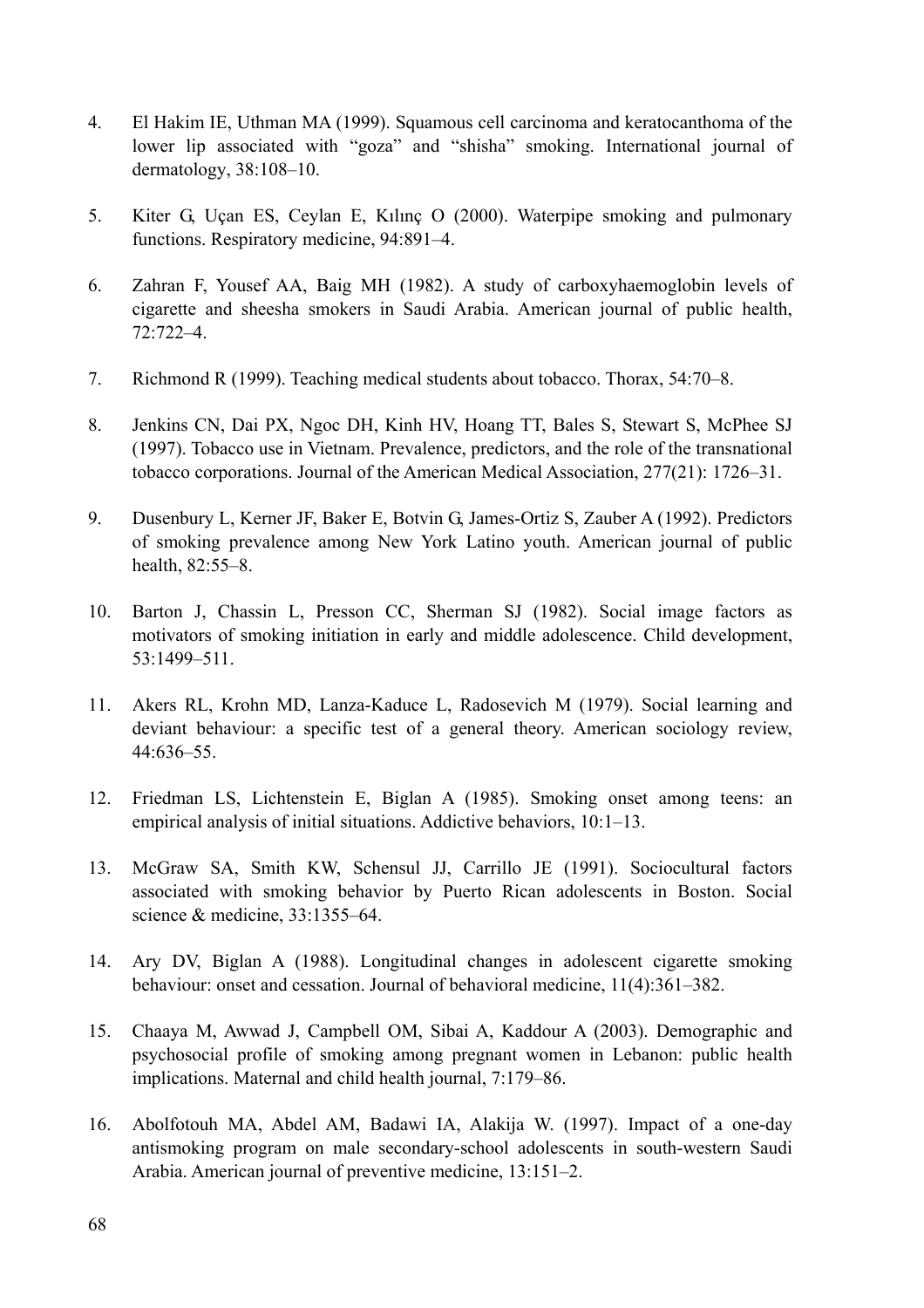- 17. Memon A, Moody PM, Sugathan TN, el Gerges N, al Bustan M, al Shatti A, al Jazzaf H (2000). Epidemiology of smoking among Kuwaiti adults: prevalence, characteristics, and attitudes. *Bulletin of the World Health Organizaton*, 78:1306–15.
- 18. Shihadeh, A. (2003). Investigation of mainstream smoke aerosol of the argileh waterpipe. Food Chem.Toxicol., 41, 143–152.
- 19. Chassin L, Presson CC, Rose JS, Sherman SJ (1996). The natural history of cigarette smoking from adolescence to adulthood: demographic predictors of continuity and change. Health psychology, 15:478–84.
- 20. Charlton A, Blair V (1989). Predicting the onset of smoking in boys and girls. Social science & medicine, 29:813–8.
- 21. Knopf A, Wakefield J (1974). Effect of medical education on smoking behaviour. British journal of preventive & social medicine, 28:246–51.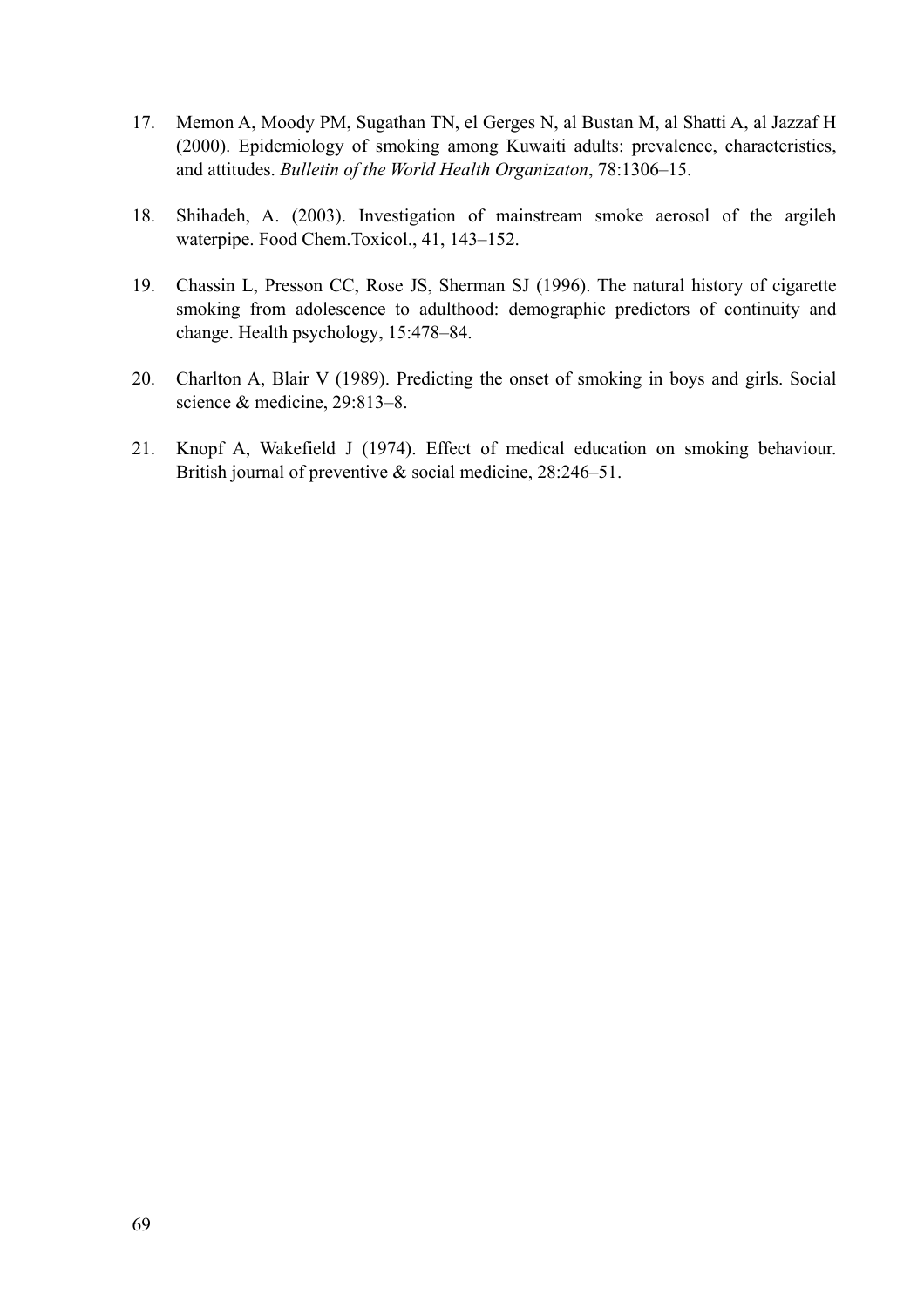# **6. Behavioural and biological aspects of waterpipe smoking in Egypt**

In this section we will describe the profile of waterpipe smoking in Egypt and elsewhere focusing on tobacco addiction, by comparison with cigarette smoking. Since many of the research studies in Egypt could not be found on the internet, we comprehensively searched several data sources not available on the internet, such as libraries of major Egyptian academic medical institutions and the local networks of the Egyptian Scientific Research Academy. For articles published elsewhere we present a synthesis of the issues raised, methods of investigation and summaries of results with appropriate discussion.

# **6.1 Relationship between cigarette smoking and waterpipe smoking**

In a study among a large cohort of adult males<sup>1</sup> in Lower Egypt, the following data in Figure 6.1 relate cigarette and waterpipe smoking and the level of tobacco dependence (A) as measured by the Fagerström scale, experimentation level (B) or stage of smoking behaviour (quitting status C).





Numbers are shown as percentages of the total population.

A\*: Current waterpipe smoking among different grades of cigarette dependent smoker by short-form Fagerström scale: 1: lightly dependent; 2: moderately dependent; 3: heavily dependent.<sup>2</sup> Lightly dependent smokers used waterpipes more than other dependent levels.

B\*\*: Ever smoked waterpipe among cigarette smokers in different stages of smoking behaviour change (included 1921 adult males): 1: pre-contemplation (1075 individuals); 2: contemplation (390 individuals); 3: preparation (200 individuals); 4: action (47 individuals); 5: maintenance (209 individuals). $\frac{3}{2}$ 

Some smokers use waterpipes hoping to quit cigarettes. This is a very dangerous belief as they may get used to the new habit and find it difficult to quit waterpipe smoking later. This brings the issue of dependence, as discussed in other studies.**4,<sup>5</sup>**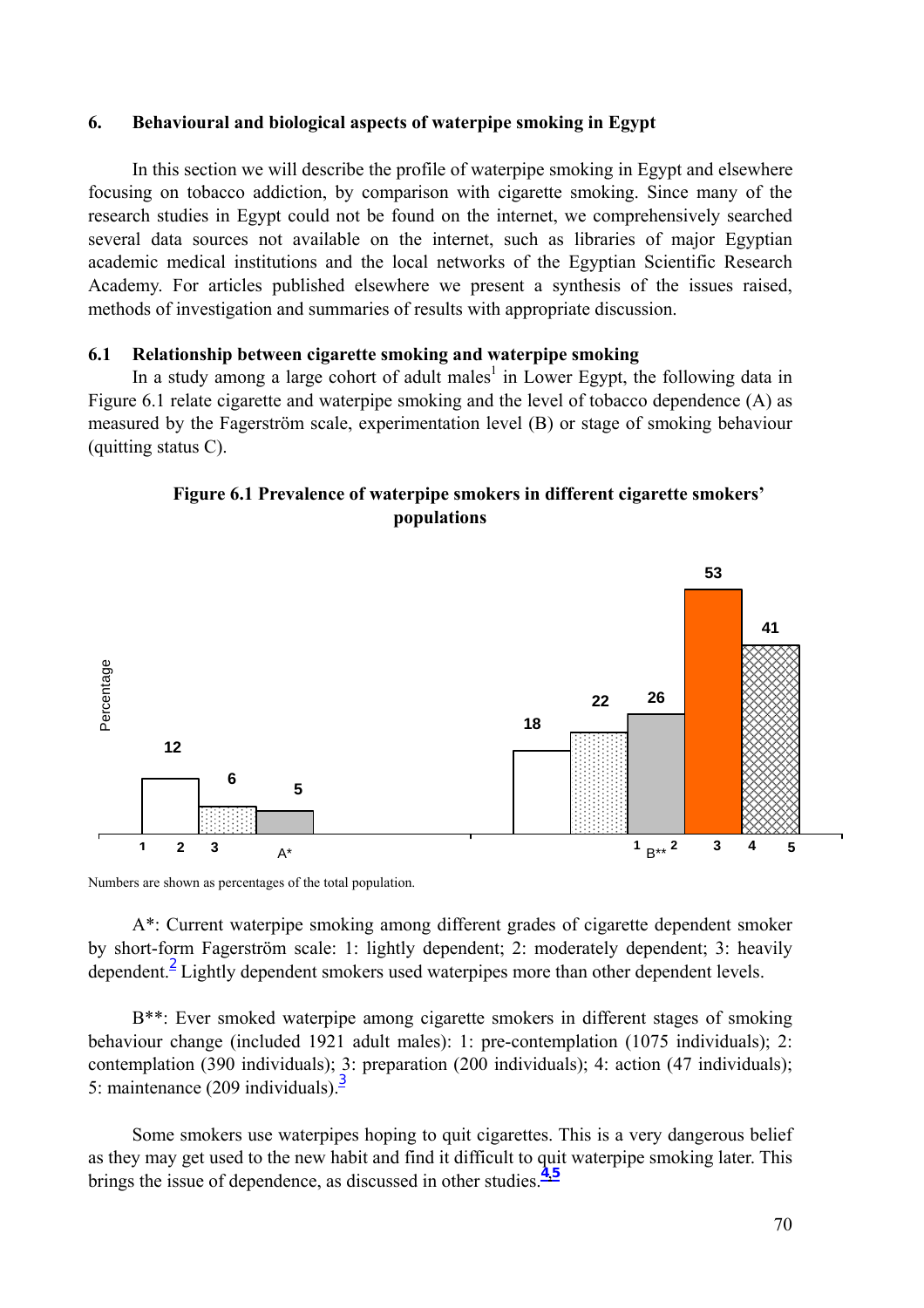A study in Egypt that surveyed 548 industrial workers, showed 18% and 12% for the prevalence of smoking exclusively waterpipes and smoking both waterpipes and cigarettes respectively (30% total prevalence of waterpipe smoking). This varied by level of smoking, which was classified into: light  $(≤10$  cigarette equivalent), moderate  $(11–20$  cigarette equivalent), and heavy (>20 cigarette equivalent) considering a *hagar* equivalent to 2 cigarettes. Forty-seven percent of the heavy smokers smoked waterpipes (either exclusively, 22.5%, or with cigarettes, 24.5%). These numbers declined to 41% and 32% among the moderate and light smokers.**<sup>6</sup>**

## **6.2 Interplay between social factors and waterpipe smoking**

In the latter industrial worker study, smoking in men was viewed with a strong sense of social acceptance, social bonding and tradition and was seen as a "normal" part of "being a man". Sex, age, religion and tradition are the four dominant highly interrelated themes influencing smoking behaviour.<sup>7</sup> In spite of the rapid modernization and urbanization in Egypt, smoking is more prevalent among males, similar to other countries  $\frac{8.9}{1}$  Social norms in Egyptian society regard smoking among females as misbehaviour. All the above studies reflect this very clearly. Among males it was  $26\frac{\sqrt{17}}{3}\frac{3}{\sqrt{12}}$  and  $21\frac{\sqrt{18}}{2}$  in school, youth households and adult households' surveys respectively. In the same order, prevalence among females was  $5\%$ ,  $\frac{17}{12}$  0.1%,  $\frac{19}{12}$  and 0.5%. <sup>18</sup> The numbers can speak by themselves on the effect of sex and tradition on the habit of waterpipe smoking.

Many young females in Egypt (of high social class and highly educated) are starting to smoke waterpipes. This may alter the social norm of the Egyptian community to accepting waterpipe smoking generally and especially among females. This observation may be still limited to the Egyptian community. However, studies in the Syrian Arab Republic**10** and Lebanon<sup>11,12</sup> showed unexpectedly higher numbers of females smoking waterpipes. These increasing numbers may grow to form an epidemic unless suitable health education programmes are tailored to combat waterpipe smoking among these age groups specifically.

What people do to earn their living affects their life pattern and leads them to adopt certain behaviour. Smoking as a behaviour is of particular interest, as it affects health, and in turn, health is affected by occupation. Also, the nature of a job may push some groups to smoke more than average.<sup>13</sup> Outdoor and night jobs could increase the prevalence of waterpipe smoking. This was observed among 100 fisherman who significantly smoked waterpipes more than a control group.<sup>14</sup>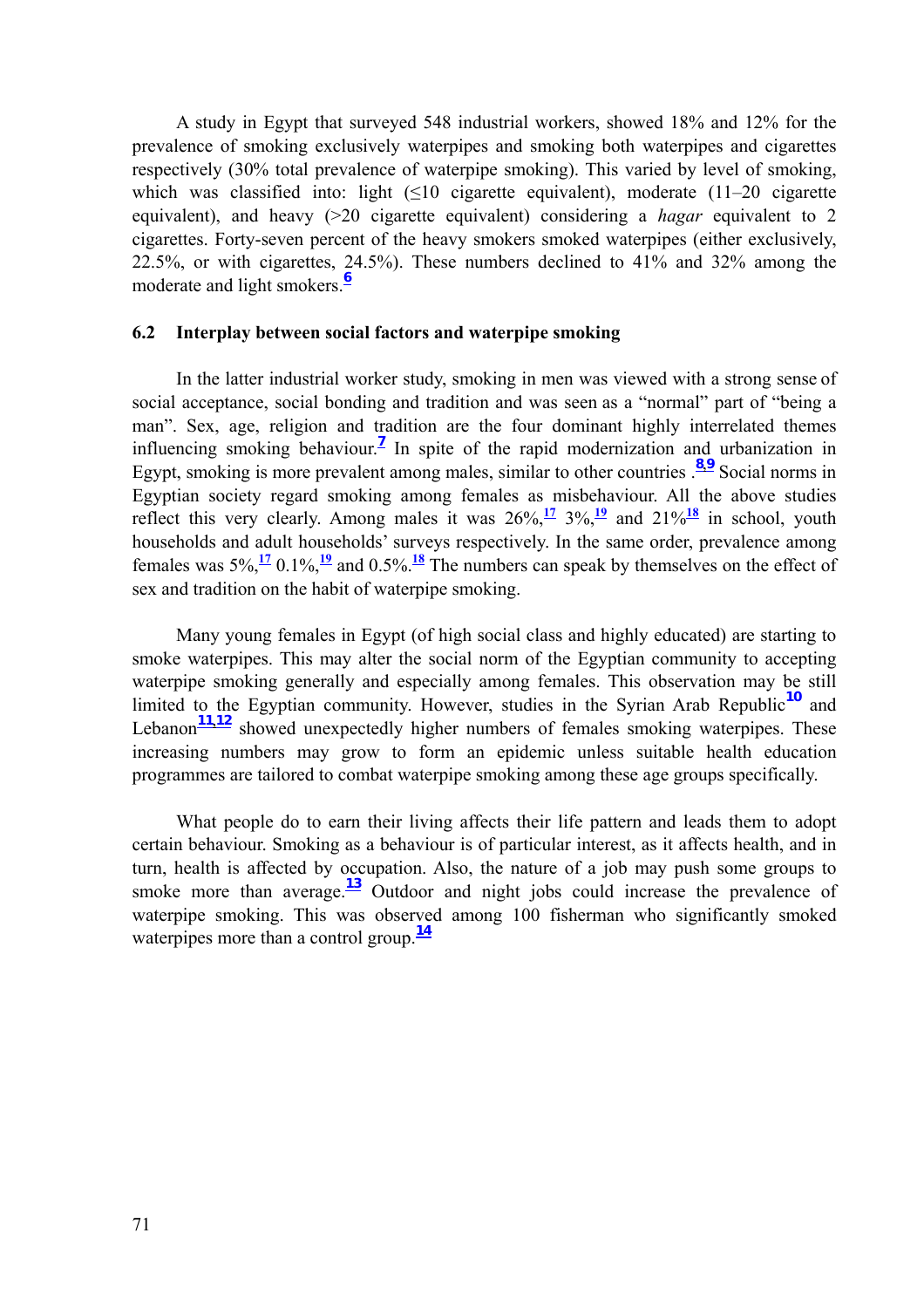Some occupations carry a direct risk to the respiratory system, causing impairment in pulmonary function and may lead to serious complications, such as cancer. Smoking synergizes this effect. It was astonishing to notice an increased in waterpipe smoking among workers exposed to asbestos<sup>15</sup> and others working in a fertilizer company<sup>16</sup> compared with control groups. Those workers may be unaware of the health consequences of waterpipe smoking as it was significantly associated with pulmonary disorders. A special health programme is recommended to increase their awareness of waterpipe smoking hazards.

## **6.3 Studies on biological indicators of toxicity on waterpipe smoking**

### *Animal studies*

There has been little research on waterpipes at the laboratory level. This type of work would be of great benefit as it would elucidate the chemical components of tobacco and smoke and measure the amounts that would be produced under controlled and ideal conditions. The disadvantage is actual smoking patterns differs from one smoker to another. Consequently, it affects exposure patterns.

Animals have been used in some studies to reveal the effect of exposure to waterpipe smoke that is impossible to do in human beings. In Egypt, distinct research questions have been addressed. One study examined the effect of acute tobacco smoke exposure on dogs. Significantly, pulmonary hypertension was more likely to follow waterpipe smoke exposure than cigarette smoke, and many changes were reported in blood levels of oxygen and carbon dioxide (PaO<sub>2</sub>, PaCO<sub>2</sub>), and ECG changes (arrhythmia and ischaemic S-T and T wave changes). $\frac{17}{2}$ 

Passive smoking was studied in 36 rabbits divided equally into three groups. Two groups were exposed to either cigarette or waterpipe smoke with the third group acting as a control. The levels of histamine, serotonin and leukotrienes in plasma and pulmonary lavage fluid were significantly higher among the exposed groups than the control one.**<sup>18</sup>**

In attempt to test the possible harm of waterpipe smoke on the oral cavity, the materials extracted from waterpipe were dissolved in chloroform and acetone. The product was applied twice weekly to three groups of albino rats, 12 and 3 months. A fourth control group was included. Clear pathological damage was observed among the exposed groups in different areas of the oral cavity.**19** Similarly, epithelial hyperplasia and weigh loss were noticed among rats painted with same extracts and absent among the control rats. Moreover, three of the experiment rats died during the first month. No tumours were reported or internal organs affected.**<sup>20</sup>**

#### *Heavy metal exposure and waterpipe*

Lead causes many psychomental effects. Tobacco is a source of lead for many humans.**21** Measurement of mean lead content in the water (in 12 waterpipes) and 12 cigarette filters before and after smoking, revealed higher levels of lead in the water than in cigarette filters. The authors of this work reported that water was a more powerful filter than the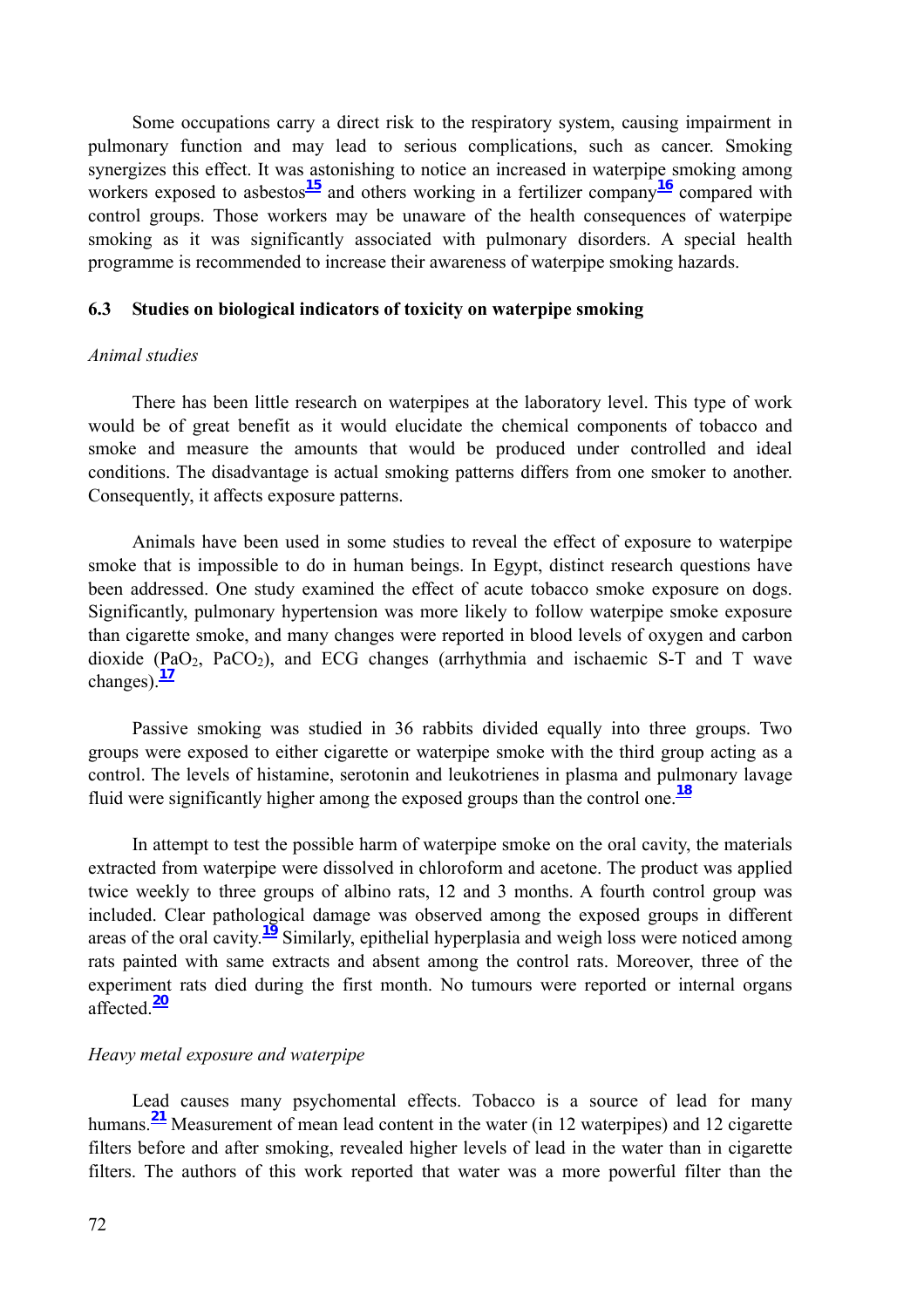regular cigarette cellulose filter.**22** A similar announcement has been made on waterpipe filtration on nicotine **23** and other carcinogenic substances. The nicotine trapping property was confirmed later in Lebanon.**24** Nonetheless the limitations of water's filtering capacity have been illustrated in other studies. Waterpipe smoking can deliver high levels of carbon monoxide. The carbon monoxide levels were related to the type of charcoal too.**<sup>25</sup>**

|                        | <b>Pre-smoking</b> | Post-smoking/1st korsi | 2nd korsi       | P            |
|------------------------|--------------------|------------------------|-----------------|--------------|
| Cigarette tobacco      | $7.39 \pm 0.6$     | $2.82 \pm 0.28$        |                 | < 0.001      |
| Waterpipe tobacco      | $2.125 \pm 0.142$  | $1.48 \pm 0.09$        |                 | < 0.001      |
| Cigarette filter       | $0.52 \pm 0.032$   | $1 \pm 0.19$           |                 | $\leq 0.001$ |
| Water in the waterpipe | $2.13 \pm 0.14$    | $3.48 \pm 0.11$        | $3.93 \pm 0.12$ | $\leq 0.001$ |

**Table 6.1 Lead content in cigarette versus waterpipe in μg/dl** Error! Bookmark not defined.

Table 6.1 shows an interesting phenomenon. The water retained about 1.36 μg of lead as mean concentration difference after the first *korsi*. The concentration difference drops to 0.45 μg after the second *korsi*. The authors of the previous study worked in a laboratory environment. In real life, smokers do not change the water with each *korsi*, especially in cafés. Further research is required on the filtering capacity of water ..

#### **6.4 Biological indicators of waterpipe smoking**

Two main indicators of tobacco use are identified. Carbon monoxide is a primary output of burning tobacco and charcoal in waterpipe. It can be measured in the exhaled air or in the blood as carboxyhaemoglobin. The other indicator is cotinine, which is the direct metabolite of nicotine, the major derivative of tobacco which gives the pleasure sensation and may lead to dependence.**<sup>26</sup>**

#### *Cotinine level as biological indicator*

Cotinine is one of the major metabolites of nicotine. Thanks to its long half life (19–40 hours) compared to nicotine (2 hours), it is a more reliable measure of tobacco exposure.<sup>27</sup> The measurement of cotinine in the system fluids (saliva, blood or urine) is a specific marker of the intensiveness of smoking and of passive smoking exposure, and it could be used in monitoring of nicotine therapy in smoking cessation.**<sup>28</sup>**

Unfortunately, we found no research in Egypt on cotinine levels among waterpipe smokers. However, the Egyptian Smoking Prevention Research Institute has designed a study to compare the cotinine levels among 200 waterpipe smokers and 400 cigarette smokers with 100 nonsmokers as a control. Participants are still being enrolled (March 2006).

An experimental controlled study was done in Jordan to estimate the plasma, urine and saliva levels of nicotine and cotinine. Fourteen waterpipe smokers who had smoked for an average of three years were asked stop smoking for 48 hours. The nicotine and cotinine levels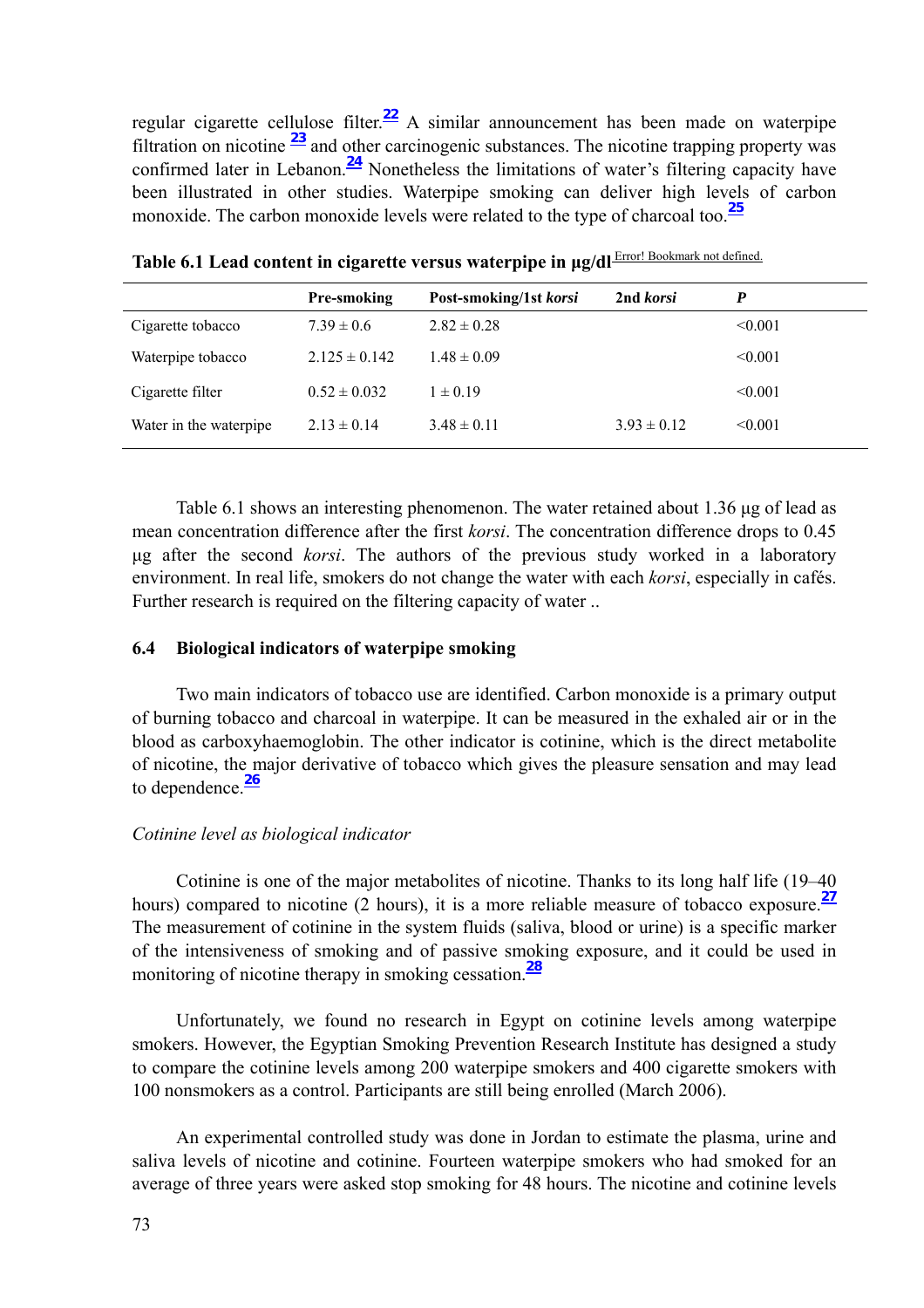were estimated at zero point and after smoking for a period of 48 minutes. Plasma nicotine and cotinine rose significantly from 1.1 ng/ml and 0.8 ng/ml to 60 ng/ml and 52 ng/ml, respectively. It is of value to say that the maximum cotinine levels were achieved after 3 hours. The mean amount of nicotine and cotinine after 24 hours were 74 ng/ml and 249 ng/ml respectively. A significant elevation in the saliva was detected too.**29** Nevertheless, it is interesting that regular waterpipe smokers have higher (but insignificant) range values than the cigarette smokers, as shown in Lebanon (waterpipe range 70–3300 ng/ml and cigarette range 120–2200 ng/ml).**30** The authors of the study did not mention the smoking behaviour of either group, so no clear inference could be drawn from this observation.

## *Carbon monoxide*

Carbon monoxide exposure increases the level of carboxyhaemoglobin in the blood. This in turn increases the red blood cells' affinity for oxygen and causes tissue hypoxia.**<sup>31</sup>** Some studies have revealed the relationship of waterpipe smoking to carboxyhaemoglobin levels. In Egypt, a comprehensive study showed that smoking one *hagar* increased carboxyhaemoglobin levels significantly more than smoking one cigarette from baseline levels (4% compared with  $2\%$ ; Figure 6.2).<sup>32</sup> The same authors concluded that waterpipe smoking increased carboxyhaemoglobin at any smoking level, as shown in Figure 6.2 (one *hagar* was considered equal to one cigarette).





Confirmatory results were found in a study conducted in Saudi Arabia.**33** The higher carboxyhaemoglobin levels are attributed to the effect of the burning charcoal.

## **6.5 Health hazards associated with waterpipes**

There is a common belief that waterpipe is less harmful than cigarette due to the water filter, which supposedly traps most of smoke gases and nicotine.**34,35** This fact may subconsciously increase the daily frequency of waterpipe smoking. Subsequently, smokers will be exposed to more toxic substances.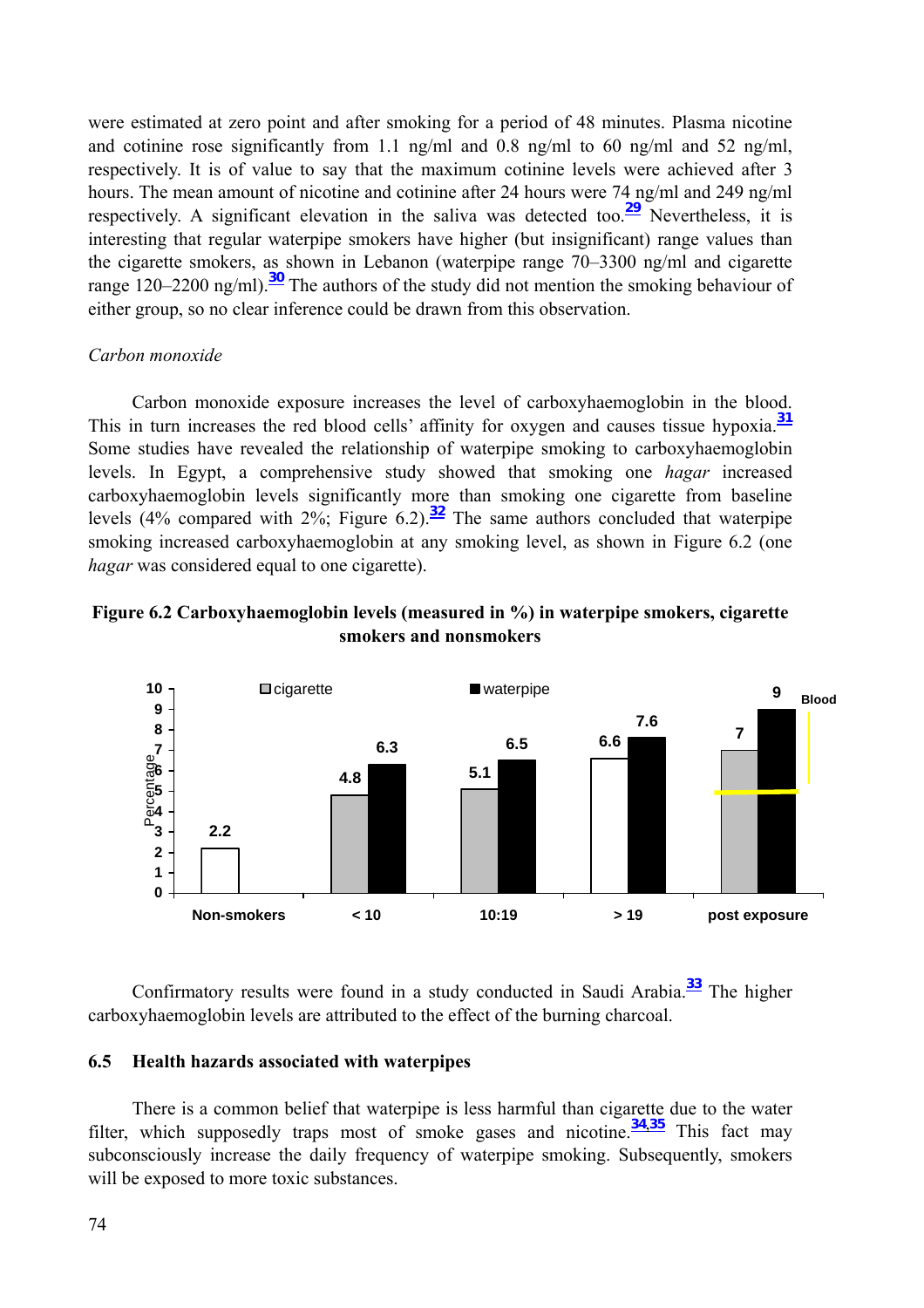Waterpipe smoking may affect different systems either directly by contact or the smoke itself (as in the respiratory system,**36** lips,**37** oral cavity**38** and hand skin**39**) or indirectly by the metabolites of tobacco products.

## *Respiratory effects*

The respiratory system is the primary target of the smoking habit. Smokers inhale the smoke down through their respiratory passages, transferring highly toxic and mutagenic substances. The outcome of smoking varies from alteration of normal physiology to manifest clinical conditions. In one study of 35 healthy Egyptian volunteers (20 cigarette smokers, 5 waterpipe smokers and 10 nonsmokers), evidence of more significant inflammatory process in the waterpipe smokers were demonstrated by the following facts<sup> $\frac{40}{40}$ </sup> (broncho-alveolar lavage and serum levels were inspected for different variants).

• Total protein, albumin and globulins of broncho-alveolar lavage were significantly higher than in the nonsmokers. Inflammation caused increased protein content through serum transudation in the cells.**<sup>41</sup>**

• Neutrophils were observed more in the broncho-alveolar lavage of waterpipe smokers than of cigarette smokers and nonsmokers. This indicates more destructive changes among the waterpipe smokers.

Increased microphage activity in the bronchial tree among the waterpipe smokers more than the other groups.

However, some authors claim that water filtration may permit less toxic substances to reach the respiratory passage,  $\frac{42}{ }$  and generally waterpipe smoking has no effect on bronchial reactivity (among 10 asymptomatic waterpipe smokers).**43** An observation of mucosal metaplasia, loss of cilia, anthracosis and fibrosis were found to be more frequent among cigarette smokers (45 individuals) than in waterpipe smokers (10 individuals). But, in the same study, sebaceous gland hyperplasia and loss of alveolar septa were found nearly equally in both groups. In spite of reporting that waterpipe smokers were more likely to develop basal and goblet cell hyperplasia with increase in inflammatory cell infiltration, the authors ignored these findings in their conclusion.

Trace elements in broncho-alveolar lavage have been linked to increased or decreased susceptibility of chronic obstructive pulmonary disease (COPD). A study compared healthy cigarette smokers (17 individuals) and waterpipe smokers (4 individuals) with smokers with COPD regarding their broncho-alveolar lavage trace elements. The smokers with COPD had significant higher levels of zinc (115  $\pm$  7 µg/dl compared with 93  $\pm$  4 µg/dl in health smokers,  $P < 0.05$ ) and iron (36  $\pm$  4 µg/dl compared with 39  $\pm$  4 µg/dl in healthy smokers, *P* < 0.05) in broncho-alveolar lavage.**44** The authors of the previous work discussed different results from similar work outside Egypt. Yet, they give no logical or consistent explanation of the elevated zinc levels. The increased iron level was attributed to an increase in alveolar macrophage content of iron and ferritin.Error! Bookmark not defined. Also, iron plays a critical role in oxygen radical-mediated tissue injury by catalysing the formation of highly reactive hydroxyl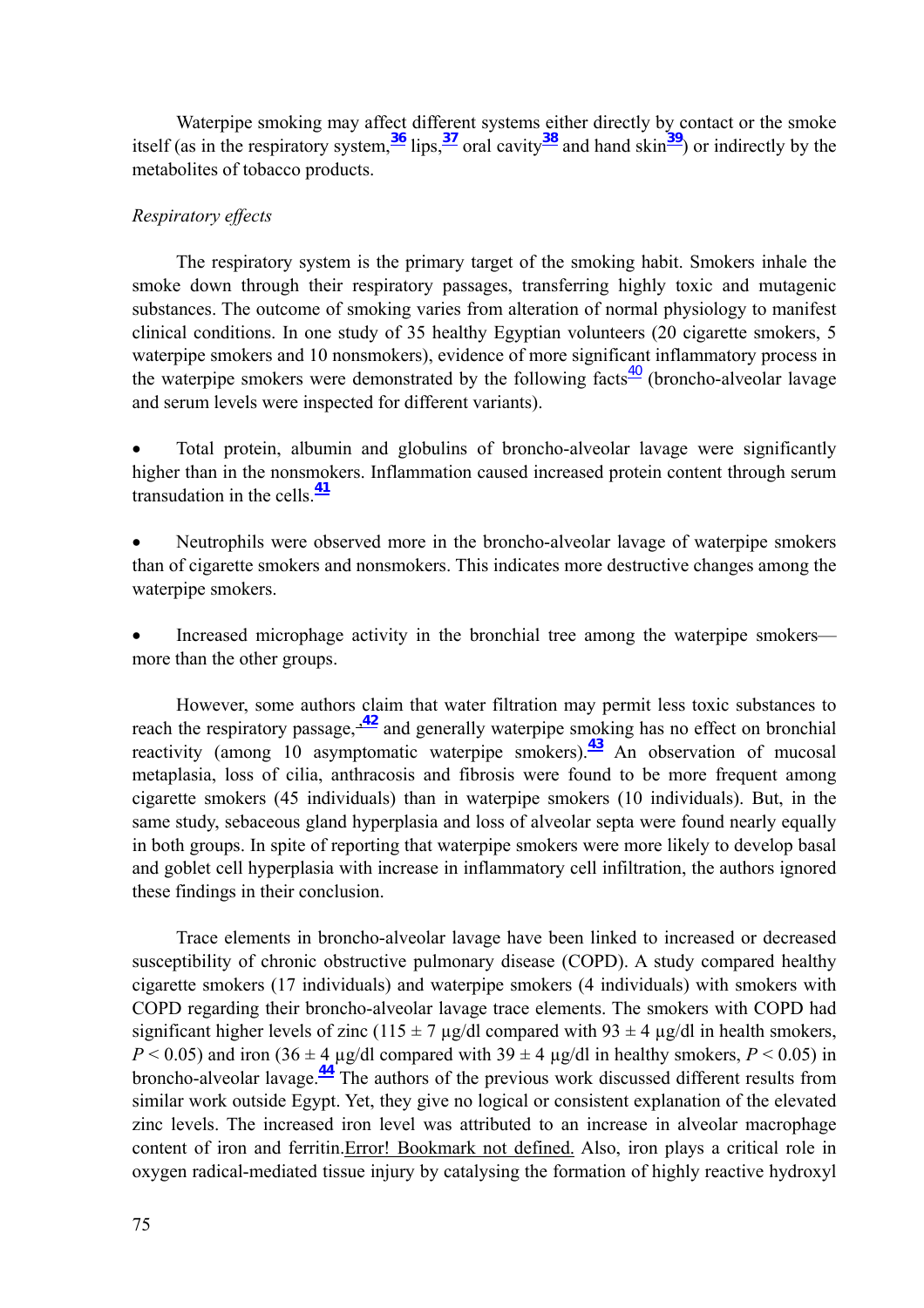radicals via the Hober–Weiss reaction, which may be one of the mechanisms by which smoking induces airway obstruction.<sup>45</sup> In the same study the copper (19  $\pm$  5 compared with  $20 \pm 3$  µg/dl) and magnesium (1  $\pm$  0.3 mg/dl in both groups) levels in broncho-alveolar lavage were insignificantly different. By examining the levels of the above elements among the healthy waterpipe (4 individuals) and cigarette smokers (17 individuals).

Waterpipe smokers have to inhale more deeply than do cigarette smokers. Also, the time of exposure for a single use of waterpipe is about 50 minutesError! Bookmark not defined. compared with 5 minutes $\frac{46}{10}$  for a cigarette. The waterpipe smokers have to take puffs more frequently in order to keep the charcoal hot, unlike cigarette smokers, who may take few puffs from a single cigarette. These dynamic factors of waterpipe smoking were thought to produce smaller airway function reduction than cigarette smoking.

Smoking has been shown to cause an accelerated decline in lung function.**<sup>47</sup>** Moreover, starting to smoke in adolescence affects both level and rate of growth.<sup>48,49</sup> As a consequence, lower maximum peak for pulmonary functions are achieved.<sup>50,51</sup> Tager and colleagues estimated the  $FEV<sub>1</sub>$  to be, on average, 390 ml lower for boys who smoke and 360 ml for girls.**<sup>52</sup>** Unfortunately, no longitudinal studies were found to demonstrate the effect of early waterpipe smoking on maximum levels of pulmonary function. Two cross-sectional studies measured pulmonary functions among waterpipe smokers (Tables 6.3 and 6.4).

Two Egyptian doctoral theses describe the prevalence of some chest conditions according to the smoking status of patients encountered at different chest dispensaries at Cairo. They included 236 and 324 cigarette smokers, 15 and 25 waterpipe smokers, 67 and 59 mixed smokers, and 84 and 169 nonsmokers. The nonsmokers were considered the reference group in calculating the odds ratio. The odds of developing each condition are not expressive of the odds in the community as these are hospital studies.  $\alpha$ -1 antitrypsin has been linked to lung emphysema. Among waterpipe smokers, the α-1 antitrypsin was significantly higher in the bronchial lavage than in non smokers, while antitrypsin levels were insignificantly different in cigarette smokers and nonsmokers.**<sup>53</sup>**

## *Waterpipe smoking and cardiovascular risk factors*

Disturbance in the blood lipids carries high risk for atherosclerosis and cardiovascular disease. A slight elevation of total plasma lipids was found to be associated with waterpipe smoking.<sup>1</sup>, Error! Bookmark not defined. In a study of high-density lipoprotein levels, waterpipe smokers had significantly lower levels. This fraction of lipoproteins is responsible for clearing the blood of cholesterol.**<sup>54</sup>** High levels of sialic acid and lipid peroxides are risk factors for vascular intimal injury and atherosclerosis. Further, sialic acid is considered a long-term predictor of congestive heart disease in clinically free individuals.**<sup>55</sup>**,**56**,**<sup>57</sup>** On the other hand, blood vitamin B6 level is inversely related to coronary artery disease risk and improved prognosis of myocardial infarction outcome.**<sup>58</sup>**,**<sup>59</sup>** Sialic acid and lipid peroxides were found to be elevated, while vitamin B6 was lower among waterpipe smokers by comparison with nonsmokers ( $P < 0.05$ ).<sup>60</sup> The heart is directly affected by changes in the lung (especially the right side). More aggressive pulmonary obstruction, pulmonary hypertension, right ventricular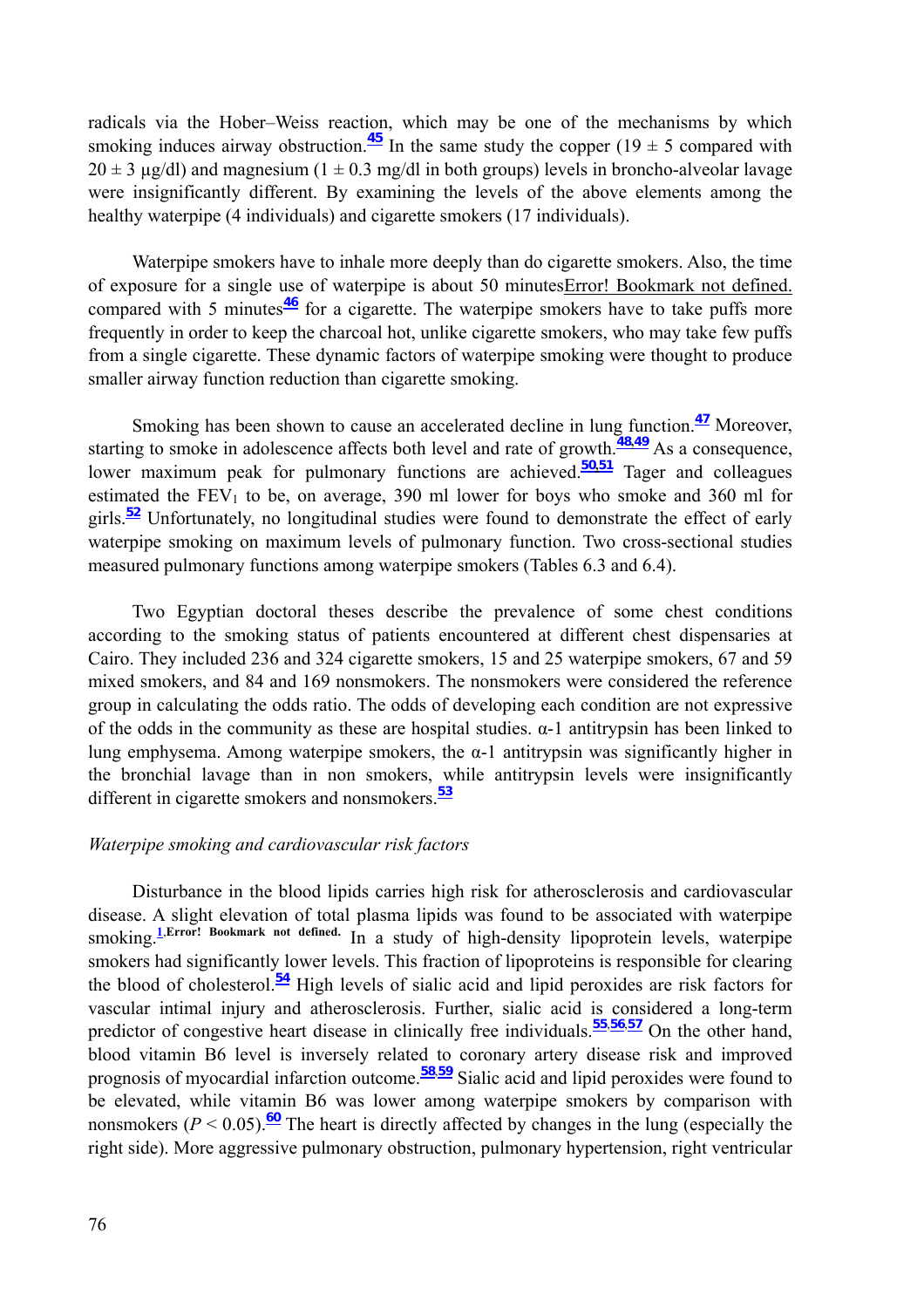hypertrophy and deterioration of right ventricular function were noticed among heavy waterpipe smokers by comparison with cigarette smokers.<sup>61</sup>

#### *Waterpipe smoking and susceptibility to infection*

Waterpipe smokers are liable to repeated infections due to lowered immunity and the habit of sharing waterpipes (sometimes without even changing the mouthpiece). Systemic lowered immunity was explained by lower levels of serum globulin (3040 mg/dl compared with nonsmokers (3350 mg/dl) $\frac{62}{2}$  Broncho-alveolar lavage of waterpipe smokers showed elevated levels of globulins (8.2 mg/dl compared with 0.53 mg/dl in nonsmokers) which is thought to be the underlying reason for the low serum levels. The alveolar macrophages were more activated among waterpipe smokers than among cigarette smokers and nonsmokers. This was inferred from lower glucose levels in broncho-alveolar lavage (due to consumption by the macrophages) and an increased level of iron in broncho-alveolar lavage.

Tuberculosis is one of the re-emerging diseases in Egypt. Many scientific discussions have reported increased numbers of tuberculosis patients resistant to the classic therapy with more pulmonary manifestations. The humid closed hose may act as a source of tuberculosis infection among public waterpipe users. The common use of one waterpipe, usually among consumers with low understanding of symptoms like cough and expectoration, is a possible risk factor for cross-infection.**<sup>63</sup>**,**<sup>64</sup>**

#### *Waterpipe smoking and cancer*

There is very little information linking waterpipe tobacco use and lung cancer in Egypt. A current epidemiologic study of mortality and smoking in Egypt by ESPRI is underway and will provide a first assessment of the this association. In India, waterpipe smokers were found to have similar odds for lung cancer as cigarette smokers. Ever-smokers had an odds ratio of 5  $(CI 3.11–8.04).$ <sup>65</sup>

#### *Blood hormones and the immune system*

Blood levels of different regulatory hormones were reported to be disturbed among waterpipe smokers. Insulin showed a delayed response to the increased blood glucose.<sup>66,67</sup> The specific tobacco ingredient that affects insulin and glucose metabolism is still not fully understood. Also, a significant elevation of serum epinephrine, norepinephrine and cortisol was observed among waterpipe smokers.

Nicotine is a major immunosuppressive component of tobacco smoke.**68** Tobacco smoke alters both cellular and humoral immunity. $\frac{69}{9}$  A central effect on the immune system was hypothesized through the nicotine receptors in the brain. Non-significant lower levels of IgG, IgA, and IgM were reported among waterpipe smokers in comparison to nonsmokers.**Error!**  Bookmark not defined.<sup>70</sup> However, the T cells were significantly lowered. An increased IgA level was detected in extrinsic allergic alveolitis cigarette smokers.<sup>71</sup> As waterpipe smokers show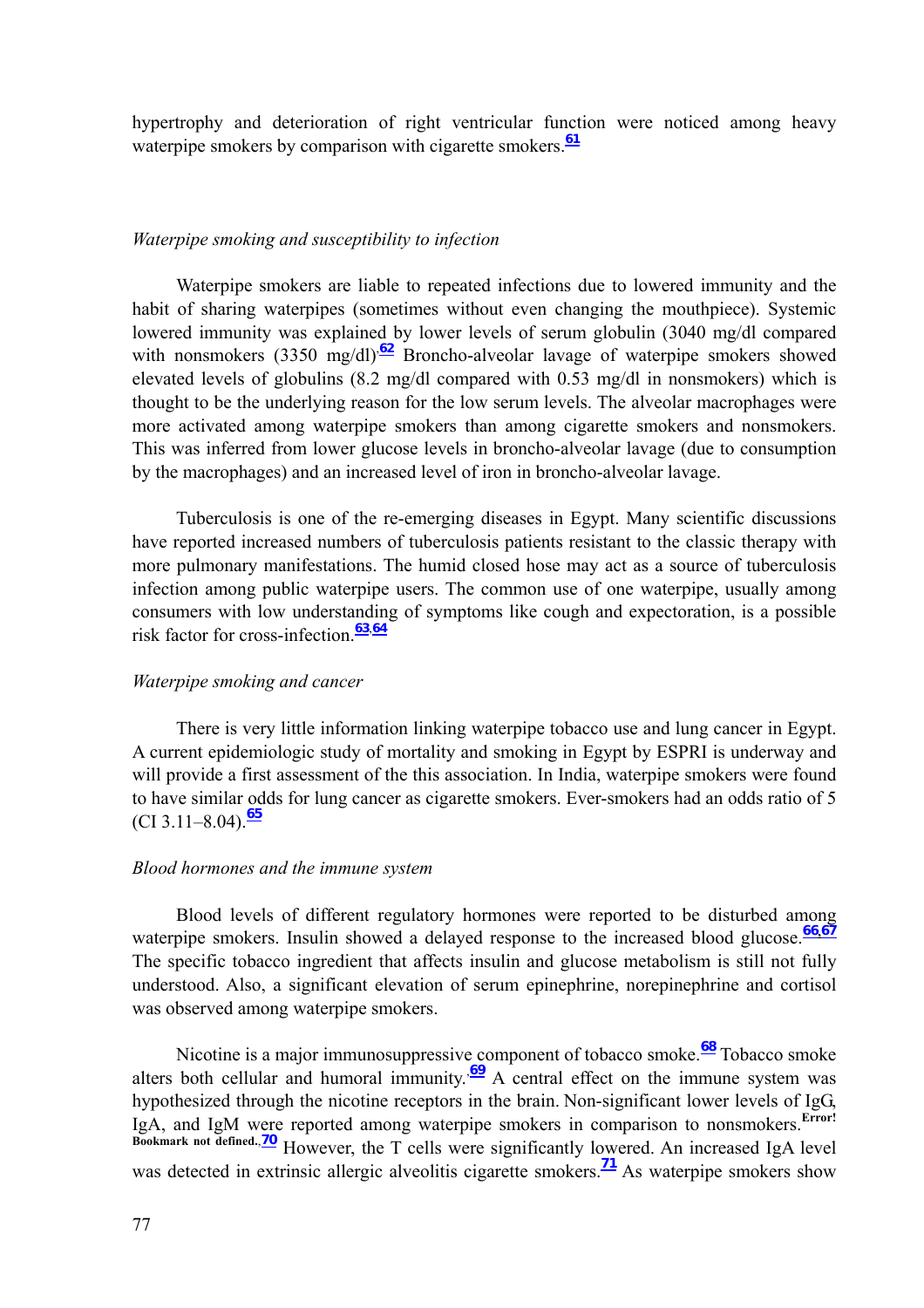the same trend in immunoglobulin levels, it may also apply to them. Elevated IgE levels, especially among atopic waterpipe smokers may confirm this theory.**72** Systemic mediators of atopy—eosinophils, serotonin and leukotrienes—were elevated too.**73,74** One of these studies found non-significant elevated leukotrienes among waterpipe smokers compared with cigarette smokers. The increased liability to atopy, in spite of having a general immune depression, among smokers needs further explanation. A possible explanation is the local effect of the smoke on the respiratory system. The risk of atopy among waterpipe smokers in comparison to cigarette smokers needs further research. Individual scattered cases of allergy such as skin eczema have been reported among waterpipe smokers.<sup>15</sup>

## *Studies on waterpipe and environmental tobacco smoking*

Passive smoking or environmental tobacco smoking (ETS) in relation to waterpipe smoking has been addressed in a very limited number of studies. Yet, there is strong evidence that exposure to waterpipe smoking is as harmful as the exposure to cigarette smoking, if not more harmful.

Maternal smoking could be considered second-hand smoking with respect to the fetus, especially among actively smoking pregnant women. It is one of the most important causes of poor pregnancy outcome. An increased risk of spontaneous abortion, low birth weight, premature delivery and infant death from perinatal disorders and sudden infant death syndrome have been well established as being associated with maternal smoking.<sup>76</sup> Significantly  $(P = 0.006)$  lower levels of fetal blood cate cholamine among 21 pregnant smokers compared to 30 nonsmokers was observed.<sup> $77$ </sup> The study used the cut-off point of 20 ng/ml to validate the smoking status. Catecholamine release is a primitive response in neonates for surviving hypoxic challenges in, for example, sleep apnea.<sup>78</sup> This response disappears gradually with age and differentiation of the adrenal medulla.<sup>79</sup> Nicotine stimulates early differentiation of the medulla, increasing the risk of cardiorespiratory failure among infants.<sup>80</sup> In recent research, waterpipe smoking had the odds of 2.94 (CI 1.08–8.06) of being associated with apnea/hypopnea index (AHI)**\*** > 5 than in cigarette smokers.**<sup>81</sup>** This may lead to a query: does ETS from waterpipes have more hypoxic effects on infants than has been shown with ETS from cigarette smoking? Waterpipe ETS effect on pregnancy outcome was studied among 106 waterpipe smokers and 512 nonsmokers in Lebanon. The odds ratio of having low birth weight among waterpipe smokers was 1.89 (CI 0.67–5.38). The risk increased to 2.62 (CI 0.9–7.66) among those who started smoking in the first trimester. Apgar score and respiratory distress showed an alteration in newborns of waterpipe smokers.<sup>82</sup> An interesting article debated the relationship between parental smoking status and the sex of the offspring. The author inconclusively suggested fewer males were born to smokers compared to nonsmokers. He encouraged further longitudinal studies to prove this finding.**83** If this hypothesis is proved to be true, it will be of a high value in cultures where people still favour having a boy.

 $*$  AHI =  $\frac{\text{Number of apnea events} + \text{Number of hyponea events}}{\text{Number of phynonea}}$ Hours of study time

 $\overline{a}$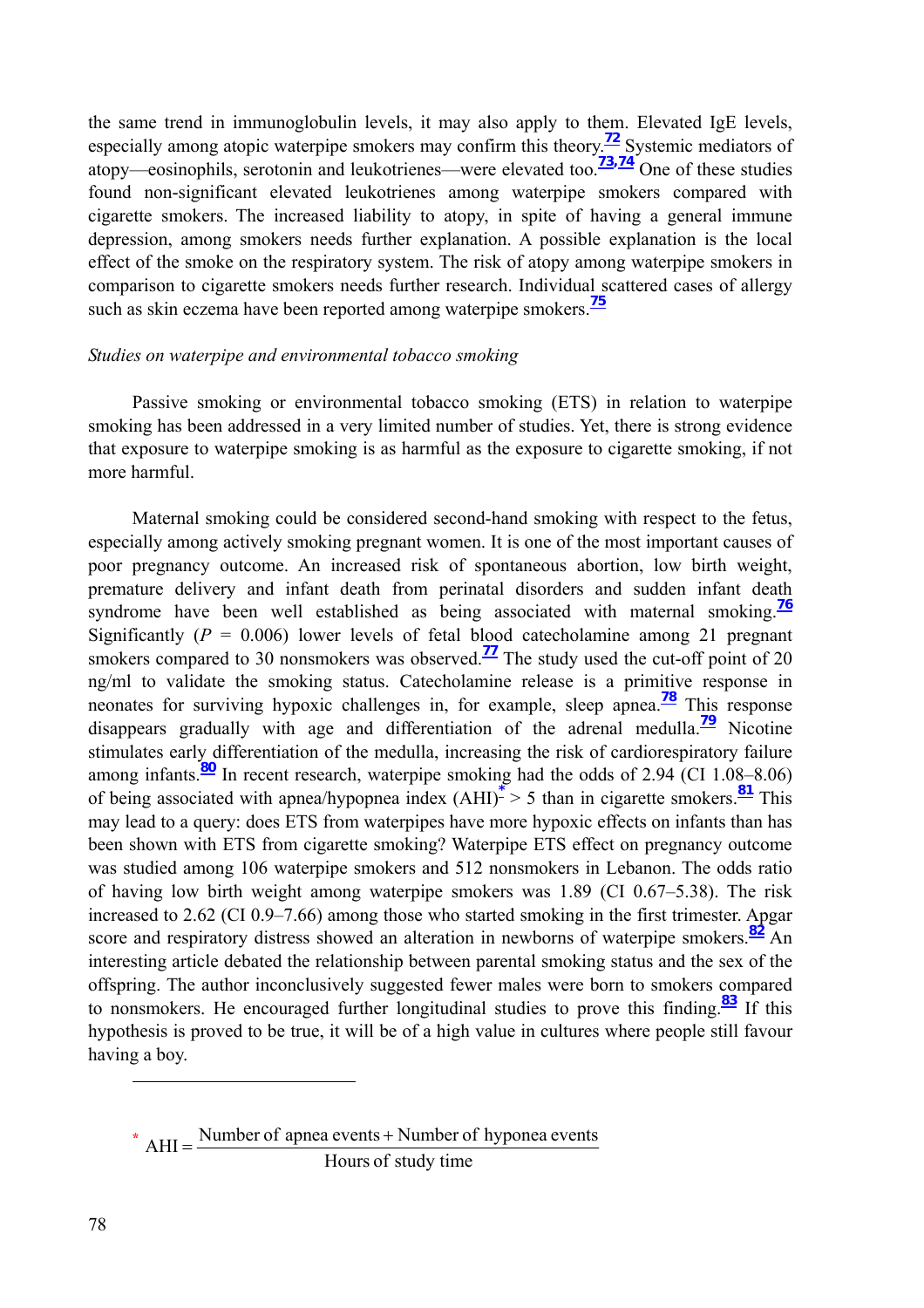Waterpipe and combined waterpipe and cigarette smoking have shown a significant association with asthma among 1000 Egyptian children (0–13 years). Parental smoking was more likely to be associated with early onset of asthma, severer atopic manifestations, higher levels of serum IgE, and reduced value of the predicted peak expiratory flow rate for age. Parental smoking was an important risk factor compared to other environmental pollutants. Also, the asthma was more severe if both parents were smokers.**84** Similarly, parental waterpipe smoking was more prevalent among infants and children with chronic cough than in the control group.**85** In adults, ETS had a statistically significant reduction in the expected pulmonary functions among 80 apparently healthy passive smokers compared to 20 unexposed individuals  $(P \le 0.001)$ . History of recurrent upper or lower respiratory tract infection was more likely to be reported among the passive smokers group ( $P < 0.001$ ). Pulmonary dysfunction was directly correlated with the level of urinary cotinine ( $P \leq$ 0.001).**86** Thus, there is evidence of harmful effects associated with waterpipe smoking. More research is required to identify other hazards associated with ETS of waterpipe smoking.

#### *Sleep disorders*

Sleep consists of a series cycles of average length 90 minutes.**87** Apnea is defined as a complete cessation of air flow for at least 10 seconds, while hypopnea is a reduction in air flow of less than 50%, accompanied by, in at least 4 % of study time  $O_2$  blood saturation less than 90% and/or arousal from sleep**. <sup>88</sup>** This could be reflected in a higher**\*** Epworth Sleepiness Scale (ESS)<sup>89</sup> score during the day time. Cigarette smoking has been associated with sleep disturbance.<sup>90</sup> In a work from 2001, apnea/hypopnea index<sup>†</sup> > 5 was more likely to occur among waterpipe smokers (60%) than in cigarette smokers (33%, OR 2.94, 95% CI 1.08–806,  $P < 0.05$ ). There were no significant differences between the two smokers' groups, who had AHI > 5, with respect to age, BMI, ESS, snoring index and number of attacks during night. Although statistically insignificant, waterpipe smokers had a higher mean of time percentage with O<sub>2</sub> saturation less than 90% (12.25  $\pm$  23.16 compared with 4.85  $\pm$  3.63) and AHI/hour  $(17.5 \pm 15.66$  compared with  $13.11 \pm 8.42$ ) than cigarette smokers. That relationship was demonstrated by a significant correlation between  $O_2$  saturation and AHI among the waterpipe smokers  $(r = 0.87, P < 0.001)$  and insignificant correlation of the two variables among the cigarette smokers  $(r = 0.1)$ . The age was significantly correlated with AHI in the cigarette smokers group only ( $r = 0.39$  compared with  $r = 0.36$  in waterpipe smokers). This may give an impression that waterpipe smoking played a more effective role in the pathogenesis of the AHI than did the cigarettes. This conclusion is strengthened when the fact that the mean smoking index was significantly lower in the waterpipe smokers compared to the cigarette smokers to have AHI > 5 (190.83  $\pm$  100.86 compared with 417.41  $\pm$  312.6). People consume tobacco thinking it will help them to relax and elevate their mood, especially waterpipe smoking. We think delivering the message that this is not so may be helpful in health education programmes.

 $\overline{a}$ 

**<sup>\*</sup>** ESS is a scale of 0–24 points for falling asleep at eight daily activities such as watching television (each activity is scored from 0 to 3).

**<sup>†</sup>** This work included 20 waterpipe smokers and 80 cigarette smokers.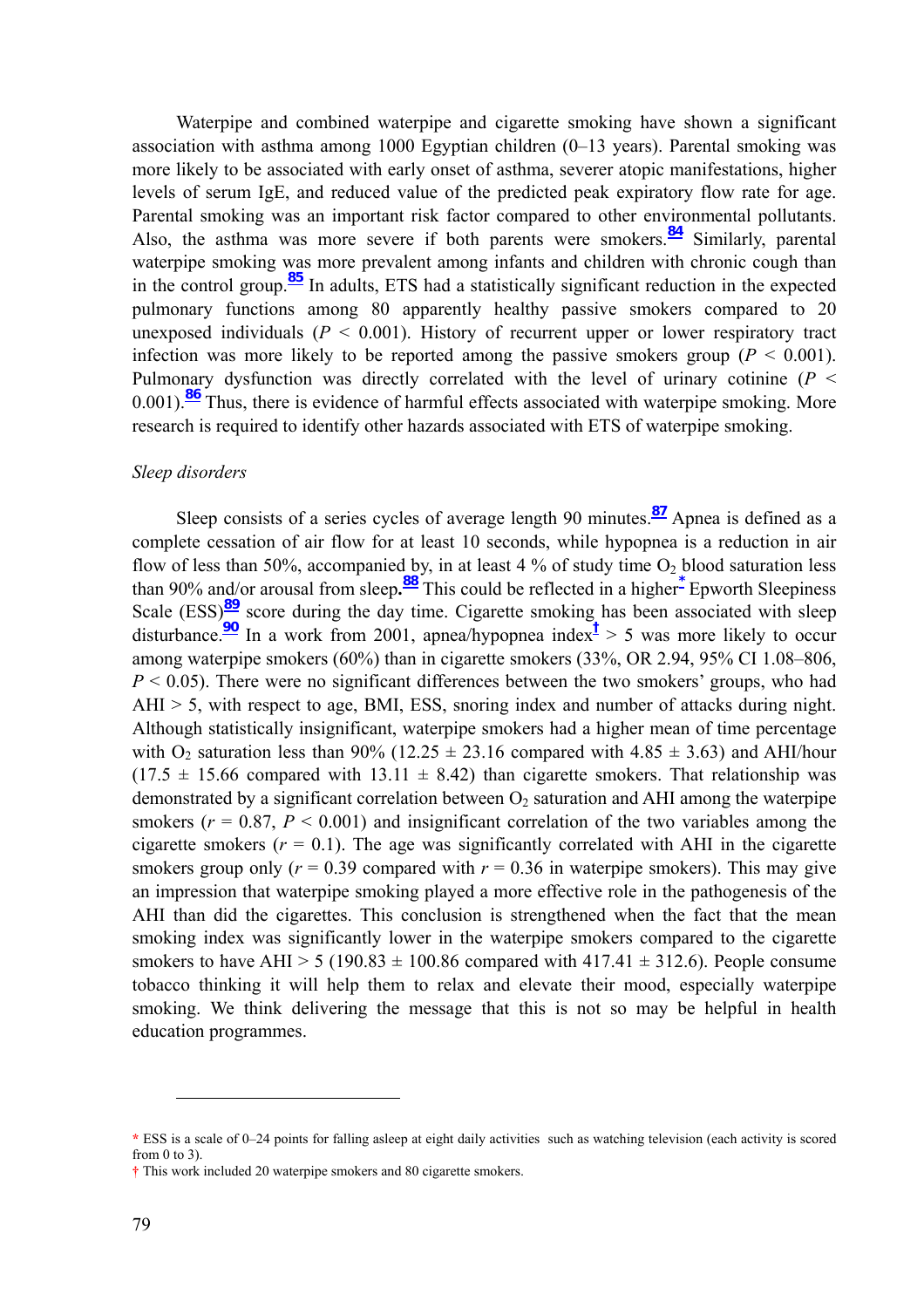#### *Waterpipe smoking and dependence*

No reliable dependency scale for waterpipe tobacco smoking have been developed comparable to cigarette smoking. There is a need to start this research to facilitate behavioural interventions and control programs waterpipe smoking. Thus, dependence could be applied to waterpipe too. This is manifested by craving, withdrawal and difficulty quitting.**91,92,<sup>93</sup>**

A Syrian-published work discussed this issue. It found similar results to those presented in Section 4.4 above. Cigarette smokers who want to quit smoke waterpipes because they think waterpipes will wean them from cigarettes. In an Egyptian dependence study on cigarette smokers, light cigarette dependents were more likely to smoke waterpipe. This raises the need for a moderation to the Fagerström scale, taking waterpipe smoking (or other method of tobacco use) into consideration. A solid proof of high nicotine content in the waterpipe *hagar* was provided by chemical analysis of variant commercial types.<sup>16</sup> This may indicate a higher nicotine intake from each *hagar* compared to cigarettes.

#### *Genetic damage and cancer among waterpipe smokers*

Humans are exposed to a large number of genotoxicants via ingestion, respiration or absorption through the skin.<sup>94</sup> Tobacco smoking is one of the easiest toxicants to be controlled. Tobacco has been linked to mutations in the p53 tumour suppressor gene. A mutant p53 tumour suppressor gene leads to uncontrolled cell division and is found in over 50% of all human tumours.<sup>95</sup> Other researchers assessed genetic damage in different populations including traffic policemen<sup>96</sup> and Egyptians with chronic schistosomiasis<sup>97</sup> and found a significant association between tobacco consumption and increased genetic damage among the exposed groups.

One study compared chromosomal aberration among five waterpipe smokers, five cigarette smokers and five controls. A significant increase in chromosomal breaks, chromosomal terminal deletions and polyploidy was observed among the smoker groups (no significant difference was noticed between the smoker groups).**98** This is consistent with a study from India, where 35 occupationally nonexposed waterpipe smokers were compared with a matched number of nonsmokers. The dose and duration of waterpipe use showed a direct effect and significant increase in mitotic index, chromosomal aberrations, sister chromatid exchange and DNA satellites.**<sup>99</sup>**

ESPRI conducted a study to detect the early genetic damage that may be linked to waterpipe use (see Chapter 7). It was hypothesized that exfoliated cells from the oral cavity was the optimal sampling place for two reasons: first, the cells are in direct contact with carcinogenic substances in the smoke; secondly, like other cells in the body they will be exposed to the systemic effect of the smoke (it has a dual effect on the oral cavity). The micronucleus assay will be adopted as a biomarker of the genetic damage. It is a simple yet valid**100,101,102** and sensitive technique.**103,<sup>104</sup>**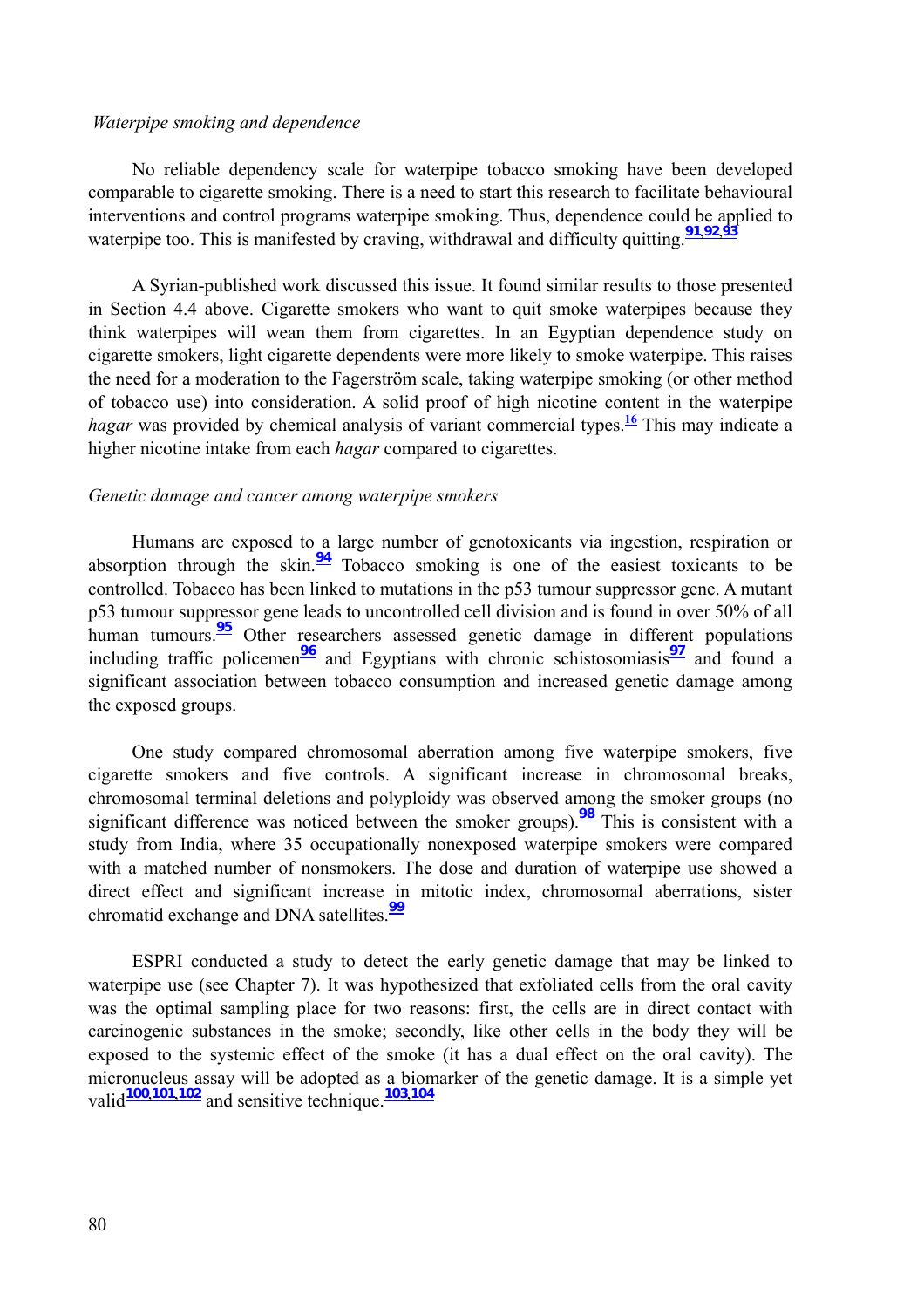# micronucleus expression in a dividing cell



# **Figure 6.3**105 **The origin of micronuclei from lagging whole chromosomes and eccentric chromosome fragments in a dividing cell. Each daughter cell contains the original nucleus plus peripheral micronucleus (reprinted with permission from the authors)**

Micronuclei (MN) originate from chromosome fragments or whole chromosomes that are not included in the main daughter nuclei during nuclear division, as in Figure 6.2. Thus, MN assay provides a measure of both chromosome breakage and chromosome loss. It has been shown to be at least as sensitive an indicator of chromosome damage as classical metaphase chromosomal analysis.**106,107,108** The key advantage of the MN assay is the relative ease of scoring and the statistical power obtained from scoring larger numbers of cells than in other typical techniques.**109, 110** The findings are presented below.

# **References**

<sup>1</sup> Maziak W, Ward KD, Afifi Soweid RA, Eissenberg T: Tobacco smoking using a waterpipe: a re-emerging strain in a global epidemic. *Tobacco control*, 2004, 13:327–33.

2. Gad RR, El-Setouhy M, Haroun A, Gadalla S, AbdEl-Aziz F, Aboul Fotouh A, Mohamed MK, Mikhail N, Israel E. Nicotine dependence among adult male smokers in rural Egypt *Journal of the Egyptian Society of Parasitology*, 33(3 suppl):1019–30.

3. Abdel Rahman R, El-Setouhy M, Mohamed M, Israel E. Is experimental smoking a stepping stone to current smoking? Submitted to Society for Research on Nicotine and Tobacco, March 2005 (unpublished work for ESPRI).

4. Maziak W, Ward KD, Eissenberg T. Factors related to frequency of narghile (waterpipe) use: the first insights on tobacco dependence in narghile users. *Drug and alcohol dependence*, 2004, 76:101–6.

5. Maziak W, Ward KD, Afifi Soweid RA, Eissenberg T: Tobacco smoking using a waterpipe: a re-emerging strain in a global epidemic. *Tobacco control*, 2004, 13:327–33.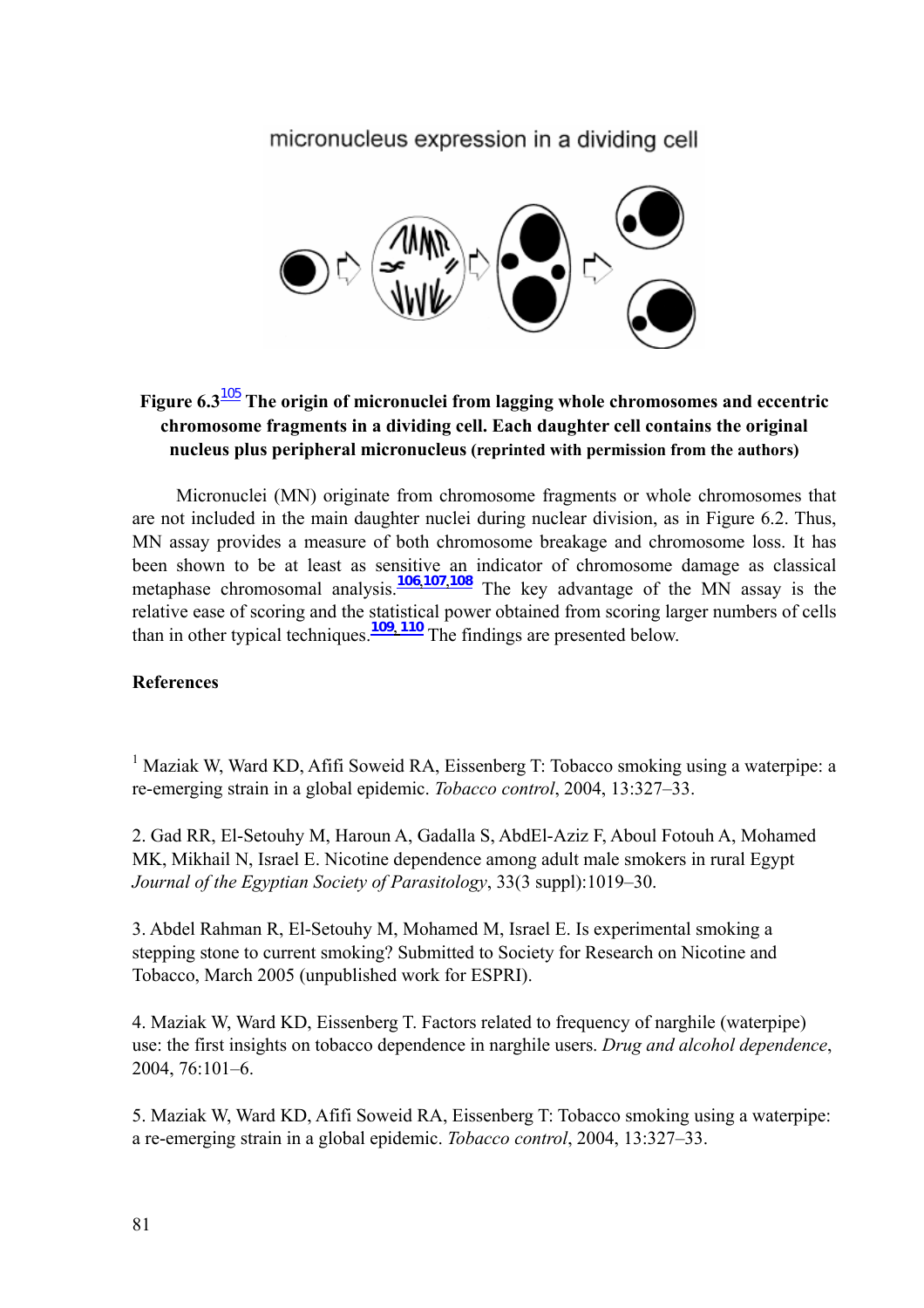6. Azab MMA, Hasan MH, Hafez AS, Khalil SA. An epidemiological study of the smoking phenomenon among industrial workers. *Egyptian journal of community medicine*, 1995, 13(2):23–30.

7. Bush J, White M, Kai J, Rankin J, Bhopal R. Understanding influences on smoking in Bangladeshi and Pakistani adults: community based, qualitative study. *British medical journal*, 2003, 326(7396):962.

8. Hamadeh RR, McPherson K, Doll R. Prevalence of smoking in Bahrain. *Tobacco control*, 1992, 1:102–6.

9. Tobacco smoking in the world. *WHO chronicle*, 33(3):94–7.

10. Maziak W, Fouad FM, Asfar T, Hammal F, Bachir EM, Rastam S, Essenberg T, Ward KD. Prevalence and characteristics of narghile smoking among university students in Syria. *International journal of tuberculosis and lung disease*, 2004, 8(7):882–9.

11. Nuwayhid IA, Yamout B, Azar G, Kambris MA. Narghile (hubble-bubble) smoking, low birth weight, and other pregnancy outcomes. *American journal of epidemiology*, 1998, 148(4):375–83.

12. Chaaya M, Awwad J, Campbell OM, Sibai A, Kaddour A. Demographic and psychosocial profile of smoking among pregnant women in Lebanon: public health implications. *Maternal and child health journal*, 2003, 7(3):179–86.

13. Caplan RD, Cobb S, French P. Relationships of cessation of smoking with job stress, personality, and social support. *Journal of applied psychology*, 60(2):211–9.

14. Higazy R, Abdel Fattah E, Abd El-Ghaffar A, El-Sherif M, Abdeallah A. Health profile of fisherman in Manzalah Lake, Dakahlia Governorate. MSc thesis, 1995. Faculty of Medicine, Mansoura University.

15. El-Shaer AAA, El-Mosalamy MA, Abdel Aziz K, Azab MA. Epidemiological study of asbestos-related diseases among Egyptian workers exposed to asbestos. MD thesis, 1989. Faculty of Medicine, Al Azhar University.

16. El-Shaer AAA, Awad TA. Pulmonary disorders among superphosphate industry workers at Abo-Zaabal company for fertilizers and chemicals. *Egyptian journal of occupational medicine*, 2000, 24(1):139–49.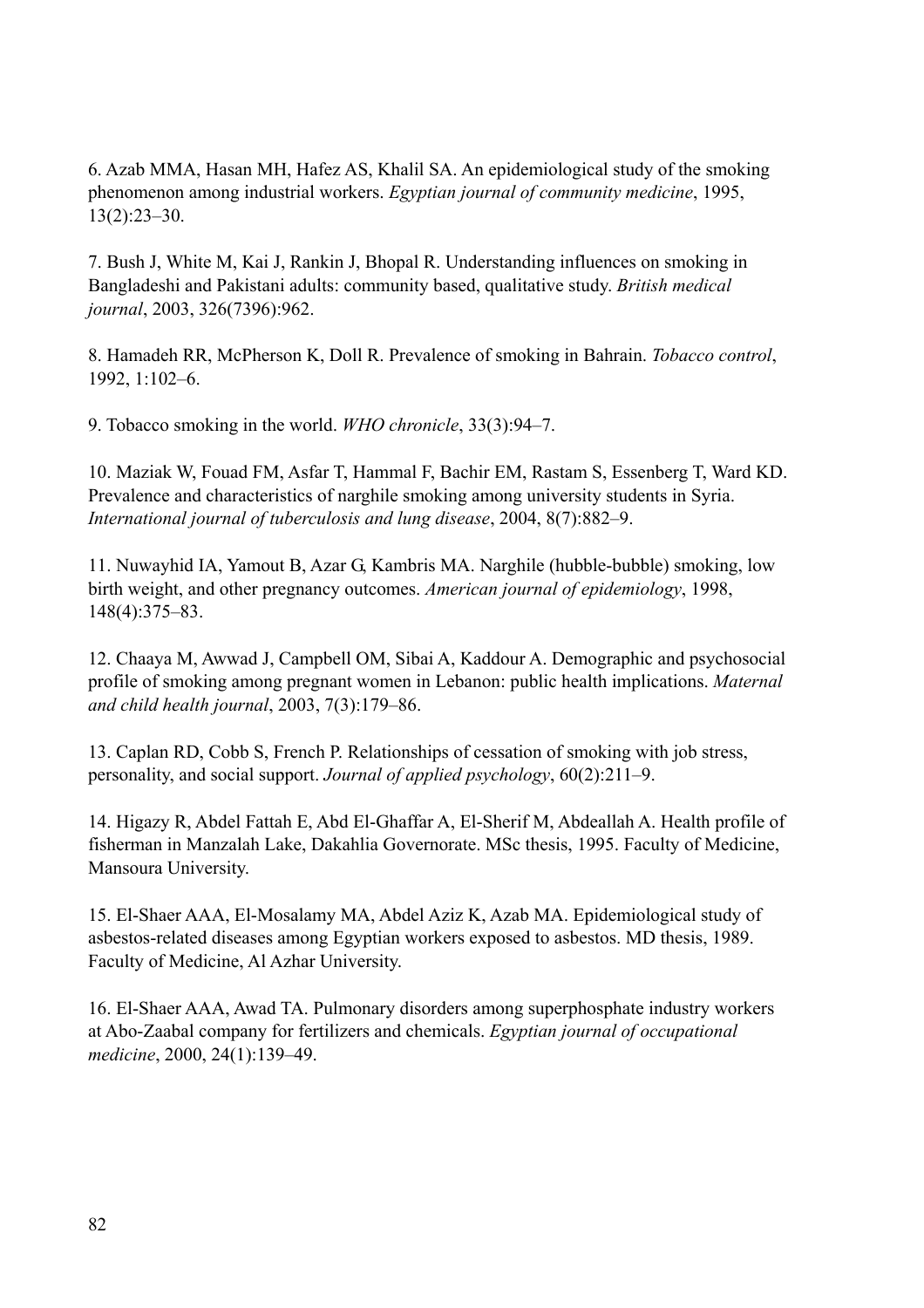17. Abde El-Hafez SA. More about smoking risk. *Proceedings of the 22nd international congress of the Egyptian Society of Allergy and Clinical Immunology*. Alexandria, 12–14 March 1997:52.

18. El-Shimy W, Madi M, Badawy T, Shalouf M, El-Kholy G, El-Emery FA, Salem A, Rageb M. The effect of smoke sublimates on histamine, serotonin and leukotrienes: an experimental study. *Medical journal of Cairo University*, 1998, 66(2):365–72.

19. Abbas E, Abou-Azma N, Bulus S. Effects of *gouza* smoking on rats' oral mucosa. *Egyptian journal of histology*, 1987, 10(2):156.

20. El-Aaser AA, Tawfic HN, Salem ES, and Abdel Hakim M. Oncogenic Studies on "gouza" Smoking. *Egyptian journal of chest diseases and tuberculosis*, 1976, 17(2):145–50.

21. Mussalo-Rauhamaa H, Leppanen A, Salmela SS, Pyysalo H. Cigarettes as a source of some trace and heavy metals and pesticides in man. *Archives of environmental health*, 1986, 41(1):49–55.

22. Salem ES, Meserga SM, Shallouf MA, and Nosir MI. Determination of lead levels in cigarette and *gouza* smoking components with a special reference to its blood values in human smokers. *Egyptian journal of chest diseases and tuberculosis*, 1990, 37(2).

23. Galal A, Youssef A, Salem ES. Nicotine levels in relation to pulmonary manifestations of *gouza* and cigarette smoking. *Egyptian journal of chest diseases and tuberculosis*, 1973, 16(2):5.

24. Shihadeh A. Investigation of mainstream smoke aerosol of the argileh waterpipe. *Food and chemical toxicology*, 2003, 41(1):143–52.

25. Sajid KM, Akhter M, Malik GQ. Carbon monoxide fractions in cigarette and hookah (hubble bubble) smoke. *Journal of the Pakistan Medical Association*, 1993, 43(9):179–82.

26 US Department of Health and Human Services. *The health consequences of smoking: nicotine addiction. A report of the Surgeon-General*. Rockville, Maryland, Public Health Service, Centers for Disease Control, Office on Smoking and Health, 1988 (DHHS Publication No (CDC) 88–8406.

27. Oddoze C, Dubus JC, Badier M et al. Urinary cotinine and exposure to parental smoking in a population of children with asthma. *Clinical chemistry*, 1999, 45:505–9.

28. Dziuda MR, Grzybowski A. [Cotinine—the biomarker of exposure to tobacco smoke.] *Przegląd lekarski*, 1999, 56(2):161–3 [in Polish].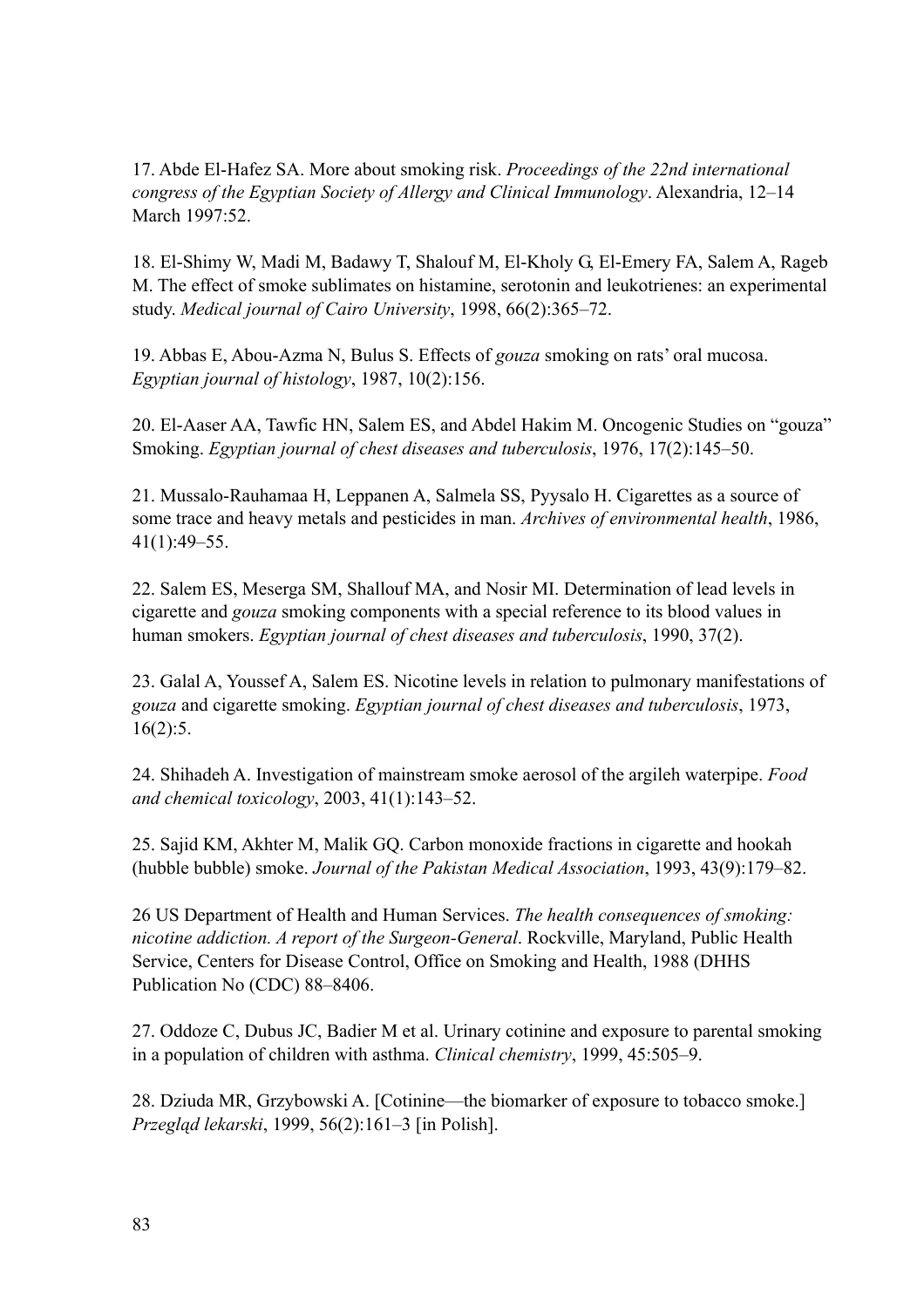29. Shafagoj YA, Mohammed FI, Hadidi KA. Hubble-bubble (water pipe) smoking: levels of nicotine and cotinine in plasma, saliva and urine. *International journal of clinical pharmacology and therapeutics*, 2002, 40(6):249–55.

30. Macaron C, Macaron Z, Maalouf MT, Macaron N, Moore A. Urinary cotinine in narguila or chicha tobacco smokers. *Journal médical libanais*, 1997, 45(1):19–20.

31. Van Meter KW. Carbon monoxide poisoning. In Tintinelli et al, eds. *Emergency medicine: a comprehensive study guide*. New York, McGraw-Hill, 2000:1302–5.

32. Salem ES, Shallouf MA, Meserga SM, Nosir MI. Estimation of carboxyhaemoglobin levels in some Egyptian cigarette and "gouza" smokers. *Tanta medical journal*, 1977, 1–17.

33. Zahran F, Yousef AA, Baig MH. A study of carboxyhaemoglobin levels of cigarette and sheesha smokers in Saudi Arabia. *American journal of public health*, 1982, 72(7):722–4.

34. Gieringer D. Marijuana water pipe and vaporizer study. Available online at: http://www.marijuana.com/pipestudy.php3/ retrieved on 5 March 2006.

35. Galal A, Youssef A, Salem ES. Nicotine levels in relation to pulmonary manifestations of *gouza* and cigarette smoking. *Egyptian journal of chest diseases and tuberculosis*, 1973, 16(2):5.

36. Salem ES et al. Spirometric and alpha-1 antitrypsin studies in *gouza* and cigarette smokers. *Medical journal of Cairo University*, 1987, 55(3):493–506.

37. El Hakim IE, Uthman MA. Squamous cell carcinoma and keratocanthoma of the lower lip associated with "goza" and "shisha" smoking. *International journal of dermatology*, 1999, 38(2):108–10.

38. Al-Belasy FA. The relation of "shisha" (water pipe) smoking to postextraction dry socket. *Journal of oral and maxillofacial surgery*, 2004, 62(1):10–4.

39. Önder M, Öztaş M, Arnavut O. Nargile (hubble-bubble) smoking–induced hand eczema. *International journal of dermatology*, 2002, 41(11):771.

40. Salem ES, El-Shimy WS, Badr El-Din NM, Sobhy KE, Abdela AM, Abdel Wahab M. A study of the effect of smoking on some biochemical parameters bronchoalveolar lavage with especial reference to *gouza* smoking. *Egyptian journal of chest diseases and tuberculosis*, 1990, 37(2).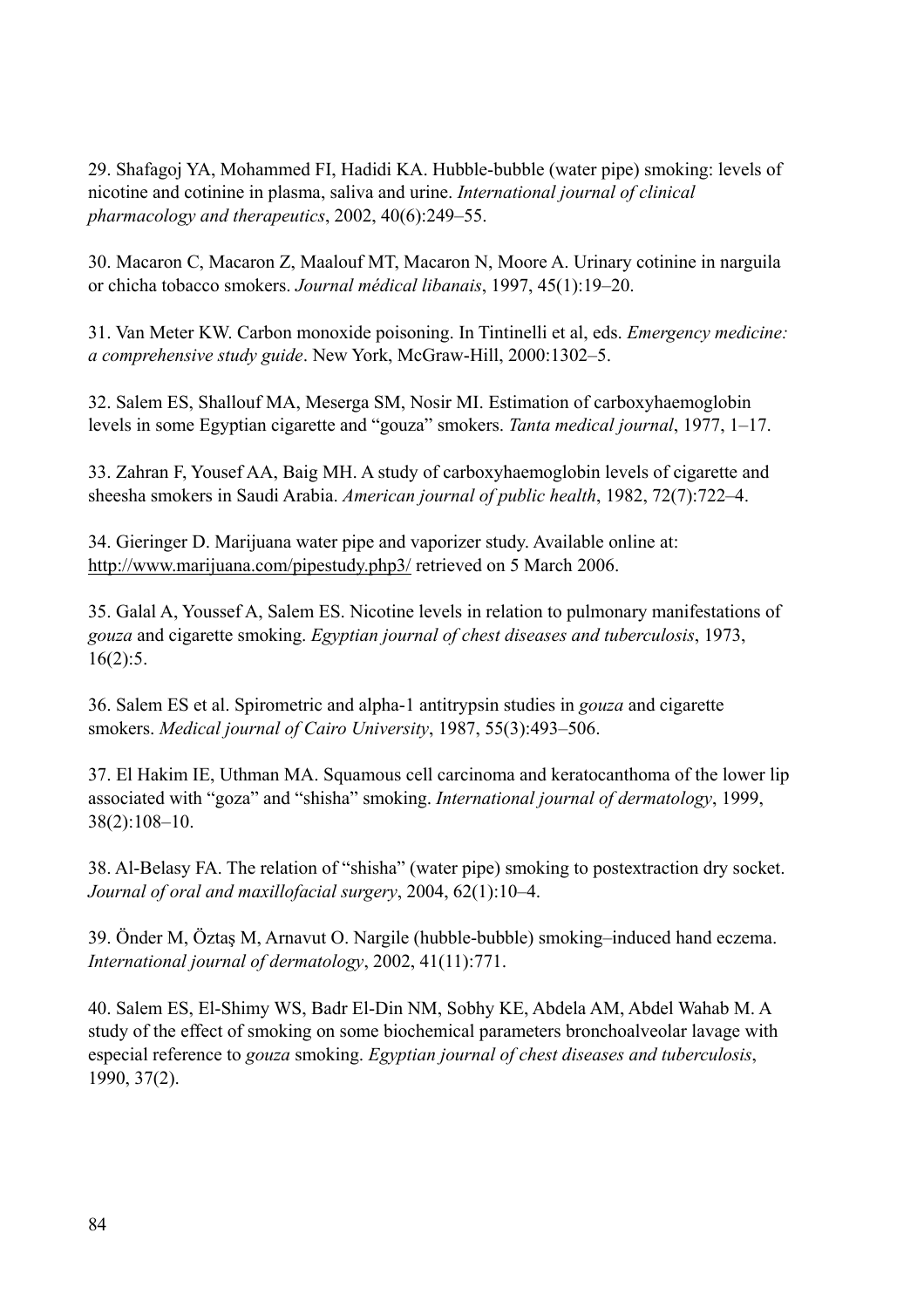41. Low RB, Davis GS, Giancla M. Biochemical analysis of broncheoalveolar lavage fluids of healthy volunteer smokers and non smokers. *American review of respiratory disease*, 1978, 118:863–73.

42. Sobhy KE, Soliman OM, Nada GE, Hakim AM, Rashed G. Bronchoscopic and pathological studies in various patterns of smoking. *New Egyptian journal of medicine*, 1993, 9 (6):1867–72.

43. Amin AAA. Effect of smoking on bronchial reactivity (in person with normal pulmonary function). MSc thesis. Cairo University.

44. MahfouzeT, El-Dokishy AA, El-Shennawy OM, Salma S, Abou-Fadl AM, El-Shahat HS. Changes in some trace elements among smokers and patients with chronic obstructive airways diseases. *Egyptian journal of chest diseases and tuberculosis*, 1994, 43(1).

45. Halliwell B, Gutteridge JM. Oxygen free radicals and iron in relation to biology and medicine. *Archives of biochemistry and biophysics*, 1986, 246:501–14.

46. Eissenberg T, Adams C, Riggins EC, Lickness M. Smokers' sex and the effects of tobacco cigarettes: subject-rated and physiological measures. *Nicotine & tobacco research*, 1999, 1:317–24.

47. Kerstjens HA, Rijcken B, Schouten JP, Postma DS. Decline of FEV1 by age and smoking status: facts, figures, and fallacies. *Thorax*, 1997, 52:820–7.

48. Samet JM, Lange P. Longitudinal studies of active and passive smoking. *American journal of respiratory and critical care medicine*, 1996, 154:S257–65.

49. Gold DR, Wang X, Wypij D, Speizer FE, Ware JH, Dockery DW. Effects of cigarette smoking on lung function in adolescent boys and girls. *New England journal of medicine*, 1996, 335:931–7.

50. Lebowitz MD, Holberg CJ, Knudson RJ, Burrows B. Longitudinal study of pulmonary function development in childhood, adolescence, and early adulthood. Development of pulmonary function. *American review of respiratory disease*, 1987, 136:69–75.

51. Tager IB, Segal MR, Speizer FE, Weiss ST. The natural history of forced expiratory volumes. Effect of cigarette smoking and respiratory symptoms. *American review of respiratory disease*, 1988, 138:837–49.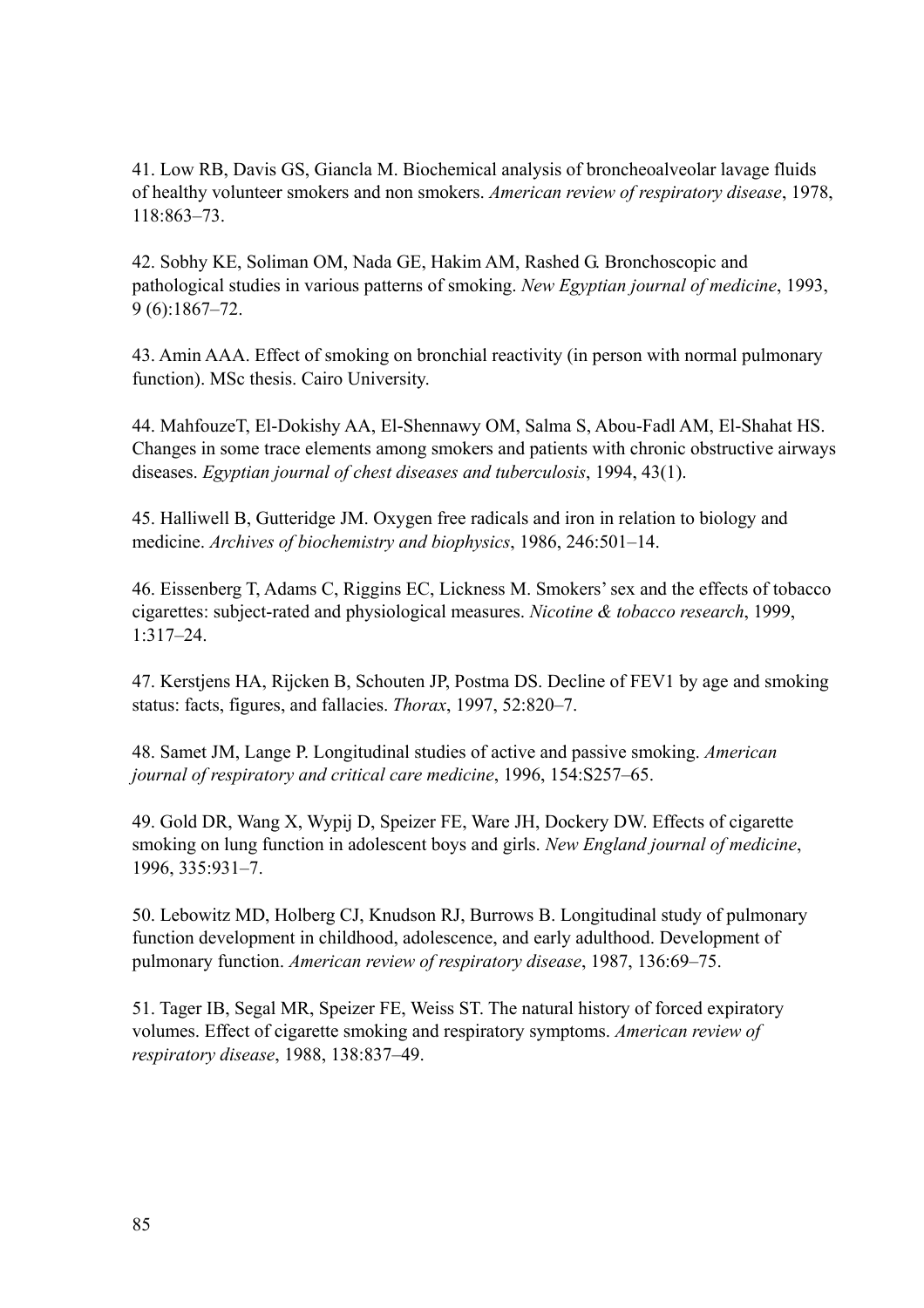52. Tager IB, Munoz A, Rosner B, Weiss S, Carey V. Effect of cigarette smoking on the pulmonary function of children and adolescents. *American review of respiratory disease*, 1985, 131:752–9.

53. Abdel Hakim AM, Salem ES, Abbas H, Abdel Khaled M, SharafEl-Din MM, Alhelaly AA. Effect of smoking on alpha one antitrypsin in serum and bronchoalveolar fluid.

54. El-Karmi EAR et al. Sex hormones and lipid profile in male cigarette and *gouza* smokers. *Ain Shams medical journal*, 1993, 44(1–3):65–71.

55. Plachta H, Bartnikowska E, Obara A. Lipid peroxides in blood from patients with atherosclerosis of coronary and peripheral arteries. *Clinica chimica acta*, 1992, 211(1–2):101– 12.

56. Knuiman MW, Watts GF, Divitini ML. Is sialic acid an independent risk factor for cardiovascular disease? A 17-year follow-up study in Busselton, Western Australia. *Annals of epidemiology*, 2004, 14(9):627–32.

57. Doiron AL, Kirkpatrick AP, Rinker KD. TGF-beta and TNF-a affect cell surface proteoglycan and sialic acid expression on vascular endothelial cells. *Biomedical sciences instrumentation*, 2004, 40:331–6.

58. Frisco S, Girelli D, Martinelli N, Olivieri O, Lotto V, Pizzolo F, Faccini G, Beltrame F, Corrocher R. Low plasma vitamin B-6 concentrations and modulation of coronary artery disease risk. *American journal of clinical nutrition*, 2004, 80(5):1448–9; author reply 1449.

59. Dropiński J, Węgrzyn W, Szczeklik W, Krzanowski M. [Myocardial infarction as an initial symptom of antiphospholipid syndrome, factor V Leiden mutation, and hyperhomocysteinemia.] *Polskie archiwum medycyny wewnętrznej*, 2004, 111(1):63–7 [in Polish].

60. Ashmawi MM et al. Some predictive markers of atherosclerosis among smokers. *Ain Shams medical journal*, 1993, 44(7–9):633–9.

61. Mazen AA, Oraby SS. The effect of ma'assel water-pipe smoking versus cigarette smoking on pulmonary arterial pressure and left ventricular and right ventricular function indices in COPD patients, an echodoppler study. *Scientific journal of Al-Azhar Medical Faculty, Girls*, 2000, 21(1):649–86.

62. Gulsvik A, Fagerhoi MK. Smoking and immunoglobulin levels. *Lancet*, 1979, 1(8113):449.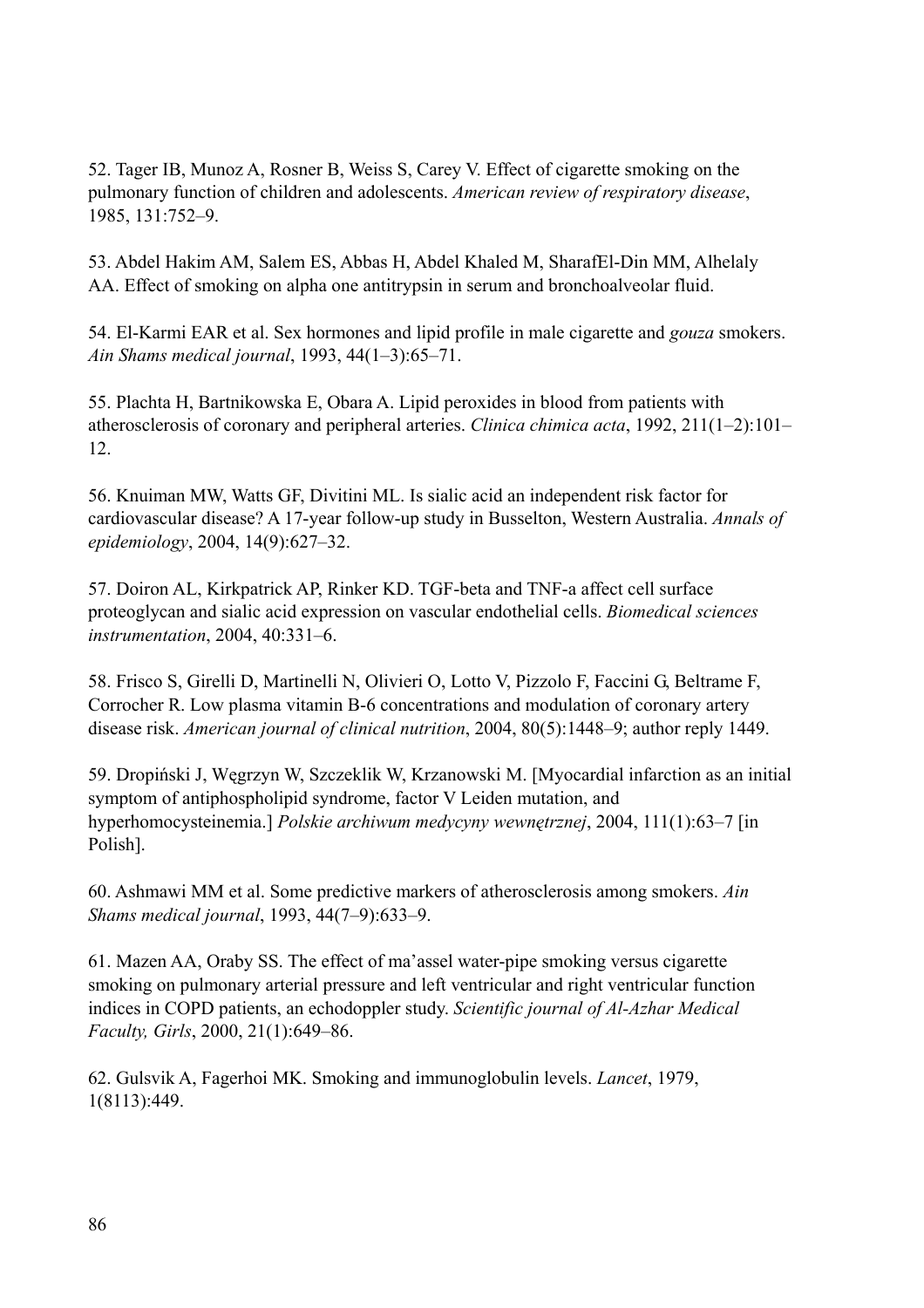63. Shadi AHA. Sputum microscopy as a tool for identification of sources of infection of pulmonary tuberculosis in Gharbia Governorate. Thesis. Faculty of Medicine, Tanta University.

64. Munckhof WJ, Konstaninos A, Wamsley M, Mortlock M, Gilpin C. A cluster of tuberculosis associated with the use of marijuana waterpipe. *International journal of tuberculosis and lung disease*, 2003, 7(9):860–5.

65. Gupta D, Boffetta P, Gaborieau V, Jindal SK. Risk factors of lung cancer in Chandigrah, India. *Indian journal of medical research*, 2001, 113:142–50.

66. Abou Shamaa MN, Authman HA, Kamel MR. Some chemical and biological effects of cigarette and hubble bubble smoking. *Bulletin of Alexandria University (Egypt) Faculty of Medicine*, 1990, 26(1):175–85.

67. Amara F, El-Debany A, El-Amin A, El Wallity A. Comparative study of the effect of cigarette and hubble bubble "gouza" smoking on some essential glucoregulatory hormones. *Tanta medical journal*, 1993, 21(1):103–14.

68. Nagorni-Obradovic L. [Effects of cigarette smoke constituents on the immune system with special consideration of patients with tuberculosis.] *Medicinski pregled*, 2004, 57(suppl. 1):33–5 [in Serbian].

69. Authman HA et al. The effects of active and side stream smoking on the immune system, pre and post anesthesia study. *Bulletin of the Alexandria University (Egypt) Faculty of Medicine*, 1992, 28(2):287–96.

70. El Shimy WS, Shallouf MA, Ghoraba HM, Abdella AM, El-Kholy MG, El-Emery FA, Bahr H. Pulmonary functions and immunological profile in asymptomatic smokers. *Egyptian journal of chest diseases and tuberculosis*, 1999, 48(2):153–64.

71. McSharry C, Banham SW, Lynch PP, Boyd G. Antibody measurement in extrinsic allergic alveolitis. *European journal of respiratory diseases*, 1984, 64: 259–65.

72. Salem ES, Shallouf MA, Badawy T, Eissa AT. Serum IgE and blood eosinophils in cigarette and "gouza" smokers with a special reference to their atopic status. *Egyptian journal of chest diseases and tuberculosis*, 1988, 35(2).

73. El-Shimy WS, Madi MM, Badawy TE, Shalouf MA, El-Kholy GA, El-Emery, FA, Salem AE, Ragab MA. Estimation of serotonin and leukotrienes in smokers and its relation to bronchial hyperreactivity. *Medical journal of Cairo University*, 1998, 66(2):351–64.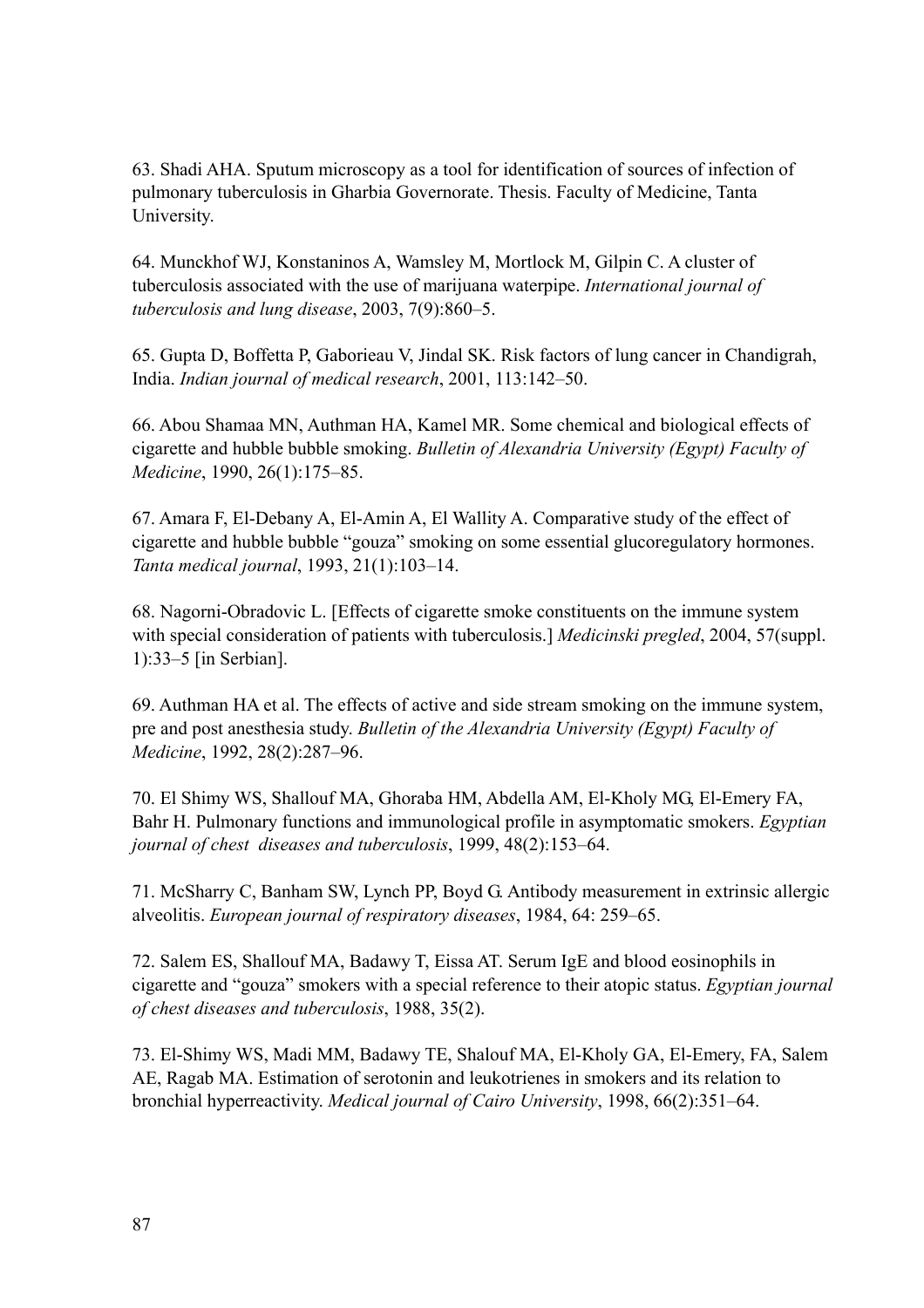74. Salem ES, Shallouf MA, Morad MA. Levels of soluble interleukin-2 receptor in serum of smokers. *Egyptian journal of chest diseases and tuberculosis*, 1994, 43(1).

75. Önder M, Öztaş M, Arnavut O. Nargile (hubble-bubble) smoking–induced hand eczema. *International journal of dermatology*, 2002, 41(11):771.

76. Anderson HR, Cook DG. Passive smoking and sudden infant death syndrome: review of the epidemiological evidence. *Thorax*, 1997, 52:1003–9.

77. Onken CA, Henry KM, Campbell WA, Kuhn CM, Slotkin TA, Kranzler HR. Effect of maternal smoking on fetal catecholamine concentrations at birth. *Pediatric research*, 2003, 53:119–24.

78. Lagercrantz H, Slotkin TA. The stress of being born. *Scientific American*, 1986, 254:100– 7.

79. Slotkin TA. Fetal nicotine or cocaine exposure: which one is worse? *Journal of pharmacology and experimental therapeutics*, 1998, 285:931–45.

80. Slotkin TA, Lappi SE, McCook EC, Lorber BA, Seidler FJ. Loss of neonatal hypoxia tolerance after prenatal nicotine exposure: implications for sudden infant death syndrome. *Brain research bulletin*, 1995, 38:69–75.

81. Abdella AM, El-Khaly GA, Abd El-Wahhab M, Bedewy AS. Sleep breathing disorders in apparently health cigarette and *gouza* smokers. *Egyptian journal of chest diseases and tuberculosis*, 2001, 50(1).

82. Nuwayhid IA, Yamout B, Azar G, Kambris MA. Narghile (hubble-bubble) smoking, low birth weight, and other pregnancy outcomes. *American journal of epidemiology*, 1998, 148(4):375–83.

83. James WH. Do gonadal hormones confound between parental smoking and offspring sex ratio? *International journal of epidemiology*, 2004, 33(1):226.

84. El-Heneidy F, Abo-El-Ezz A, Gamal H, Sebaie H. Environmental pollution and childhood asthma. *Journal of Arab children*, 1999, 10(2):225–40.

85. Sherief ES. Effect of parental smoking on chronic chest infection in infancy and childhood. MSc thesis. Al-Azhar University, Cairo.

86. Hessin RMM, El-Amin MM. Pulmonary morbidity among apparently health adult passive smokers. *Zagazig University medical journal*, 2000, 6(5 part 3):1034–46.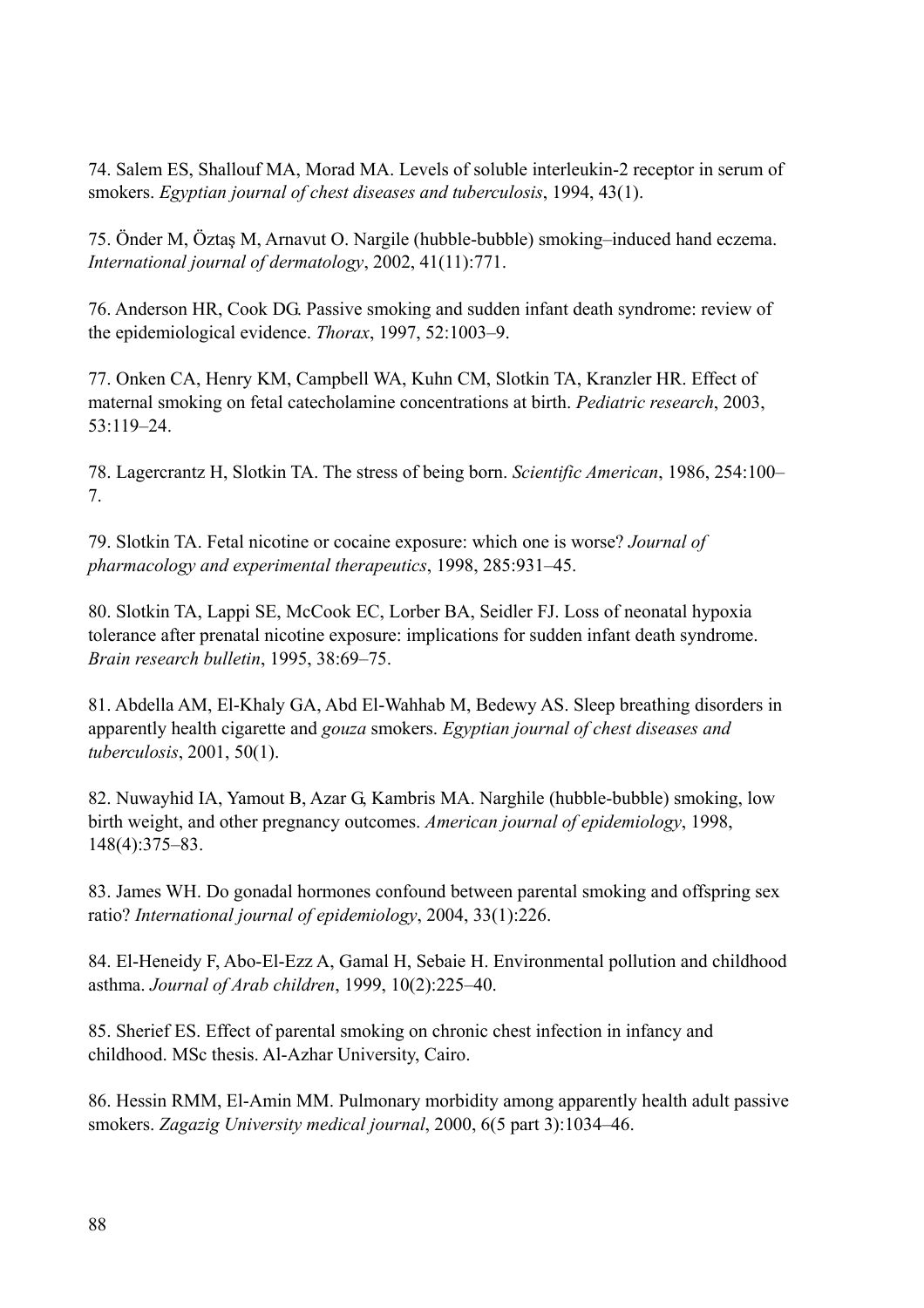87. Carskadon MA, Dement WC. Normal human sleep: an overview. In: Kryger MH, Roth T, Dement WC, eds. *Principles and practice of sleep medicine*. Philadelphia, Harcourt Brace Jovanovich, Inc, 1989:3–13.

88. Strollo PJ, Rogers RM. Obstructive sleep apnea. *New England Journal of medicine*, 1996, 334(99):104.

89. Johns MW. A new method for measuring daytime sleepiness: the Epworth Sleepiness Scale. *Sleep*, 1991, 14:540–45.

90. Lavigne GL, Lobbezoo F, Rompre PH, Nielsen TA, Montplaisir J. Cigarette smoking as a risk factor or an exacerbating factor for restless legs syndrome and sleep bruxism. *Sleep*, 1997, 20 (4): 290–3.

91. DiFranza JR, Savageau JA, Fletcher K, Ockene JK, Rigotti NA, McNeill AD, Coleman M, Wood C. Measuring the loss of autonomy over nicotine use in adolescents: the development and assessment of nicotine dependence in youths (DANDY) study. *Archives of pediatrics & adolescent medicine*, 2002, 156:397–403.

92. DSM-IV (Diagnostic and Statistical Manual of Mental Disorders), 4th ed. Washington DC, American Psychiatric Association, 1994.

93. Colby SM, Tiffany ST, Shiffman S, Niaura RS. Measuring nicotine dependence among youth: a review of available approaches and instruments. *Drug and alcohol dependence*, 2000, 59(suppl. 1):23–39.

94. Anwar WA. Assessment of cytogenetic changes in human populations at risk in Egypt. *Mutation research*, 1994, 313:183–91.

95. Bitton A, Neuman MD, Barnoya J, Glantz SA. The p53 tumour suppressor gene and the tobacco industry: research, debate and conflict of interest. *Lancet*, 2005, 365(9458):531–40.

96. Anwar WA. Monitoring of human populations at risk by different cytogenetic end points. *Environmental health perspectives*, 1994, 102(suppl 4):131–4.

97. Rosin MP, Anwar WA. Chromosomal damage in urothelial cells from Egyptians with chronic *Schistosoma haematobium* infections. *International journal of cancer*, 1992, 50(4):539–43.

98. Bayoumi W, Muhamed SF, Mursi. A chromosomal study on tobacco smokers. *Egyptian journal of anatomy*, 1992, 15(4):129–39.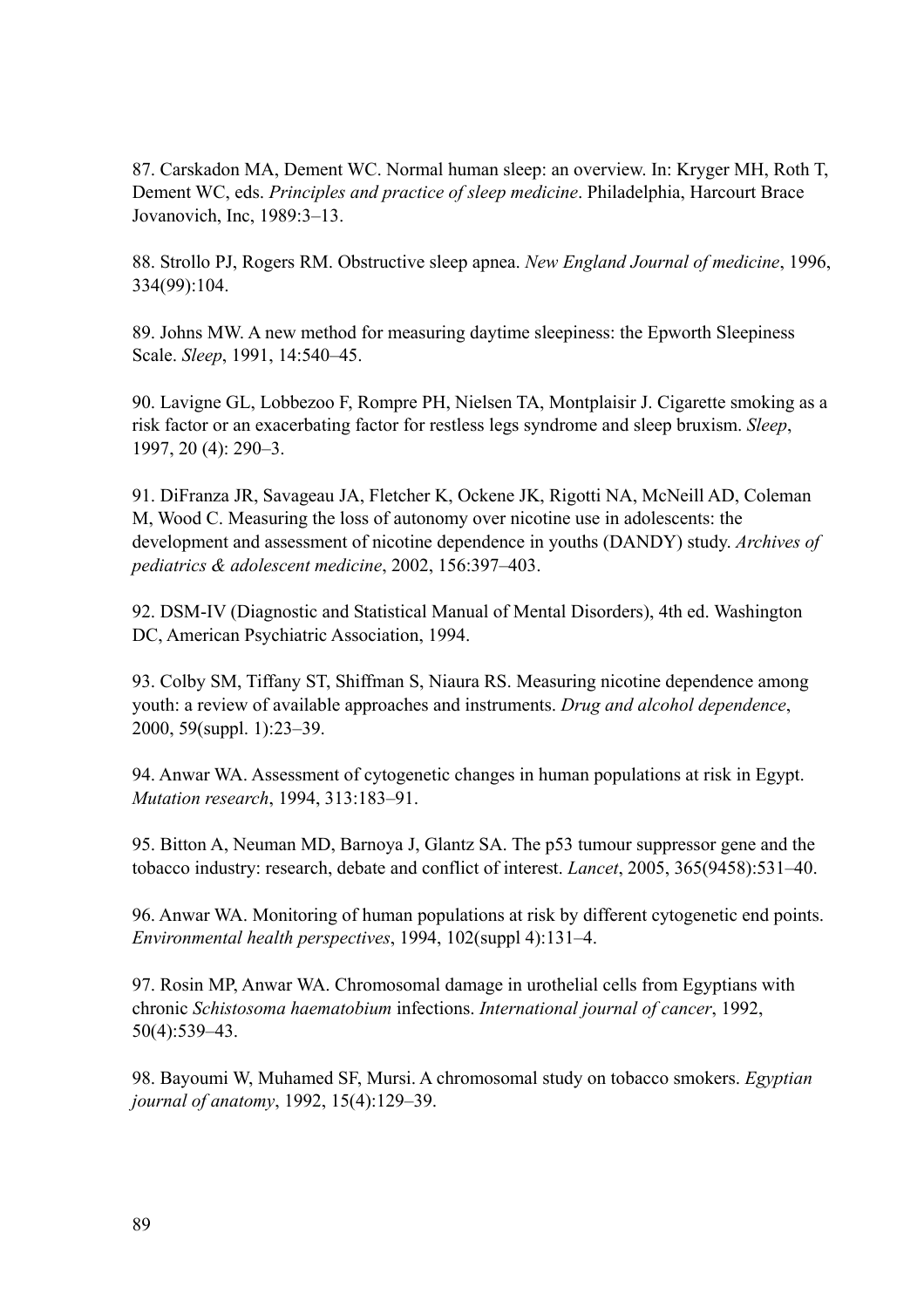99. Yadav JS, Thakur S. Genetic risk assessment in hookah smokers. *Cytobios*, 2000, 101(397):101–13.

100. Stitch HF, Rosin MP. Micronuclei in exfoliated cells as a tool for studies in cancer risk and cancer intervention. *Cancer letters*, 1984, 22(3):241–53.

101. Rosin MP. Antigenotoxic activity of carotenoids in carcinogen-exposed populations. *Basic life sciences*, 1990, 52:45–59.

102. Rosin MP. Genetic and proliferation markers in clinical studies of the premalignant process. *Cancer bulletin (Houston)*, 1991, 43:507–14.

103. Tucker JD, Preston RJ. Chromosome aberrations, micronuclei, aneuploidy, sister chromatid exchanges, and cancer risk assessment. *Mutation research*, 1996, 365:147–59.

104. Miller B, Albertini S, Locher F, Thybaud V, Lorge E. Comparative evaluation of the in vitro micronucleus test and the in vitro chromosome aberration test: industrial experience. *Mutation research*, 1997, 392:45–59.

105. Fenech M, Holland N, Chang WP, Zeiger E, Bonassi S. The HUman MicroNucleus Project—an international collaborative study on the use of the micronucleus technique for measuring DNA damage in humans. *Mutation research*, 1999, 428:271–83.

106. Miller B, Albertini S, Locher F, Thybaud V, Lorge E. Comparative evaluation of the in vitro micronucleus test and the in vitro chromosome aberration test: industrial experience. *Mutation research*, 1997, 392:45–59.

107. Kirsch-Volders M. Towards a validation of the micronucleus test, *Mutation research*, 1997, 392:1–4.

108. Evans HJ. Historical perspectives on the development of the in vitro micronucleus test: a personal view. *Mutation research*, 1997, 392:5–10.

109. Fenech M, The advantages and disadvantages of the cytokinesis-block micronucleus method. *Mutation research*, 1997, 392:11–8.

110. Eastmond DA, Tucker JD. Identification of aneuploidy-inducing agents using cytokinesis-blocked human lymphocytes and an antikinetochore antibody. *Environmental and molecular mutagenesis*, 1989, 13(1):34–43.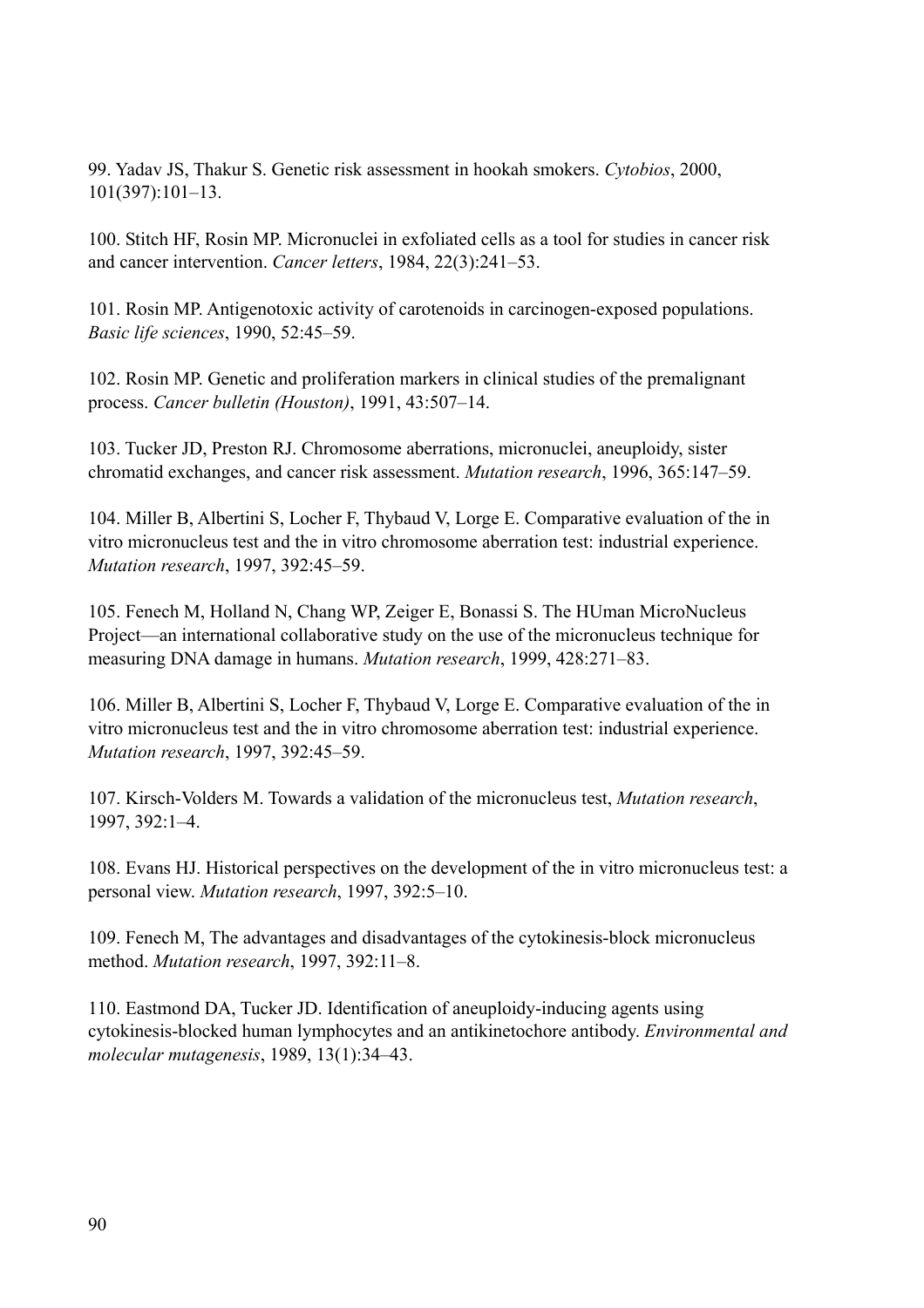## **7. The micronucleus test in buccal mucosa cells for assessment of the genotoxicity of waterpipe smoking**

## **7.1 Introduction**

Waterpipe smoking is a type of tobacco smoking widely practised in the Eastern Mediterranean Region countries. Studies have linked waterpipe smoking to oral, oesophageal, gastric, lung and bladder cancer, although much work remains to confirm these studies and to characterize the dose–response relationships between waterpipe smoking and cancer risks.[1] [2] [3]

One of the most rapid and efficient techniques to study the impact of environmental and life-style factors on genetic stability in human populations is the micronucleus (MN) test.[4] The use of the MN test to detect and quantify the genotoxic action of carcinogens is well established in vitro and in vivo, its sensitivity being compared to the analysis of chromatid breaks and exchanges.[5] [6] Investigations of MN frequencies support the widely accepted assumption that the MN are products of early events in human carcinogenic processes, especially in the oral cavity, which is directly exposed to cigarette and waterpipe smoke.[6] [7] [8] Epidemiological studies have demonstrated an increase in MN among smokers with oral carcinoma.[9] [10] The MN test has therefore been used for early identification of the carcinogenic process.[8]

MN in exfoliated human oral cells are small intranuclear DNA structures separated from the main nucleus of the basal epithelial layers.[11] The daughter cells containing the micronuclei migrate up through the epithelium and are exfoliated into the oral cavity.[12] The average reported healthy population MN frequency is 1–3 per 1000 cells.[13] Increases in the MN frequency in exfoliated oral cells have been observed as a result of exposure to pesticides, neoplastic drugs,[14] [15] radiotherapy,[16] [17] cigarette smoking,[14] [18] [19] arsenic in drinking water[17] and chronic infection.[20]

# *Aim of the study*

This study tests the hypothesis that waterpipe smoking increases MN levels in exfoliated oral cells relative to MN levels in the oral cells of those who have never smoked. Secondly, we aim to determine the extent to which this cytogenetic damage is influenced by the smoking behaviour (intensity, duration, morning smoking and inhalation of waterpipe smoke).

# **7.2 Subjects and methods**

The Egyptian Smoking Prevention Research Institute (ESPRI) carried a recent study on 149 current adult male (18 years of age and above) waterpipe smokers (who smoked waterpipe at least once per week and had smoked fewer than 100 cigarettes in their lives) and 78 male never smokers (never tried waterpipe or cigarettes in their lives). All eligible subjects were recruited from a baseline household smoking prevalence survey that has been conducted in nine villages in Qalyubiyah governorate in the Nile Delta region in Egypt. They completed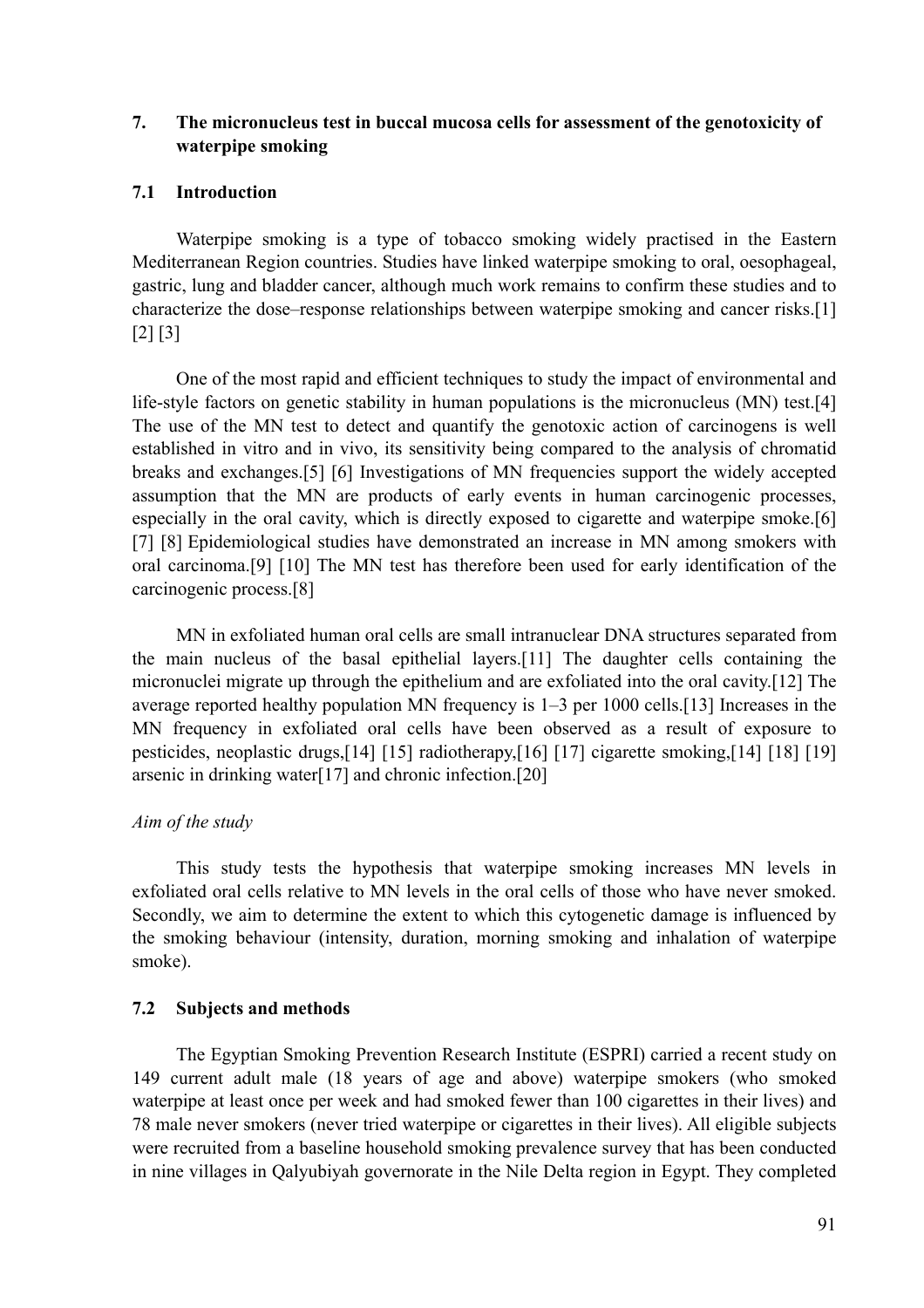a questionnaire and provided buccal smears for MN scoring. The questionnaire elicited demographic data (age, marital status, education and occupation), smoking behaviour (frequency of waterpipe smoking, numbers of *hagar* [waterpipe tobacco units] smoked daily and weekly, and smoking more frequently in the morning), quitting behaviour, the degree of inhalation of tobacco smoke, and current exposure to occupational chemicals that could affect the MN frequency.

Exfoliated cells of the buccal mucosa were obtained from the subjects by scraping the buccal mucosa with a wooden spatula using a rolling motion.[4] [21] [22] For each individual, two slides were prepared by smearing the cells immediately onto the centre of clean glass slides. The slides were immediately submersed in 95% ethanol for fixation.[23]

A modified Papanicolaou method was used for staining.[23] For this method the smears were fixed in 95% ethanol and hydrated by running a tap water wash. We applied nuclear stain (DNA related) Mayer hematoxylin for 4 minutes, followed by a rinse in a stream of gently running water for 15 minutes. Dehydration by 10 dips each in 70% and 95% ethanol was then performed. Cytoplasmic stain (orange–green) was applied for 1 minute, followed by a rinse in 95% ethanol for 5 minutes. Cytoplasmic and nucleolar stain (RNA specific) by EA polychrome was applied for 1.5 minutes, followed by a rinse by 95% ethanol  $(\times 2)$ , 10 dips each. The next step was dehydration by absolute ethanol  $(\times 2)$  for 10 dips, and then clearing by absolute ethanol and xylene (1:1) for 1 minute. The preparation was mounted using a standard mounting medium.

Screening for MN was performed under an oil immersion lens  $(\times 1000)$ , followed by phase-contrast microscopy for confirmation of MN according to established methods.[18] [22] [24] [25] At least 1000 intact epithelial cells per individual were scored to achieve the average percentage micronucleated cells. The opaque extranuclear-intracytoplasmic bodies examined by oil immersion lens and phase-contrast were considered micronuclei whereas binucleated cells, fragmented nuclei (karyorrhexis), karyolysis and nuclei like broken eggs were not considered MN.[24] [6] [10] [21] The frequency of MN was estimated as total number of MN (TMN) and the number of cells with MN (CMN) per individual because some cells had more than one MN.[6]

The TMN and CMN of smokers and nonsmokers were compared initially by *t*-tests, and then by using multiple linear regression to adjust for covariates (age, education, occupational exposure). Means and standard deviations of TMN and CMN were calculated for each level of the smoking behaviour variables. All statistical analysis was performed using SPSS, version 12.

#### **7.3 Results**

The mean TMN and CMN were significantly higher (more than twofold) among waterpipe smokers as compared to never smokers: mean TMN  $10.9 \pm 4.4$  compared with 4.2  $\pm$  1.9, *P* < 0.001; mean CMN 8.0  $\pm$  3.2 compared with 3.7  $\pm$ 1.6, *P* < 0.001 (Figure 7.1). In the never smokers, the range for TMN was 1–9 whereas for waterpipe smokers, TMN ranged from 2 to 27.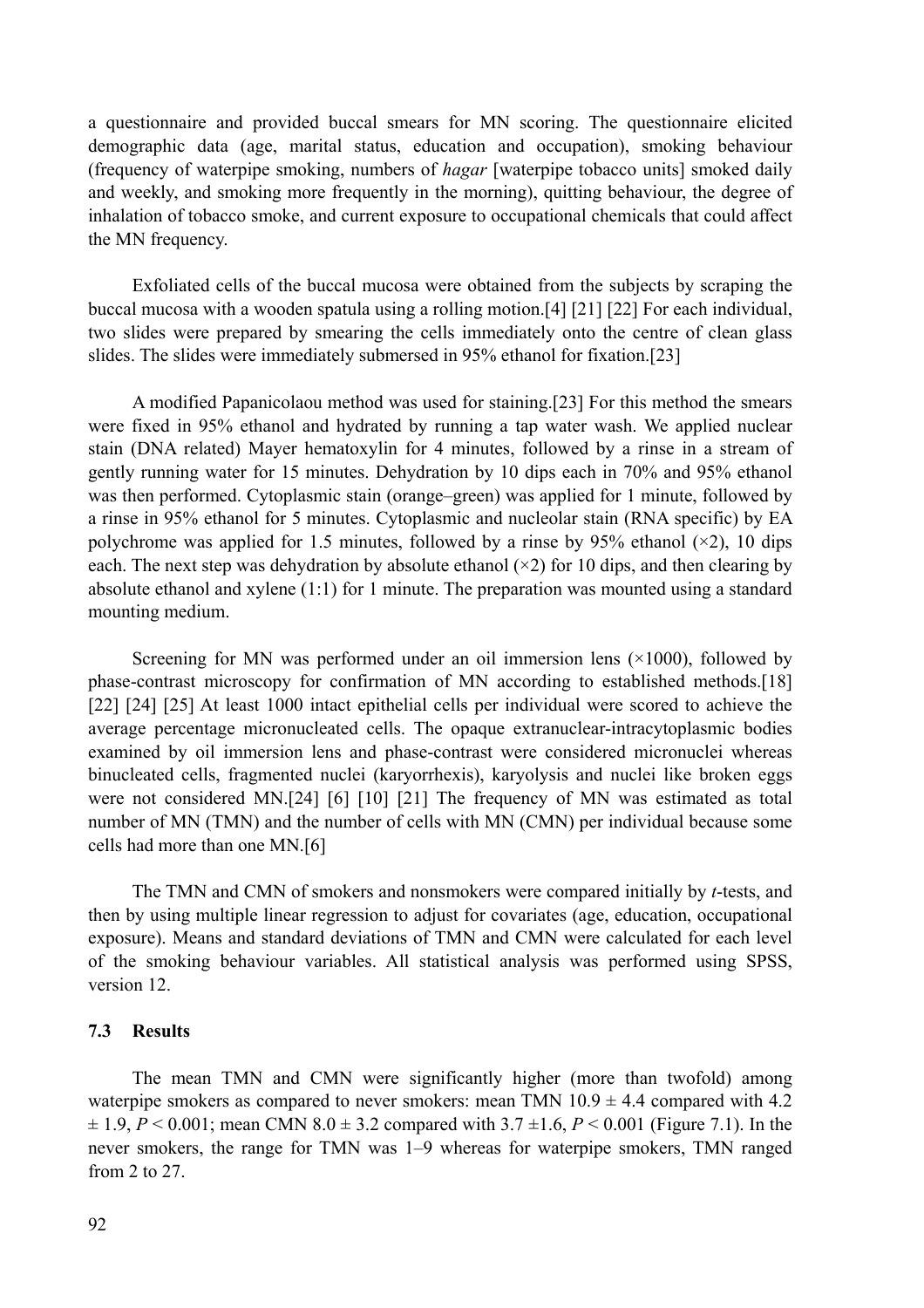

**Figure 7.1 The mean number of TMN and CMN in never smokers and waterpipe smokers** 

Waterpipe smoking was shown by multiple linear regression analysis to be a significant independent factor increasing the cytogenetic damage as measured by the TMN after controlling for the potential confounders (age and exposure to chemicals in the workplace). The model *P*-value was  $\leq 0.05$  and the significance level of the waterpipe was  $\leq 0.05$  (data not shown).

Table 7.1 shows the impact of smoking behaviour on the levels of TMN; the results for CMN were almost identical and therefore they are not show separately. There was no statistically significant dose related increase in TMN among those who smoked at least 5 *hagar* per day compared to less than 5 *hagar*, nor for weekly use of more than 25 *hagar* compared to fewer than 25 per week. No significant differences in TMN levels were found according to typical addiction indicators including the duration of smoking, minutes to the first use of waterpipe in the day, smoking even when ill, or inhaling the tobacco smoke into the chest.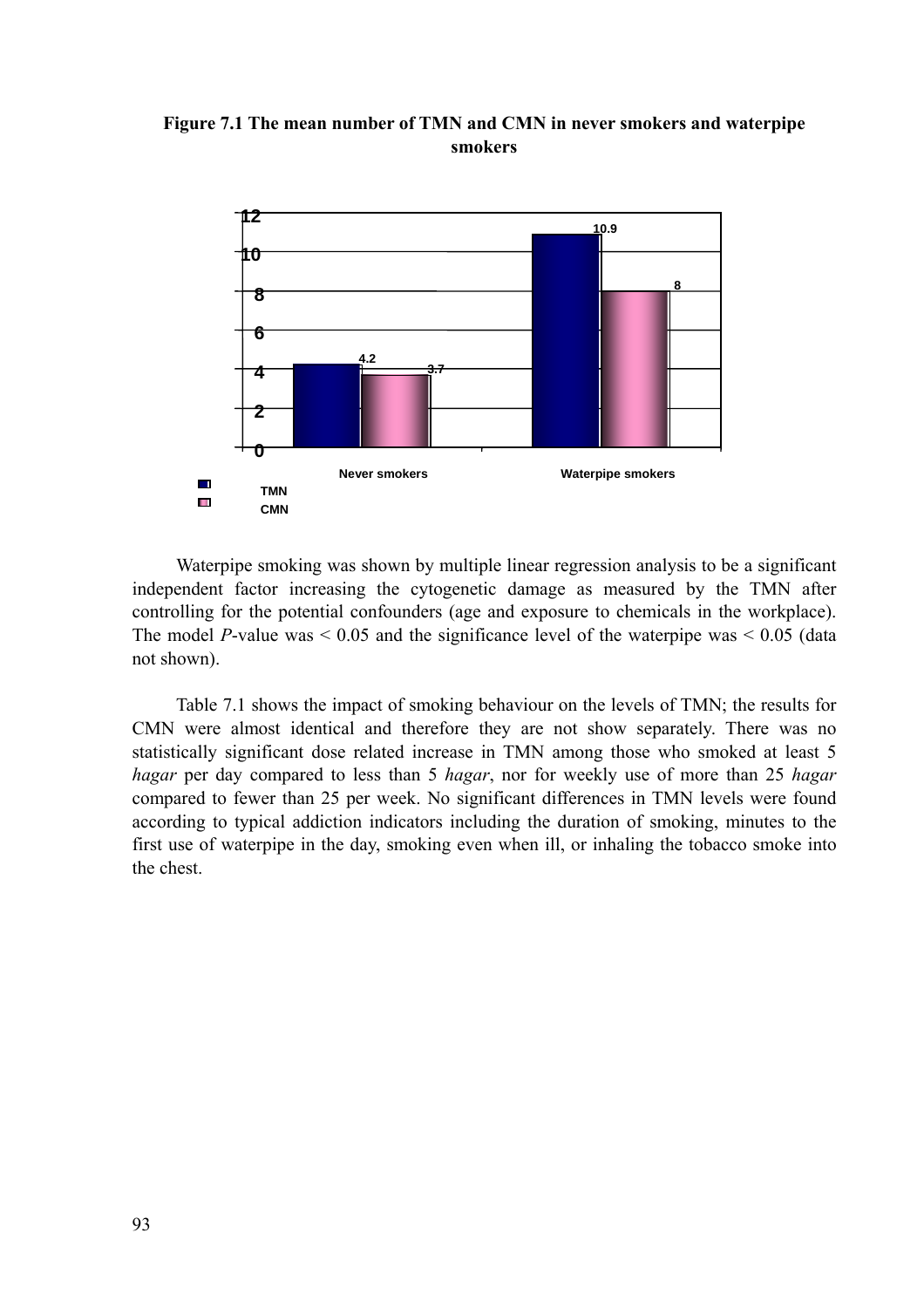| <b>Variables</b>                      | <b>Categories</b> | <b>Number</b> | Mean (SD) |
|---------------------------------------|-------------------|---------------|-----------|
| Number of hagar/day                   | $<$ 5             | 57            | 10.6(4.0) |
|                                       | $5+$              | 61            | 11.24.7)  |
|                                       | $\boldsymbol{P}$  | 0.44          |           |
| Number of hagar/week                  | <25               | 50            | 10.3(4.2) |
|                                       | $25+$             | 66            | 11.3(4.4) |
|                                       | $\boldsymbol{P}$  | 0.24          |           |
| Duration of smoking                   | $\leq$ 20 years   | 62            | 11.4(4.7) |
|                                       | 20 years+         | 56            | 10.1(3.9) |
|                                       | $\overline{P}$    | 0.17          |           |
| Minutes to first waterpipe of the day | $\leq$ 1 hour     | 58            | 11.3(4.6) |
|                                       | $>1$ hour         | 59            | 10.5(4.1) |
|                                       | $\boldsymbol{P}$  | 0.33          |           |
| Smoking when ill                      | No                | 98            | 10.6(4.3) |
|                                       | Yes               | 20            | 12.3(4.6) |
|                                       | $\overline{P}$    | 0.12          |           |
| Inhalation of smoke                   | N <sub>0</sub>    | 92            | 10.8(4.1) |
|                                       | Yes               | 26            | 11.3(5.3) |
|                                       | $\overline{P}$    | 0.61          |           |

**Table 7.1 Mean TMN and smoking behaviour in waterpipe smokers (***n* **= 118)** 

## **7.4 Discussion**

Our study clearly demonstrated a more than double significant increase of MN frequency in waterpipe smokers compared to never smokers. These results were in agreement with other studies that have demonstrated increased frequency of micronuclei in cigarette smokers compared to nonsmokers.[14] [26] [27] [28] Sarto et al. (1987) detected a twofold increase in the number of MN in smokers as compared with nonsmokers.[14] Burgaz et al. (1995) found a significant increase in micronucleated cells in smokers on examination of exfoliated buccal mucosa cells compared to nonsmokers.[27] The higher MN frequency in smokers was attributed to benzo(a)pyrene (B[a]P), as B[a]P is a component of tobacco smoke and consistently induced MN in a linear dose into an in vitro system.[29] [30]

Also it is noteworthy that some researchers could not find any increase in the TMN frequency in lymphocytes in smokers.[21] [31] [32] A pooled reanalysis of 24 databases from the Human MicroNucleus project concluded that smokers do not experience an overall increase in MN frequency in their lymphocytes, although when the interaction with occupational exposure is taken into account, heavy smokers were the only group showing a significant increase in genotoxic damage as measured by MN assay in lymphocytes.[33] These studies evaluated the MN frequency in the lymphocytes, while in the present study MN frequency was evaluated in the oral epithelial tissues which are in immediate contact with tobacco smoke, and hence could be better surrogates than lymphocytes for assessing genotoxic damage.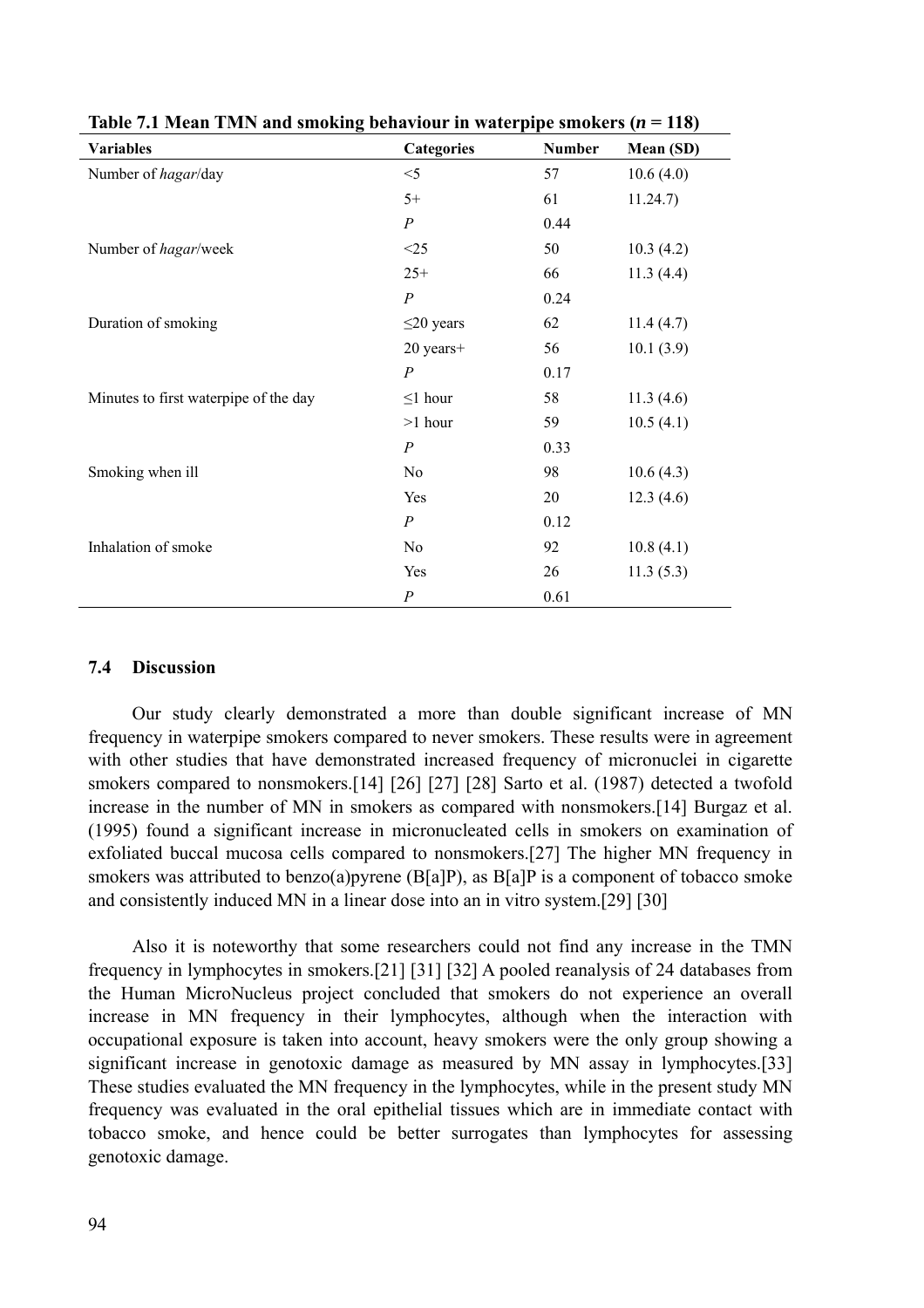Regarding occupational exposure to chemicals, we did not detect a significant interaction with waterpipe smoking on TMN in our study. Several studies have demonstrated an increase in the MN frequency in exfoliated cells as a result of exposure to pesticides or other carcinogens,[14] [15] radiotherapy,[16] [17] and oil and petrol.[31] None of our waterpipe smokers workers have reported such exposures.

It was unexpected that, among waterpipe smokers, we did not detect associations of TMN or CMN with well known indicators of nicotine addiction, such as the lifetime duration of smoking, time to first waterpipe smoke of the day and number of *hagar* per day or per week. It should be noted that these variables are commonly used in studies of cigarette smokers, whereas waterpipe smoking may represent a completely different paradigm requiring the development of new variables and new tools to assess possible addiction. Similarly, whereas for cigarettes the dose is conveniently estimated from asking smokers about the number of cigarettes smoked per day, no such validated dose estimators exist for waterpipe smoking. It is not clear, for example, whether the number of *hagar* per day adequately captures dose information, nor is it clear how *hagar* and cigarettes can be directly compared for dose–response studies.

In summary, waterpipe smoking increased the frequency of MN due to possible genotoxic action of substances present in the waterpipe tobacco smoke. Extensive studies and standardization tests to quantify the tobacco exposure by waterpipe smoking are recommended to help in the evaluation and quantification of the biological damage at different levels of exposure to waterpipe smoking.

## *Acknowledgement*

This work was supported by grant number R01TW05944 from the Fogarty International Center, US National Institutes of Health.

## **References**

1. Yadav JS, Thakur S. Genetic risk assessment in hookah smokers. *Cytobios*, 2000, 101(397):101–13.

2. Bedwani R, el-Khwsky F, Renganathan E, Braga C, Abu Seif HH, Abul Azm T, Zaki A, Franceschi S, Boffetta P, La Vecchia C. Epidemiology of bladder cancer in Alexandria, Egypt: tobacco smoking. *International journal of cancer*, 1997, 73:64–7.

3. Nuwayhid IA, Yamout B, Azar G, Kambris MA. Narghile (hubble-bubble) smoking, low birth weight, and other pregnancy outcomes. *American journal of epidemiology*, 1998, 148(4):375–83.

4. Nersesyan AK, Vardazaryan NS, Gevorgyan AL, Arutyunyan RM. Micronucleus level in exfoliated buccal mucosa cells of cancer patients. *Archive of oncology*, 2002, 10:35–6.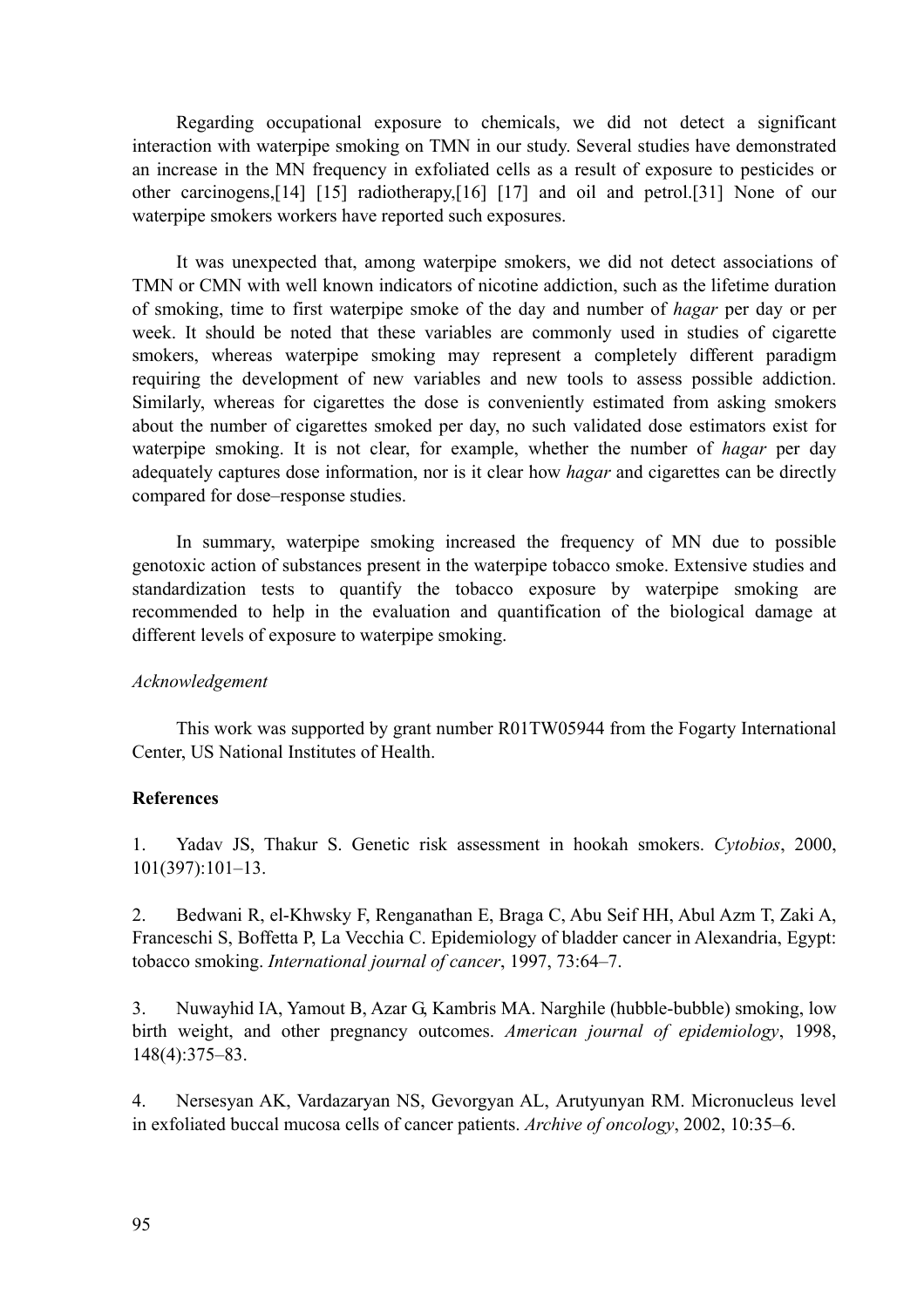5. Kliesch U, Adler ID. Sensitivity comparison of chromosome analysis and micronucleus test in mouse bone marrow. *Mutation research*, 1980, 74:160.

6. Ramirez A, Saldanha PH. Micronucleus investigation of alcoholic patients with oral carcinomas. *Genetics and molecular research*, 2002, 1:246–60.

7. Desai SS, Ghaisas SD, Jakhi SD, Bhide SV*.* Cytogenetic damage in exfoliated oral mucosal cells and circulating lymphocytes of patients suffering from precancerous oral lesions. *Cancer letters*, 1996, 109:9–14.

8. Ramirez A, Gattas GJF, Carvalho MB, et al. Clinical implications of micronuclei frequency as a biomonitor for alcoholic patients with oral carcinomas. In: Varma AK, eds. *Oral oncology.* New York, MacMillan 1999:199–204.

9. Adhvaryu SG, Dave BJ, Trivedi AH. Cytogenetic surveillance of tobacco-areca nut (mava) chewers, including patients with oral cancers and premalignant conditions. *Mutation research*, 1991, 261:41–9.

10. Tolbert PE, Shy CM, Allen JW. Micronuclei and other nuclear anomalies in buccal smears: a field test in snuff users. *American journal of epidemiology*, 1991, 134:840–50.

11. Fenech M, Holland N, Chang WP, Zeiger E, Bonassi S. The HUman MicroNucleus Project—an international collaborative study on the use of the micronucleus technique for measuring DNA damage in humans. *Mutation research*, 1999, 428:271–83.

12. Anwar WA. Assessment of cytogenetic changes in human populations at risk in Egypt. *Mutation research*, 1994, 313:183–91.

13. Titenko-Holland N, Moore LE, Smith MT. Measurement and characterization of micronuclei in exfoliated human cells by fluorescence in situ hybridization with a centromeric probe. *Mutation research*, 1994, 312:39-50.

14 Sarto F, Finotto S, Giacomelli L, Mazzotti D, Tomanin R, Levis AG. The micronucleus assay in exfoliated cells of the human buccal mucosa. *Mutagenesis*, 1987, 2(1):11–7.

15 Casartelli G, Monteghirfo S, De Ferrari M, et al. Staining of micronuclei in squamous epithelial cells of human oral mucosa. *Analytical and quantitative cytology and histology*, 1997, 19:475–81.

16 Tolbert PE, Shy CM, Allen JW. Micronuclei and other nuclear anomalies in buccal smears: methods development. *Mutation research*, 1992, 271:69–77.

17 Moore LE, Warner ML, Smith AH, et al. Use of the fluorescent micronucleus assay to detect the genotoxic effects of radiation and arsenic exposure in exfoliated human epithelial cells. *Environmental and molecular mutagenesis*, 1996, 27:176–84.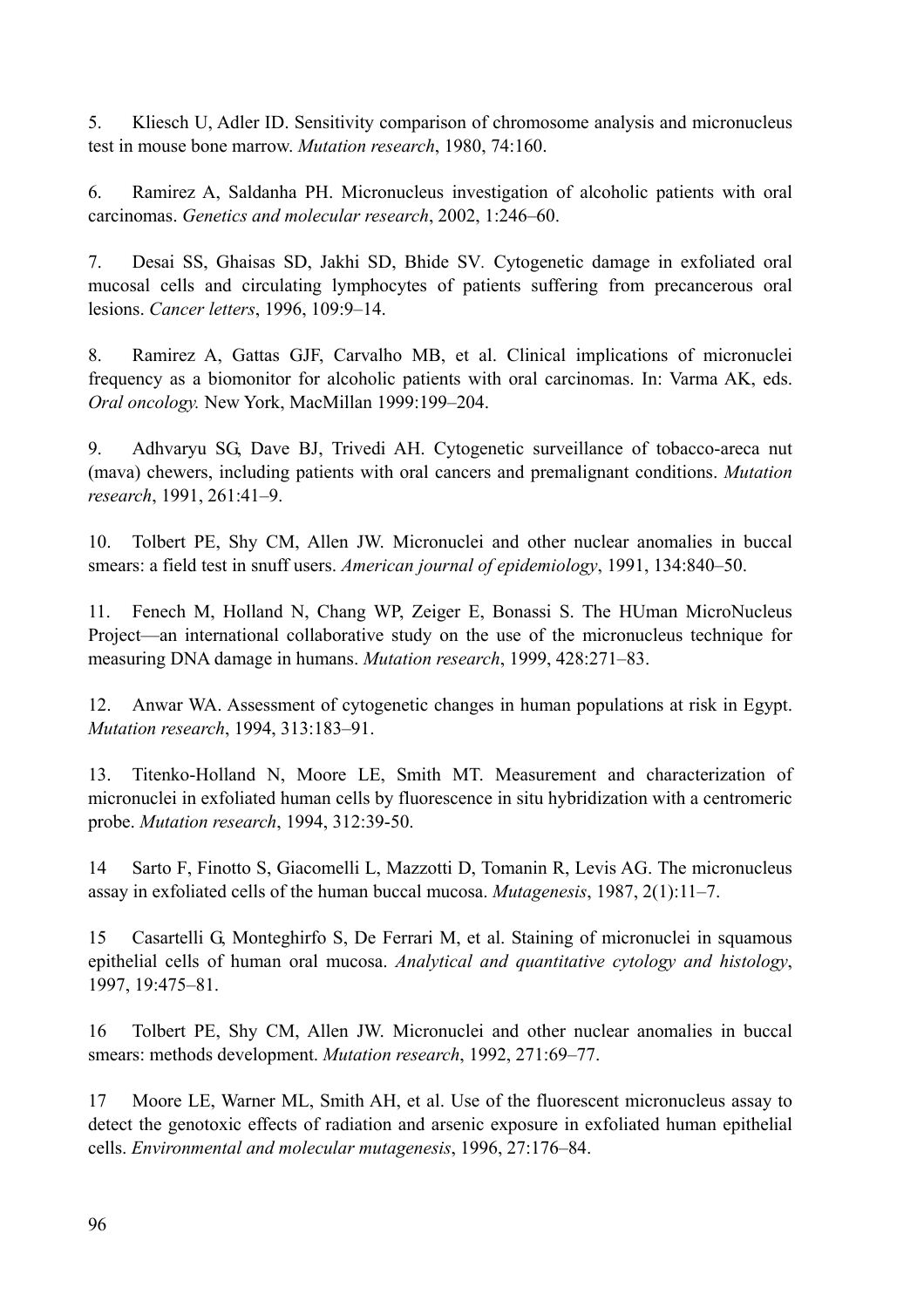18 Stich HF, Rosin MP. Micronuclei in exfoliated human cells as a tool for studies in cancer risk and cancer intervention. *Cancer letters*, 1984, 22:241–53.

19 Lehucher-Michel MP, Di Giorgio C, Amara YA, *et al.* The micronucleus assay in human exfoliated urothelial cells: effect of smoking. *Mutagenesis*, 1995, 10:329–32.

20 Rosin MP, Anwar W. Chromosomal damage in urothelial cells from Egyptians with chronic *Schistosoma haematobium* infections. *International journal of cancer*, 1992, 50:539– 43.

21 Martino-Roth MG, Viegas J, Amaral M, *et al.* Evaluation of genotoxicity trough micronuclei test in workers of car and battery repair garages. *Genetics and molecular biology*, 2002, 25:495–500.

22 Ayyad SBA, El-Setouhy M, Mohamed MK, *et al.* Evaluation of Papanicolaou (Pap) stain for studying micronuclei in buccal cells under field conditions. *Acta cytologica*, in press.

23 Catherine MK. *Cytopreparatory techniques in comprehensive cytopathology*. Philadelphia: WB Saunders 1991.

24 Tsu VD. Overview of cervical cancer and cervical screening in developing countries. 1994.

25 Roberts DM. Comparative cytology of the oral cavities of snuff users. *Acta cytologica*, 1997, 41:1008–14.

26 Tomanin R, Ballarin C, Nardini B, *et al.* Influence of smoking habit on the frequency of micronuclei in human lymphocytes by the cytokinesis block method. *Mutagenesis*, 1991, 6:123–6

27 Burgaz S, İşcan A, Büyükbingöl ZK, *et al.* Evaluation of micronuclei in exfoliated urothelial cells and urinary thioether excretion of smokers. *Mutation research*, 1995, 335:163–9.

28 Çelik A, Cavas T, Ergene-Gözükara S. Cytogenetic biomonitoring in petrol station attendants: micronucleus test in exfoliated buccal cells. *Mutagenesis*, 2003, 18:417–21.

29 Warshawsky D, Livingston GK, Fonouni-Fard M, *et al.* Induction of micronuclei and sister chromatid exchanges by polycyclic and N-heterocyclic aromatic hydrocarbons in cultured human lymphocytes. *Environmental and molecular mutagenesis*, 1995, 26:109–118.

30 Merlo F, Andreassen A, Weston A, et al. Urinary excretion of 1-hydroxypyrene as a marker for exposure to urban air levels of polycyclic aromatic hydrocarbons. *Cancer epidemiology, biomarkers & prevention*, 1998, 7:147–55.